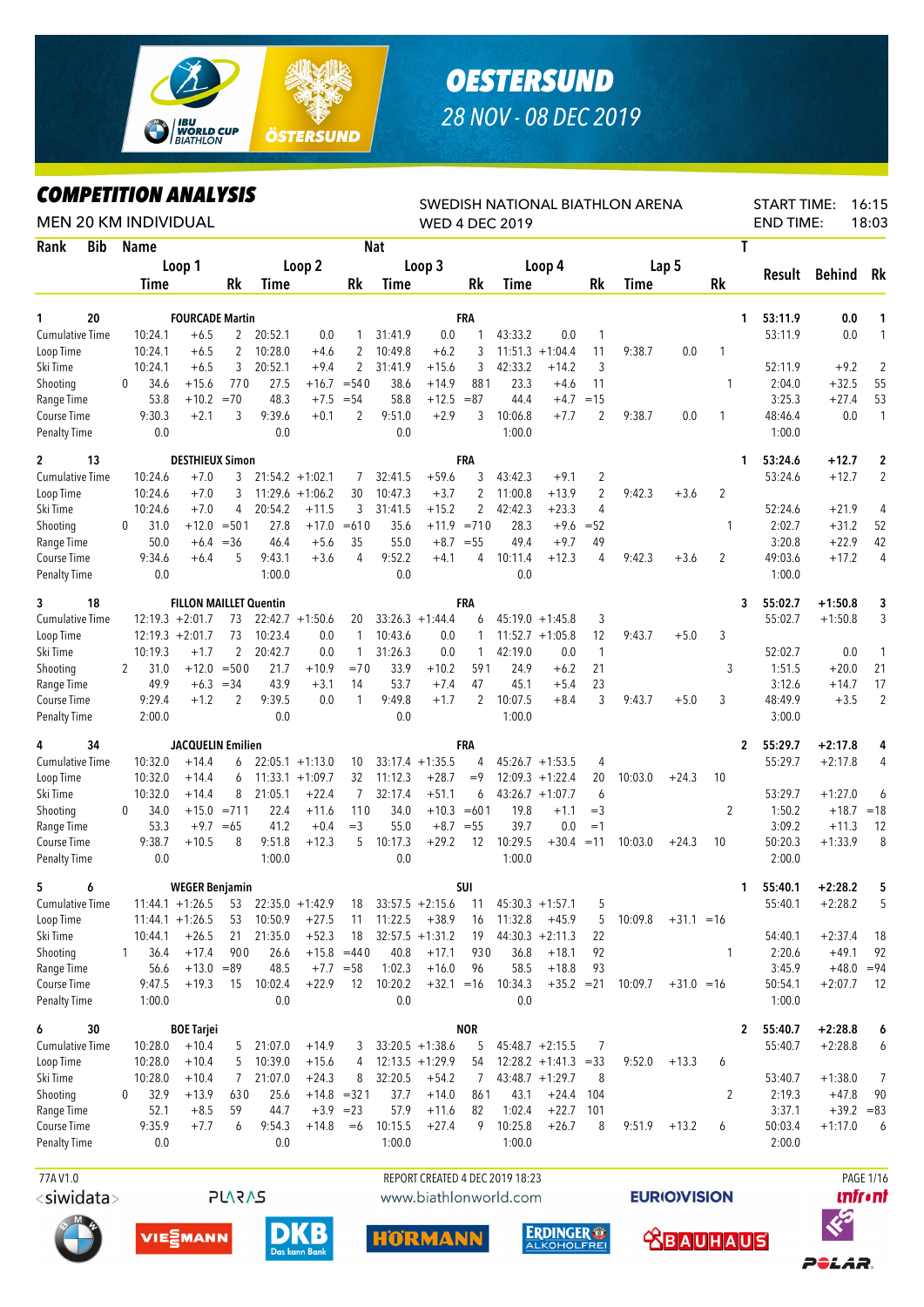| Loop 1<br>Loop 2<br>Loop 3<br>Loop 4<br>Lap 5<br><b>Behind</b><br>Rk<br>Result<br>Rk<br>Rk<br>Rk<br>Rk<br>Rk<br>Time<br>Time<br>Time<br>Time<br>Time<br>$\overline{ }$<br>60<br><b>CLAUDE Fabien</b><br>FRA<br>55:44.3<br>$+2:32.4$<br>7<br>$\mathbf{2}$<br>$12:42.9 + 2:25.3$<br>$+2:32.4$<br>Cumulative Time<br>88<br>$34:44.3 + 3:02.4$<br>22<br>$45:49.9 +2:16.7$<br>8<br>55:44.3<br>7<br>$23:33.4 +2:41.3$<br>40<br>$12:42.9 + 2:25.3$<br>8<br>3<br>88<br>10:50.5<br>$+27.1$<br>11:10.9<br>$+27.3$<br>11:05.6<br>$+18.7$<br>9:54.4<br>7<br>Loop Time<br>10<br>$+15.7$<br>9<br>10:42.9<br>$+25.3$<br>19<br>21:33.4<br>$+50.7$<br>32:44.3<br>$+1:18.0$<br>43:49.9<br>$+1:30.9$<br>53:44.3<br>8<br>16<br>14<br>$+1:41.6$<br>33.6<br>$+14.6$<br>680<br>27.6<br>$+16.8$<br>560<br>$+13.0$<br>25.1<br>$= 23$<br>2<br>2:03.0<br>$+31.5$<br>54<br>2<br>36.7<br>$+6.4$<br>760<br>52.7<br>$+9.1$<br>62<br>44.7<br>$+3.9$<br>$= 23$<br>54.7<br>$+8.4$<br>$= 53$<br>43.4<br>$+3.7$<br>10<br>3:15.5<br>24<br>Range Time<br>$+17.6$<br>9<br>9:50.2<br>$+22.0$<br>18<br>10:05.7<br>$+26.2$<br>16<br>10:16.2<br>$+28.1$<br>10<br>10:22.1<br>$+23.0$<br>6<br>9:54.3<br>7<br>50:28.5<br>$+1:42.1$<br>Course Time<br>$+15.6$<br>0.0<br>0.0<br>0.0<br>2:00.0<br>2:00.0<br>Penalty Time<br><b>RUS</b><br>50<br><b>ELISEEV Matvey</b><br>56:06.5<br>$+2:54.6$<br>8<br>1<br>$12:00.6 + 1:43.0$<br>$34:23.7 +2:41.8$<br>18<br>56:06.5<br>$+2:54.6$<br>8<br><b>Cumulative Time</b><br>65<br>$23:03.4 +2:11.3$<br>27<br>$45:47.8 +2:14.6$<br>6<br>$+39.4$<br>20<br>11:20.3<br>15<br>11:24.1<br>$+37.2$<br>4<br>10:18.7<br>$+40.0$<br>Loop Time<br>12:00.6<br>$+1:43.0$<br>65<br>11:02.8<br>$+36.7$<br>36<br>49<br>$+1:20.7$<br>39<br>$33:23.7 + 1:57.4$<br>36<br>$+2:28.8$<br>32<br>55:06.5<br>$+3:03.8$<br>Ski Time<br>11:00.6<br>$+43.0$<br>22:03.4<br>44:47.8<br>31<br>29.5<br>$+10.5$<br>280<br>22.8<br>$+12.0$<br>130<br>30.2<br>$+6.5 = 240$<br>26.6<br>$+7.9$<br>$=35$<br>1:49.1<br>$+17.6$<br>14<br>1<br>1<br>$= 24$<br>$+0.2$<br>2<br>50.0<br>45.0<br>3:05.4<br>$+7.5$<br>7<br>49.4<br>$+5.8$<br>41.0<br>$+3.7 = 14$<br>$+5.3$<br>$=20$<br>10:11.2<br>$+43.0$<br>52<br>10:21.8<br>$+42.3$<br>10:30.3<br>$+42.2$<br>33<br>10:39.0<br>$+39.9$<br>10:18.7<br>52:01.0<br>$+3:14.6$<br>38<br>41<br>27<br>$+40.0 = 36$<br>1:00.0<br>0.0<br>0.0<br>0.0<br>1:00.0<br><b>Penalty Time</b><br>31<br><b>LOGINOV Alexander</b><br>RUS<br>56:07.0<br>$+2:55.1$<br>9<br>2<br>9<br>56:07.0<br>10:39.5<br>$+21.9$<br>9<br>21:23.5<br>$+31.4$<br>32:34.1<br>$+52.2$<br>2<br>$45:50.9 +2:17.7$<br>$+2:55.1$<br>9<br>4<br>10:39.5<br>$+21.9$<br>9<br>10:44.0<br>$+20.6$<br>11:10.6<br>$+27.0$<br>$13:16.8 + 2:29.9$<br>63<br>10:16.1<br>30<br>7<br>$+37.4$<br>6<br>10:39.5<br>$+21.9$<br>12<br>21:23.5<br>$+40.8$<br>$32:34.1 + 1:07.8$<br>10<br>$43:50.9 +1:31.9$<br>10<br>54:07.0<br>$+2:04.3$<br>10<br>Ski Time<br>10<br>30<br>29.9<br>22.0<br>7<br>29.3<br>$+10.3$<br>270<br>20.3<br>$+9.5$<br>$+6.2$<br>202<br>$+3.3$<br>2<br>$+10.0$<br>5<br>Shooting<br>$\Omega$<br>1:41.5<br>27<br>42.6<br>48.7<br>$+5.1$<br>$=18$<br>41.2<br>$+0.4$<br>$=$ 3<br>51.2<br>$+4.9$<br>$+2.9$<br>$=8$<br>3:03.7<br>$+5.8$<br>5<br>Range Time<br>10:19.3<br>10:34.2<br>9:50.8<br>$+22.6$<br>10:02.8<br>$+23.3$<br>14<br>$+31.2$<br>15<br>$+35.1$<br>20<br>30<br>51:03.1<br>14<br>Course Time<br>19<br>10:16.0<br>$+37.3$<br>$+2:16.7$<br>0.0<br>0.0<br>0.0<br>2:00.0<br>2:00.0<br><b>NOR</b><br>16<br><b>BOE Johannes Thingnes</b><br>56:24.5<br>$+3:12.6$<br>10<br>10<br>$\mathbf{2}$<br>56:24.5<br><b>Cumulative Time</b><br>10:17.6<br>0.0<br>$22:01.1 + 1:09.0$<br>$33:26.6 + 1:44.7$<br>$46:01.6 +2:28.4$<br>10<br>$+3:12.6$<br>10<br>8<br>7<br>39<br>10:17.6<br>$11:43.5 + 1:20.1$<br>35<br>11:25.5<br>$+41.9$<br>17<br>12:35.0<br>$+1:48.1$<br>10:22.9<br>41<br>Loop Time<br>0.0<br>1<br>$+44.2$<br>10:17.6<br>$+18.4$<br>5<br>32:26.6<br>$+1:00.3$<br>8<br>$44:01.6 +1:42.6$<br>12<br>54:24.5<br>$+2:21.8$<br>0.0<br>21:01.1<br>15<br>59<br>30.5<br>32.5<br>$+21.7$<br>$= 900$<br>34.5<br>$+10.8 = 641$<br>27.1<br>$=43$<br>2<br>2:04.6<br>$+33.1$<br>$+11.5$<br>$= 441$<br>$+8.4$<br>$\Omega$<br>49.4<br>$+5.8$<br>45.1<br>$+4.3$<br>26<br>55.6<br>$+9.3$<br>46.0<br>$+6.3$<br>$=30$<br>3:16.1<br>$+18.2$<br>$=25$<br>Range Time<br>$= 24$<br>$=61$<br>10:29.8<br>10:49.0<br>9:28.2<br>9:58.4<br>$+18.9$<br>10<br>$+49.9$<br>42<br>10:22.9<br>41<br>51:08.3<br>$+2:21.9$<br>-16<br>Course Time<br>0.0<br>$\mathbf{1}$<br>$+41.7 = 31$<br>$+44.2$<br>1:00.0<br>0.0<br>1:00.0<br>2:00.0<br><b>Penalty Time</b><br>0.0<br><b>RUS</b><br>56:28.3<br>$+3:16.4$<br>11<br>51<br><b>GARANICHEV Evgeniy</b><br>2<br>11<br>56:28.3<br><b>Cumulative Time</b><br>$+29.0$<br>$33:55.7 + 2:13.8$<br>9<br>$+3:16.4$<br>11<br>10:46.6<br>13<br>$22:46.0 + 1:53.9$<br>22<br>46:17.8<br>$+2:44.6$<br>13<br>$+29.0$<br>13<br>39<br>11:09.7<br>$+26.1$<br>5<br>$12:22.1 + 1:35.2$<br>29<br>10:10.5<br>Loop Time<br>10:46.6<br>$11:59.4 + 1:36.0$<br>$+31.8$<br>22<br>$32:55.7 + 1:29.4$<br>54:28.3<br>$+2:25.6$<br>$+29.0$<br>$21:46.0 + 1:03.3$<br>$44:17.8 +1:58.8$<br>10:46.6<br>26<br>26<br>17<br>17<br>17<br>22.2<br>100<br>29.5<br>$+10.8$<br>2<br>1:55.8<br>$+24.3$<br>32<br>30.1<br>$+11.1 = 361$<br>$+11.4$<br>34.0<br>$+10.3 = 601$<br>59<br>0<br>$+6.4 = 36$<br>42.5<br>8<br>48.5<br>$+2.2$<br>50.1<br>$+10.4 = 61$<br>3:11.1<br>$+13.2$<br>50.0<br>$+1.7$<br>14<br>6<br>Course Time<br>9:56.6<br>10:16.8<br>$+37.3 = 32$<br>$+33.0$<br>18<br>10:32.0<br>$+32.9$<br>51:16.9<br>$+2:30.5$<br>20<br>$+28.4$<br>27<br>10:21.1<br>18<br>10:10.4<br>$+31.7 = 21$<br>Penalty Time<br>1:00.0<br>0.0<br>1:00.0<br>2:00.0<br>0.0<br><b>EDER Simon</b><br><b>AUT</b><br>5<br>56:42.1<br>$+3:30.2$<br>$\mathbf{2}$<br>-12<br>$11:46.0 + 1:28.4$<br>12<br>$46:26.8 + 2:53.6$<br>56:42.1<br>$+3:30.2$<br>12<br><b>Cumulative Time</b><br>54<br>$22:47.2 +1:55.1$<br>$34:02.5 +2:20.6$<br>23<br>14<br>$11:46.0 + 1:28.4$<br>11:15.3<br>Loop Time<br>54<br>11:01.2<br>$+37.8$<br>18<br>$+31.7$<br>12<br>$12:24.3 + 1:37.4$<br>31<br>10:15.3<br>$+36.6 = 26$<br>$+28.4 = 24$<br>$21:47.2 +1:04.5$<br>30<br>$33:02.5 +1:36.2$<br>$44:26.8 + 2:07.8$<br>20<br>54:42.1<br>$+2:39.4$<br>Ski Time<br>10:46.0<br>23<br>20<br>Shooting<br>27.0<br>$+8.0$<br>130<br>90<br>28.3<br>26.0<br>2<br>1:43.4<br>22.1<br>$+11.3$<br>$+4.6$<br>$+7.3$<br>31<br>$+11.9$<br>6<br>1<br>$=61$<br>Range Time<br>43.0<br>$+2.2 = 10$<br>48.3<br>49.6<br>3:07.8<br>$+9.9$<br>46.9<br>$+3.3$<br>11<br>$+2.0$<br>$=$ 3<br>$+9.9$<br>$=50$<br>10<br>9:59.1<br>$+30.9$<br>10:18.2<br>$+38.7$<br>10:27.0<br>10:34.6<br>31<br>36<br>$+38.9$<br>24<br>$+35.5$<br>23<br>10:15.2<br>$+36.5$<br>26<br>51:34.1<br>$+2:47.7$<br>26<br>0.0<br>0.0<br>1:00.0<br>2:00.0<br>1:00.0<br><b>NOR</b><br>39<br><b>BJOENTEGAARD Erlend</b><br>56:44.3<br>$+3:32.4$<br>$\mathbf{2}$<br>- 13<br>$+26.8$<br>$+53.3$<br>$34:09.6 + 2:27.7$<br>$46:38.9 + 3:05.7$<br>56:44.3<br>$+3:32.4$<br>10:44.4<br>11<br>21:45.4<br>13<br>16<br>13<br>6<br>$+26.8$<br>$+37.6$<br>$12:24.2 + 1:40.6$<br>10:44.4<br>11:01.0<br>17<br>60<br>$12:29.3 +1:42.4$<br>36<br>10:05.4<br>11<br>11<br>$+26.7$<br>$21:45.4 +1:02.7$<br>$33:09.6 +1:43.3$<br>$44:38.9 +2:19.9$<br>10:44.4<br>$+26.8$<br>22<br>25<br>26<br>29<br>54:44.3<br>$+2:41.6$<br>22<br>Shooting<br>36.5<br>$+17.5 = 910$<br>31.6<br>$+20.8$<br>851<br>36.0<br>$+12.3 = 731$<br>31.0<br>$+12.3 = 73$<br>2<br>2:15.1<br>$+43.6$<br>88<br>0<br>$+13.4 = 94$<br>50.7<br>$+9.9 = 75$<br>56.9<br>$+10.6 = 72$<br>50.6<br>$+10.9$<br>3:35.2<br>$+37.3 = 78$<br>Range Time<br>57.0<br>66<br>Course Time<br>10:10.2<br>$+30.7$<br>10:27.3<br>10:38.7<br>$+39.6$<br>51:08.9<br>$+2:22.5$<br>9:47.4<br>$+19.2$<br>24<br>$+39.2$<br>25<br>26<br>10:05.3<br>- 17<br>14<br>$+26.6$<br>11<br>1:00.0<br>0.0<br>0.0<br>1:00.0<br>2:00.0 | <b>Bib</b><br>Rank     | Name |  |  | <b>Nat</b> |  |  |  |  | T |  |  |
|---------------------------------------------------------------------------------------------------------------------------------------------------------------------------------------------------------------------------------------------------------------------------------------------------------------------------------------------------------------------------------------------------------------------------------------------------------------------------------------------------------------------------------------------------------------------------------------------------------------------------------------------------------------------------------------------------------------------------------------------------------------------------------------------------------------------------------------------------------------------------------------------------------------------------------------------------------------------------------------------------------------------------------------------------------------------------------------------------------------------------------------------------------------------------------------------------------------------------------------------------------------------------------------------------------------------------------------------------------------------------------------------------------------------------------------------------------------------------------------------------------------------------------------------------------------------------------------------------------------------------------------------------------------------------------------------------------------------------------------------------------------------------------------------------------------------------------------------------------------------------------------------------------------------------------------------------------------------------------------------------------------------------------------------------------------------------------------------------------------------------------------------------------------------------------------------------------------------------------------------------------------------------------------------------------------------------------------------------------------------------------------------------------------------------------------------------------------------------------------------------------------------------------------------------------------------------------------------------------------------------------------------------------------------------------------------------------------------------------------------------------------------------------------------------------------------------------------------------------------------------------------------------------------------------------------------------------------------------------------------------------------------------------------------------------------------------------------------------------------------------------------------------------------------------------------------------------------------------------------------------------------------------------------------------------------------------------------------------------------------------------------------------------------------------------------------------------------------------------------------------------------------------------------------------------------------------------------------------------------------------------------------------------------------------------------------------------------------------------------------------------------------------------------------------------------------------------------------------------------------------------------------------------------------------------------------------------------------------------------------------------------------------------------------------------------------------------------------------------------------------------------------------------------------------------------------------------------------------------------------------------------------------------------------------------------------------------------------------------------------------------------------------------------------------------------------------------------------------------------------------------------------------------------------------------------------------------------------------------------------------------------------------------------------------------------------------------------------------------------------------------------------------------------------------------------------------------------------------------------------------------------------------------------------------------------------------------------------------------------------------------------------------------------------------------------------------------------------------------------------------------------------------------------------------------------------------------------------------------------------------------------------------------------------------------------------------------------------------------------------------------------------------------------------------------------------------------------------------------------------------------------------------------------------------------------------------------------------------------------------------------------------------------------------------------------------------------------------------------------------------------------------------------------------------------------------------------------------------------------------------------------------------------------------------------------------------------------------------------------------------------------------------------------------------------------------------------------------------------------------------------------------------------------------------------------------------------------------------------------------------------------------------------------------------------------------------------------------------------------------------------------------------------------------------------------------------------------------------------------------------------------------------------------------------------------------------------------------------------------------------------------------------------------------------------------------------------------------------------------------------------------------------------------------------------------------------------------------------------------------------------------------------------------------------------------------------------------------------------------------------------------------------------------------------------------------------------------------------------------------------------------------------------------------------------------------------------------------------------------------------------------------------------------------------------------------------------------------------------------------------------------------------------------------------------------------------------------------------------------------------------------------------------------------------------------------------------------------------------------------------------------------------------------------------------------------------------------------------------------------------------------------------------------------------------------------------------------------------------|------------------------|------|--|--|------------|--|--|--|--|---|--|--|
|                                                                                                                                                                                                                                                                                                                                                                                                                                                                                                                                                                                                                                                                                                                                                                                                                                                                                                                                                                                                                                                                                                                                                                                                                                                                                                                                                                                                                                                                                                                                                                                                                                                                                                                                                                                                                                                                                                                                                                                                                                                                                                                                                                                                                                                                                                                                                                                                                                                                                                                                                                                                                                                                                                                                                                                                                                                                                                                                                                                                                                                                                                                                                                                                                                                                                                                                                                                                                                                                                                                                                                                                                                                                                                                                                                                                                                                                                                                                                                                                                                                                                                                                                                                                                                                                                                                                                                                                                                                                                                                                                                                                                                                                                                                                                                                                                                                                                                                                                                                                                                                                                                                                                                                                                                                                                                                                                                                                                                                                                                                                                                                                                                                                                                                                                                                                                                                                                                                                                                                                                                                                                                                                                                                                                                                                                                                                                                                                                                                                                                                                                                                                                                                                                                                                                                                                                                                                                                                                                                                                                                                                                                                                                                                                                                                                                                                                                                                                                                                                                                                                                                                                                                                                                                                                                                                                                                                         |                        |      |  |  |            |  |  |  |  |   |  |  |
|                                                                                                                                                                                                                                                                                                                                                                                                                                                                                                                                                                                                                                                                                                                                                                                                                                                                                                                                                                                                                                                                                                                                                                                                                                                                                                                                                                                                                                                                                                                                                                                                                                                                                                                                                                                                                                                                                                                                                                                                                                                                                                                                                                                                                                                                                                                                                                                                                                                                                                                                                                                                                                                                                                                                                                                                                                                                                                                                                                                                                                                                                                                                                                                                                                                                                                                                                                                                                                                                                                                                                                                                                                                                                                                                                                                                                                                                                                                                                                                                                                                                                                                                                                                                                                                                                                                                                                                                                                                                                                                                                                                                                                                                                                                                                                                                                                                                                                                                                                                                                                                                                                                                                                                                                                                                                                                                                                                                                                                                                                                                                                                                                                                                                                                                                                                                                                                                                                                                                                                                                                                                                                                                                                                                                                                                                                                                                                                                                                                                                                                                                                                                                                                                                                                                                                                                                                                                                                                                                                                                                                                                                                                                                                                                                                                                                                                                                                                                                                                                                                                                                                                                                                                                                                                                                                                                                                                         |                        |      |  |  |            |  |  |  |  |   |  |  |
|                                                                                                                                                                                                                                                                                                                                                                                                                                                                                                                                                                                                                                                                                                                                                                                                                                                                                                                                                                                                                                                                                                                                                                                                                                                                                                                                                                                                                                                                                                                                                                                                                                                                                                                                                                                                                                                                                                                                                                                                                                                                                                                                                                                                                                                                                                                                                                                                                                                                                                                                                                                                                                                                                                                                                                                                                                                                                                                                                                                                                                                                                                                                                                                                                                                                                                                                                                                                                                                                                                                                                                                                                                                                                                                                                                                                                                                                                                                                                                                                                                                                                                                                                                                                                                                                                                                                                                                                                                                                                                                                                                                                                                                                                                                                                                                                                                                                                                                                                                                                                                                                                                                                                                                                                                                                                                                                                                                                                                                                                                                                                                                                                                                                                                                                                                                                                                                                                                                                                                                                                                                                                                                                                                                                                                                                                                                                                                                                                                                                                                                                                                                                                                                                                                                                                                                                                                                                                                                                                                                                                                                                                                                                                                                                                                                                                                                                                                                                                                                                                                                                                                                                                                                                                                                                                                                                                                                         |                        |      |  |  |            |  |  |  |  |   |  |  |
|                                                                                                                                                                                                                                                                                                                                                                                                                                                                                                                                                                                                                                                                                                                                                                                                                                                                                                                                                                                                                                                                                                                                                                                                                                                                                                                                                                                                                                                                                                                                                                                                                                                                                                                                                                                                                                                                                                                                                                                                                                                                                                                                                                                                                                                                                                                                                                                                                                                                                                                                                                                                                                                                                                                                                                                                                                                                                                                                                                                                                                                                                                                                                                                                                                                                                                                                                                                                                                                                                                                                                                                                                                                                                                                                                                                                                                                                                                                                                                                                                                                                                                                                                                                                                                                                                                                                                                                                                                                                                                                                                                                                                                                                                                                                                                                                                                                                                                                                                                                                                                                                                                                                                                                                                                                                                                                                                                                                                                                                                                                                                                                                                                                                                                                                                                                                                                                                                                                                                                                                                                                                                                                                                                                                                                                                                                                                                                                                                                                                                                                                                                                                                                                                                                                                                                                                                                                                                                                                                                                                                                                                                                                                                                                                                                                                                                                                                                                                                                                                                                                                                                                                                                                                                                                                                                                                                                                         |                        |      |  |  |            |  |  |  |  |   |  |  |
|                                                                                                                                                                                                                                                                                                                                                                                                                                                                                                                                                                                                                                                                                                                                                                                                                                                                                                                                                                                                                                                                                                                                                                                                                                                                                                                                                                                                                                                                                                                                                                                                                                                                                                                                                                                                                                                                                                                                                                                                                                                                                                                                                                                                                                                                                                                                                                                                                                                                                                                                                                                                                                                                                                                                                                                                                                                                                                                                                                                                                                                                                                                                                                                                                                                                                                                                                                                                                                                                                                                                                                                                                                                                                                                                                                                                                                                                                                                                                                                                                                                                                                                                                                                                                                                                                                                                                                                                                                                                                                                                                                                                                                                                                                                                                                                                                                                                                                                                                                                                                                                                                                                                                                                                                                                                                                                                                                                                                                                                                                                                                                                                                                                                                                                                                                                                                                                                                                                                                                                                                                                                                                                                                                                                                                                                                                                                                                                                                                                                                                                                                                                                                                                                                                                                                                                                                                                                                                                                                                                                                                                                                                                                                                                                                                                                                                                                                                                                                                                                                                                                                                                                                                                                                                                                                                                                                                                         |                        |      |  |  |            |  |  |  |  |   |  |  |
|                                                                                                                                                                                                                                                                                                                                                                                                                                                                                                                                                                                                                                                                                                                                                                                                                                                                                                                                                                                                                                                                                                                                                                                                                                                                                                                                                                                                                                                                                                                                                                                                                                                                                                                                                                                                                                                                                                                                                                                                                                                                                                                                                                                                                                                                                                                                                                                                                                                                                                                                                                                                                                                                                                                                                                                                                                                                                                                                                                                                                                                                                                                                                                                                                                                                                                                                                                                                                                                                                                                                                                                                                                                                                                                                                                                                                                                                                                                                                                                                                                                                                                                                                                                                                                                                                                                                                                                                                                                                                                                                                                                                                                                                                                                                                                                                                                                                                                                                                                                                                                                                                                                                                                                                                                                                                                                                                                                                                                                                                                                                                                                                                                                                                                                                                                                                                                                                                                                                                                                                                                                                                                                                                                                                                                                                                                                                                                                                                                                                                                                                                                                                                                                                                                                                                                                                                                                                                                                                                                                                                                                                                                                                                                                                                                                                                                                                                                                                                                                                                                                                                                                                                                                                                                                                                                                                                                                         | Ski Time               |      |  |  |            |  |  |  |  |   |  |  |
|                                                                                                                                                                                                                                                                                                                                                                                                                                                                                                                                                                                                                                                                                                                                                                                                                                                                                                                                                                                                                                                                                                                                                                                                                                                                                                                                                                                                                                                                                                                                                                                                                                                                                                                                                                                                                                                                                                                                                                                                                                                                                                                                                                                                                                                                                                                                                                                                                                                                                                                                                                                                                                                                                                                                                                                                                                                                                                                                                                                                                                                                                                                                                                                                                                                                                                                                                                                                                                                                                                                                                                                                                                                                                                                                                                                                                                                                                                                                                                                                                                                                                                                                                                                                                                                                                                                                                                                                                                                                                                                                                                                                                                                                                                                                                                                                                                                                                                                                                                                                                                                                                                                                                                                                                                                                                                                                                                                                                                                                                                                                                                                                                                                                                                                                                                                                                                                                                                                                                                                                                                                                                                                                                                                                                                                                                                                                                                                                                                                                                                                                                                                                                                                                                                                                                                                                                                                                                                                                                                                                                                                                                                                                                                                                                                                                                                                                                                                                                                                                                                                                                                                                                                                                                                                                                                                                                                                         | Shooting               |      |  |  |            |  |  |  |  |   |  |  |
|                                                                                                                                                                                                                                                                                                                                                                                                                                                                                                                                                                                                                                                                                                                                                                                                                                                                                                                                                                                                                                                                                                                                                                                                                                                                                                                                                                                                                                                                                                                                                                                                                                                                                                                                                                                                                                                                                                                                                                                                                                                                                                                                                                                                                                                                                                                                                                                                                                                                                                                                                                                                                                                                                                                                                                                                                                                                                                                                                                                                                                                                                                                                                                                                                                                                                                                                                                                                                                                                                                                                                                                                                                                                                                                                                                                                                                                                                                                                                                                                                                                                                                                                                                                                                                                                                                                                                                                                                                                                                                                                                                                                                                                                                                                                                                                                                                                                                                                                                                                                                                                                                                                                                                                                                                                                                                                                                                                                                                                                                                                                                                                                                                                                                                                                                                                                                                                                                                                                                                                                                                                                                                                                                                                                                                                                                                                                                                                                                                                                                                                                                                                                                                                                                                                                                                                                                                                                                                                                                                                                                                                                                                                                                                                                                                                                                                                                                                                                                                                                                                                                                                                                                                                                                                                                                                                                                                                         |                        |      |  |  |            |  |  |  |  |   |  |  |
|                                                                                                                                                                                                                                                                                                                                                                                                                                                                                                                                                                                                                                                                                                                                                                                                                                                                                                                                                                                                                                                                                                                                                                                                                                                                                                                                                                                                                                                                                                                                                                                                                                                                                                                                                                                                                                                                                                                                                                                                                                                                                                                                                                                                                                                                                                                                                                                                                                                                                                                                                                                                                                                                                                                                                                                                                                                                                                                                                                                                                                                                                                                                                                                                                                                                                                                                                                                                                                                                                                                                                                                                                                                                                                                                                                                                                                                                                                                                                                                                                                                                                                                                                                                                                                                                                                                                                                                                                                                                                                                                                                                                                                                                                                                                                                                                                                                                                                                                                                                                                                                                                                                                                                                                                                                                                                                                                                                                                                                                                                                                                                                                                                                                                                                                                                                                                                                                                                                                                                                                                                                                                                                                                                                                                                                                                                                                                                                                                                                                                                                                                                                                                                                                                                                                                                                                                                                                                                                                                                                                                                                                                                                                                                                                                                                                                                                                                                                                                                                                                                                                                                                                                                                                                                                                                                                                                                                         |                        |      |  |  |            |  |  |  |  |   |  |  |
|                                                                                                                                                                                                                                                                                                                                                                                                                                                                                                                                                                                                                                                                                                                                                                                                                                                                                                                                                                                                                                                                                                                                                                                                                                                                                                                                                                                                                                                                                                                                                                                                                                                                                                                                                                                                                                                                                                                                                                                                                                                                                                                                                                                                                                                                                                                                                                                                                                                                                                                                                                                                                                                                                                                                                                                                                                                                                                                                                                                                                                                                                                                                                                                                                                                                                                                                                                                                                                                                                                                                                                                                                                                                                                                                                                                                                                                                                                                                                                                                                                                                                                                                                                                                                                                                                                                                                                                                                                                                                                                                                                                                                                                                                                                                                                                                                                                                                                                                                                                                                                                                                                                                                                                                                                                                                                                                                                                                                                                                                                                                                                                                                                                                                                                                                                                                                                                                                                                                                                                                                                                                                                                                                                                                                                                                                                                                                                                                                                                                                                                                                                                                                                                                                                                                                                                                                                                                                                                                                                                                                                                                                                                                                                                                                                                                                                                                                                                                                                                                                                                                                                                                                                                                                                                                                                                                                                                         |                        |      |  |  |            |  |  |  |  |   |  |  |
|                                                                                                                                                                                                                                                                                                                                                                                                                                                                                                                                                                                                                                                                                                                                                                                                                                                                                                                                                                                                                                                                                                                                                                                                                                                                                                                                                                                                                                                                                                                                                                                                                                                                                                                                                                                                                                                                                                                                                                                                                                                                                                                                                                                                                                                                                                                                                                                                                                                                                                                                                                                                                                                                                                                                                                                                                                                                                                                                                                                                                                                                                                                                                                                                                                                                                                                                                                                                                                                                                                                                                                                                                                                                                                                                                                                                                                                                                                                                                                                                                                                                                                                                                                                                                                                                                                                                                                                                                                                                                                                                                                                                                                                                                                                                                                                                                                                                                                                                                                                                                                                                                                                                                                                                                                                                                                                                                                                                                                                                                                                                                                                                                                                                                                                                                                                                                                                                                                                                                                                                                                                                                                                                                                                                                                                                                                                                                                                                                                                                                                                                                                                                                                                                                                                                                                                                                                                                                                                                                                                                                                                                                                                                                                                                                                                                                                                                                                                                                                                                                                                                                                                                                                                                                                                                                                                                                                                         | 8                      |      |  |  |            |  |  |  |  |   |  |  |
|                                                                                                                                                                                                                                                                                                                                                                                                                                                                                                                                                                                                                                                                                                                                                                                                                                                                                                                                                                                                                                                                                                                                                                                                                                                                                                                                                                                                                                                                                                                                                                                                                                                                                                                                                                                                                                                                                                                                                                                                                                                                                                                                                                                                                                                                                                                                                                                                                                                                                                                                                                                                                                                                                                                                                                                                                                                                                                                                                                                                                                                                                                                                                                                                                                                                                                                                                                                                                                                                                                                                                                                                                                                                                                                                                                                                                                                                                                                                                                                                                                                                                                                                                                                                                                                                                                                                                                                                                                                                                                                                                                                                                                                                                                                                                                                                                                                                                                                                                                                                                                                                                                                                                                                                                                                                                                                                                                                                                                                                                                                                                                                                                                                                                                                                                                                                                                                                                                                                                                                                                                                                                                                                                                                                                                                                                                                                                                                                                                                                                                                                                                                                                                                                                                                                                                                                                                                                                                                                                                                                                                                                                                                                                                                                                                                                                                                                                                                                                                                                                                                                                                                                                                                                                                                                                                                                                                                         |                        |      |  |  |            |  |  |  |  |   |  |  |
|                                                                                                                                                                                                                                                                                                                                                                                                                                                                                                                                                                                                                                                                                                                                                                                                                                                                                                                                                                                                                                                                                                                                                                                                                                                                                                                                                                                                                                                                                                                                                                                                                                                                                                                                                                                                                                                                                                                                                                                                                                                                                                                                                                                                                                                                                                                                                                                                                                                                                                                                                                                                                                                                                                                                                                                                                                                                                                                                                                                                                                                                                                                                                                                                                                                                                                                                                                                                                                                                                                                                                                                                                                                                                                                                                                                                                                                                                                                                                                                                                                                                                                                                                                                                                                                                                                                                                                                                                                                                                                                                                                                                                                                                                                                                                                                                                                                                                                                                                                                                                                                                                                                                                                                                                                                                                                                                                                                                                                                                                                                                                                                                                                                                                                                                                                                                                                                                                                                                                                                                                                                                                                                                                                                                                                                                                                                                                                                                                                                                                                                                                                                                                                                                                                                                                                                                                                                                                                                                                                                                                                                                                                                                                                                                                                                                                                                                                                                                                                                                                                                                                                                                                                                                                                                                                                                                                                                         |                        |      |  |  |            |  |  |  |  |   |  |  |
|                                                                                                                                                                                                                                                                                                                                                                                                                                                                                                                                                                                                                                                                                                                                                                                                                                                                                                                                                                                                                                                                                                                                                                                                                                                                                                                                                                                                                                                                                                                                                                                                                                                                                                                                                                                                                                                                                                                                                                                                                                                                                                                                                                                                                                                                                                                                                                                                                                                                                                                                                                                                                                                                                                                                                                                                                                                                                                                                                                                                                                                                                                                                                                                                                                                                                                                                                                                                                                                                                                                                                                                                                                                                                                                                                                                                                                                                                                                                                                                                                                                                                                                                                                                                                                                                                                                                                                                                                                                                                                                                                                                                                                                                                                                                                                                                                                                                                                                                                                                                                                                                                                                                                                                                                                                                                                                                                                                                                                                                                                                                                                                                                                                                                                                                                                                                                                                                                                                                                                                                                                                                                                                                                                                                                                                                                                                                                                                                                                                                                                                                                                                                                                                                                                                                                                                                                                                                                                                                                                                                                                                                                                                                                                                                                                                                                                                                                                                                                                                                                                                                                                                                                                                                                                                                                                                                                                                         | Shooting               |      |  |  |            |  |  |  |  |   |  |  |
|                                                                                                                                                                                                                                                                                                                                                                                                                                                                                                                                                                                                                                                                                                                                                                                                                                                                                                                                                                                                                                                                                                                                                                                                                                                                                                                                                                                                                                                                                                                                                                                                                                                                                                                                                                                                                                                                                                                                                                                                                                                                                                                                                                                                                                                                                                                                                                                                                                                                                                                                                                                                                                                                                                                                                                                                                                                                                                                                                                                                                                                                                                                                                                                                                                                                                                                                                                                                                                                                                                                                                                                                                                                                                                                                                                                                                                                                                                                                                                                                                                                                                                                                                                                                                                                                                                                                                                                                                                                                                                                                                                                                                                                                                                                                                                                                                                                                                                                                                                                                                                                                                                                                                                                                                                                                                                                                                                                                                                                                                                                                                                                                                                                                                                                                                                                                                                                                                                                                                                                                                                                                                                                                                                                                                                                                                                                                                                                                                                                                                                                                                                                                                                                                                                                                                                                                                                                                                                                                                                                                                                                                                                                                                                                                                                                                                                                                                                                                                                                                                                                                                                                                                                                                                                                                                                                                                                                         | Range Time             |      |  |  |            |  |  |  |  |   |  |  |
|                                                                                                                                                                                                                                                                                                                                                                                                                                                                                                                                                                                                                                                                                                                                                                                                                                                                                                                                                                                                                                                                                                                                                                                                                                                                                                                                                                                                                                                                                                                                                                                                                                                                                                                                                                                                                                                                                                                                                                                                                                                                                                                                                                                                                                                                                                                                                                                                                                                                                                                                                                                                                                                                                                                                                                                                                                                                                                                                                                                                                                                                                                                                                                                                                                                                                                                                                                                                                                                                                                                                                                                                                                                                                                                                                                                                                                                                                                                                                                                                                                                                                                                                                                                                                                                                                                                                                                                                                                                                                                                                                                                                                                                                                                                                                                                                                                                                                                                                                                                                                                                                                                                                                                                                                                                                                                                                                                                                                                                                                                                                                                                                                                                                                                                                                                                                                                                                                                                                                                                                                                                                                                                                                                                                                                                                                                                                                                                                                                                                                                                                                                                                                                                                                                                                                                                                                                                                                                                                                                                                                                                                                                                                                                                                                                                                                                                                                                                                                                                                                                                                                                                                                                                                                                                                                                                                                                                         | Course Time            |      |  |  |            |  |  |  |  |   |  |  |
|                                                                                                                                                                                                                                                                                                                                                                                                                                                                                                                                                                                                                                                                                                                                                                                                                                                                                                                                                                                                                                                                                                                                                                                                                                                                                                                                                                                                                                                                                                                                                                                                                                                                                                                                                                                                                                                                                                                                                                                                                                                                                                                                                                                                                                                                                                                                                                                                                                                                                                                                                                                                                                                                                                                                                                                                                                                                                                                                                                                                                                                                                                                                                                                                                                                                                                                                                                                                                                                                                                                                                                                                                                                                                                                                                                                                                                                                                                                                                                                                                                                                                                                                                                                                                                                                                                                                                                                                                                                                                                                                                                                                                                                                                                                                                                                                                                                                                                                                                                                                                                                                                                                                                                                                                                                                                                                                                                                                                                                                                                                                                                                                                                                                                                                                                                                                                                                                                                                                                                                                                                                                                                                                                                                                                                                                                                                                                                                                                                                                                                                                                                                                                                                                                                                                                                                                                                                                                                                                                                                                                                                                                                                                                                                                                                                                                                                                                                                                                                                                                                                                                                                                                                                                                                                                                                                                                                                         |                        |      |  |  |            |  |  |  |  |   |  |  |
|                                                                                                                                                                                                                                                                                                                                                                                                                                                                                                                                                                                                                                                                                                                                                                                                                                                                                                                                                                                                                                                                                                                                                                                                                                                                                                                                                                                                                                                                                                                                                                                                                                                                                                                                                                                                                                                                                                                                                                                                                                                                                                                                                                                                                                                                                                                                                                                                                                                                                                                                                                                                                                                                                                                                                                                                                                                                                                                                                                                                                                                                                                                                                                                                                                                                                                                                                                                                                                                                                                                                                                                                                                                                                                                                                                                                                                                                                                                                                                                                                                                                                                                                                                                                                                                                                                                                                                                                                                                                                                                                                                                                                                                                                                                                                                                                                                                                                                                                                                                                                                                                                                                                                                                                                                                                                                                                                                                                                                                                                                                                                                                                                                                                                                                                                                                                                                                                                                                                                                                                                                                                                                                                                                                                                                                                                                                                                                                                                                                                                                                                                                                                                                                                                                                                                                                                                                                                                                                                                                                                                                                                                                                                                                                                                                                                                                                                                                                                                                                                                                                                                                                                                                                                                                                                                                                                                                                         | 9                      |      |  |  |            |  |  |  |  |   |  |  |
|                                                                                                                                                                                                                                                                                                                                                                                                                                                                                                                                                                                                                                                                                                                                                                                                                                                                                                                                                                                                                                                                                                                                                                                                                                                                                                                                                                                                                                                                                                                                                                                                                                                                                                                                                                                                                                                                                                                                                                                                                                                                                                                                                                                                                                                                                                                                                                                                                                                                                                                                                                                                                                                                                                                                                                                                                                                                                                                                                                                                                                                                                                                                                                                                                                                                                                                                                                                                                                                                                                                                                                                                                                                                                                                                                                                                                                                                                                                                                                                                                                                                                                                                                                                                                                                                                                                                                                                                                                                                                                                                                                                                                                                                                                                                                                                                                                                                                                                                                                                                                                                                                                                                                                                                                                                                                                                                                                                                                                                                                                                                                                                                                                                                                                                                                                                                                                                                                                                                                                                                                                                                                                                                                                                                                                                                                                                                                                                                                                                                                                                                                                                                                                                                                                                                                                                                                                                                                                                                                                                                                                                                                                                                                                                                                                                                                                                                                                                                                                                                                                                                                                                                                                                                                                                                                                                                                                                         | <b>Cumulative Time</b> |      |  |  |            |  |  |  |  |   |  |  |
|                                                                                                                                                                                                                                                                                                                                                                                                                                                                                                                                                                                                                                                                                                                                                                                                                                                                                                                                                                                                                                                                                                                                                                                                                                                                                                                                                                                                                                                                                                                                                                                                                                                                                                                                                                                                                                                                                                                                                                                                                                                                                                                                                                                                                                                                                                                                                                                                                                                                                                                                                                                                                                                                                                                                                                                                                                                                                                                                                                                                                                                                                                                                                                                                                                                                                                                                                                                                                                                                                                                                                                                                                                                                                                                                                                                                                                                                                                                                                                                                                                                                                                                                                                                                                                                                                                                                                                                                                                                                                                                                                                                                                                                                                                                                                                                                                                                                                                                                                                                                                                                                                                                                                                                                                                                                                                                                                                                                                                                                                                                                                                                                                                                                                                                                                                                                                                                                                                                                                                                                                                                                                                                                                                                                                                                                                                                                                                                                                                                                                                                                                                                                                                                                                                                                                                                                                                                                                                                                                                                                                                                                                                                                                                                                                                                                                                                                                                                                                                                                                                                                                                                                                                                                                                                                                                                                                                                         | Loop Time              |      |  |  |            |  |  |  |  |   |  |  |
|                                                                                                                                                                                                                                                                                                                                                                                                                                                                                                                                                                                                                                                                                                                                                                                                                                                                                                                                                                                                                                                                                                                                                                                                                                                                                                                                                                                                                                                                                                                                                                                                                                                                                                                                                                                                                                                                                                                                                                                                                                                                                                                                                                                                                                                                                                                                                                                                                                                                                                                                                                                                                                                                                                                                                                                                                                                                                                                                                                                                                                                                                                                                                                                                                                                                                                                                                                                                                                                                                                                                                                                                                                                                                                                                                                                                                                                                                                                                                                                                                                                                                                                                                                                                                                                                                                                                                                                                                                                                                                                                                                                                                                                                                                                                                                                                                                                                                                                                                                                                                                                                                                                                                                                                                                                                                                                                                                                                                                                                                                                                                                                                                                                                                                                                                                                                                                                                                                                                                                                                                                                                                                                                                                                                                                                                                                                                                                                                                                                                                                                                                                                                                                                                                                                                                                                                                                                                                                                                                                                                                                                                                                                                                                                                                                                                                                                                                                                                                                                                                                                                                                                                                                                                                                                                                                                                                                                         |                        |      |  |  |            |  |  |  |  |   |  |  |
|                                                                                                                                                                                                                                                                                                                                                                                                                                                                                                                                                                                                                                                                                                                                                                                                                                                                                                                                                                                                                                                                                                                                                                                                                                                                                                                                                                                                                                                                                                                                                                                                                                                                                                                                                                                                                                                                                                                                                                                                                                                                                                                                                                                                                                                                                                                                                                                                                                                                                                                                                                                                                                                                                                                                                                                                                                                                                                                                                                                                                                                                                                                                                                                                                                                                                                                                                                                                                                                                                                                                                                                                                                                                                                                                                                                                                                                                                                                                                                                                                                                                                                                                                                                                                                                                                                                                                                                                                                                                                                                                                                                                                                                                                                                                                                                                                                                                                                                                                                                                                                                                                                                                                                                                                                                                                                                                                                                                                                                                                                                                                                                                                                                                                                                                                                                                                                                                                                                                                                                                                                                                                                                                                                                                                                                                                                                                                                                                                                                                                                                                                                                                                                                                                                                                                                                                                                                                                                                                                                                                                                                                                                                                                                                                                                                                                                                                                                                                                                                                                                                                                                                                                                                                                                                                                                                                                                                         |                        |      |  |  |            |  |  |  |  |   |  |  |
|                                                                                                                                                                                                                                                                                                                                                                                                                                                                                                                                                                                                                                                                                                                                                                                                                                                                                                                                                                                                                                                                                                                                                                                                                                                                                                                                                                                                                                                                                                                                                                                                                                                                                                                                                                                                                                                                                                                                                                                                                                                                                                                                                                                                                                                                                                                                                                                                                                                                                                                                                                                                                                                                                                                                                                                                                                                                                                                                                                                                                                                                                                                                                                                                                                                                                                                                                                                                                                                                                                                                                                                                                                                                                                                                                                                                                                                                                                                                                                                                                                                                                                                                                                                                                                                                                                                                                                                                                                                                                                                                                                                                                                                                                                                                                                                                                                                                                                                                                                                                                                                                                                                                                                                                                                                                                                                                                                                                                                                                                                                                                                                                                                                                                                                                                                                                                                                                                                                                                                                                                                                                                                                                                                                                                                                                                                                                                                                                                                                                                                                                                                                                                                                                                                                                                                                                                                                                                                                                                                                                                                                                                                                                                                                                                                                                                                                                                                                                                                                                                                                                                                                                                                                                                                                                                                                                                                                         |                        |      |  |  |            |  |  |  |  |   |  |  |
|                                                                                                                                                                                                                                                                                                                                                                                                                                                                                                                                                                                                                                                                                                                                                                                                                                                                                                                                                                                                                                                                                                                                                                                                                                                                                                                                                                                                                                                                                                                                                                                                                                                                                                                                                                                                                                                                                                                                                                                                                                                                                                                                                                                                                                                                                                                                                                                                                                                                                                                                                                                                                                                                                                                                                                                                                                                                                                                                                                                                                                                                                                                                                                                                                                                                                                                                                                                                                                                                                                                                                                                                                                                                                                                                                                                                                                                                                                                                                                                                                                                                                                                                                                                                                                                                                                                                                                                                                                                                                                                                                                                                                                                                                                                                                                                                                                                                                                                                                                                                                                                                                                                                                                                                                                                                                                                                                                                                                                                                                                                                                                                                                                                                                                                                                                                                                                                                                                                                                                                                                                                                                                                                                                                                                                                                                                                                                                                                                                                                                                                                                                                                                                                                                                                                                                                                                                                                                                                                                                                                                                                                                                                                                                                                                                                                                                                                                                                                                                                                                                                                                                                                                                                                                                                                                                                                                                                         | <b>Penalty Time</b>    |      |  |  |            |  |  |  |  |   |  |  |
|                                                                                                                                                                                                                                                                                                                                                                                                                                                                                                                                                                                                                                                                                                                                                                                                                                                                                                                                                                                                                                                                                                                                                                                                                                                                                                                                                                                                                                                                                                                                                                                                                                                                                                                                                                                                                                                                                                                                                                                                                                                                                                                                                                                                                                                                                                                                                                                                                                                                                                                                                                                                                                                                                                                                                                                                                                                                                                                                                                                                                                                                                                                                                                                                                                                                                                                                                                                                                                                                                                                                                                                                                                                                                                                                                                                                                                                                                                                                                                                                                                                                                                                                                                                                                                                                                                                                                                                                                                                                                                                                                                                                                                                                                                                                                                                                                                                                                                                                                                                                                                                                                                                                                                                                                                                                                                                                                                                                                                                                                                                                                                                                                                                                                                                                                                                                                                                                                                                                                                                                                                                                                                                                                                                                                                                                                                                                                                                                                                                                                                                                                                                                                                                                                                                                                                                                                                                                                                                                                                                                                                                                                                                                                                                                                                                                                                                                                                                                                                                                                                                                                                                                                                                                                                                                                                                                                                                         |                        |      |  |  |            |  |  |  |  |   |  |  |
|                                                                                                                                                                                                                                                                                                                                                                                                                                                                                                                                                                                                                                                                                                                                                                                                                                                                                                                                                                                                                                                                                                                                                                                                                                                                                                                                                                                                                                                                                                                                                                                                                                                                                                                                                                                                                                                                                                                                                                                                                                                                                                                                                                                                                                                                                                                                                                                                                                                                                                                                                                                                                                                                                                                                                                                                                                                                                                                                                                                                                                                                                                                                                                                                                                                                                                                                                                                                                                                                                                                                                                                                                                                                                                                                                                                                                                                                                                                                                                                                                                                                                                                                                                                                                                                                                                                                                                                                                                                                                                                                                                                                                                                                                                                                                                                                                                                                                                                                                                                                                                                                                                                                                                                                                                                                                                                                                                                                                                                                                                                                                                                                                                                                                                                                                                                                                                                                                                                                                                                                                                                                                                                                                                                                                                                                                                                                                                                                                                                                                                                                                                                                                                                                                                                                                                                                                                                                                                                                                                                                                                                                                                                                                                                                                                                                                                                                                                                                                                                                                                                                                                                                                                                                                                                                                                                                                                                         |                        |      |  |  |            |  |  |  |  |   |  |  |
|                                                                                                                                                                                                                                                                                                                                                                                                                                                                                                                                                                                                                                                                                                                                                                                                                                                                                                                                                                                                                                                                                                                                                                                                                                                                                                                                                                                                                                                                                                                                                                                                                                                                                                                                                                                                                                                                                                                                                                                                                                                                                                                                                                                                                                                                                                                                                                                                                                                                                                                                                                                                                                                                                                                                                                                                                                                                                                                                                                                                                                                                                                                                                                                                                                                                                                                                                                                                                                                                                                                                                                                                                                                                                                                                                                                                                                                                                                                                                                                                                                                                                                                                                                                                                                                                                                                                                                                                                                                                                                                                                                                                                                                                                                                                                                                                                                                                                                                                                                                                                                                                                                                                                                                                                                                                                                                                                                                                                                                                                                                                                                                                                                                                                                                                                                                                                                                                                                                                                                                                                                                                                                                                                                                                                                                                                                                                                                                                                                                                                                                                                                                                                                                                                                                                                                                                                                                                                                                                                                                                                                                                                                                                                                                                                                                                                                                                                                                                                                                                                                                                                                                                                                                                                                                                                                                                                                                         |                        |      |  |  |            |  |  |  |  |   |  |  |
|                                                                                                                                                                                                                                                                                                                                                                                                                                                                                                                                                                                                                                                                                                                                                                                                                                                                                                                                                                                                                                                                                                                                                                                                                                                                                                                                                                                                                                                                                                                                                                                                                                                                                                                                                                                                                                                                                                                                                                                                                                                                                                                                                                                                                                                                                                                                                                                                                                                                                                                                                                                                                                                                                                                                                                                                                                                                                                                                                                                                                                                                                                                                                                                                                                                                                                                                                                                                                                                                                                                                                                                                                                                                                                                                                                                                                                                                                                                                                                                                                                                                                                                                                                                                                                                                                                                                                                                                                                                                                                                                                                                                                                                                                                                                                                                                                                                                                                                                                                                                                                                                                                                                                                                                                                                                                                                                                                                                                                                                                                                                                                                                                                                                                                                                                                                                                                                                                                                                                                                                                                                                                                                                                                                                                                                                                                                                                                                                                                                                                                                                                                                                                                                                                                                                                                                                                                                                                                                                                                                                                                                                                                                                                                                                                                                                                                                                                                                                                                                                                                                                                                                                                                                                                                                                                                                                                                                         | Ski Time               |      |  |  |            |  |  |  |  |   |  |  |
|                                                                                                                                                                                                                                                                                                                                                                                                                                                                                                                                                                                                                                                                                                                                                                                                                                                                                                                                                                                                                                                                                                                                                                                                                                                                                                                                                                                                                                                                                                                                                                                                                                                                                                                                                                                                                                                                                                                                                                                                                                                                                                                                                                                                                                                                                                                                                                                                                                                                                                                                                                                                                                                                                                                                                                                                                                                                                                                                                                                                                                                                                                                                                                                                                                                                                                                                                                                                                                                                                                                                                                                                                                                                                                                                                                                                                                                                                                                                                                                                                                                                                                                                                                                                                                                                                                                                                                                                                                                                                                                                                                                                                                                                                                                                                                                                                                                                                                                                                                                                                                                                                                                                                                                                                                                                                                                                                                                                                                                                                                                                                                                                                                                                                                                                                                                                                                                                                                                                                                                                                                                                                                                                                                                                                                                                                                                                                                                                                                                                                                                                                                                                                                                                                                                                                                                                                                                                                                                                                                                                                                                                                                                                                                                                                                                                                                                                                                                                                                                                                                                                                                                                                                                                                                                                                                                                                                                         | Shooting               |      |  |  |            |  |  |  |  |   |  |  |
|                                                                                                                                                                                                                                                                                                                                                                                                                                                                                                                                                                                                                                                                                                                                                                                                                                                                                                                                                                                                                                                                                                                                                                                                                                                                                                                                                                                                                                                                                                                                                                                                                                                                                                                                                                                                                                                                                                                                                                                                                                                                                                                                                                                                                                                                                                                                                                                                                                                                                                                                                                                                                                                                                                                                                                                                                                                                                                                                                                                                                                                                                                                                                                                                                                                                                                                                                                                                                                                                                                                                                                                                                                                                                                                                                                                                                                                                                                                                                                                                                                                                                                                                                                                                                                                                                                                                                                                                                                                                                                                                                                                                                                                                                                                                                                                                                                                                                                                                                                                                                                                                                                                                                                                                                                                                                                                                                                                                                                                                                                                                                                                                                                                                                                                                                                                                                                                                                                                                                                                                                                                                                                                                                                                                                                                                                                                                                                                                                                                                                                                                                                                                                                                                                                                                                                                                                                                                                                                                                                                                                                                                                                                                                                                                                                                                                                                                                                                                                                                                                                                                                                                                                                                                                                                                                                                                                                                         |                        |      |  |  |            |  |  |  |  |   |  |  |
|                                                                                                                                                                                                                                                                                                                                                                                                                                                                                                                                                                                                                                                                                                                                                                                                                                                                                                                                                                                                                                                                                                                                                                                                                                                                                                                                                                                                                                                                                                                                                                                                                                                                                                                                                                                                                                                                                                                                                                                                                                                                                                                                                                                                                                                                                                                                                                                                                                                                                                                                                                                                                                                                                                                                                                                                                                                                                                                                                                                                                                                                                                                                                                                                                                                                                                                                                                                                                                                                                                                                                                                                                                                                                                                                                                                                                                                                                                                                                                                                                                                                                                                                                                                                                                                                                                                                                                                                                                                                                                                                                                                                                                                                                                                                                                                                                                                                                                                                                                                                                                                                                                                                                                                                                                                                                                                                                                                                                                                                                                                                                                                                                                                                                                                                                                                                                                                                                                                                                                                                                                                                                                                                                                                                                                                                                                                                                                                                                                                                                                                                                                                                                                                                                                                                                                                                                                                                                                                                                                                                                                                                                                                                                                                                                                                                                                                                                                                                                                                                                                                                                                                                                                                                                                                                                                                                                                                         |                        |      |  |  |            |  |  |  |  |   |  |  |
|                                                                                                                                                                                                                                                                                                                                                                                                                                                                                                                                                                                                                                                                                                                                                                                                                                                                                                                                                                                                                                                                                                                                                                                                                                                                                                                                                                                                                                                                                                                                                                                                                                                                                                                                                                                                                                                                                                                                                                                                                                                                                                                                                                                                                                                                                                                                                                                                                                                                                                                                                                                                                                                                                                                                                                                                                                                                                                                                                                                                                                                                                                                                                                                                                                                                                                                                                                                                                                                                                                                                                                                                                                                                                                                                                                                                                                                                                                                                                                                                                                                                                                                                                                                                                                                                                                                                                                                                                                                                                                                                                                                                                                                                                                                                                                                                                                                                                                                                                                                                                                                                                                                                                                                                                                                                                                                                                                                                                                                                                                                                                                                                                                                                                                                                                                                                                                                                                                                                                                                                                                                                                                                                                                                                                                                                                                                                                                                                                                                                                                                                                                                                                                                                                                                                                                                                                                                                                                                                                                                                                                                                                                                                                                                                                                                                                                                                                                                                                                                                                                                                                                                                                                                                                                                                                                                                                                                         |                        |      |  |  |            |  |  |  |  |   |  |  |
|                                                                                                                                                                                                                                                                                                                                                                                                                                                                                                                                                                                                                                                                                                                                                                                                                                                                                                                                                                                                                                                                                                                                                                                                                                                                                                                                                                                                                                                                                                                                                                                                                                                                                                                                                                                                                                                                                                                                                                                                                                                                                                                                                                                                                                                                                                                                                                                                                                                                                                                                                                                                                                                                                                                                                                                                                                                                                                                                                                                                                                                                                                                                                                                                                                                                                                                                                                                                                                                                                                                                                                                                                                                                                                                                                                                                                                                                                                                                                                                                                                                                                                                                                                                                                                                                                                                                                                                                                                                                                                                                                                                                                                                                                                                                                                                                                                                                                                                                                                                                                                                                                                                                                                                                                                                                                                                                                                                                                                                                                                                                                                                                                                                                                                                                                                                                                                                                                                                                                                                                                                                                                                                                                                                                                                                                                                                                                                                                                                                                                                                                                                                                                                                                                                                                                                                                                                                                                                                                                                                                                                                                                                                                                                                                                                                                                                                                                                                                                                                                                                                                                                                                                                                                                                                                                                                                                                                         |                        |      |  |  |            |  |  |  |  |   |  |  |
|                                                                                                                                                                                                                                                                                                                                                                                                                                                                                                                                                                                                                                                                                                                                                                                                                                                                                                                                                                                                                                                                                                                                                                                                                                                                                                                                                                                                                                                                                                                                                                                                                                                                                                                                                                                                                                                                                                                                                                                                                                                                                                                                                                                                                                                                                                                                                                                                                                                                                                                                                                                                                                                                                                                                                                                                                                                                                                                                                                                                                                                                                                                                                                                                                                                                                                                                                                                                                                                                                                                                                                                                                                                                                                                                                                                                                                                                                                                                                                                                                                                                                                                                                                                                                                                                                                                                                                                                                                                                                                                                                                                                                                                                                                                                                                                                                                                                                                                                                                                                                                                                                                                                                                                                                                                                                                                                                                                                                                                                                                                                                                                                                                                                                                                                                                                                                                                                                                                                                                                                                                                                                                                                                                                                                                                                                                                                                                                                                                                                                                                                                                                                                                                                                                                                                                                                                                                                                                                                                                                                                                                                                                                                                                                                                                                                                                                                                                                                                                                                                                                                                                                                                                                                                                                                                                                                                                                         |                        |      |  |  |            |  |  |  |  |   |  |  |
|                                                                                                                                                                                                                                                                                                                                                                                                                                                                                                                                                                                                                                                                                                                                                                                                                                                                                                                                                                                                                                                                                                                                                                                                                                                                                                                                                                                                                                                                                                                                                                                                                                                                                                                                                                                                                                                                                                                                                                                                                                                                                                                                                                                                                                                                                                                                                                                                                                                                                                                                                                                                                                                                                                                                                                                                                                                                                                                                                                                                                                                                                                                                                                                                                                                                                                                                                                                                                                                                                                                                                                                                                                                                                                                                                                                                                                                                                                                                                                                                                                                                                                                                                                                                                                                                                                                                                                                                                                                                                                                                                                                                                                                                                                                                                                                                                                                                                                                                                                                                                                                                                                                                                                                                                                                                                                                                                                                                                                                                                                                                                                                                                                                                                                                                                                                                                                                                                                                                                                                                                                                                                                                                                                                                                                                                                                                                                                                                                                                                                                                                                                                                                                                                                                                                                                                                                                                                                                                                                                                                                                                                                                                                                                                                                                                                                                                                                                                                                                                                                                                                                                                                                                                                                                                                                                                                                                                         | Ski Time               |      |  |  |            |  |  |  |  |   |  |  |
|                                                                                                                                                                                                                                                                                                                                                                                                                                                                                                                                                                                                                                                                                                                                                                                                                                                                                                                                                                                                                                                                                                                                                                                                                                                                                                                                                                                                                                                                                                                                                                                                                                                                                                                                                                                                                                                                                                                                                                                                                                                                                                                                                                                                                                                                                                                                                                                                                                                                                                                                                                                                                                                                                                                                                                                                                                                                                                                                                                                                                                                                                                                                                                                                                                                                                                                                                                                                                                                                                                                                                                                                                                                                                                                                                                                                                                                                                                                                                                                                                                                                                                                                                                                                                                                                                                                                                                                                                                                                                                                                                                                                                                                                                                                                                                                                                                                                                                                                                                                                                                                                                                                                                                                                                                                                                                                                                                                                                                                                                                                                                                                                                                                                                                                                                                                                                                                                                                                                                                                                                                                                                                                                                                                                                                                                                                                                                                                                                                                                                                                                                                                                                                                                                                                                                                                                                                                                                                                                                                                                                                                                                                                                                                                                                                                                                                                                                                                                                                                                                                                                                                                                                                                                                                                                                                                                                                                         | Shooting               |      |  |  |            |  |  |  |  |   |  |  |
|                                                                                                                                                                                                                                                                                                                                                                                                                                                                                                                                                                                                                                                                                                                                                                                                                                                                                                                                                                                                                                                                                                                                                                                                                                                                                                                                                                                                                                                                                                                                                                                                                                                                                                                                                                                                                                                                                                                                                                                                                                                                                                                                                                                                                                                                                                                                                                                                                                                                                                                                                                                                                                                                                                                                                                                                                                                                                                                                                                                                                                                                                                                                                                                                                                                                                                                                                                                                                                                                                                                                                                                                                                                                                                                                                                                                                                                                                                                                                                                                                                                                                                                                                                                                                                                                                                                                                                                                                                                                                                                                                                                                                                                                                                                                                                                                                                                                                                                                                                                                                                                                                                                                                                                                                                                                                                                                                                                                                                                                                                                                                                                                                                                                                                                                                                                                                                                                                                                                                                                                                                                                                                                                                                                                                                                                                                                                                                                                                                                                                                                                                                                                                                                                                                                                                                                                                                                                                                                                                                                                                                                                                                                                                                                                                                                                                                                                                                                                                                                                                                                                                                                                                                                                                                                                                                                                                                                         | Range Time             |      |  |  |            |  |  |  |  |   |  |  |
|                                                                                                                                                                                                                                                                                                                                                                                                                                                                                                                                                                                                                                                                                                                                                                                                                                                                                                                                                                                                                                                                                                                                                                                                                                                                                                                                                                                                                                                                                                                                                                                                                                                                                                                                                                                                                                                                                                                                                                                                                                                                                                                                                                                                                                                                                                                                                                                                                                                                                                                                                                                                                                                                                                                                                                                                                                                                                                                                                                                                                                                                                                                                                                                                                                                                                                                                                                                                                                                                                                                                                                                                                                                                                                                                                                                                                                                                                                                                                                                                                                                                                                                                                                                                                                                                                                                                                                                                                                                                                                                                                                                                                                                                                                                                                                                                                                                                                                                                                                                                                                                                                                                                                                                                                                                                                                                                                                                                                                                                                                                                                                                                                                                                                                                                                                                                                                                                                                                                                                                                                                                                                                                                                                                                                                                                                                                                                                                                                                                                                                                                                                                                                                                                                                                                                                                                                                                                                                                                                                                                                                                                                                                                                                                                                                                                                                                                                                                                                                                                                                                                                                                                                                                                                                                                                                                                                                                         |                        |      |  |  |            |  |  |  |  |   |  |  |
|                                                                                                                                                                                                                                                                                                                                                                                                                                                                                                                                                                                                                                                                                                                                                                                                                                                                                                                                                                                                                                                                                                                                                                                                                                                                                                                                                                                                                                                                                                                                                                                                                                                                                                                                                                                                                                                                                                                                                                                                                                                                                                                                                                                                                                                                                                                                                                                                                                                                                                                                                                                                                                                                                                                                                                                                                                                                                                                                                                                                                                                                                                                                                                                                                                                                                                                                                                                                                                                                                                                                                                                                                                                                                                                                                                                                                                                                                                                                                                                                                                                                                                                                                                                                                                                                                                                                                                                                                                                                                                                                                                                                                                                                                                                                                                                                                                                                                                                                                                                                                                                                                                                                                                                                                                                                                                                                                                                                                                                                                                                                                                                                                                                                                                                                                                                                                                                                                                                                                                                                                                                                                                                                                                                                                                                                                                                                                                                                                                                                                                                                                                                                                                                                                                                                                                                                                                                                                                                                                                                                                                                                                                                                                                                                                                                                                                                                                                                                                                                                                                                                                                                                                                                                                                                                                                                                                                                         |                        |      |  |  |            |  |  |  |  |   |  |  |
|                                                                                                                                                                                                                                                                                                                                                                                                                                                                                                                                                                                                                                                                                                                                                                                                                                                                                                                                                                                                                                                                                                                                                                                                                                                                                                                                                                                                                                                                                                                                                                                                                                                                                                                                                                                                                                                                                                                                                                                                                                                                                                                                                                                                                                                                                                                                                                                                                                                                                                                                                                                                                                                                                                                                                                                                                                                                                                                                                                                                                                                                                                                                                                                                                                                                                                                                                                                                                                                                                                                                                                                                                                                                                                                                                                                                                                                                                                                                                                                                                                                                                                                                                                                                                                                                                                                                                                                                                                                                                                                                                                                                                                                                                                                                                                                                                                                                                                                                                                                                                                                                                                                                                                                                                                                                                                                                                                                                                                                                                                                                                                                                                                                                                                                                                                                                                                                                                                                                                                                                                                                                                                                                                                                                                                                                                                                                                                                                                                                                                                                                                                                                                                                                                                                                                                                                                                                                                                                                                                                                                                                                                                                                                                                                                                                                                                                                                                                                                                                                                                                                                                                                                                                                                                                                                                                                                                                         | 12                     |      |  |  |            |  |  |  |  |   |  |  |
|                                                                                                                                                                                                                                                                                                                                                                                                                                                                                                                                                                                                                                                                                                                                                                                                                                                                                                                                                                                                                                                                                                                                                                                                                                                                                                                                                                                                                                                                                                                                                                                                                                                                                                                                                                                                                                                                                                                                                                                                                                                                                                                                                                                                                                                                                                                                                                                                                                                                                                                                                                                                                                                                                                                                                                                                                                                                                                                                                                                                                                                                                                                                                                                                                                                                                                                                                                                                                                                                                                                                                                                                                                                                                                                                                                                                                                                                                                                                                                                                                                                                                                                                                                                                                                                                                                                                                                                                                                                                                                                                                                                                                                                                                                                                                                                                                                                                                                                                                                                                                                                                                                                                                                                                                                                                                                                                                                                                                                                                                                                                                                                                                                                                                                                                                                                                                                                                                                                                                                                                                                                                                                                                                                                                                                                                                                                                                                                                                                                                                                                                                                                                                                                                                                                                                                                                                                                                                                                                                                                                                                                                                                                                                                                                                                                                                                                                                                                                                                                                                                                                                                                                                                                                                                                                                                                                                                                         |                        |      |  |  |            |  |  |  |  |   |  |  |
|                                                                                                                                                                                                                                                                                                                                                                                                                                                                                                                                                                                                                                                                                                                                                                                                                                                                                                                                                                                                                                                                                                                                                                                                                                                                                                                                                                                                                                                                                                                                                                                                                                                                                                                                                                                                                                                                                                                                                                                                                                                                                                                                                                                                                                                                                                                                                                                                                                                                                                                                                                                                                                                                                                                                                                                                                                                                                                                                                                                                                                                                                                                                                                                                                                                                                                                                                                                                                                                                                                                                                                                                                                                                                                                                                                                                                                                                                                                                                                                                                                                                                                                                                                                                                                                                                                                                                                                                                                                                                                                                                                                                                                                                                                                                                                                                                                                                                                                                                                                                                                                                                                                                                                                                                                                                                                                                                                                                                                                                                                                                                                                                                                                                                                                                                                                                                                                                                                                                                                                                                                                                                                                                                                                                                                                                                                                                                                                                                                                                                                                                                                                                                                                                                                                                                                                                                                                                                                                                                                                                                                                                                                                                                                                                                                                                                                                                                                                                                                                                                                                                                                                                                                                                                                                                                                                                                                                         |                        |      |  |  |            |  |  |  |  |   |  |  |
|                                                                                                                                                                                                                                                                                                                                                                                                                                                                                                                                                                                                                                                                                                                                                                                                                                                                                                                                                                                                                                                                                                                                                                                                                                                                                                                                                                                                                                                                                                                                                                                                                                                                                                                                                                                                                                                                                                                                                                                                                                                                                                                                                                                                                                                                                                                                                                                                                                                                                                                                                                                                                                                                                                                                                                                                                                                                                                                                                                                                                                                                                                                                                                                                                                                                                                                                                                                                                                                                                                                                                                                                                                                                                                                                                                                                                                                                                                                                                                                                                                                                                                                                                                                                                                                                                                                                                                                                                                                                                                                                                                                                                                                                                                                                                                                                                                                                                                                                                                                                                                                                                                                                                                                                                                                                                                                                                                                                                                                                                                                                                                                                                                                                                                                                                                                                                                                                                                                                                                                                                                                                                                                                                                                                                                                                                                                                                                                                                                                                                                                                                                                                                                                                                                                                                                                                                                                                                                                                                                                                                                                                                                                                                                                                                                                                                                                                                                                                                                                                                                                                                                                                                                                                                                                                                                                                                                                         |                        |      |  |  |            |  |  |  |  |   |  |  |
|                                                                                                                                                                                                                                                                                                                                                                                                                                                                                                                                                                                                                                                                                                                                                                                                                                                                                                                                                                                                                                                                                                                                                                                                                                                                                                                                                                                                                                                                                                                                                                                                                                                                                                                                                                                                                                                                                                                                                                                                                                                                                                                                                                                                                                                                                                                                                                                                                                                                                                                                                                                                                                                                                                                                                                                                                                                                                                                                                                                                                                                                                                                                                                                                                                                                                                                                                                                                                                                                                                                                                                                                                                                                                                                                                                                                                                                                                                                                                                                                                                                                                                                                                                                                                                                                                                                                                                                                                                                                                                                                                                                                                                                                                                                                                                                                                                                                                                                                                                                                                                                                                                                                                                                                                                                                                                                                                                                                                                                                                                                                                                                                                                                                                                                                                                                                                                                                                                                                                                                                                                                                                                                                                                                                                                                                                                                                                                                                                                                                                                                                                                                                                                                                                                                                                                                                                                                                                                                                                                                                                                                                                                                                                                                                                                                                                                                                                                                                                                                                                                                                                                                                                                                                                                                                                                                                                                                         |                        |      |  |  |            |  |  |  |  |   |  |  |
|                                                                                                                                                                                                                                                                                                                                                                                                                                                                                                                                                                                                                                                                                                                                                                                                                                                                                                                                                                                                                                                                                                                                                                                                                                                                                                                                                                                                                                                                                                                                                                                                                                                                                                                                                                                                                                                                                                                                                                                                                                                                                                                                                                                                                                                                                                                                                                                                                                                                                                                                                                                                                                                                                                                                                                                                                                                                                                                                                                                                                                                                                                                                                                                                                                                                                                                                                                                                                                                                                                                                                                                                                                                                                                                                                                                                                                                                                                                                                                                                                                                                                                                                                                                                                                                                                                                                                                                                                                                                                                                                                                                                                                                                                                                                                                                                                                                                                                                                                                                                                                                                                                                                                                                                                                                                                                                                                                                                                                                                                                                                                                                                                                                                                                                                                                                                                                                                                                                                                                                                                                                                                                                                                                                                                                                                                                                                                                                                                                                                                                                                                                                                                                                                                                                                                                                                                                                                                                                                                                                                                                                                                                                                                                                                                                                                                                                                                                                                                                                                                                                                                                                                                                                                                                                                                                                                                                                         | Course Time            |      |  |  |            |  |  |  |  |   |  |  |
|                                                                                                                                                                                                                                                                                                                                                                                                                                                                                                                                                                                                                                                                                                                                                                                                                                                                                                                                                                                                                                                                                                                                                                                                                                                                                                                                                                                                                                                                                                                                                                                                                                                                                                                                                                                                                                                                                                                                                                                                                                                                                                                                                                                                                                                                                                                                                                                                                                                                                                                                                                                                                                                                                                                                                                                                                                                                                                                                                                                                                                                                                                                                                                                                                                                                                                                                                                                                                                                                                                                                                                                                                                                                                                                                                                                                                                                                                                                                                                                                                                                                                                                                                                                                                                                                                                                                                                                                                                                                                                                                                                                                                                                                                                                                                                                                                                                                                                                                                                                                                                                                                                                                                                                                                                                                                                                                                                                                                                                                                                                                                                                                                                                                                                                                                                                                                                                                                                                                                                                                                                                                                                                                                                                                                                                                                                                                                                                                                                                                                                                                                                                                                                                                                                                                                                                                                                                                                                                                                                                                                                                                                                                                                                                                                                                                                                                                                                                                                                                                                                                                                                                                                                                                                                                                                                                                                                                         | Penalty Time           |      |  |  |            |  |  |  |  |   |  |  |
|                                                                                                                                                                                                                                                                                                                                                                                                                                                                                                                                                                                                                                                                                                                                                                                                                                                                                                                                                                                                                                                                                                                                                                                                                                                                                                                                                                                                                                                                                                                                                                                                                                                                                                                                                                                                                                                                                                                                                                                                                                                                                                                                                                                                                                                                                                                                                                                                                                                                                                                                                                                                                                                                                                                                                                                                                                                                                                                                                                                                                                                                                                                                                                                                                                                                                                                                                                                                                                                                                                                                                                                                                                                                                                                                                                                                                                                                                                                                                                                                                                                                                                                                                                                                                                                                                                                                                                                                                                                                                                                                                                                                                                                                                                                                                                                                                                                                                                                                                                                                                                                                                                                                                                                                                                                                                                                                                                                                                                                                                                                                                                                                                                                                                                                                                                                                                                                                                                                                                                                                                                                                                                                                                                                                                                                                                                                                                                                                                                                                                                                                                                                                                                                                                                                                                                                                                                                                                                                                                                                                                                                                                                                                                                                                                                                                                                                                                                                                                                                                                                                                                                                                                                                                                                                                                                                                                                                         | 13                     |      |  |  |            |  |  |  |  |   |  |  |
|                                                                                                                                                                                                                                                                                                                                                                                                                                                                                                                                                                                                                                                                                                                                                                                                                                                                                                                                                                                                                                                                                                                                                                                                                                                                                                                                                                                                                                                                                                                                                                                                                                                                                                                                                                                                                                                                                                                                                                                                                                                                                                                                                                                                                                                                                                                                                                                                                                                                                                                                                                                                                                                                                                                                                                                                                                                                                                                                                                                                                                                                                                                                                                                                                                                                                                                                                                                                                                                                                                                                                                                                                                                                                                                                                                                                                                                                                                                                                                                                                                                                                                                                                                                                                                                                                                                                                                                                                                                                                                                                                                                                                                                                                                                                                                                                                                                                                                                                                                                                                                                                                                                                                                                                                                                                                                                                                                                                                                                                                                                                                                                                                                                                                                                                                                                                                                                                                                                                                                                                                                                                                                                                                                                                                                                                                                                                                                                                                                                                                                                                                                                                                                                                                                                                                                                                                                                                                                                                                                                                                                                                                                                                                                                                                                                                                                                                                                                                                                                                                                                                                                                                                                                                                                                                                                                                                                                         | <b>Cumulative Time</b> |      |  |  |            |  |  |  |  |   |  |  |
|                                                                                                                                                                                                                                                                                                                                                                                                                                                                                                                                                                                                                                                                                                                                                                                                                                                                                                                                                                                                                                                                                                                                                                                                                                                                                                                                                                                                                                                                                                                                                                                                                                                                                                                                                                                                                                                                                                                                                                                                                                                                                                                                                                                                                                                                                                                                                                                                                                                                                                                                                                                                                                                                                                                                                                                                                                                                                                                                                                                                                                                                                                                                                                                                                                                                                                                                                                                                                                                                                                                                                                                                                                                                                                                                                                                                                                                                                                                                                                                                                                                                                                                                                                                                                                                                                                                                                                                                                                                                                                                                                                                                                                                                                                                                                                                                                                                                                                                                                                                                                                                                                                                                                                                                                                                                                                                                                                                                                                                                                                                                                                                                                                                                                                                                                                                                                                                                                                                                                                                                                                                                                                                                                                                                                                                                                                                                                                                                                                                                                                                                                                                                                                                                                                                                                                                                                                                                                                                                                                                                                                                                                                                                                                                                                                                                                                                                                                                                                                                                                                                                                                                                                                                                                                                                                                                                                                                         | Loop Time              |      |  |  |            |  |  |  |  |   |  |  |
|                                                                                                                                                                                                                                                                                                                                                                                                                                                                                                                                                                                                                                                                                                                                                                                                                                                                                                                                                                                                                                                                                                                                                                                                                                                                                                                                                                                                                                                                                                                                                                                                                                                                                                                                                                                                                                                                                                                                                                                                                                                                                                                                                                                                                                                                                                                                                                                                                                                                                                                                                                                                                                                                                                                                                                                                                                                                                                                                                                                                                                                                                                                                                                                                                                                                                                                                                                                                                                                                                                                                                                                                                                                                                                                                                                                                                                                                                                                                                                                                                                                                                                                                                                                                                                                                                                                                                                                                                                                                                                                                                                                                                                                                                                                                                                                                                                                                                                                                                                                                                                                                                                                                                                                                                                                                                                                                                                                                                                                                                                                                                                                                                                                                                                                                                                                                                                                                                                                                                                                                                                                                                                                                                                                                                                                                                                                                                                                                                                                                                                                                                                                                                                                                                                                                                                                                                                                                                                                                                                                                                                                                                                                                                                                                                                                                                                                                                                                                                                                                                                                                                                                                                                                                                                                                                                                                                                                         | Ski Time               |      |  |  |            |  |  |  |  |   |  |  |
|                                                                                                                                                                                                                                                                                                                                                                                                                                                                                                                                                                                                                                                                                                                                                                                                                                                                                                                                                                                                                                                                                                                                                                                                                                                                                                                                                                                                                                                                                                                                                                                                                                                                                                                                                                                                                                                                                                                                                                                                                                                                                                                                                                                                                                                                                                                                                                                                                                                                                                                                                                                                                                                                                                                                                                                                                                                                                                                                                                                                                                                                                                                                                                                                                                                                                                                                                                                                                                                                                                                                                                                                                                                                                                                                                                                                                                                                                                                                                                                                                                                                                                                                                                                                                                                                                                                                                                                                                                                                                                                                                                                                                                                                                                                                                                                                                                                                                                                                                                                                                                                                                                                                                                                                                                                                                                                                                                                                                                                                                                                                                                                                                                                                                                                                                                                                                                                                                                                                                                                                                                                                                                                                                                                                                                                                                                                                                                                                                                                                                                                                                                                                                                                                                                                                                                                                                                                                                                                                                                                                                                                                                                                                                                                                                                                                                                                                                                                                                                                                                                                                                                                                                                                                                                                                                                                                                                                         |                        |      |  |  |            |  |  |  |  |   |  |  |
|                                                                                                                                                                                                                                                                                                                                                                                                                                                                                                                                                                                                                                                                                                                                                                                                                                                                                                                                                                                                                                                                                                                                                                                                                                                                                                                                                                                                                                                                                                                                                                                                                                                                                                                                                                                                                                                                                                                                                                                                                                                                                                                                                                                                                                                                                                                                                                                                                                                                                                                                                                                                                                                                                                                                                                                                                                                                                                                                                                                                                                                                                                                                                                                                                                                                                                                                                                                                                                                                                                                                                                                                                                                                                                                                                                                                                                                                                                                                                                                                                                                                                                                                                                                                                                                                                                                                                                                                                                                                                                                                                                                                                                                                                                                                                                                                                                                                                                                                                                                                                                                                                                                                                                                                                                                                                                                                                                                                                                                                                                                                                                                                                                                                                                                                                                                                                                                                                                                                                                                                                                                                                                                                                                                                                                                                                                                                                                                                                                                                                                                                                                                                                                                                                                                                                                                                                                                                                                                                                                                                                                                                                                                                                                                                                                                                                                                                                                                                                                                                                                                                                                                                                                                                                                                                                                                                                                                         |                        |      |  |  |            |  |  |  |  |   |  |  |
|                                                                                                                                                                                                                                                                                                                                                                                                                                                                                                                                                                                                                                                                                                                                                                                                                                                                                                                                                                                                                                                                                                                                                                                                                                                                                                                                                                                                                                                                                                                                                                                                                                                                                                                                                                                                                                                                                                                                                                                                                                                                                                                                                                                                                                                                                                                                                                                                                                                                                                                                                                                                                                                                                                                                                                                                                                                                                                                                                                                                                                                                                                                                                                                                                                                                                                                                                                                                                                                                                                                                                                                                                                                                                                                                                                                                                                                                                                                                                                                                                                                                                                                                                                                                                                                                                                                                                                                                                                                                                                                                                                                                                                                                                                                                                                                                                                                                                                                                                                                                                                                                                                                                                                                                                                                                                                                                                                                                                                                                                                                                                                                                                                                                                                                                                                                                                                                                                                                                                                                                                                                                                                                                                                                                                                                                                                                                                                                                                                                                                                                                                                                                                                                                                                                                                                                                                                                                                                                                                                                                                                                                                                                                                                                                                                                                                                                                                                                                                                                                                                                                                                                                                                                                                                                                                                                                                                                         | Penalty Time           |      |  |  |            |  |  |  |  |   |  |  |

**PLARAS** 

REPORT CREATED 4 DEC 2019 18:23 www.biathlonworld.com











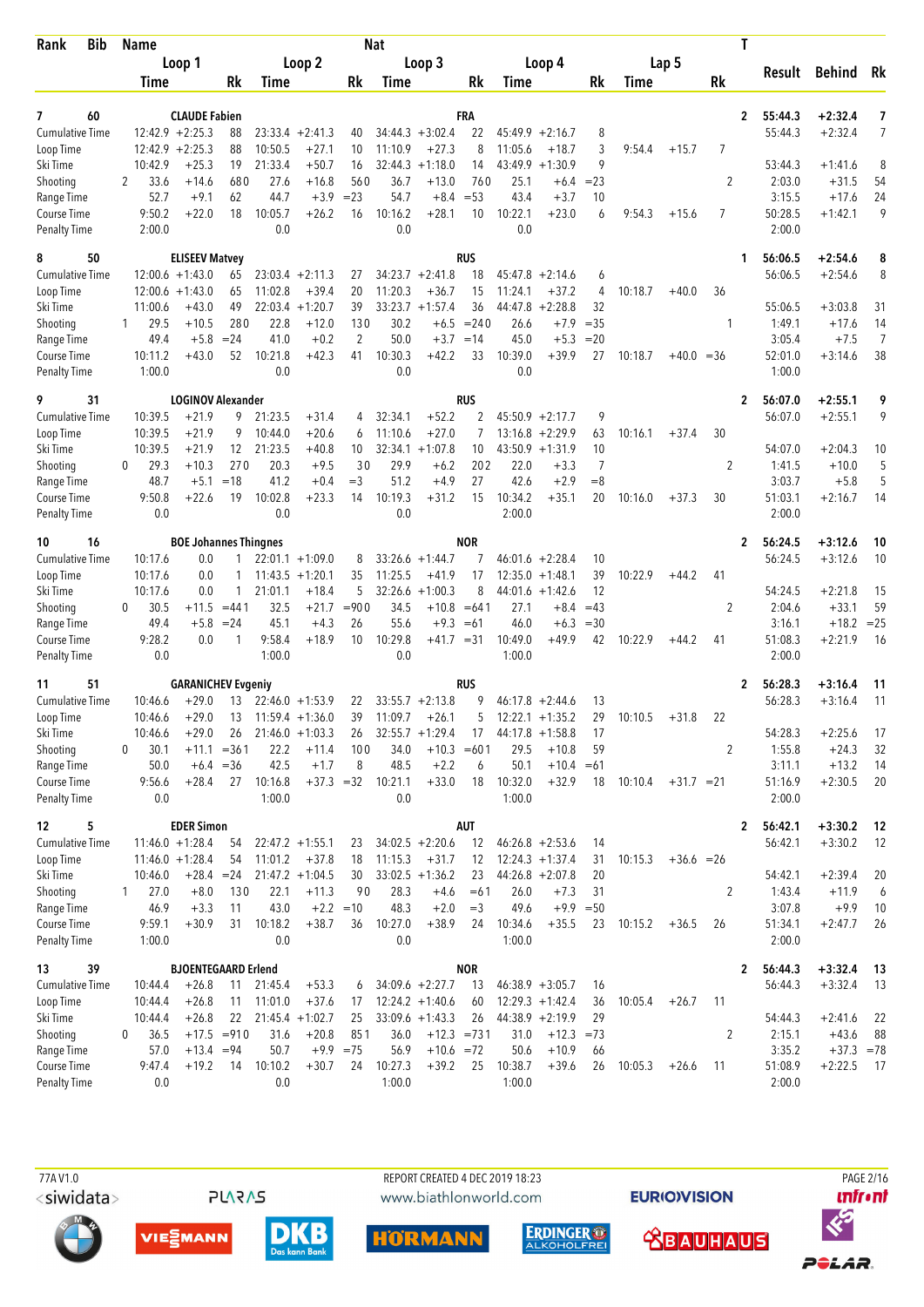| Loop 1<br>Loop 2<br>Loop 3<br>Loop 4<br>Lap 5<br><b>Behind</b><br>Rk<br>Result<br>Rk<br>Rk<br>Rk<br>Rk<br>Rk<br>Time<br>Time<br>Time<br>Time<br>Time<br>102<br><b>BABIKOV Anton</b><br><b>RUS</b><br>56:49.8<br>$+3:37.9$<br>14<br>0<br>14<br><b>Cumulative Time</b><br>11:01.4<br>$+43.8$<br>23<br>$22:26.3 + 1:34.2$<br>$34:22.9 +2:41.0$<br>$46:13.2 +2:40.0$<br>56:49.8<br>$+3:37.9$<br>14<br>17<br>11<br>16<br>$+43.8$<br>23<br>$11:24.9 + 1:01.5$<br>27<br>$11:56.6 + 1:13.0$<br>11:50.3<br>10<br>10:36.6<br>55<br>Loop Time<br>11:01.4<br>41<br>$+1:03.4$<br>$+57.9$<br>59<br>$+43.8$<br>54<br>$22:26.3 +1:43.6$<br>57<br>34:22.9<br>$+2:56.6$<br>46:13.2<br>56:49.8<br>$+4:47.1$<br>11:01.4<br>61<br>$+3:54.2$<br>60<br>25.9<br>$= 80$<br>$+15.9$<br>$=460$<br>35.2<br>$\theta$<br>2:01.9<br>$+30.4$<br>48<br>$+6.9$<br>26.7<br>$+11.5$<br>690<br>34.1<br>$+15.4$<br>$= 85$<br>$\Omega$<br>45.7<br>$+2.1$<br>$=$ 5<br>47.4<br>$+6.6$<br>47<br>55.4<br>$+9.1$<br>$= 58$<br>50.1<br>$+10.4$<br>3:18.6<br>$+20.7$<br>$=36$<br>$=61$<br>Course Time<br>10:15.7<br>$+47.5$<br>60<br>10:37.5<br>$+58.0$<br>$11:01.1 + 1:13.0$<br>73<br>$11:00.1 + 1:01.0$<br>55<br>53:30.9<br>$+4:44.5$<br>64<br>$=64$<br>$=$ 56<br>10:36.5<br>$+57.8$<br>0.0<br>0.0<br>0.0<br>0.0<br>0.0<br><b>Penalty Time</b><br><b>BUL</b><br>40<br><b>ANEV Krasimir</b><br>56:59.6<br>$+3:47.7$<br>15<br>0<br>56:59.6<br>$+39.5$<br>$22:22.3 + 1:30.2$<br>$34:12.2 +2:30.3$<br>14<br>12<br>$+3:47.7$<br>15<br>10:57.1<br>18<br>13<br>$46:16.5 +2:43.3$<br>10:57.1<br>$+39.5$<br>18<br>11:25.2<br>$+1:01.8$<br>28<br>$11:49.9 + 1:06.3$<br>37<br>12:04.3<br>17<br>$10:43.1 + 1:04.4$<br>Loop Time<br>$+1:17.4$<br>68<br>10:57.1<br>$+39.5$<br>41<br>22:22.3<br>$+1:39.6$<br>51<br>$34:12.2 +2:45.9$<br>53<br>62<br>56:59.6<br>$+4:56.9$<br>Ski Time<br>$46:16.5 + 3:57.5$<br>64<br>26.5<br>110<br>27.8<br>$+17.0$<br>$=610$<br>31.7<br>$+8.0 = 380$<br>27.0<br>$+8.3$<br>1:53.0<br>$+21.5$<br>23<br>Shooting<br>$+7.5$<br>$=41$<br>0<br>$\Omega$<br>$+2.5$<br>$=9$<br>$+6.8$<br>50<br>51.9<br>$= 28$<br>47.8<br>3:13.4<br>19<br>Range Time<br>46.1<br>47.6<br>$+5.6$<br>$+8.1$<br>$=41$<br>$+15.5$<br>10:11.0<br>$+42.8$<br>50<br>10:37.5<br>$+58.0$<br>10:57.9<br>$+1:09.8$<br>68<br>$11:16.5 + 1:17.4$<br>53:45.9<br>$+4:59.5$<br>68<br>Course Time<br>$=64$<br>82<br>$10:43.0 + 1:04.3$<br>68<br>0.0<br>0.0<br>0.0<br>0.0<br>0.0<br>12<br><b>DOLL Benedikt</b><br>GER<br>57:00.2<br>$+3:48.3$<br>16<br>4<br>-16<br>57:00.2<br><b>Cumulative Time</b><br>10:25.8<br>$+8.2$<br>21:03.1<br>$33:56.5 +2:14.6$<br>$47:10.2 +3:37.0$<br>$+3:48.3$<br>$+11.0$<br>2<br>10<br>18<br>16<br>4<br>10:25.8<br>$+8.2$<br>10:37.3<br>$+13.9$<br>3<br>$+2:09.8$<br>79<br>$13:13.7 + 2:26.8$<br>62<br>9:50.0<br>5<br>12:53.4<br>$+11.3$<br>4<br>5<br>10:25.8<br>$+8.2$<br>21:03.1<br>$+20.4$<br>31:56.5<br>$+30.2$<br>43:10.2<br>$+51.2$<br>53:00.2<br>$+57.5$<br>5<br>6<br>5<br>6<br>$= 232$<br>532<br>33.9<br>29.1<br>$+10.1$<br>$= 250$<br>24.6<br>$+13.8$<br>33.4<br>$+9.7$<br>$+15.2$<br>83<br>2:01.0<br>$+29.5$<br>43<br>$\Omega$<br>4<br>47.9<br>43.0<br>$+2.2$<br>$=10$<br>53.4<br>$+7.1$<br>51.8<br>$+12.1$<br>78<br>3:16.1<br>$+18.2$<br>$=25$<br>$+4.3$<br>16<br>44<br>$\overline{7}$<br>10:21.9<br>5<br>9:37.9<br>$+9.7$<br>9:54.3<br>$+14.8$<br>10:00.0<br>$+11.9$<br>5<br>$+22.8$<br>9:49.9<br>5<br>49:44.0<br>$+57.6$<br>5<br>Course Time<br>$=6$<br>$+11.2$<br>0.0<br>0.0<br>2:00.0<br>2:00.0<br>4:00.0<br><b>Penalty Time</b><br><b>CZE</b><br>10<br><b>MORAVEC Ondrej</b><br>57:06.3<br>$+3:54.4$<br>17<br>1<br>10:57.0<br>$+39.4$<br>$34:34.3 + 2:52.4$<br>19<br>$46:29.4 +2:56.2$<br>15<br>57:06.3<br>$+3:54.4$<br>17<br>17<br>$23:06.1 + 2:14.0$<br>29<br>10:57.0<br>$+39.4$<br>17<br>11:28.2<br>$+44.6$<br>19<br>11:55.1<br>$+1:08.2$<br>13<br>10:36.9<br>$+58.2$<br>56<br>Loop Time<br>12:09.1<br>$+1:45.7$<br>44<br>10:57.0<br>$+39.4$<br>$22:06.1 + 1:23.4$<br>$33:34.3 + 2:08.0$<br>38<br>45:29.4<br>$+3:10.4$<br>42<br>56:06.3<br>$+4:03.6$<br>Ski Time<br>40<br>41<br>46<br>35.5<br>841<br>$+16.2$<br>520<br>33.1<br>$+9.4$<br>520<br>30.7<br>$+12.0$<br>$=70$<br>2:06.3<br>$+34.8$<br>Shooting<br>$+16.5$<br>27.0<br>1<br>$=61$<br>$\Omega$<br>53.9<br>55.0<br>$=79$<br>49.8<br>$+9.0$<br>$=67$<br>$+7.6$<br>48<br>50.7<br>3:29.4<br>$+31.5$<br>Range Time<br>$+11.4$<br>$+11.0$<br>$=67$<br>61<br>10:34.2<br>10:02.0<br>$+33.8$<br>37<br>10:19.3<br>$+39.8$<br>39<br>11:04.4<br>52:36.7<br>$+3:50.3$<br>47<br>Course Time<br>$+46.1$<br>$= 36$<br>$+1:05.3$<br>66<br>10:36.8<br>$+58.1$<br>56<br>0.0<br>1:00.0<br>0.0<br>0.0<br>1:00.0<br>18<br>24<br><b>LEITNER Felix</b><br><b>AUT</b><br>57:11.6<br>$+3:59.7$<br>3<br>18<br>18<br><b>Cumulative Time</b><br>$11:40.1 + 1:22.5$<br>$34:38.5 +2:56.6$<br>20<br>$46:55.9 + 3:22.7$<br>57:11.6<br>$+3:59.7$<br>22:25.6<br>$+1:33.5$<br>15<br>17<br>48<br>52<br>$11:40.1 + 1:22.5$<br>48<br>10:45.5<br>$+22.1$<br>7<br>$12:12.9 + 1:29.3$<br>$12:17.4 + 1:30.5$<br>25<br>10:15.7<br>$+37.0 = 28$<br>21:25.6<br>$32:38.5 +1:12.2$<br>10:40.1<br>$+22.5$<br>$+42.9$<br>$43:55.9 +1:36.9$<br>54:11.6<br>$+2:08.9$<br>15<br>11<br>11<br>11<br>11<br>33.9<br>$+14.9$<br>700<br>27.7<br>$+16.9 = 571$<br>37.0<br>$+13.3 = 811$<br>28.6<br>3<br>2:07.2<br>$+35.7$<br>$+9.9$<br>$= 54$<br>66<br>$+10.2$<br>3:30.8<br>Range Time<br>53.8<br>$+10.2 = 70$<br>49.6<br>$+8.8 = 65$<br>57.5<br>$+11.2 = 77$<br>49.9<br>$+32.9$<br>59<br>67<br>Course Time<br>9:55.9<br>9<br>10:15.3<br>$+27.2$<br>8<br>10:27.4<br>$+28.3$<br>50:40.5<br>$+1:54.1$<br>9:46.3<br>$+18.1$<br>12<br>$+16.4$<br>10<br>10:15.6<br>$+36.9$<br>28<br>10<br>Penalty Time<br>0.0<br>1:00.0<br>1:00.0<br>3:00.0<br>1:00.0<br>4<br><b>HOFER Lukas</b><br><b>ITA</b><br>57:19.5<br>$+4:07.6$<br>5<br>-19<br>$11:24.7 + 1:07.1$<br>$36:45.3 + 5:03.4$<br>58<br>$47:32.2 +3:59.0$<br>57:19.5<br>$+4:07.6$<br>19<br><b>Cumulative Time</b><br>37<br>$24:59.7 + 4:07.6$<br>73<br>26<br>$11:24.7 + 1:07.1$<br>10:46.9<br>Loop Time<br>37<br>$13:35.0 + 3:11.6$<br>87<br>$11:45.6 + 1:02.0$<br>32<br>0.0<br>$\mathbf{1}$<br>9:47.3<br>$+8.6$<br>4<br>52:19.5<br>10:24.7<br>5<br>20:59.7<br>31:45.3<br>42:32.2<br>$+13.2$<br>2<br>$+16.8$<br>3<br>Ski Time<br>$+7.1$<br>$+17.0$<br>4<br>$+19.0$<br>4<br>2:12.9<br>30.9<br>$+11.9 = 483$<br>34.0<br>$+23.2$<br>971<br>37.6<br>$+13.9$<br>850<br>30.4<br>5<br>$+11.7 = 65$<br>$+41.4 = 81$<br>1<br>3:28.5<br>50.2<br>39<br>53.0<br>$+12.2 = 90$<br>57.5<br>$+11.2 = 77$<br>47.8<br>$+8.1 = 41$<br>$+30.6$<br>60<br>$+6.6$<br>9:34.5<br>$+6.3$<br>9:41.9<br>$+2.4$<br>9:48.1<br>0.0<br>9:59.1<br>0.0<br>48:50.9<br>4<br>3<br>$\mathbf{1}$<br>9:47.3<br>$+8.6$<br>4<br>$+4.5$<br>3<br>1<br>3:00.0<br>1:00.0<br>0.0<br>5:00.0<br>1:00.0<br><b>UKR</b><br>8<br><b>PIDRUCHNYI Dmytro</b><br>57:26.4<br>$+4:14.5$<br>-20<br>3<br>57:26.4<br>$12:51.2 +2:33.6$<br>$35:01.0 + 3:19.1$<br>$+4:14.5$<br>20<br>93<br>$23:46.7 + 2:54.6$<br>26<br>$47:16.6 + 3:43.4$<br>20<br>46<br>$12:51.2 +2:33.6$<br>10:55.5<br>11:14.3<br>$12:15.6 + 1:28.7$<br>10:09.8<br>93<br>$+32.1$<br>14<br>$+30.7$<br>11<br>23<br>$+31.1 = 16$<br>10:51.2<br>$21:46.7 + 1:04.0$<br>28<br>$33:01.0 + 1:34.7$<br>54:26.4<br>$+2:23.7$<br>$+33.6$<br>33<br>21<br>$44:16.6 + 1:57.6$<br>16<br>16<br>28.6<br>200<br>9<br>Shooting<br>$+9.6$<br>24.6<br>$+13.8 = 230$<br>29.4<br>$+5.7$ = 151<br>23.5<br>3<br>1:46.1<br>$+14.6$<br>2<br>$+4.8$ = 12<br>49.6<br>$+6.0 = 27$<br>46.6<br>$+5.8 = 37$<br>49.8<br>$+3.5$<br>12<br>45.4<br>$+5.7 = 25$<br>3:11.4<br>$+13.5$<br>Range Time<br>15<br>Course Time<br>10:08.9<br>$+29.4$<br>10:24.5<br>10:30.1<br>51:14.8<br>$+2:28.4$<br>10:01.6<br>$+33.4 = 35$<br>21<br>$+36.4$<br>23<br>$+31.0 = 14$<br>10:09.7<br>$+31.0 = 16$<br>18 | <b>Bib</b><br>Rank     | Name   |  |     |  | <b>Nat</b> |  |        |  |  | T |        |  |
|----------------------------------------------------------------------------------------------------------------------------------------------------------------------------------------------------------------------------------------------------------------------------------------------------------------------------------------------------------------------------------------------------------------------------------------------------------------------------------------------------------------------------------------------------------------------------------------------------------------------------------------------------------------------------------------------------------------------------------------------------------------------------------------------------------------------------------------------------------------------------------------------------------------------------------------------------------------------------------------------------------------------------------------------------------------------------------------------------------------------------------------------------------------------------------------------------------------------------------------------------------------------------------------------------------------------------------------------------------------------------------------------------------------------------------------------------------------------------------------------------------------------------------------------------------------------------------------------------------------------------------------------------------------------------------------------------------------------------------------------------------------------------------------------------------------------------------------------------------------------------------------------------------------------------------------------------------------------------------------------------------------------------------------------------------------------------------------------------------------------------------------------------------------------------------------------------------------------------------------------------------------------------------------------------------------------------------------------------------------------------------------------------------------------------------------------------------------------------------------------------------------------------------------------------------------------------------------------------------------------------------------------------------------------------------------------------------------------------------------------------------------------------------------------------------------------------------------------------------------------------------------------------------------------------------------------------------------------------------------------------------------------------------------------------------------------------------------------------------------------------------------------------------------------------------------------------------------------------------------------------------------------------------------------------------------------------------------------------------------------------------------------------------------------------------------------------------------------------------------------------------------------------------------------------------------------------------------------------------------------------------------------------------------------------------------------------------------------------------------------------------------------------------------------------------------------------------------------------------------------------------------------------------------------------------------------------------------------------------------------------------------------------------------------------------------------------------------------------------------------------------------------------------------------------------------------------------------------------------------------------------------------------------------------------------------------------------------------------------------------------------------------------------------------------------------------------------------------------------------------------------------------------------------------------------------------------------------------------------------------------------------------------------------------------------------------------------------------------------------------------------------------------------------------------------------------------------------------------------------------------------------------------------------------------------------------------------------------------------------------------------------------------------------------------------------------------------------------------------------------------------------------------------------------------------------------------------------------------------------------------------------------------------------------------------------------------------------------------------------------------------------------------------------------------------------------------------------------------------------------------------------------------------------------------------------------------------------------------------------------------------------------------------------------------------------------------------------------------------------------------------------------------------------------------------------------------------------------------------------------------------------------------------------------------------------------------------------------------------------------------------------------------------------------------------------------------------------------------------------------------------------------------------------------------------------------------------------------------------------------------------------------------------------------------------------------------------------------------------------------------------------------------------------------------------------------------------------------------------------------------------------------------------------------------------------------------------------------------------------------------------------------------------------------------------------------------------------------------------------------------------------------------------------------------------------------------------------------------------------------------------------------------------------------------------------------------------------------------------------------------------------------------------------------------------------------------------------------------------------------------------------------------------------------------------------------------------------------------------------------------------------------------------------------------------------------------------------------------------------------------------------------------------------------------------------------------------------------------------------------------------------------------------------------------------------------------------------------------------------------------------------------------------------------------------------------------------------------------------------------------------------------------|------------------------|--------|--|-----|--|------------|--|--------|--|--|---|--------|--|
|                                                                                                                                                                                                                                                                                                                                                                                                                                                                                                                                                                                                                                                                                                                                                                                                                                                                                                                                                                                                                                                                                                                                                                                                                                                                                                                                                                                                                                                                                                                                                                                                                                                                                                                                                                                                                                                                                                                                                                                                                                                                                                                                                                                                                                                                                                                                                                                                                                                                                                                                                                                                                                                                                                                                                                                                                                                                                                                                                                                                                                                                                                                                                                                                                                                                                                                                                                                                                                                                                                                                                                                                                                                                                                                                                                                                                                                                                                                                                                                                                                                                                                                                                                                                                                                                                                                                                                                                                                                                                                                                                                                                                                                                                                                                                                                                                                                                                                                                                                                                                                                                                                                                                                                                                                                                                                                                                                                                                                                                                                                                                                                                                                                                                                                                                                                                                                                                                                                                                                                                                                                                                                                                                                                                                                                                                                                                                                                                                                                                                                                                                                                                                                                                                                                                                                                                                                                                                                                                                                                                                                                                                                                                                                                                                                                                                                                                                                                                                                                                                                                                                                                                                                                                                                                                                                            |                        |        |  |     |  |            |  |        |  |  |   |        |  |
|                                                                                                                                                                                                                                                                                                                                                                                                                                                                                                                                                                                                                                                                                                                                                                                                                                                                                                                                                                                                                                                                                                                                                                                                                                                                                                                                                                                                                                                                                                                                                                                                                                                                                                                                                                                                                                                                                                                                                                                                                                                                                                                                                                                                                                                                                                                                                                                                                                                                                                                                                                                                                                                                                                                                                                                                                                                                                                                                                                                                                                                                                                                                                                                                                                                                                                                                                                                                                                                                                                                                                                                                                                                                                                                                                                                                                                                                                                                                                                                                                                                                                                                                                                                                                                                                                                                                                                                                                                                                                                                                                                                                                                                                                                                                                                                                                                                                                                                                                                                                                                                                                                                                                                                                                                                                                                                                                                                                                                                                                                                                                                                                                                                                                                                                                                                                                                                                                                                                                                                                                                                                                                                                                                                                                                                                                                                                                                                                                                                                                                                                                                                                                                                                                                                                                                                                                                                                                                                                                                                                                                                                                                                                                                                                                                                                                                                                                                                                                                                                                                                                                                                                                                                                                                                                                                            |                        |        |  |     |  |            |  |        |  |  |   |        |  |
|                                                                                                                                                                                                                                                                                                                                                                                                                                                                                                                                                                                                                                                                                                                                                                                                                                                                                                                                                                                                                                                                                                                                                                                                                                                                                                                                                                                                                                                                                                                                                                                                                                                                                                                                                                                                                                                                                                                                                                                                                                                                                                                                                                                                                                                                                                                                                                                                                                                                                                                                                                                                                                                                                                                                                                                                                                                                                                                                                                                                                                                                                                                                                                                                                                                                                                                                                                                                                                                                                                                                                                                                                                                                                                                                                                                                                                                                                                                                                                                                                                                                                                                                                                                                                                                                                                                                                                                                                                                                                                                                                                                                                                                                                                                                                                                                                                                                                                                                                                                                                                                                                                                                                                                                                                                                                                                                                                                                                                                                                                                                                                                                                                                                                                                                                                                                                                                                                                                                                                                                                                                                                                                                                                                                                                                                                                                                                                                                                                                                                                                                                                                                                                                                                                                                                                                                                                                                                                                                                                                                                                                                                                                                                                                                                                                                                                                                                                                                                                                                                                                                                                                                                                                                                                                                                                            |                        |        |  |     |  |            |  |        |  |  |   |        |  |
|                                                                                                                                                                                                                                                                                                                                                                                                                                                                                                                                                                                                                                                                                                                                                                                                                                                                                                                                                                                                                                                                                                                                                                                                                                                                                                                                                                                                                                                                                                                                                                                                                                                                                                                                                                                                                                                                                                                                                                                                                                                                                                                                                                                                                                                                                                                                                                                                                                                                                                                                                                                                                                                                                                                                                                                                                                                                                                                                                                                                                                                                                                                                                                                                                                                                                                                                                                                                                                                                                                                                                                                                                                                                                                                                                                                                                                                                                                                                                                                                                                                                                                                                                                                                                                                                                                                                                                                                                                                                                                                                                                                                                                                                                                                                                                                                                                                                                                                                                                                                                                                                                                                                                                                                                                                                                                                                                                                                                                                                                                                                                                                                                                                                                                                                                                                                                                                                                                                                                                                                                                                                                                                                                                                                                                                                                                                                                                                                                                                                                                                                                                                                                                                                                                                                                                                                                                                                                                                                                                                                                                                                                                                                                                                                                                                                                                                                                                                                                                                                                                                                                                                                                                                                                                                                                                            |                        |        |  |     |  |            |  |        |  |  |   |        |  |
|                                                                                                                                                                                                                                                                                                                                                                                                                                                                                                                                                                                                                                                                                                                                                                                                                                                                                                                                                                                                                                                                                                                                                                                                                                                                                                                                                                                                                                                                                                                                                                                                                                                                                                                                                                                                                                                                                                                                                                                                                                                                                                                                                                                                                                                                                                                                                                                                                                                                                                                                                                                                                                                                                                                                                                                                                                                                                                                                                                                                                                                                                                                                                                                                                                                                                                                                                                                                                                                                                                                                                                                                                                                                                                                                                                                                                                                                                                                                                                                                                                                                                                                                                                                                                                                                                                                                                                                                                                                                                                                                                                                                                                                                                                                                                                                                                                                                                                                                                                                                                                                                                                                                                                                                                                                                                                                                                                                                                                                                                                                                                                                                                                                                                                                                                                                                                                                                                                                                                                                                                                                                                                                                                                                                                                                                                                                                                                                                                                                                                                                                                                                                                                                                                                                                                                                                                                                                                                                                                                                                                                                                                                                                                                                                                                                                                                                                                                                                                                                                                                                                                                                                                                                                                                                                                                            |                        |        |  |     |  |            |  |        |  |  |   |        |  |
|                                                                                                                                                                                                                                                                                                                                                                                                                                                                                                                                                                                                                                                                                                                                                                                                                                                                                                                                                                                                                                                                                                                                                                                                                                                                                                                                                                                                                                                                                                                                                                                                                                                                                                                                                                                                                                                                                                                                                                                                                                                                                                                                                                                                                                                                                                                                                                                                                                                                                                                                                                                                                                                                                                                                                                                                                                                                                                                                                                                                                                                                                                                                                                                                                                                                                                                                                                                                                                                                                                                                                                                                                                                                                                                                                                                                                                                                                                                                                                                                                                                                                                                                                                                                                                                                                                                                                                                                                                                                                                                                                                                                                                                                                                                                                                                                                                                                                                                                                                                                                                                                                                                                                                                                                                                                                                                                                                                                                                                                                                                                                                                                                                                                                                                                                                                                                                                                                                                                                                                                                                                                                                                                                                                                                                                                                                                                                                                                                                                                                                                                                                                                                                                                                                                                                                                                                                                                                                                                                                                                                                                                                                                                                                                                                                                                                                                                                                                                                                                                                                                                                                                                                                                                                                                                                                            | Ski Time               |        |  |     |  |            |  |        |  |  |   |        |  |
|                                                                                                                                                                                                                                                                                                                                                                                                                                                                                                                                                                                                                                                                                                                                                                                                                                                                                                                                                                                                                                                                                                                                                                                                                                                                                                                                                                                                                                                                                                                                                                                                                                                                                                                                                                                                                                                                                                                                                                                                                                                                                                                                                                                                                                                                                                                                                                                                                                                                                                                                                                                                                                                                                                                                                                                                                                                                                                                                                                                                                                                                                                                                                                                                                                                                                                                                                                                                                                                                                                                                                                                                                                                                                                                                                                                                                                                                                                                                                                                                                                                                                                                                                                                                                                                                                                                                                                                                                                                                                                                                                                                                                                                                                                                                                                                                                                                                                                                                                                                                                                                                                                                                                                                                                                                                                                                                                                                                                                                                                                                                                                                                                                                                                                                                                                                                                                                                                                                                                                                                                                                                                                                                                                                                                                                                                                                                                                                                                                                                                                                                                                                                                                                                                                                                                                                                                                                                                                                                                                                                                                                                                                                                                                                                                                                                                                                                                                                                                                                                                                                                                                                                                                                                                                                                                                            | Shooting               |        |  |     |  |            |  |        |  |  |   |        |  |
|                                                                                                                                                                                                                                                                                                                                                                                                                                                                                                                                                                                                                                                                                                                                                                                                                                                                                                                                                                                                                                                                                                                                                                                                                                                                                                                                                                                                                                                                                                                                                                                                                                                                                                                                                                                                                                                                                                                                                                                                                                                                                                                                                                                                                                                                                                                                                                                                                                                                                                                                                                                                                                                                                                                                                                                                                                                                                                                                                                                                                                                                                                                                                                                                                                                                                                                                                                                                                                                                                                                                                                                                                                                                                                                                                                                                                                                                                                                                                                                                                                                                                                                                                                                                                                                                                                                                                                                                                                                                                                                                                                                                                                                                                                                                                                                                                                                                                                                                                                                                                                                                                                                                                                                                                                                                                                                                                                                                                                                                                                                                                                                                                                                                                                                                                                                                                                                                                                                                                                                                                                                                                                                                                                                                                                                                                                                                                                                                                                                                                                                                                                                                                                                                                                                                                                                                                                                                                                                                                                                                                                                                                                                                                                                                                                                                                                                                                                                                                                                                                                                                                                                                                                                                                                                                                                            | Range Time             |        |  |     |  |            |  |        |  |  |   |        |  |
|                                                                                                                                                                                                                                                                                                                                                                                                                                                                                                                                                                                                                                                                                                                                                                                                                                                                                                                                                                                                                                                                                                                                                                                                                                                                                                                                                                                                                                                                                                                                                                                                                                                                                                                                                                                                                                                                                                                                                                                                                                                                                                                                                                                                                                                                                                                                                                                                                                                                                                                                                                                                                                                                                                                                                                                                                                                                                                                                                                                                                                                                                                                                                                                                                                                                                                                                                                                                                                                                                                                                                                                                                                                                                                                                                                                                                                                                                                                                                                                                                                                                                                                                                                                                                                                                                                                                                                                                                                                                                                                                                                                                                                                                                                                                                                                                                                                                                                                                                                                                                                                                                                                                                                                                                                                                                                                                                                                                                                                                                                                                                                                                                                                                                                                                                                                                                                                                                                                                                                                                                                                                                                                                                                                                                                                                                                                                                                                                                                                                                                                                                                                                                                                                                                                                                                                                                                                                                                                                                                                                                                                                                                                                                                                                                                                                                                                                                                                                                                                                                                                                                                                                                                                                                                                                                                            |                        |        |  |     |  |            |  |        |  |  |   |        |  |
|                                                                                                                                                                                                                                                                                                                                                                                                                                                                                                                                                                                                                                                                                                                                                                                                                                                                                                                                                                                                                                                                                                                                                                                                                                                                                                                                                                                                                                                                                                                                                                                                                                                                                                                                                                                                                                                                                                                                                                                                                                                                                                                                                                                                                                                                                                                                                                                                                                                                                                                                                                                                                                                                                                                                                                                                                                                                                                                                                                                                                                                                                                                                                                                                                                                                                                                                                                                                                                                                                                                                                                                                                                                                                                                                                                                                                                                                                                                                                                                                                                                                                                                                                                                                                                                                                                                                                                                                                                                                                                                                                                                                                                                                                                                                                                                                                                                                                                                                                                                                                                                                                                                                                                                                                                                                                                                                                                                                                                                                                                                                                                                                                                                                                                                                                                                                                                                                                                                                                                                                                                                                                                                                                                                                                                                                                                                                                                                                                                                                                                                                                                                                                                                                                                                                                                                                                                                                                                                                                                                                                                                                                                                                                                                                                                                                                                                                                                                                                                                                                                                                                                                                                                                                                                                                                                            |                        |        |  |     |  |            |  |        |  |  |   |        |  |
|                                                                                                                                                                                                                                                                                                                                                                                                                                                                                                                                                                                                                                                                                                                                                                                                                                                                                                                                                                                                                                                                                                                                                                                                                                                                                                                                                                                                                                                                                                                                                                                                                                                                                                                                                                                                                                                                                                                                                                                                                                                                                                                                                                                                                                                                                                                                                                                                                                                                                                                                                                                                                                                                                                                                                                                                                                                                                                                                                                                                                                                                                                                                                                                                                                                                                                                                                                                                                                                                                                                                                                                                                                                                                                                                                                                                                                                                                                                                                                                                                                                                                                                                                                                                                                                                                                                                                                                                                                                                                                                                                                                                                                                                                                                                                                                                                                                                                                                                                                                                                                                                                                                                                                                                                                                                                                                                                                                                                                                                                                                                                                                                                                                                                                                                                                                                                                                                                                                                                                                                                                                                                                                                                                                                                                                                                                                                                                                                                                                                                                                                                                                                                                                                                                                                                                                                                                                                                                                                                                                                                                                                                                                                                                                                                                                                                                                                                                                                                                                                                                                                                                                                                                                                                                                                                                            | 15                     |        |  |     |  |            |  |        |  |  |   |        |  |
|                                                                                                                                                                                                                                                                                                                                                                                                                                                                                                                                                                                                                                                                                                                                                                                                                                                                                                                                                                                                                                                                                                                                                                                                                                                                                                                                                                                                                                                                                                                                                                                                                                                                                                                                                                                                                                                                                                                                                                                                                                                                                                                                                                                                                                                                                                                                                                                                                                                                                                                                                                                                                                                                                                                                                                                                                                                                                                                                                                                                                                                                                                                                                                                                                                                                                                                                                                                                                                                                                                                                                                                                                                                                                                                                                                                                                                                                                                                                                                                                                                                                                                                                                                                                                                                                                                                                                                                                                                                                                                                                                                                                                                                                                                                                                                                                                                                                                                                                                                                                                                                                                                                                                                                                                                                                                                                                                                                                                                                                                                                                                                                                                                                                                                                                                                                                                                                                                                                                                                                                                                                                                                                                                                                                                                                                                                                                                                                                                                                                                                                                                                                                                                                                                                                                                                                                                                                                                                                                                                                                                                                                                                                                                                                                                                                                                                                                                                                                                                                                                                                                                                                                                                                                                                                                                                            | <b>Cumulative Time</b> |        |  |     |  |            |  |        |  |  |   |        |  |
|                                                                                                                                                                                                                                                                                                                                                                                                                                                                                                                                                                                                                                                                                                                                                                                                                                                                                                                                                                                                                                                                                                                                                                                                                                                                                                                                                                                                                                                                                                                                                                                                                                                                                                                                                                                                                                                                                                                                                                                                                                                                                                                                                                                                                                                                                                                                                                                                                                                                                                                                                                                                                                                                                                                                                                                                                                                                                                                                                                                                                                                                                                                                                                                                                                                                                                                                                                                                                                                                                                                                                                                                                                                                                                                                                                                                                                                                                                                                                                                                                                                                                                                                                                                                                                                                                                                                                                                                                                                                                                                                                                                                                                                                                                                                                                                                                                                                                                                                                                                                                                                                                                                                                                                                                                                                                                                                                                                                                                                                                                                                                                                                                                                                                                                                                                                                                                                                                                                                                                                                                                                                                                                                                                                                                                                                                                                                                                                                                                                                                                                                                                                                                                                                                                                                                                                                                                                                                                                                                                                                                                                                                                                                                                                                                                                                                                                                                                                                                                                                                                                                                                                                                                                                                                                                                                            |                        |        |  |     |  |            |  |        |  |  |   |        |  |
|                                                                                                                                                                                                                                                                                                                                                                                                                                                                                                                                                                                                                                                                                                                                                                                                                                                                                                                                                                                                                                                                                                                                                                                                                                                                                                                                                                                                                                                                                                                                                                                                                                                                                                                                                                                                                                                                                                                                                                                                                                                                                                                                                                                                                                                                                                                                                                                                                                                                                                                                                                                                                                                                                                                                                                                                                                                                                                                                                                                                                                                                                                                                                                                                                                                                                                                                                                                                                                                                                                                                                                                                                                                                                                                                                                                                                                                                                                                                                                                                                                                                                                                                                                                                                                                                                                                                                                                                                                                                                                                                                                                                                                                                                                                                                                                                                                                                                                                                                                                                                                                                                                                                                                                                                                                                                                                                                                                                                                                                                                                                                                                                                                                                                                                                                                                                                                                                                                                                                                                                                                                                                                                                                                                                                                                                                                                                                                                                                                                                                                                                                                                                                                                                                                                                                                                                                                                                                                                                                                                                                                                                                                                                                                                                                                                                                                                                                                                                                                                                                                                                                                                                                                                                                                                                                                            |                        |        |  |     |  |            |  |        |  |  |   |        |  |
|                                                                                                                                                                                                                                                                                                                                                                                                                                                                                                                                                                                                                                                                                                                                                                                                                                                                                                                                                                                                                                                                                                                                                                                                                                                                                                                                                                                                                                                                                                                                                                                                                                                                                                                                                                                                                                                                                                                                                                                                                                                                                                                                                                                                                                                                                                                                                                                                                                                                                                                                                                                                                                                                                                                                                                                                                                                                                                                                                                                                                                                                                                                                                                                                                                                                                                                                                                                                                                                                                                                                                                                                                                                                                                                                                                                                                                                                                                                                                                                                                                                                                                                                                                                                                                                                                                                                                                                                                                                                                                                                                                                                                                                                                                                                                                                                                                                                                                                                                                                                                                                                                                                                                                                                                                                                                                                                                                                                                                                                                                                                                                                                                                                                                                                                                                                                                                                                                                                                                                                                                                                                                                                                                                                                                                                                                                                                                                                                                                                                                                                                                                                                                                                                                                                                                                                                                                                                                                                                                                                                                                                                                                                                                                                                                                                                                                                                                                                                                                                                                                                                                                                                                                                                                                                                                                            |                        |        |  |     |  |            |  |        |  |  |   |        |  |
|                                                                                                                                                                                                                                                                                                                                                                                                                                                                                                                                                                                                                                                                                                                                                                                                                                                                                                                                                                                                                                                                                                                                                                                                                                                                                                                                                                                                                                                                                                                                                                                                                                                                                                                                                                                                                                                                                                                                                                                                                                                                                                                                                                                                                                                                                                                                                                                                                                                                                                                                                                                                                                                                                                                                                                                                                                                                                                                                                                                                                                                                                                                                                                                                                                                                                                                                                                                                                                                                                                                                                                                                                                                                                                                                                                                                                                                                                                                                                                                                                                                                                                                                                                                                                                                                                                                                                                                                                                                                                                                                                                                                                                                                                                                                                                                                                                                                                                                                                                                                                                                                                                                                                                                                                                                                                                                                                                                                                                                                                                                                                                                                                                                                                                                                                                                                                                                                                                                                                                                                                                                                                                                                                                                                                                                                                                                                                                                                                                                                                                                                                                                                                                                                                                                                                                                                                                                                                                                                                                                                                                                                                                                                                                                                                                                                                                                                                                                                                                                                                                                                                                                                                                                                                                                                                                            |                        |        |  |     |  |            |  |        |  |  |   |        |  |
|                                                                                                                                                                                                                                                                                                                                                                                                                                                                                                                                                                                                                                                                                                                                                                                                                                                                                                                                                                                                                                                                                                                                                                                                                                                                                                                                                                                                                                                                                                                                                                                                                                                                                                                                                                                                                                                                                                                                                                                                                                                                                                                                                                                                                                                                                                                                                                                                                                                                                                                                                                                                                                                                                                                                                                                                                                                                                                                                                                                                                                                                                                                                                                                                                                                                                                                                                                                                                                                                                                                                                                                                                                                                                                                                                                                                                                                                                                                                                                                                                                                                                                                                                                                                                                                                                                                                                                                                                                                                                                                                                                                                                                                                                                                                                                                                                                                                                                                                                                                                                                                                                                                                                                                                                                                                                                                                                                                                                                                                                                                                                                                                                                                                                                                                                                                                                                                                                                                                                                                                                                                                                                                                                                                                                                                                                                                                                                                                                                                                                                                                                                                                                                                                                                                                                                                                                                                                                                                                                                                                                                                                                                                                                                                                                                                                                                                                                                                                                                                                                                                                                                                                                                                                                                                                                                            | <b>Penalty Time</b>    |        |  |     |  |            |  |        |  |  |   |        |  |
|                                                                                                                                                                                                                                                                                                                                                                                                                                                                                                                                                                                                                                                                                                                                                                                                                                                                                                                                                                                                                                                                                                                                                                                                                                                                                                                                                                                                                                                                                                                                                                                                                                                                                                                                                                                                                                                                                                                                                                                                                                                                                                                                                                                                                                                                                                                                                                                                                                                                                                                                                                                                                                                                                                                                                                                                                                                                                                                                                                                                                                                                                                                                                                                                                                                                                                                                                                                                                                                                                                                                                                                                                                                                                                                                                                                                                                                                                                                                                                                                                                                                                                                                                                                                                                                                                                                                                                                                                                                                                                                                                                                                                                                                                                                                                                                                                                                                                                                                                                                                                                                                                                                                                                                                                                                                                                                                                                                                                                                                                                                                                                                                                                                                                                                                                                                                                                                                                                                                                                                                                                                                                                                                                                                                                                                                                                                                                                                                                                                                                                                                                                                                                                                                                                                                                                                                                                                                                                                                                                                                                                                                                                                                                                                                                                                                                                                                                                                                                                                                                                                                                                                                                                                                                                                                                                            |                        |        |  |     |  |            |  |        |  |  |   |        |  |
|                                                                                                                                                                                                                                                                                                                                                                                                                                                                                                                                                                                                                                                                                                                                                                                                                                                                                                                                                                                                                                                                                                                                                                                                                                                                                                                                                                                                                                                                                                                                                                                                                                                                                                                                                                                                                                                                                                                                                                                                                                                                                                                                                                                                                                                                                                                                                                                                                                                                                                                                                                                                                                                                                                                                                                                                                                                                                                                                                                                                                                                                                                                                                                                                                                                                                                                                                                                                                                                                                                                                                                                                                                                                                                                                                                                                                                                                                                                                                                                                                                                                                                                                                                                                                                                                                                                                                                                                                                                                                                                                                                                                                                                                                                                                                                                                                                                                                                                                                                                                                                                                                                                                                                                                                                                                                                                                                                                                                                                                                                                                                                                                                                                                                                                                                                                                                                                                                                                                                                                                                                                                                                                                                                                                                                                                                                                                                                                                                                                                                                                                                                                                                                                                                                                                                                                                                                                                                                                                                                                                                                                                                                                                                                                                                                                                                                                                                                                                                                                                                                                                                                                                                                                                                                                                                                            |                        |        |  |     |  |            |  |        |  |  |   |        |  |
|                                                                                                                                                                                                                                                                                                                                                                                                                                                                                                                                                                                                                                                                                                                                                                                                                                                                                                                                                                                                                                                                                                                                                                                                                                                                                                                                                                                                                                                                                                                                                                                                                                                                                                                                                                                                                                                                                                                                                                                                                                                                                                                                                                                                                                                                                                                                                                                                                                                                                                                                                                                                                                                                                                                                                                                                                                                                                                                                                                                                                                                                                                                                                                                                                                                                                                                                                                                                                                                                                                                                                                                                                                                                                                                                                                                                                                                                                                                                                                                                                                                                                                                                                                                                                                                                                                                                                                                                                                                                                                                                                                                                                                                                                                                                                                                                                                                                                                                                                                                                                                                                                                                                                                                                                                                                                                                                                                                                                                                                                                                                                                                                                                                                                                                                                                                                                                                                                                                                                                                                                                                                                                                                                                                                                                                                                                                                                                                                                                                                                                                                                                                                                                                                                                                                                                                                                                                                                                                                                                                                                                                                                                                                                                                                                                                                                                                                                                                                                                                                                                                                                                                                                                                                                                                                                                            | Loop Time              |        |  |     |  |            |  |        |  |  |   |        |  |
|                                                                                                                                                                                                                                                                                                                                                                                                                                                                                                                                                                                                                                                                                                                                                                                                                                                                                                                                                                                                                                                                                                                                                                                                                                                                                                                                                                                                                                                                                                                                                                                                                                                                                                                                                                                                                                                                                                                                                                                                                                                                                                                                                                                                                                                                                                                                                                                                                                                                                                                                                                                                                                                                                                                                                                                                                                                                                                                                                                                                                                                                                                                                                                                                                                                                                                                                                                                                                                                                                                                                                                                                                                                                                                                                                                                                                                                                                                                                                                                                                                                                                                                                                                                                                                                                                                                                                                                                                                                                                                                                                                                                                                                                                                                                                                                                                                                                                                                                                                                                                                                                                                                                                                                                                                                                                                                                                                                                                                                                                                                                                                                                                                                                                                                                                                                                                                                                                                                                                                                                                                                                                                                                                                                                                                                                                                                                                                                                                                                                                                                                                                                                                                                                                                                                                                                                                                                                                                                                                                                                                                                                                                                                                                                                                                                                                                                                                                                                                                                                                                                                                                                                                                                                                                                                                                            | Ski Time               |        |  |     |  |            |  |        |  |  |   |        |  |
|                                                                                                                                                                                                                                                                                                                                                                                                                                                                                                                                                                                                                                                                                                                                                                                                                                                                                                                                                                                                                                                                                                                                                                                                                                                                                                                                                                                                                                                                                                                                                                                                                                                                                                                                                                                                                                                                                                                                                                                                                                                                                                                                                                                                                                                                                                                                                                                                                                                                                                                                                                                                                                                                                                                                                                                                                                                                                                                                                                                                                                                                                                                                                                                                                                                                                                                                                                                                                                                                                                                                                                                                                                                                                                                                                                                                                                                                                                                                                                                                                                                                                                                                                                                                                                                                                                                                                                                                                                                                                                                                                                                                                                                                                                                                                                                                                                                                                                                                                                                                                                                                                                                                                                                                                                                                                                                                                                                                                                                                                                                                                                                                                                                                                                                                                                                                                                                                                                                                                                                                                                                                                                                                                                                                                                                                                                                                                                                                                                                                                                                                                                                                                                                                                                                                                                                                                                                                                                                                                                                                                                                                                                                                                                                                                                                                                                                                                                                                                                                                                                                                                                                                                                                                                                                                                                            | Shooting               |        |  |     |  |            |  |        |  |  |   |        |  |
|                                                                                                                                                                                                                                                                                                                                                                                                                                                                                                                                                                                                                                                                                                                                                                                                                                                                                                                                                                                                                                                                                                                                                                                                                                                                                                                                                                                                                                                                                                                                                                                                                                                                                                                                                                                                                                                                                                                                                                                                                                                                                                                                                                                                                                                                                                                                                                                                                                                                                                                                                                                                                                                                                                                                                                                                                                                                                                                                                                                                                                                                                                                                                                                                                                                                                                                                                                                                                                                                                                                                                                                                                                                                                                                                                                                                                                                                                                                                                                                                                                                                                                                                                                                                                                                                                                                                                                                                                                                                                                                                                                                                                                                                                                                                                                                                                                                                                                                                                                                                                                                                                                                                                                                                                                                                                                                                                                                                                                                                                                                                                                                                                                                                                                                                                                                                                                                                                                                                                                                                                                                                                                                                                                                                                                                                                                                                                                                                                                                                                                                                                                                                                                                                                                                                                                                                                                                                                                                                                                                                                                                                                                                                                                                                                                                                                                                                                                                                                                                                                                                                                                                                                                                                                                                                                                            | Range Time             |        |  |     |  |            |  |        |  |  |   |        |  |
|                                                                                                                                                                                                                                                                                                                                                                                                                                                                                                                                                                                                                                                                                                                                                                                                                                                                                                                                                                                                                                                                                                                                                                                                                                                                                                                                                                                                                                                                                                                                                                                                                                                                                                                                                                                                                                                                                                                                                                                                                                                                                                                                                                                                                                                                                                                                                                                                                                                                                                                                                                                                                                                                                                                                                                                                                                                                                                                                                                                                                                                                                                                                                                                                                                                                                                                                                                                                                                                                                                                                                                                                                                                                                                                                                                                                                                                                                                                                                                                                                                                                                                                                                                                                                                                                                                                                                                                                                                                                                                                                                                                                                                                                                                                                                                                                                                                                                                                                                                                                                                                                                                                                                                                                                                                                                                                                                                                                                                                                                                                                                                                                                                                                                                                                                                                                                                                                                                                                                                                                                                                                                                                                                                                                                                                                                                                                                                                                                                                                                                                                                                                                                                                                                                                                                                                                                                                                                                                                                                                                                                                                                                                                                                                                                                                                                                                                                                                                                                                                                                                                                                                                                                                                                                                                                                            |                        |        |  |     |  |            |  |        |  |  |   |        |  |
|                                                                                                                                                                                                                                                                                                                                                                                                                                                                                                                                                                                                                                                                                                                                                                                                                                                                                                                                                                                                                                                                                                                                                                                                                                                                                                                                                                                                                                                                                                                                                                                                                                                                                                                                                                                                                                                                                                                                                                                                                                                                                                                                                                                                                                                                                                                                                                                                                                                                                                                                                                                                                                                                                                                                                                                                                                                                                                                                                                                                                                                                                                                                                                                                                                                                                                                                                                                                                                                                                                                                                                                                                                                                                                                                                                                                                                                                                                                                                                                                                                                                                                                                                                                                                                                                                                                                                                                                                                                                                                                                                                                                                                                                                                                                                                                                                                                                                                                                                                                                                                                                                                                                                                                                                                                                                                                                                                                                                                                                                                                                                                                                                                                                                                                                                                                                                                                                                                                                                                                                                                                                                                                                                                                                                                                                                                                                                                                                                                                                                                                                                                                                                                                                                                                                                                                                                                                                                                                                                                                                                                                                                                                                                                                                                                                                                                                                                                                                                                                                                                                                                                                                                                                                                                                                                                            |                        |        |  |     |  |            |  |        |  |  |   |        |  |
|                                                                                                                                                                                                                                                                                                                                                                                                                                                                                                                                                                                                                                                                                                                                                                                                                                                                                                                                                                                                                                                                                                                                                                                                                                                                                                                                                                                                                                                                                                                                                                                                                                                                                                                                                                                                                                                                                                                                                                                                                                                                                                                                                                                                                                                                                                                                                                                                                                                                                                                                                                                                                                                                                                                                                                                                                                                                                                                                                                                                                                                                                                                                                                                                                                                                                                                                                                                                                                                                                                                                                                                                                                                                                                                                                                                                                                                                                                                                                                                                                                                                                                                                                                                                                                                                                                                                                                                                                                                                                                                                                                                                                                                                                                                                                                                                                                                                                                                                                                                                                                                                                                                                                                                                                                                                                                                                                                                                                                                                                                                                                                                                                                                                                                                                                                                                                                                                                                                                                                                                                                                                                                                                                                                                                                                                                                                                                                                                                                                                                                                                                                                                                                                                                                                                                                                                                                                                                                                                                                                                                                                                                                                                                                                                                                                                                                                                                                                                                                                                                                                                                                                                                                                                                                                                                                            | 17                     |        |  |     |  |            |  |        |  |  |   |        |  |
|                                                                                                                                                                                                                                                                                                                                                                                                                                                                                                                                                                                                                                                                                                                                                                                                                                                                                                                                                                                                                                                                                                                                                                                                                                                                                                                                                                                                                                                                                                                                                                                                                                                                                                                                                                                                                                                                                                                                                                                                                                                                                                                                                                                                                                                                                                                                                                                                                                                                                                                                                                                                                                                                                                                                                                                                                                                                                                                                                                                                                                                                                                                                                                                                                                                                                                                                                                                                                                                                                                                                                                                                                                                                                                                                                                                                                                                                                                                                                                                                                                                                                                                                                                                                                                                                                                                                                                                                                                                                                                                                                                                                                                                                                                                                                                                                                                                                                                                                                                                                                                                                                                                                                                                                                                                                                                                                                                                                                                                                                                                                                                                                                                                                                                                                                                                                                                                                                                                                                                                                                                                                                                                                                                                                                                                                                                                                                                                                                                                                                                                                                                                                                                                                                                                                                                                                                                                                                                                                                                                                                                                                                                                                                                                                                                                                                                                                                                                                                                                                                                                                                                                                                                                                                                                                                                            | <b>Cumulative Time</b> |        |  |     |  |            |  |        |  |  |   |        |  |
|                                                                                                                                                                                                                                                                                                                                                                                                                                                                                                                                                                                                                                                                                                                                                                                                                                                                                                                                                                                                                                                                                                                                                                                                                                                                                                                                                                                                                                                                                                                                                                                                                                                                                                                                                                                                                                                                                                                                                                                                                                                                                                                                                                                                                                                                                                                                                                                                                                                                                                                                                                                                                                                                                                                                                                                                                                                                                                                                                                                                                                                                                                                                                                                                                                                                                                                                                                                                                                                                                                                                                                                                                                                                                                                                                                                                                                                                                                                                                                                                                                                                                                                                                                                                                                                                                                                                                                                                                                                                                                                                                                                                                                                                                                                                                                                                                                                                                                                                                                                                                                                                                                                                                                                                                                                                                                                                                                                                                                                                                                                                                                                                                                                                                                                                                                                                                                                                                                                                                                                                                                                                                                                                                                                                                                                                                                                                                                                                                                                                                                                                                                                                                                                                                                                                                                                                                                                                                                                                                                                                                                                                                                                                                                                                                                                                                                                                                                                                                                                                                                                                                                                                                                                                                                                                                                            |                        |        |  |     |  |            |  |        |  |  |   |        |  |
|                                                                                                                                                                                                                                                                                                                                                                                                                                                                                                                                                                                                                                                                                                                                                                                                                                                                                                                                                                                                                                                                                                                                                                                                                                                                                                                                                                                                                                                                                                                                                                                                                                                                                                                                                                                                                                                                                                                                                                                                                                                                                                                                                                                                                                                                                                                                                                                                                                                                                                                                                                                                                                                                                                                                                                                                                                                                                                                                                                                                                                                                                                                                                                                                                                                                                                                                                                                                                                                                                                                                                                                                                                                                                                                                                                                                                                                                                                                                                                                                                                                                                                                                                                                                                                                                                                                                                                                                                                                                                                                                                                                                                                                                                                                                                                                                                                                                                                                                                                                                                                                                                                                                                                                                                                                                                                                                                                                                                                                                                                                                                                                                                                                                                                                                                                                                                                                                                                                                                                                                                                                                                                                                                                                                                                                                                                                                                                                                                                                                                                                                                                                                                                                                                                                                                                                                                                                                                                                                                                                                                                                                                                                                                                                                                                                                                                                                                                                                                                                                                                                                                                                                                                                                                                                                                                            |                        |        |  |     |  |            |  |        |  |  |   |        |  |
|                                                                                                                                                                                                                                                                                                                                                                                                                                                                                                                                                                                                                                                                                                                                                                                                                                                                                                                                                                                                                                                                                                                                                                                                                                                                                                                                                                                                                                                                                                                                                                                                                                                                                                                                                                                                                                                                                                                                                                                                                                                                                                                                                                                                                                                                                                                                                                                                                                                                                                                                                                                                                                                                                                                                                                                                                                                                                                                                                                                                                                                                                                                                                                                                                                                                                                                                                                                                                                                                                                                                                                                                                                                                                                                                                                                                                                                                                                                                                                                                                                                                                                                                                                                                                                                                                                                                                                                                                                                                                                                                                                                                                                                                                                                                                                                                                                                                                                                                                                                                                                                                                                                                                                                                                                                                                                                                                                                                                                                                                                                                                                                                                                                                                                                                                                                                                                                                                                                                                                                                                                                                                                                                                                                                                                                                                                                                                                                                                                                                                                                                                                                                                                                                                                                                                                                                                                                                                                                                                                                                                                                                                                                                                                                                                                                                                                                                                                                                                                                                                                                                                                                                                                                                                                                                                                            |                        |        |  |     |  |            |  |        |  |  |   |        |  |
|                                                                                                                                                                                                                                                                                                                                                                                                                                                                                                                                                                                                                                                                                                                                                                                                                                                                                                                                                                                                                                                                                                                                                                                                                                                                                                                                                                                                                                                                                                                                                                                                                                                                                                                                                                                                                                                                                                                                                                                                                                                                                                                                                                                                                                                                                                                                                                                                                                                                                                                                                                                                                                                                                                                                                                                                                                                                                                                                                                                                                                                                                                                                                                                                                                                                                                                                                                                                                                                                                                                                                                                                                                                                                                                                                                                                                                                                                                                                                                                                                                                                                                                                                                                                                                                                                                                                                                                                                                                                                                                                                                                                                                                                                                                                                                                                                                                                                                                                                                                                                                                                                                                                                                                                                                                                                                                                                                                                                                                                                                                                                                                                                                                                                                                                                                                                                                                                                                                                                                                                                                                                                                                                                                                                                                                                                                                                                                                                                                                                                                                                                                                                                                                                                                                                                                                                                                                                                                                                                                                                                                                                                                                                                                                                                                                                                                                                                                                                                                                                                                                                                                                                                                                                                                                                                                            |                        |        |  |     |  |            |  |        |  |  |   |        |  |
|                                                                                                                                                                                                                                                                                                                                                                                                                                                                                                                                                                                                                                                                                                                                                                                                                                                                                                                                                                                                                                                                                                                                                                                                                                                                                                                                                                                                                                                                                                                                                                                                                                                                                                                                                                                                                                                                                                                                                                                                                                                                                                                                                                                                                                                                                                                                                                                                                                                                                                                                                                                                                                                                                                                                                                                                                                                                                                                                                                                                                                                                                                                                                                                                                                                                                                                                                                                                                                                                                                                                                                                                                                                                                                                                                                                                                                                                                                                                                                                                                                                                                                                                                                                                                                                                                                                                                                                                                                                                                                                                                                                                                                                                                                                                                                                                                                                                                                                                                                                                                                                                                                                                                                                                                                                                                                                                                                                                                                                                                                                                                                                                                                                                                                                                                                                                                                                                                                                                                                                                                                                                                                                                                                                                                                                                                                                                                                                                                                                                                                                                                                                                                                                                                                                                                                                                                                                                                                                                                                                                                                                                                                                                                                                                                                                                                                                                                                                                                                                                                                                                                                                                                                                                                                                                                                            | <b>Penalty Time</b>    |        |  |     |  |            |  |        |  |  |   |        |  |
|                                                                                                                                                                                                                                                                                                                                                                                                                                                                                                                                                                                                                                                                                                                                                                                                                                                                                                                                                                                                                                                                                                                                                                                                                                                                                                                                                                                                                                                                                                                                                                                                                                                                                                                                                                                                                                                                                                                                                                                                                                                                                                                                                                                                                                                                                                                                                                                                                                                                                                                                                                                                                                                                                                                                                                                                                                                                                                                                                                                                                                                                                                                                                                                                                                                                                                                                                                                                                                                                                                                                                                                                                                                                                                                                                                                                                                                                                                                                                                                                                                                                                                                                                                                                                                                                                                                                                                                                                                                                                                                                                                                                                                                                                                                                                                                                                                                                                                                                                                                                                                                                                                                                                                                                                                                                                                                                                                                                                                                                                                                                                                                                                                                                                                                                                                                                                                                                                                                                                                                                                                                                                                                                                                                                                                                                                                                                                                                                                                                                                                                                                                                                                                                                                                                                                                                                                                                                                                                                                                                                                                                                                                                                                                                                                                                                                                                                                                                                                                                                                                                                                                                                                                                                                                                                                                            |                        |        |  |     |  |            |  |        |  |  |   |        |  |
|                                                                                                                                                                                                                                                                                                                                                                                                                                                                                                                                                                                                                                                                                                                                                                                                                                                                                                                                                                                                                                                                                                                                                                                                                                                                                                                                                                                                                                                                                                                                                                                                                                                                                                                                                                                                                                                                                                                                                                                                                                                                                                                                                                                                                                                                                                                                                                                                                                                                                                                                                                                                                                                                                                                                                                                                                                                                                                                                                                                                                                                                                                                                                                                                                                                                                                                                                                                                                                                                                                                                                                                                                                                                                                                                                                                                                                                                                                                                                                                                                                                                                                                                                                                                                                                                                                                                                                                                                                                                                                                                                                                                                                                                                                                                                                                                                                                                                                                                                                                                                                                                                                                                                                                                                                                                                                                                                                                                                                                                                                                                                                                                                                                                                                                                                                                                                                                                                                                                                                                                                                                                                                                                                                                                                                                                                                                                                                                                                                                                                                                                                                                                                                                                                                                                                                                                                                                                                                                                                                                                                                                                                                                                                                                                                                                                                                                                                                                                                                                                                                                                                                                                                                                                                                                                                                            |                        |        |  |     |  |            |  |        |  |  |   |        |  |
|                                                                                                                                                                                                                                                                                                                                                                                                                                                                                                                                                                                                                                                                                                                                                                                                                                                                                                                                                                                                                                                                                                                                                                                                                                                                                                                                                                                                                                                                                                                                                                                                                                                                                                                                                                                                                                                                                                                                                                                                                                                                                                                                                                                                                                                                                                                                                                                                                                                                                                                                                                                                                                                                                                                                                                                                                                                                                                                                                                                                                                                                                                                                                                                                                                                                                                                                                                                                                                                                                                                                                                                                                                                                                                                                                                                                                                                                                                                                                                                                                                                                                                                                                                                                                                                                                                                                                                                                                                                                                                                                                                                                                                                                                                                                                                                                                                                                                                                                                                                                                                                                                                                                                                                                                                                                                                                                                                                                                                                                                                                                                                                                                                                                                                                                                                                                                                                                                                                                                                                                                                                                                                                                                                                                                                                                                                                                                                                                                                                                                                                                                                                                                                                                                                                                                                                                                                                                                                                                                                                                                                                                                                                                                                                                                                                                                                                                                                                                                                                                                                                                                                                                                                                                                                                                                                            | Loop Time              |        |  |     |  |            |  |        |  |  |   |        |  |
|                                                                                                                                                                                                                                                                                                                                                                                                                                                                                                                                                                                                                                                                                                                                                                                                                                                                                                                                                                                                                                                                                                                                                                                                                                                                                                                                                                                                                                                                                                                                                                                                                                                                                                                                                                                                                                                                                                                                                                                                                                                                                                                                                                                                                                                                                                                                                                                                                                                                                                                                                                                                                                                                                                                                                                                                                                                                                                                                                                                                                                                                                                                                                                                                                                                                                                                                                                                                                                                                                                                                                                                                                                                                                                                                                                                                                                                                                                                                                                                                                                                                                                                                                                                                                                                                                                                                                                                                                                                                                                                                                                                                                                                                                                                                                                                                                                                                                                                                                                                                                                                                                                                                                                                                                                                                                                                                                                                                                                                                                                                                                                                                                                                                                                                                                                                                                                                                                                                                                                                                                                                                                                                                                                                                                                                                                                                                                                                                                                                                                                                                                                                                                                                                                                                                                                                                                                                                                                                                                                                                                                                                                                                                                                                                                                                                                                                                                                                                                                                                                                                                                                                                                                                                                                                                                                            | Ski Time               |        |  |     |  |            |  |        |  |  |   |        |  |
|                                                                                                                                                                                                                                                                                                                                                                                                                                                                                                                                                                                                                                                                                                                                                                                                                                                                                                                                                                                                                                                                                                                                                                                                                                                                                                                                                                                                                                                                                                                                                                                                                                                                                                                                                                                                                                                                                                                                                                                                                                                                                                                                                                                                                                                                                                                                                                                                                                                                                                                                                                                                                                                                                                                                                                                                                                                                                                                                                                                                                                                                                                                                                                                                                                                                                                                                                                                                                                                                                                                                                                                                                                                                                                                                                                                                                                                                                                                                                                                                                                                                                                                                                                                                                                                                                                                                                                                                                                                                                                                                                                                                                                                                                                                                                                                                                                                                                                                                                                                                                                                                                                                                                                                                                                                                                                                                                                                                                                                                                                                                                                                                                                                                                                                                                                                                                                                                                                                                                                                                                                                                                                                                                                                                                                                                                                                                                                                                                                                                                                                                                                                                                                                                                                                                                                                                                                                                                                                                                                                                                                                                                                                                                                                                                                                                                                                                                                                                                                                                                                                                                                                                                                                                                                                                                                            | Shooting               |        |  |     |  |            |  |        |  |  |   |        |  |
|                                                                                                                                                                                                                                                                                                                                                                                                                                                                                                                                                                                                                                                                                                                                                                                                                                                                                                                                                                                                                                                                                                                                                                                                                                                                                                                                                                                                                                                                                                                                                                                                                                                                                                                                                                                                                                                                                                                                                                                                                                                                                                                                                                                                                                                                                                                                                                                                                                                                                                                                                                                                                                                                                                                                                                                                                                                                                                                                                                                                                                                                                                                                                                                                                                                                                                                                                                                                                                                                                                                                                                                                                                                                                                                                                                                                                                                                                                                                                                                                                                                                                                                                                                                                                                                                                                                                                                                                                                                                                                                                                                                                                                                                                                                                                                                                                                                                                                                                                                                                                                                                                                                                                                                                                                                                                                                                                                                                                                                                                                                                                                                                                                                                                                                                                                                                                                                                                                                                                                                                                                                                                                                                                                                                                                                                                                                                                                                                                                                                                                                                                                                                                                                                                                                                                                                                                                                                                                                                                                                                                                                                                                                                                                                                                                                                                                                                                                                                                                                                                                                                                                                                                                                                                                                                                                            |                        |        |  |     |  |            |  |        |  |  |   |        |  |
|                                                                                                                                                                                                                                                                                                                                                                                                                                                                                                                                                                                                                                                                                                                                                                                                                                                                                                                                                                                                                                                                                                                                                                                                                                                                                                                                                                                                                                                                                                                                                                                                                                                                                                                                                                                                                                                                                                                                                                                                                                                                                                                                                                                                                                                                                                                                                                                                                                                                                                                                                                                                                                                                                                                                                                                                                                                                                                                                                                                                                                                                                                                                                                                                                                                                                                                                                                                                                                                                                                                                                                                                                                                                                                                                                                                                                                                                                                                                                                                                                                                                                                                                                                                                                                                                                                                                                                                                                                                                                                                                                                                                                                                                                                                                                                                                                                                                                                                                                                                                                                                                                                                                                                                                                                                                                                                                                                                                                                                                                                                                                                                                                                                                                                                                                                                                                                                                                                                                                                                                                                                                                                                                                                                                                                                                                                                                                                                                                                                                                                                                                                                                                                                                                                                                                                                                                                                                                                                                                                                                                                                                                                                                                                                                                                                                                                                                                                                                                                                                                                                                                                                                                                                                                                                                                                            |                        |        |  |     |  |            |  |        |  |  |   |        |  |
|                                                                                                                                                                                                                                                                                                                                                                                                                                                                                                                                                                                                                                                                                                                                                                                                                                                                                                                                                                                                                                                                                                                                                                                                                                                                                                                                                                                                                                                                                                                                                                                                                                                                                                                                                                                                                                                                                                                                                                                                                                                                                                                                                                                                                                                                                                                                                                                                                                                                                                                                                                                                                                                                                                                                                                                                                                                                                                                                                                                                                                                                                                                                                                                                                                                                                                                                                                                                                                                                                                                                                                                                                                                                                                                                                                                                                                                                                                                                                                                                                                                                                                                                                                                                                                                                                                                                                                                                                                                                                                                                                                                                                                                                                                                                                                                                                                                                                                                                                                                                                                                                                                                                                                                                                                                                                                                                                                                                                                                                                                                                                                                                                                                                                                                                                                                                                                                                                                                                                                                                                                                                                                                                                                                                                                                                                                                                                                                                                                                                                                                                                                                                                                                                                                                                                                                                                                                                                                                                                                                                                                                                                                                                                                                                                                                                                                                                                                                                                                                                                                                                                                                                                                                                                                                                                                            |                        |        |  |     |  |            |  |        |  |  |   |        |  |
|                                                                                                                                                                                                                                                                                                                                                                                                                                                                                                                                                                                                                                                                                                                                                                                                                                                                                                                                                                                                                                                                                                                                                                                                                                                                                                                                                                                                                                                                                                                                                                                                                                                                                                                                                                                                                                                                                                                                                                                                                                                                                                                                                                                                                                                                                                                                                                                                                                                                                                                                                                                                                                                                                                                                                                                                                                                                                                                                                                                                                                                                                                                                                                                                                                                                                                                                                                                                                                                                                                                                                                                                                                                                                                                                                                                                                                                                                                                                                                                                                                                                                                                                                                                                                                                                                                                                                                                                                                                                                                                                                                                                                                                                                                                                                                                                                                                                                                                                                                                                                                                                                                                                                                                                                                                                                                                                                                                                                                                                                                                                                                                                                                                                                                                                                                                                                                                                                                                                                                                                                                                                                                                                                                                                                                                                                                                                                                                                                                                                                                                                                                                                                                                                                                                                                                                                                                                                                                                                                                                                                                                                                                                                                                                                                                                                                                                                                                                                                                                                                                                                                                                                                                                                                                                                                                            | 19                     |        |  |     |  |            |  |        |  |  |   |        |  |
|                                                                                                                                                                                                                                                                                                                                                                                                                                                                                                                                                                                                                                                                                                                                                                                                                                                                                                                                                                                                                                                                                                                                                                                                                                                                                                                                                                                                                                                                                                                                                                                                                                                                                                                                                                                                                                                                                                                                                                                                                                                                                                                                                                                                                                                                                                                                                                                                                                                                                                                                                                                                                                                                                                                                                                                                                                                                                                                                                                                                                                                                                                                                                                                                                                                                                                                                                                                                                                                                                                                                                                                                                                                                                                                                                                                                                                                                                                                                                                                                                                                                                                                                                                                                                                                                                                                                                                                                                                                                                                                                                                                                                                                                                                                                                                                                                                                                                                                                                                                                                                                                                                                                                                                                                                                                                                                                                                                                                                                                                                                                                                                                                                                                                                                                                                                                                                                                                                                                                                                                                                                                                                                                                                                                                                                                                                                                                                                                                                                                                                                                                                                                                                                                                                                                                                                                                                                                                                                                                                                                                                                                                                                                                                                                                                                                                                                                                                                                                                                                                                                                                                                                                                                                                                                                                                            |                        |        |  |     |  |            |  |        |  |  |   |        |  |
|                                                                                                                                                                                                                                                                                                                                                                                                                                                                                                                                                                                                                                                                                                                                                                                                                                                                                                                                                                                                                                                                                                                                                                                                                                                                                                                                                                                                                                                                                                                                                                                                                                                                                                                                                                                                                                                                                                                                                                                                                                                                                                                                                                                                                                                                                                                                                                                                                                                                                                                                                                                                                                                                                                                                                                                                                                                                                                                                                                                                                                                                                                                                                                                                                                                                                                                                                                                                                                                                                                                                                                                                                                                                                                                                                                                                                                                                                                                                                                                                                                                                                                                                                                                                                                                                                                                                                                                                                                                                                                                                                                                                                                                                                                                                                                                                                                                                                                                                                                                                                                                                                                                                                                                                                                                                                                                                                                                                                                                                                                                                                                                                                                                                                                                                                                                                                                                                                                                                                                                                                                                                                                                                                                                                                                                                                                                                                                                                                                                                                                                                                                                                                                                                                                                                                                                                                                                                                                                                                                                                                                                                                                                                                                                                                                                                                                                                                                                                                                                                                                                                                                                                                                                                                                                                                                            |                        |        |  |     |  |            |  |        |  |  |   |        |  |
|                                                                                                                                                                                                                                                                                                                                                                                                                                                                                                                                                                                                                                                                                                                                                                                                                                                                                                                                                                                                                                                                                                                                                                                                                                                                                                                                                                                                                                                                                                                                                                                                                                                                                                                                                                                                                                                                                                                                                                                                                                                                                                                                                                                                                                                                                                                                                                                                                                                                                                                                                                                                                                                                                                                                                                                                                                                                                                                                                                                                                                                                                                                                                                                                                                                                                                                                                                                                                                                                                                                                                                                                                                                                                                                                                                                                                                                                                                                                                                                                                                                                                                                                                                                                                                                                                                                                                                                                                                                                                                                                                                                                                                                                                                                                                                                                                                                                                                                                                                                                                                                                                                                                                                                                                                                                                                                                                                                                                                                                                                                                                                                                                                                                                                                                                                                                                                                                                                                                                                                                                                                                                                                                                                                                                                                                                                                                                                                                                                                                                                                                                                                                                                                                                                                                                                                                                                                                                                                                                                                                                                                                                                                                                                                                                                                                                                                                                                                                                                                                                                                                                                                                                                                                                                                                                                            | Shooting               |        |  |     |  |            |  |        |  |  |   |        |  |
|                                                                                                                                                                                                                                                                                                                                                                                                                                                                                                                                                                                                                                                                                                                                                                                                                                                                                                                                                                                                                                                                                                                                                                                                                                                                                                                                                                                                                                                                                                                                                                                                                                                                                                                                                                                                                                                                                                                                                                                                                                                                                                                                                                                                                                                                                                                                                                                                                                                                                                                                                                                                                                                                                                                                                                                                                                                                                                                                                                                                                                                                                                                                                                                                                                                                                                                                                                                                                                                                                                                                                                                                                                                                                                                                                                                                                                                                                                                                                                                                                                                                                                                                                                                                                                                                                                                                                                                                                                                                                                                                                                                                                                                                                                                                                                                                                                                                                                                                                                                                                                                                                                                                                                                                                                                                                                                                                                                                                                                                                                                                                                                                                                                                                                                                                                                                                                                                                                                                                                                                                                                                                                                                                                                                                                                                                                                                                                                                                                                                                                                                                                                                                                                                                                                                                                                                                                                                                                                                                                                                                                                                                                                                                                                                                                                                                                                                                                                                                                                                                                                                                                                                                                                                                                                                                                            | Range Time             |        |  |     |  |            |  |        |  |  |   |        |  |
|                                                                                                                                                                                                                                                                                                                                                                                                                                                                                                                                                                                                                                                                                                                                                                                                                                                                                                                                                                                                                                                                                                                                                                                                                                                                                                                                                                                                                                                                                                                                                                                                                                                                                                                                                                                                                                                                                                                                                                                                                                                                                                                                                                                                                                                                                                                                                                                                                                                                                                                                                                                                                                                                                                                                                                                                                                                                                                                                                                                                                                                                                                                                                                                                                                                                                                                                                                                                                                                                                                                                                                                                                                                                                                                                                                                                                                                                                                                                                                                                                                                                                                                                                                                                                                                                                                                                                                                                                                                                                                                                                                                                                                                                                                                                                                                                                                                                                                                                                                                                                                                                                                                                                                                                                                                                                                                                                                                                                                                                                                                                                                                                                                                                                                                                                                                                                                                                                                                                                                                                                                                                                                                                                                                                                                                                                                                                                                                                                                                                                                                                                                                                                                                                                                                                                                                                                                                                                                                                                                                                                                                                                                                                                                                                                                                                                                                                                                                                                                                                                                                                                                                                                                                                                                                                                                            | Course Time            |        |  |     |  |            |  |        |  |  |   |        |  |
|                                                                                                                                                                                                                                                                                                                                                                                                                                                                                                                                                                                                                                                                                                                                                                                                                                                                                                                                                                                                                                                                                                                                                                                                                                                                                                                                                                                                                                                                                                                                                                                                                                                                                                                                                                                                                                                                                                                                                                                                                                                                                                                                                                                                                                                                                                                                                                                                                                                                                                                                                                                                                                                                                                                                                                                                                                                                                                                                                                                                                                                                                                                                                                                                                                                                                                                                                                                                                                                                                                                                                                                                                                                                                                                                                                                                                                                                                                                                                                                                                                                                                                                                                                                                                                                                                                                                                                                                                                                                                                                                                                                                                                                                                                                                                                                                                                                                                                                                                                                                                                                                                                                                                                                                                                                                                                                                                                                                                                                                                                                                                                                                                                                                                                                                                                                                                                                                                                                                                                                                                                                                                                                                                                                                                                                                                                                                                                                                                                                                                                                                                                                                                                                                                                                                                                                                                                                                                                                                                                                                                                                                                                                                                                                                                                                                                                                                                                                                                                                                                                                                                                                                                                                                                                                                                                            | Penalty Time           |        |  |     |  |            |  |        |  |  |   |        |  |
|                                                                                                                                                                                                                                                                                                                                                                                                                                                                                                                                                                                                                                                                                                                                                                                                                                                                                                                                                                                                                                                                                                                                                                                                                                                                                                                                                                                                                                                                                                                                                                                                                                                                                                                                                                                                                                                                                                                                                                                                                                                                                                                                                                                                                                                                                                                                                                                                                                                                                                                                                                                                                                                                                                                                                                                                                                                                                                                                                                                                                                                                                                                                                                                                                                                                                                                                                                                                                                                                                                                                                                                                                                                                                                                                                                                                                                                                                                                                                                                                                                                                                                                                                                                                                                                                                                                                                                                                                                                                                                                                                                                                                                                                                                                                                                                                                                                                                                                                                                                                                                                                                                                                                                                                                                                                                                                                                                                                                                                                                                                                                                                                                                                                                                                                                                                                                                                                                                                                                                                                                                                                                                                                                                                                                                                                                                                                                                                                                                                                                                                                                                                                                                                                                                                                                                                                                                                                                                                                                                                                                                                                                                                                                                                                                                                                                                                                                                                                                                                                                                                                                                                                                                                                                                                                                                            | 20                     |        |  |     |  |            |  |        |  |  |   |        |  |
|                                                                                                                                                                                                                                                                                                                                                                                                                                                                                                                                                                                                                                                                                                                                                                                                                                                                                                                                                                                                                                                                                                                                                                                                                                                                                                                                                                                                                                                                                                                                                                                                                                                                                                                                                                                                                                                                                                                                                                                                                                                                                                                                                                                                                                                                                                                                                                                                                                                                                                                                                                                                                                                                                                                                                                                                                                                                                                                                                                                                                                                                                                                                                                                                                                                                                                                                                                                                                                                                                                                                                                                                                                                                                                                                                                                                                                                                                                                                                                                                                                                                                                                                                                                                                                                                                                                                                                                                                                                                                                                                                                                                                                                                                                                                                                                                                                                                                                                                                                                                                                                                                                                                                                                                                                                                                                                                                                                                                                                                                                                                                                                                                                                                                                                                                                                                                                                                                                                                                                                                                                                                                                                                                                                                                                                                                                                                                                                                                                                                                                                                                                                                                                                                                                                                                                                                                                                                                                                                                                                                                                                                                                                                                                                                                                                                                                                                                                                                                                                                                                                                                                                                                                                                                                                                                                            | <b>Cumulative Time</b> |        |  |     |  |            |  |        |  |  |   |        |  |
|                                                                                                                                                                                                                                                                                                                                                                                                                                                                                                                                                                                                                                                                                                                                                                                                                                                                                                                                                                                                                                                                                                                                                                                                                                                                                                                                                                                                                                                                                                                                                                                                                                                                                                                                                                                                                                                                                                                                                                                                                                                                                                                                                                                                                                                                                                                                                                                                                                                                                                                                                                                                                                                                                                                                                                                                                                                                                                                                                                                                                                                                                                                                                                                                                                                                                                                                                                                                                                                                                                                                                                                                                                                                                                                                                                                                                                                                                                                                                                                                                                                                                                                                                                                                                                                                                                                                                                                                                                                                                                                                                                                                                                                                                                                                                                                                                                                                                                                                                                                                                                                                                                                                                                                                                                                                                                                                                                                                                                                                                                                                                                                                                                                                                                                                                                                                                                                                                                                                                                                                                                                                                                                                                                                                                                                                                                                                                                                                                                                                                                                                                                                                                                                                                                                                                                                                                                                                                                                                                                                                                                                                                                                                                                                                                                                                                                                                                                                                                                                                                                                                                                                                                                                                                                                                                                            | Loop Time              |        |  |     |  |            |  |        |  |  |   |        |  |
|                                                                                                                                                                                                                                                                                                                                                                                                                                                                                                                                                                                                                                                                                                                                                                                                                                                                                                                                                                                                                                                                                                                                                                                                                                                                                                                                                                                                                                                                                                                                                                                                                                                                                                                                                                                                                                                                                                                                                                                                                                                                                                                                                                                                                                                                                                                                                                                                                                                                                                                                                                                                                                                                                                                                                                                                                                                                                                                                                                                                                                                                                                                                                                                                                                                                                                                                                                                                                                                                                                                                                                                                                                                                                                                                                                                                                                                                                                                                                                                                                                                                                                                                                                                                                                                                                                                                                                                                                                                                                                                                                                                                                                                                                                                                                                                                                                                                                                                                                                                                                                                                                                                                                                                                                                                                                                                                                                                                                                                                                                                                                                                                                                                                                                                                                                                                                                                                                                                                                                                                                                                                                                                                                                                                                                                                                                                                                                                                                                                                                                                                                                                                                                                                                                                                                                                                                                                                                                                                                                                                                                                                                                                                                                                                                                                                                                                                                                                                                                                                                                                                                                                                                                                                                                                                                                            | Ski Time               |        |  |     |  |            |  |        |  |  |   |        |  |
|                                                                                                                                                                                                                                                                                                                                                                                                                                                                                                                                                                                                                                                                                                                                                                                                                                                                                                                                                                                                                                                                                                                                                                                                                                                                                                                                                                                                                                                                                                                                                                                                                                                                                                                                                                                                                                                                                                                                                                                                                                                                                                                                                                                                                                                                                                                                                                                                                                                                                                                                                                                                                                                                                                                                                                                                                                                                                                                                                                                                                                                                                                                                                                                                                                                                                                                                                                                                                                                                                                                                                                                                                                                                                                                                                                                                                                                                                                                                                                                                                                                                                                                                                                                                                                                                                                                                                                                                                                                                                                                                                                                                                                                                                                                                                                                                                                                                                                                                                                                                                                                                                                                                                                                                                                                                                                                                                                                                                                                                                                                                                                                                                                                                                                                                                                                                                                                                                                                                                                                                                                                                                                                                                                                                                                                                                                                                                                                                                                                                                                                                                                                                                                                                                                                                                                                                                                                                                                                                                                                                                                                                                                                                                                                                                                                                                                                                                                                                                                                                                                                                                                                                                                                                                                                                                                            |                        |        |  |     |  |            |  |        |  |  |   |        |  |
|                                                                                                                                                                                                                                                                                                                                                                                                                                                                                                                                                                                                                                                                                                                                                                                                                                                                                                                                                                                                                                                                                                                                                                                                                                                                                                                                                                                                                                                                                                                                                                                                                                                                                                                                                                                                                                                                                                                                                                                                                                                                                                                                                                                                                                                                                                                                                                                                                                                                                                                                                                                                                                                                                                                                                                                                                                                                                                                                                                                                                                                                                                                                                                                                                                                                                                                                                                                                                                                                                                                                                                                                                                                                                                                                                                                                                                                                                                                                                                                                                                                                                                                                                                                                                                                                                                                                                                                                                                                                                                                                                                                                                                                                                                                                                                                                                                                                                                                                                                                                                                                                                                                                                                                                                                                                                                                                                                                                                                                                                                                                                                                                                                                                                                                                                                                                                                                                                                                                                                                                                                                                                                                                                                                                                                                                                                                                                                                                                                                                                                                                                                                                                                                                                                                                                                                                                                                                                                                                                                                                                                                                                                                                                                                                                                                                                                                                                                                                                                                                                                                                                                                                                                                                                                                                                                            |                        |        |  |     |  |            |  |        |  |  |   |        |  |
|                                                                                                                                                                                                                                                                                                                                                                                                                                                                                                                                                                                                                                                                                                                                                                                                                                                                                                                                                                                                                                                                                                                                                                                                                                                                                                                                                                                                                                                                                                                                                                                                                                                                                                                                                                                                                                                                                                                                                                                                                                                                                                                                                                                                                                                                                                                                                                                                                                                                                                                                                                                                                                                                                                                                                                                                                                                                                                                                                                                                                                                                                                                                                                                                                                                                                                                                                                                                                                                                                                                                                                                                                                                                                                                                                                                                                                                                                                                                                                                                                                                                                                                                                                                                                                                                                                                                                                                                                                                                                                                                                                                                                                                                                                                                                                                                                                                                                                                                                                                                                                                                                                                                                                                                                                                                                                                                                                                                                                                                                                                                                                                                                                                                                                                                                                                                                                                                                                                                                                                                                                                                                                                                                                                                                                                                                                                                                                                                                                                                                                                                                                                                                                                                                                                                                                                                                                                                                                                                                                                                                                                                                                                                                                                                                                                                                                                                                                                                                                                                                                                                                                                                                                                                                                                                                                            | Penalty Time           | 2:00.0 |  | 0.0 |  | 0.0        |  | 1:00.0 |  |  |   | 3:00.0 |  |

**PLARAS** 

REPORT CREATED 4 DEC 2019 18:23 www.biathlonworld.com

**EURIOVISION** 













PAGE 3/16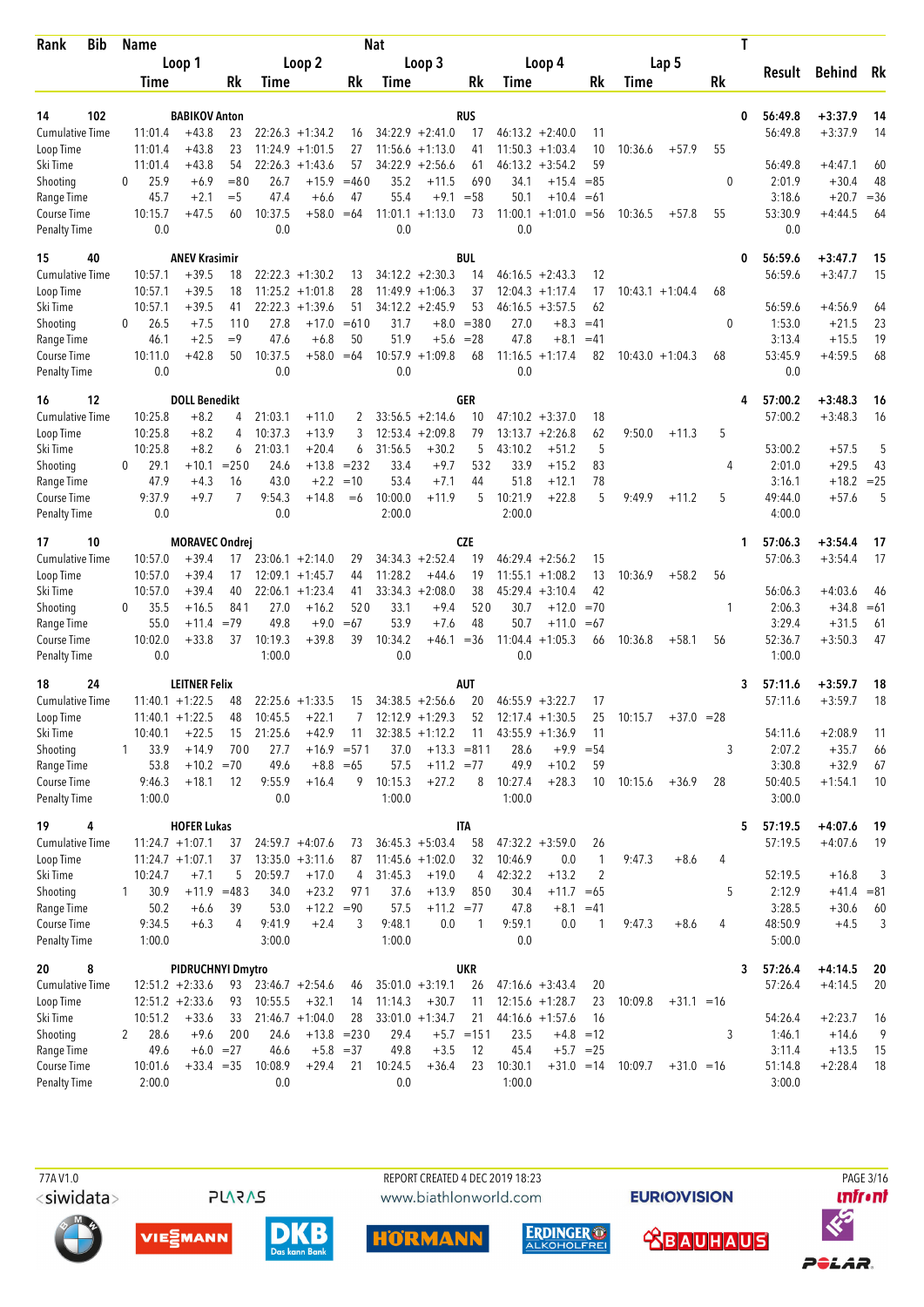| <b>Bib</b><br>Rank                  |          | Name             |                                          |              |                    |                               |               | <b>Nat</b>        |                                          |                       |                   |                                         |                      |         |         |        | T |                    |                        |            |
|-------------------------------------|----------|------------------|------------------------------------------|--------------|--------------------|-------------------------------|---------------|-------------------|------------------------------------------|-----------------------|-------------------|-----------------------------------------|----------------------|---------|---------|--------|---|--------------------|------------------------|------------|
|                                     |          |                  | Loop 1                                   |              |                    | Loop 2                        |               |                   | Loop 3                                   |                       |                   | Loop 4                                  |                      |         | Lap 5   |        |   | Result             | <b>Behind</b>          | Rk         |
|                                     |          | Time             |                                          | Rk           | Time               |                               | Rk            | Time              |                                          | Rk                    | Time              |                                         | Rk                   | Time    |         | Rk     |   |                    |                        |            |
| 21<br>47                            |          |                  | <b>LANDERTINGER Dominik</b>              |              |                    |                               |               |                   |                                          | AUT                   |                   |                                         |                      |         |         |        | 1 | 57:27.5            | $+4:15.6$              | 21         |
| Cumulative Time                     |          | 11:12.1          | $+54.5$                                  | 32           |                    | $22:42.3 +1:50.2$             | 19            |                   | $34:13.1 + 2:31.2$                       | 15                    |                   | $47:11.8 + 3:38.6$                      | 19                   |         |         |        |   | 57:27.5            | $+4:15.6$              | 21         |
| Loop Time                           |          | 11:12.1          | $+54.5$                                  | 32           |                    | $11:30.2 + 1:06.8$            | 31            | 11:30.8           | $+47.2$                                  | 22                    |                   | $12:58.7 + 2:11.8$                      | 55                   | 10:15.7 | $+37.0$ | $= 28$ |   |                    |                        |            |
| Ski Time                            |          | 11:12.1          | $+54.5$                                  | 66           |                    | $22:42.3 +1:59.6$             | 66            | 34:13.1           | $+2:46.8$                                | 54                    | 46:11.8           | $+3:52.8$                               | 57                   |         |         |        |   | 56:27.5            | $+4:24.8$              | 52         |
| Shooting                            | $\Omega$ | 32.3             | $+13.3$                                  | 580          | 28.5               | $+17.7$                       | 670           | 30.1              | $+6.4$                                   | 231                   | 37.1              | $+18.4$                                 | 94                   |         |         | 1      |   | 2:08.0             | $+36.5$                | 68         |
| Range Time                          |          | 52.4<br>10:19.7  | $+8.8$<br>$+51.5$                        | 61<br>69     | 50.5               | $+9.7$                        | 74<br>70      | 51.9              | $+5.6$                                   | $= 28$                | 58.6              | $+18.9$                                 | 94                   |         |         | 29     |   | 3:33.4<br>52:53.9  | $+35.5$                | 74<br>51   |
| Course Time<br><b>Penalty Time</b>  |          | 0.0              |                                          |              | 0.0                | $10:39.6 + 1:00.1$            |               | 10:38.8<br>0.0    | $+50.7$                                  | 47                    | 1:00.0            | $11:00.1 + 1:01.0$                      | $=$ 56               | 10:15.7 | $+37.0$ |        |   | 1:00.0             | $+4:07.5$              |            |
|                                     |          |                  |                                          |              |                    |                               |               |                   |                                          |                       |                   |                                         |                      |         |         |        |   |                    |                        |            |
| 22<br>59<br>Cumulative Time         |          | 10:59.3          | <b>CHENG Fangming</b><br>$+41.7$         | 21           |                    | $23:16.1 + 2:24.0$            | 33            |                   | $35:45.9 + 4:04.0$                       | <b>CHN</b><br>38      |                   | $47:22.4 +3:49.2$                       | 21                   |         |         |        | 2 | 57:35.7<br>57:35.7 | $+4:23.8$<br>$+4:23.8$ | 22<br>22   |
| Loop Time                           |          | 10:59.3          | $+41.7$                                  | 21           | 12:16.8            | $+1:53.4$                     | 49            |                   | $12:29.8 + 1:46.2$                       | 65                    | 11:36.5           | $+49.6$                                 | 6                    | 10:13.3 | $+34.6$ | 23     |   |                    |                        |            |
| Ski Time                            |          | 10:59.3          | $+41.7$                                  | 48           |                    | $22:16.1 + 1:33.4$            | 46            |                   | $33:45.9 + 2:19.6$                       | $=42$                 | 45:22.4           | $+3:03.4$                               | 39                   |         |         |        |   | 55:35.7            | $+3:33.0$              | 38         |
| Shooting                            | $\Omega$ | 37.4             | $+18.4$                                  | 991          | 10.8               | 0.0                           | 11            | 41.9              |                                          | $+18.2 = 970$         | 31.0              | $+12.3$                                 | $=73$                |         |         | 2      |   | 2:01.1             | $+29.6$                | $=44$      |
| Range Time                          |          | 56.7             | $+13.1$                                  | $= 91$       | 52.8               | $+12.0$                       | 89            | 1:01.9            | $+15.6 = 93$                             |                       | 52.5              | $+12.8$                                 | 81                   |         |         |        |   | 3:43.9             | $+46.0$                | 92         |
| Course Time                         |          | 10:02.6          | $+34.4$                                  | 38           | 10:24.0            | $+44.5$                       | 45            | 10:27.9           | $+39.8 = 26$                             |                       | 10:44.0           | $+44.9$                                 | 37                   | 10:13.3 | $+34.6$ | 23     |   | 51:51.8            | $+3:05.4$              | 33         |
| <b>Penalty Time</b>                 |          | 0.0              |                                          |              | 1:00.0             |                               |               | 1:00.0            |                                          |                       | 0.0               |                                         |                      |         |         |        |   | 2:00.0             |                        |            |
| 23<br>69                            |          |                  | <b>SAMUELSSON Sebastian</b>              |              |                    |                               |               |                   |                                          | <b>SWE</b>            |                   |                                         |                      |         |         |        | 2 | 57:41.0            | $+4:29.1$              | 23         |
| <b>Cumulative Time</b>              |          |                  | $12:55.7 + 2:38.1$                       | 95           |                    | $24:12.6 + 3:20.5$            | 53            |                   | $35:48.9 + 4:07.0$                       | 39                    |                   | $47:26.3 +3:53.1$                       | 22<br>$\overline{7}$ |         |         |        |   | 57:41.0            | $+4:29.1$              | 23         |
| Loop Time<br>Ski Time               |          | 10:55.7          | $12:55.7 + 2:38.1$<br>$+38.1$            | 95<br>37     | 11:16.9<br>22:12.6 | $+53.5$<br>$+1:29.9$          | 24<br>44      | 11:36.3           | $+52.7$<br>$33:48.9 + 2:22.6$            | 26<br>45              | 11:37.4           | $+50.5$<br>$45:26.3 +3:07.3$            | 41                   | 10:14.7 | $+36.0$ | 25     |   | 55:41.0            | $+3:38.3$              | 39         |
| Shooting                            | 2        | 30.3             | $+11.3$                                  | 410          | 24.5               | $+13.7$                       | $= 210$       | 31.1              | $+7.4$                                   | 330                   | 24.0              | $+5.3$                                  | $=15$                |         |         | 2      |   | 1:49.9             | $+18.4$                | $=15$      |
| Range Time                          |          | 51.1             | $+7.5$                                   | $=49$        | 44.6               | $+3.8$                        | $= 21$        | 52.2              | $+5.9$                                   | $= 33$                | 45.0              | $+5.3$                                  | $= 20$               |         |         |        |   | 3:12.9             | $+15.0$                | 18         |
| Course Time                         |          | 10:04.6          | $+36.4$                                  | 41           | 10:32.3            | $+52.8$                       | 58            | 10:44.1           | $+56.0$                                  | 54                    | 10:52.4           | $+53.3$                                 | 46                   | 10:14.6 | $+35.9$ | 25     |   | 52:28.0            | $+3:41.6$              | 44         |
| <b>Penalty Time</b>                 |          | 2:00.0           |                                          |              | 0.0                |                               |               | 0.0               |                                          |                       | 0.0               |                                         |                      |         |         |        |   | 2:00.0             |                        |            |
| 24<br>21                            |          |                  | <b>EBERHARD Julian</b>                   |              |                    |                               |               |                   |                                          | <b>AUT</b>            |                   |                                         |                      |         |         |        | 3 | 57:41.5            | $+4:29.6$              | 24         |
| <b>Cumulative Time</b>              |          |                  | $11:56.1 + 1:38.5$                       | 60           |                    | $22:50.0 + 1:57.9$            | 24            |                   | $35:09.1 + 3:27.2$                       | 29                    | 47:33.8           | $+4:00.6$                               | 27                   |         |         |        |   | 57:41.5            | $+4:29.6$              | 24         |
| Loop Time                           |          | 11:56.1          | $+1:38.5$                                | 60           | 10:53.9            | $+30.5$                       | 12            |                   | $12:19.1 + 1:35.5$                       | 58                    | 12:24.7           | $+1:37.8$                               | 32                   | 10:07.7 | $+29.0$ | 14     |   |                    |                        |            |
| Ski Time                            |          | 10:56.1          | $+38.5$                                  | 39           | 21:50.0            | $+1:07.3$                     | 31            |                   | $33:09.1 + 1:42.8$                       | 25                    | 44:33.8           | $+2:14.8$                               | 25                   |         |         |        |   | 54:41.5            | $+2:38.8$              | 19         |
| Shooting<br>Range Time              |          | 26.6<br>47.6     | $+7.6$<br>$+4.0$                         | 120<br>$=14$ | 23.6<br>40.8       | $+12.8$<br>0.0                | 141<br>1      | 32.3<br>50.2      | $+3.9$                                   | $+8.6 = 451$<br>$=17$ | 25.1<br>42.6      | $+6.4$<br>$+2.9$                        | $= 23$<br>$=8$       |         |         | 3      |   | 1:47.6<br>3:01.2   | $+16.1$<br>$+3.3$      | $=11$<br>3 |
| Course Time                         |          | 10:08.5          | $+40.3$                                  | 47           | 10:13.0            | $+33.5$                       | 28            | 10:28.9           | $+40.8$                                  | 29                    | 10:42.1           | $+43.0$                                 | 34                   | 10:07.6 | $+28.9$ | 14     |   | 51:40.1            | $+2:53.7$              | 28         |
| <b>Penalty Time</b>                 |          | 1:00.0           |                                          |              | 0.0                |                               |               | 1:00.0            |                                          |                       | 1:00.0            |                                         |                      |         |         |        |   | 3:00.0             |                        |            |
| 25<br>27                            |          |                  | <b>CLAUDE Florent</b>                    |              |                    |                               |               |                   |                                          | BEL                   |                   |                                         |                      |         |         |        | 2 | 57:48.7            | $+4:36.8$              | 25         |
| <b>Cumulative Time</b>              |          | 11:00.9          | $+43.3$                                  | 22           |                    | $22:02.4$ +1:10.3             | 9             |                   | $34:47.2 + 3:05.3$                       | 24                    | 47:31.4           | $+3:58.2$                               | 25                   |         |         |        |   | 57:48.7            | $+4:36.8$              | 25         |
| Loop Time                           |          | 11:00.9          | $+43.3$                                  | 22           | 11:01.5            | $+38.1$                       | 19            |                   | $12:44.8 + 2:01.2$                       | 73                    |                   | $12:44.2 + 1:57.3$                      | 46                   | 10:17.3 | $+38.6$ | 31     |   |                    |                        |            |
| Ski Time                            |          | 11:00.9          | $+43.3$                                  | 51           |                    | $22:02.4 +1:19.7$             | 38            |                   | $33:47.2 + 2:20.9$                       | 44                    |                   | $45:31.4 +3:12.4$                       | 44                   |         |         |        |   | 55:48.7            | $+3:46.0$              | 42         |
| Shooting                            | 0        | 36.1             | $+17.1$                                  | 870          | 25.6               |                               | $+14.8 = 321$ | 44.7              | $+21.0$                                  | 1041                  | 42.1              | $+23.4$                                 | - 103                |         |         | 2      |   | 2:28.5             | $+57.0$                | 98         |
| Range Time<br>Course Time           |          | 55.4<br>10:05.5  | $+11.8$<br>$+37.3$                       | 84<br>43     | 46.5<br>10:15.0    | $+5.7$<br>$+35.5$             | 36<br>30      | 1:05.8<br>10:39.0 | $+19.5$<br>$+50.9$                       | 102<br>48             | 1:02.9<br>10:41.2 | $+23.2 = 102$<br>$+42.1 = 31$           |                      | 10:17.2 | $+38.5$ | 31     |   | 3:50.6<br>51:57.9  | $+52.7$<br>$+3:11.5$   | 97<br>35   |
| <b>Penalty Time</b>                 |          | 0.0              |                                          |              | 0.0                |                               |               | 1:00.0            |                                          |                       | 1:00.0            |                                         |                      |         |         |        |   | 2:00.0             |                        |            |
| 26<br>46                            |          |                  | <b>SEPPALA Tero</b>                      |              |                    |                               |               |                   |                                          | <b>FIN</b>            |                   |                                         |                      |         |         |        | 3 | 57:52.8            | $+4:40.9$              | 26         |
| Cumulative Time                     |          |                  | $12:35.3 + 2:17.7$                       | 83           |                    | $23:30.2 +2:38.1$             | 37            |                   | $34:56.4 + 3:14.5$                       | 25                    |                   | $47:28.2 +3:55.0$                       | 24                   |         |         |        |   | 57:52.8            | $+4:40.9$              | 26         |
| Loop Time                           |          |                  | $12:35.3 + 2:17.7$                       | 83           | 10:54.9            | $+31.5$                       | 13            | 11:26.2           | $+42.6$                                  | 18                    |                   | $12:31.8 + 1:44.9$                      | 38                   | 10:24.6 | $+45.9$ | 42     |   |                    |                        |            |
| Ski Time                            |          | 10:35.3          | $+17.7$                                  | 9            | 21:30.2            | $+47.5$                       | 13            |                   | $32:56.4 + 1:30.1$                       | 18                    |                   | $44:28.2 + 2:09.2$                      | 21                   |         |         |        |   | 54:52.8            | $+2:50.1$              | 24         |
| Shooting                            | 2        | 29.7             | $+10.7 = 290$                            |              | 25.1               |                               | $+14.3 = 270$ | 28.5              | $+4.8$                                   | $= 81$                | 23.5              |                                         | $+4.8 = 12$          |         |         | 3      |   | 1:46.8             | $+15.3$                | 10         |
| Range Time                          |          | 49.2             | $+5.6 = 22$                              |              | 47.5               |                               | $+6.7 = 48$   | 49.9              | $+3.6$                                   | 13                    | 44.4              |                                         | $+4.7 = 15$          |         |         |        |   | 3:11.0             | $+13.1$                | 13         |
| Course Time<br>Penalty Time         |          | 9:46.1<br>2:00.0 | $+17.9$                                  | 11           | 10:07.3<br>0.0     | $+27.8$                       | 19            | 10:36.3<br>0.0    | $+48.2$                                  | 42                    | 10:47.3<br>1:00.0 | $+48.2$                                 | 41                   | 10:24.6 | $+45.9$ | 42     |   | 51:41.6<br>3:00.0  | $+2:55.2$              | 29         |
|                                     |          |                  |                                          |              |                    |                               |               |                   |                                          |                       |                   |                                         |                      |         |         |        |   |                    |                        |            |
| 27<br>110                           |          |                  | <b>HORN Philipp</b>                      |              |                    |                               |               |                   |                                          | <b>GER</b>            |                   |                                         |                      |         |         |        | 3 | 58:01.7            | $+4:49.8$              | -27        |
| <b>Cumulative Time</b><br>Loop Time |          |                  | $11:55.8 + 1:38.2$<br>$11:55.8 + 1:38.2$ | 59<br>59     | 11:14.0            | $23:09.8 + 2:17.7$<br>$+50.6$ | 31<br>23      |                   | $35:38.7 + 3:56.8$<br>$12:28.9 + 1:45.3$ | 34<br>64              |                   | $47:54.5 +4:21.3$<br>$12:15.8 + 1:28.9$ | 29<br>24             | 10:07.2 | $+28.5$ | 13     |   | 58:01.7            | $+4:49.8$              | 27         |
| Ski Time                            |          | 10:55.8          | $+38.2$                                  | 38           |                    | $22:09.8 + 1:27.1$            | 43            |                   | $33:38.7 + 2:12.4$                       | 39                    |                   | $44:54.5 + 2:35.5$                      | 36                   |         |         |        |   | 55:01.7            | $+2:59.0$              | 29         |
| Shooting                            | 1        | 30.1             | $+11.1 = 360$                            |              | 26.4               |                               | $+15.6 = 411$ | 31.7              |                                          | $+8.0 = 381$          | 26.3              | $+7.6$                                  | 33                   |         |         | 3      |   | 1:54.5             | $+23.0$                | 28         |
| Range Time                          |          | 50.9             | $+7.3$                                   | 46           | 46.7               | $+5.9$                        | 39            | 52.7              | $+6.4$                                   | 40                    | 46.0              | $+6.3 = 30$                             |                      |         |         |        |   | 3:16.3             | $+18.4$                | 28         |
| Course Time                         |          | 10:04.9          | $+36.7$                                  | 42           | 10:27.3            | $+47.8 = 53$                  |               | 10:36.1           | $+48.0 = 40$                             |                       | 10:29.8           | $+30.7$                                 | 13                   | 10:07.2 | $+28.5$ | 13     |   | 51:45.3            | $+2:58.9$              | 31         |
| <b>Penalty Time</b>                 |          | 1:00.0           |                                          |              | 0.0                |                               |               | 1:00.0            |                                          |                       | 1:00.0            |                                         |                      |         |         |        |   | 3:00.0             |                        |            |

**PLARAS** 

 77A V1.0 REPORT CREATED 4 DEC 2019 18:23 PAGE 4/16www.biathlonworld.com











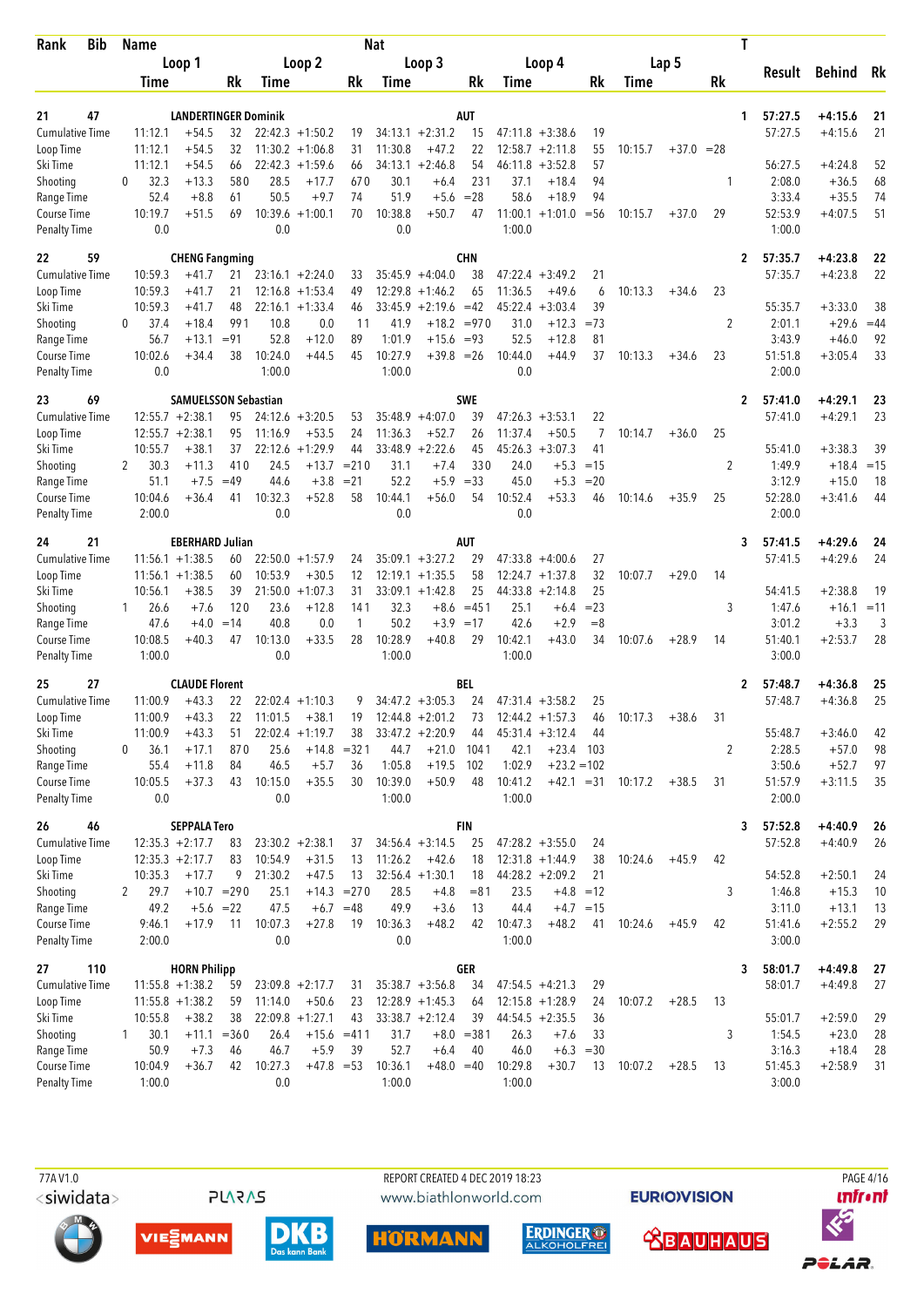| <b>Bib</b><br>Rank                 |              | <b>Name</b>        |                                    |              |                   |                                          |               | <b>Nat</b>         |                           |               |                    |                        |                 |         |                    |    | Τ            |                   |                      |             |
|------------------------------------|--------------|--------------------|------------------------------------|--------------|-------------------|------------------------------------------|---------------|--------------------|---------------------------|---------------|--------------------|------------------------|-----------------|---------|--------------------|----|--------------|-------------------|----------------------|-------------|
|                                    |              |                    | Loop 1                             |              |                   | Loop 2                                   |               |                    | Loop 3                    |               |                    | Loop 4                 |                 |         | Lap 5              |    |              |                   |                      |             |
|                                    |              | Time               |                                    | Rk           | Time              |                                          | Rk            | Time               |                           | Rk            | Time               |                        | Rk              | Time    |                    | Rk |              | Result            | Behind Rk            |             |
|                                    |              |                    |                                    |              |                   |                                          |               |                    |                           |               |                    |                        |                 |         |                    |    |              |                   |                      |             |
| 38<br>28                           |              |                    | <b>BORMOLINI Thomas</b>            |              |                   |                                          |               |                    |                           | IΤΑ           |                    |                        |                 |         |                    |    | $\mathbf{2}$ | 58:09.7           | $+4:57.8$            | 28          |
| <b>Cumulative Time</b>             |              | 10:51.3<br>10:51.3 | $+33.7$                            | 15           |                   | $23:06.0 + 2:13.9$                       | 28<br>48      |                    | $34:45.9 + 3:04.0$        | 23<br>29      |                    | $47:34.6 +4:01.4$      | 28<br>49        |         |                    |    |              | 58:09.7           | $+4:57.8$            | 28          |
| Loop Time<br>Ski Time              |              | 10:51.3            | $+33.7$<br>$+33.7$                 | 15<br>34     |                   | $12:14.7 + 1:51.3$<br>$22:06.0 + 1:23.3$ | 40            | 11:39.9<br>33:45.9 | $+56.3$<br>$+2:19.6 = 42$ |               | 12:48.7<br>45:34.6 | $+2:01.8$<br>$+3:15.6$ | 45              | 10:35.1 | $+56.4$            | 53 |              | 56:09.7           | $+4:07.0$            | 47          |
| Shooting                           | $\Omega$     | 31.4               | $+12.4$                            | $= 541$      | 31.9              | $+21.1$                                  | 880           | 37.9               | $+14.2$                   | 871           | 28.6               | +9.9                   | $= 54$          |         |                    | 2  |              | 2:09.8            | $+38.3$              | 75          |
| Range Time                         |              | 50.7               | $+7.1$                             | 45           | 50.4              | $+9.6$                                   | $= 72$        | 57.6               | $+11.3 = 79$              |               | 47.6               | $+7.9$                 | 40              |         |                    |    |              | 3:26.3            | $+28.4$              | $= 55$      |
| Course Time                        |              | 10:00.6            | $+32.4$                            | 33           | 10:24.3           | $+44.8$                                  | 47            | 10:42.2            | $+54.1$                   | 52            |                    | $11:01.0 + 1:01.9$     | 59              | 10:35.1 | $+56.4$            | 53 |              | 52:43.2           | $+3:56.8$            | 48          |
| <b>Penalty Time</b>                |              | 0.0                |                                    |              | 1:00.0            |                                          |               | 0.0                |                           |               | 1:00.0             |                        |                 |         |                    |    |              | 2:00.0            |                      |             |
| 14<br>29                           |              |                    | <b>KRCMAR Michal</b>               |              |                   |                                          |               |                    |                           | <b>CZE</b>    |                    |                        |                 |         |                    |    | 4            | 58:22.3           | $+5:10.4$            | 29          |
| <b>Cumulative Time</b>             |              | 10:47.2            | $+29.6$                            | 14           |                   | $22:43.6 + 1:51.5$                       | 21            |                    | $33:51.9 +2:10.0$         | 8             |                    | $48:13.9 + 4:40.7$     | 31              |         |                    |    |              | 58:22.3           | $+5:10.4$            | 29          |
| Loop Time                          |              | 10:47.2            | $+29.6$                            | 14           | 11:56.4           | $+1:33.0$                                | 38            | 11:08.3            | $+24.7$                   | 4             | 14:22.0            | $+3:35.1$              | 88              | 10:08.4 | $+29.7$            | 15 |              |                   |                      |             |
| Ski Time                           |              | 10:47.2            | $+29.6$                            | 27           | 21:43.6           | $+1:00.9$                                | 23            |                    | $32:51.9 +1:25.6$         | 16            |                    | $44:13.9 +1:54.9$      | 15              |         |                    |    |              | 54:22.3           | $+2:19.6$            | -14         |
| Shooting                           | $\Omega$     | 34.1               | $+15.1$                            | 731          | 25.6              | $+14.8$                                  | $= 320$       | 30.0               | $+6.3$                    | $= 213$       | 24.5               | $+5.8$                 | 19              |         |                    | 4  |              | 1:54.2            | $+22.7$              | $=26$       |
| Range Time                         |              | 54.4               | $+10.8$                            | 75           | 47.0              | $+6.2$                                   | 42            | 49.7               | $+3.4$                    | 11            | 46.2               | $+6.5$                 | $=32$           |         |                    |    |              | 3:17.3            | $+19.4$              | 30          |
| Course Time                        |              | 9:52.8             | $+24.6$                            | 22           | 10:09.3           | $+29.8$                                  | $=22$         | 10:18.6            | $+30.5$                   | 14            | 10:35.7            | $+36.6$                | $= 24$          | 10:08.4 | $+29.7$            | 15 |              | 51:04.8           | $+2:18.4$            | 15          |
| <b>Penalty Time</b>                |              | 0.0                |                                    |              | 1:00.0            |                                          |               | 0.0                |                           |               | 3:00.0             |                        |                 |         |                    |    |              | 4:00.0            |                      |             |
| 62<br>30                           |              |                    | <b>PONSILUOMA Martin</b>           |              |                   |                                          |               |                    |                           | <b>SWE</b>    |                    |                        |                 |         |                    |    | 4            | 58:42.4           | $+5:30.5$            | 30          |
| <b>Cumulative Time</b>             |              |                    | $11:47.5 + 1:29.9$                 | 55           |                   | $22:34.6 + 1:42.5$                       | 17            |                    | $35:01.1 + 3:19.2$        | 27            |                    | $48:20.4 +4:47.2$      | 32              |         |                    |    |              | 58:42.4           | $+5:30.5$            | 30          |
| Loop Time                          |              |                    | $11:47.5 + 1:29.9$                 | 55           | 10:47.1           | $+23.7$                                  | 8             |                    | $12:26.5 +1:42.9$         | 62            | 13:19.3            | $+2:32.4$              | 64              | 10:22.0 | $+43.3$            | 40 |              |                   |                      |             |
| Ski Time                           |              | 10:47.5            | $+29.9$                            | $= 28$       | 21:34.6           | $+51.9$                                  | 17            |                    | $33:01.1 + 1:34.8$        | 22            | 44:20.4            | $+2:01.4$              | 18              |         |                    |    |              | 54:42.4           | $+2:39.7$            | 21          |
| Shooting                           | 1            | 32.8               | $+13.8$                            | $=610$       | 24.1              | $+13.3$                                  | $=161$        | 37.3               | $+13.6$                   | 832           | 30.1               | $+11.4$                | 62              |         |                    | 4  |              | 2:04.3            | $+32.8$              | $= 57$      |
| Range Time                         |              | 51.4<br>9:56.1     | $+7.8$                             | $= 51$<br>26 | 44.3<br>10:02.7   | $+3.5$<br>$+23.2$                        | 19<br>13      | 57.1<br>10:29.4    | $+10.8$<br>$+41.3$        | 75<br>30      | 49.8<br>10:29.5    | $+10.1$<br>$+30.4$     | $= 55$<br>$=11$ |         |                    |    |              | 3:22.6<br>51:19.7 | $+24.7$<br>$+2:33.3$ | $=49$<br>21 |
| Course Time<br><b>Penalty Time</b> |              | 1:00.0             | $+27.9$                            |              | 0.0               |                                          |               | 1:00.0             |                           |               | 2:00.0             |                        |                 | 10:22.0 | $+43.3$            | 40 |              | 4:00.0            |                      |             |
| 23<br>31                           |              |                    | <b>CHRISTIANSEN Vetle Sjaastad</b> |              |                   |                                          |               |                    |                           | <b>NOR</b>    |                    |                        |                 |         |                    |    | 1            | 58:43.5           | $+5:31.6$            | 31          |
| <b>Cumulative Time</b>             |              | 10:51.9            | $+34.3$                            | 16           |                   | $22:14.9 + 1:22.8$                       | 11            |                    | $34:13.6 +2:31.7$         | 16            |                    | $47:27.1 + 3:53.9$     | 23              |         |                    |    |              | 58:43.5           | $+5:31.6$            | 31          |
| Loop Time                          |              | 10:51.9            | $+34.3$                            | 16           | 11:23.0           | $+59.6$                                  | 25            |                    | $11:58.7 + 1:15.1$        | 43            | 13:13.5            | $+2:26.6$              | 61              |         | $11:16.4 + 1:37.7$ | 94 |              |                   |                      |             |
| Ski Time                           |              | 10:51.9            | $+34.3$                            | 35           | 22:14.9           | $+1:32.2$                                | 45            |                    | $34:13.6 + 2:47.3$        | 55            | 46:27.1            | $+4:08.1$              | 65              |         |                    |    |              | 57:43.5           | $+5:40.8$            | 70          |
| Shooting                           | $\Omega$     | 29.9               | $+10.9$                            | $= 320$      | 33.6              | $+22.8$                                  | 960           | 33.6               | $+9.9$                    | 551           | 30.2               | $+11.5$                | 63              |         |                    | 1  |              | 2:07.3            | $+35.8$              | 67          |
| Range Time                         |              | 50.3               | $+6.7$                             | 40           | 53.3              | $+12.5$                                  | 93            | 56.0               |                           | $+9.7 = 67$   | 50.0               | $+10.3$                | 60              |         |                    |    |              | 3:29.6            | $+31.7$              | 62          |
| Course Time                        |              | 10:01.6            | $+33.4 = 35$                       |              | 10:29.6           | $+50.1$                                  | 56            |                    | $11:02.7 +1:14.6 = 75$    |               |                    | $11:23.4 +1:24.3$      | 88              |         | $11:16.4 + 1:37.7$ | 94 |              | 54:13.7           | $+5:27.3$            | 75          |
| <b>Penalty Time</b>                |              | 0.0                |                                    |              | 0.0               |                                          |               | 0.0                |                           |               | 1:00.0             |                        |                 |         |                    |    |              | 1:00.0            |                      |             |
| 90<br>32                           |              |                    | <b>STVRTECKY Jakub</b>             |              |                   |                                          |               |                    |                           | <b>CZE</b>    |                    |                        |                 |         |                    |    | 3            | 58:44.3           | $+5:32.4$            | 32          |
| <b>Cumulative Time</b>             |              | 11:14.5            | $+56.9$                            | 34           |                   | $24:38.8 + 3:46.7$                       | 64            |                    | $36:20.0 +4:38.1$         | 52            |                    | $48:43.3 +5:10.1$      | 37              |         |                    |    |              | 58:44.3           | $+5:32.4$            | 32          |
| Loop Time                          |              | 11:14.5            | $+56.9$                            | 34           |                   | $13:24.3 + 3:00.9$                       | 83            | 11:41.2            | $+57.6$                   | 30            |                    | $12:23.3 + 1:36.4$     | 30              | 10:01.0 | $+22.3$            | 8  |              |                   |                      |             |
| Ski Time                           |              | 11:14.5            | $+56.9$                            | 70           |                   | $22:38.8 + 1:56.1$                       | 65            |                    | $34:20.0 + 2:53.7$        | 58            |                    | $45:43.3 +3:24.3$      | 48              |         |                    |    |              | 55:44.3           | $+3:41.6$            | 40          |
| Shooting                           | $\mathbf{0}$ | 36.0               | $+17.0$                            | 862          | 39.7              | $+28.9$                                  | 1080          | 47.8               | $+24.1$                   | 1071          | 22.5               | $+3.8$                 | 8               |         |                    | 3  |              | 2:26.0            | $+54.5$              | 97          |
| Range Time                         |              | 56.8               | $+13.2$                            | 93           | 1:00.2            | $+19.4$                                  | 107           | 1:07.0             | $+20.7$                   | 105           | 41.9               | $+2.2$                 | 5               |         |                    |    |              | 3:45.9            | $+48.0 = 94$         |             |
| Course Time<br>Penalty Time        |              | 10:17.7<br>0.0     | $+49.5$                            | 64           | 10:24.1<br>2:00.0 | $+44.6$                                  | 46            | 10:34.2<br>0.0     | $+46.1 = 36$              |               | 10:41.4<br>1:00.0  | $+42.3$                | 33              | 10:00.9 | $+22.2$            | 8  |              | 51:58.3<br>3:00.0 | $+3:11.9$            | 37          |
| 17<br>33                           |              |                    | <b>GOW Scott</b>                   |              |                   |                                          |               |                    |                           | <b>CAN</b>    |                    |                        |                 |         |                    |    | 3            | 58:47.0           | $+5:35.1$            | 33          |
| <b>Cumulative Time</b>             |              |                    | $12:47.5 + 2:29.9$                 | 90           |                   | $24:52.1 + 4:00.0$                       | 69            |                    | $36:27.8 +4:45.9$         | 55            |                    | $48:06.7 +4:33.5$      | 30              |         |                    |    |              | 58:47.0           | $+5:35.1$            | 33          |
| Loop Time                          |              |                    | $12:47.5 + 2:29.9$                 | 90           |                   | $12:04.6 + 1:41.2$                       | 42            | 11:35.7            | $+52.1$                   | 25            | 11:38.9            | $+52.0$                | 8               |         | $10:40.3 +1:01.6$  | 64 |              |                   |                      |             |
| Ski Time                           |              | 10:47.5            | $+29.9 = 28$                       |              |                   | $21:52.1 + 1:09.4$                       | 32            |                    | $33:27.8 + 2:01.5$        | 37            |                    | $45:06.7 +2:47.7$      | 38              |         |                    |    |              | 55:47.0           | $+3:44.3$            | 41          |
| Shooting                           | 2            | 31.4               | $+12.4 = 541$                      |              | 21.4              | $+10.6$                                  | $=50$         | 34.7               |                           | $+11.0 = 660$ | 21.4               | $+2.7$                 | 5               |         |                    | 3  |              | 1:48.9            | $+17.4$              | 13          |
| Range Time                         |              | 51.9               | $+8.3 = 56$                        |              | 43.6              | $+2.8$                                   | 12            | 55.2               | $+8.9$                    | 57            | 44.1               | $+4.4$                 | 14              |         |                    |    |              | 3:14.8            | $+16.9$              | 23          |
| Course Time                        |              | 9:55.6             | $+27.4$                            | 25           | 10:21.0           | $+41.5$                                  | 40            | 10:40.5            | $+52.4$                   | 50            | 10:54.8            | $+55.7$                | 50              |         | $10:40.2 +1:01.5$  | 64 |              | 52:32.1           | $+3:45.7$            | 45          |
| <b>Penalty Time</b>                |              | 2:00.0             |                                    |              | 1:00.0            |                                          |               | 0.0                |                           |               | 0.0                |                        |                 |         |                    |    |              | 3:00.0            |                      |             |
| 15<br>34                           |              |                    | <b>RASTORGUJEVS Andrejs</b>        |              |                   |                                          |               |                    |                           | LAT           |                    |                        |                 |         |                    |    | 5            | 58:47.9           | $+5:36.0$            | -34         |
| <b>Cumulative Time</b>             |              |                    | $11:39.9 + 1:22.3$                 | 47           |                   | $22:21.5 + 1:29.4$                       | 12            |                    | $36:33.1 + 4:51.2 = 56$   |               |                    | $48:46.1 + 5:12.9$     | 39              |         |                    |    |              | 58:47.9           | $+5:36.0$            | 34          |
| Loop Time                          |              |                    | $11:39.9 + 1:22.3$                 | 47           | 10:41.6           | $+18.2$                                  | 5             |                    | $14:11.6 + 3:28.0$ 100    |               |                    | $12:13.0 + 1:26.1$     | 22              | 10:01.8 | $+23.1$            | 9  |              |                   |                      |             |
| Ski Time                           |              | 10:39.9            | $+22.3$                            | 14           | 21:21.5           | $+38.8$                                  | 9             |                    | $32:33.1 + 1:06.8$        | 9             |                    | $43:46.1 + 1:27.1$     | 7               |         |                    |    |              | 53:47.9           | $+1:45.2$            | 9           |
| Shooting                           | 1            | 36.8               | $+17.8$                            | 950          | 25.8              |                                          | $+15.0 = 353$ | 41.9               | $+18.2 = 971$             |               | 30.4               | $+11.7 = 65$           |                 |         |                    | 5  |              | 2:14.9            | $+43.4$              | 86          |
| Range Time                         |              | 56.6               | $+13.0 = 89$                       |              | 45.9              |                                          | $+5.1 = 33$   | 1:01.8             | $+15.5$                   | 92            | 49.7               | $+10.0 = 53$           |                 |         |                    |    |              | 3:34.0            | $+36.1$              | 75          |
| Course Time<br>Penalty Time        |              | 9:43.3<br>1:00.0   | $+15.1$                            | 10           | 9:55.7<br>0.0     | $+16.2$                                  | 8             | 10:09.8<br>3:00.0  | $+21.7$                   | 6             | 10:23.2<br>1:00.0  | $+24.1$                | 7               | 10:01.8 | $+23.1$            | 9  |              | 50:13.8<br>5:00.0 | $+1:27.4$            | 7           |
|                                    |              |                    |                                    |              |                   |                                          |               |                    |                           |               |                    |                        |                 |         |                    |    |              |                   |                      |             |

**PLARAS** 

REPORT CREATED 4 DEC 2019 18:23 www.biathlonworld.com

**EURIOVISION** 













PAGE 5/16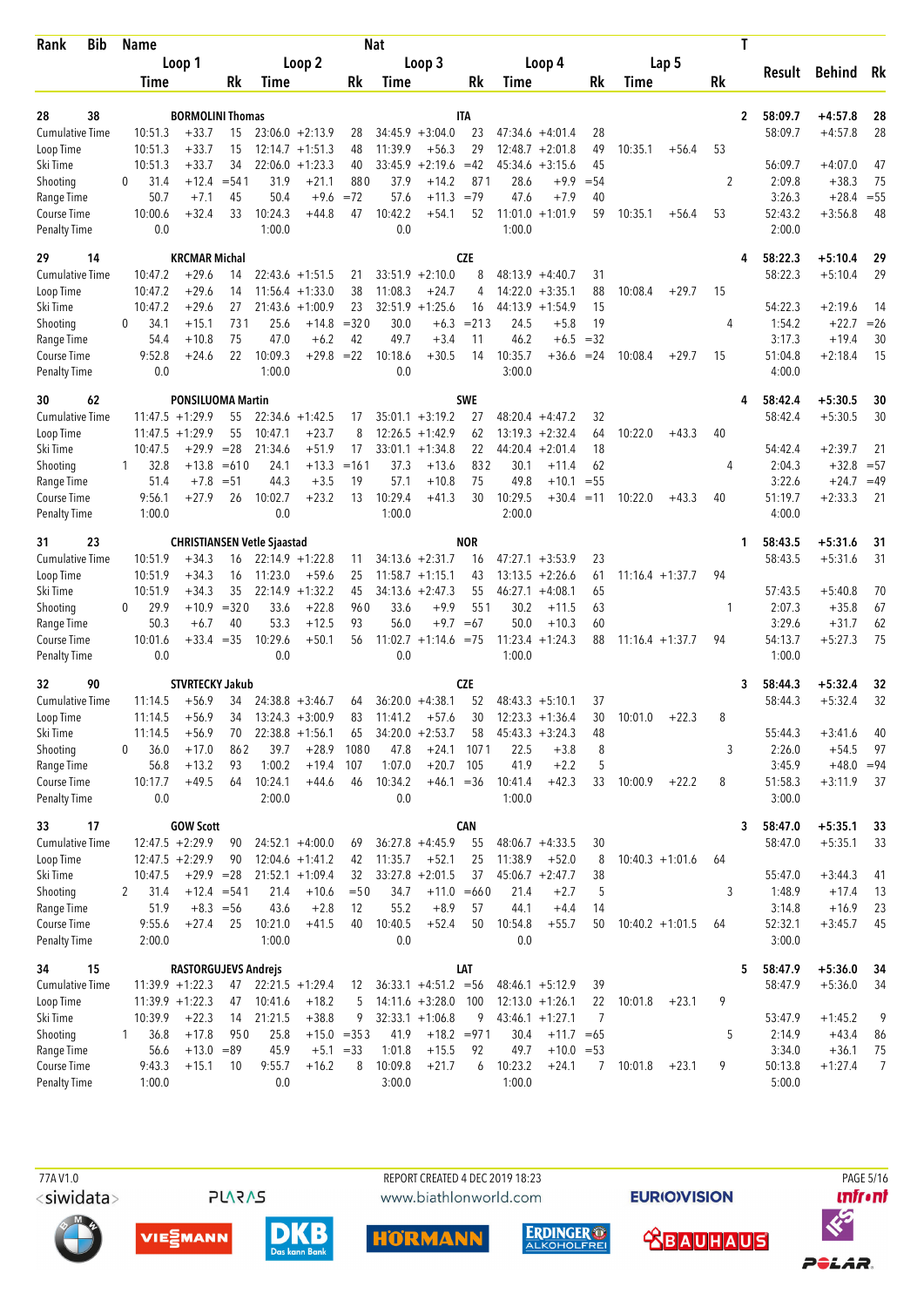| <b>Bib</b><br>Rank        |          | <b>Name</b>    |                                          |          |                 |                                          |               | Nat             |                                          |              |                 |                                          |          |         |              |    | T            |                   |                      |          |
|---------------------------|----------|----------------|------------------------------------------|----------|-----------------|------------------------------------------|---------------|-----------------|------------------------------------------|--------------|-----------------|------------------------------------------|----------|---------|--------------|----|--------------|-------------------|----------------------|----------|
|                           |          |                | Loop 1                                   |          |                 | Loop 2                                   |               |                 | Loop 3                                   |              |                 | Loop 4                                   |          |         | Lap 5        |    |              |                   |                      |          |
|                           |          | Time           |                                          | Rk       | Time            |                                          | Rk            | Time            |                                          | Rk           | Time            |                                          | Rk       | Time    |              | Rk |              | Result            | <b>Behind</b>        | Rk       |
|                           |          |                |                                          |          |                 |                                          |               |                 |                                          |              |                 |                                          |          |         |              |    |              |                   |                      |          |
| 75<br>35                  |          |                | <b>SMOLSKI Anton</b>                     |          |                 |                                          |               |                 |                                          | <b>BLR</b>   |                 |                                          |          |         |              |    | $\mathbf{2}$ | 58:52.6           | $+5:40.7$            | 35       |
| <b>Cumulative Time</b>    |          |                | $12:24.5 + 2:06.9$<br>$12:24.5 + 2:06.9$ | 76<br>76 |                 | $23:50.7 + 2:58.6$<br>$11:26.2 + 1:02.8$ | 49<br>29      |                 | $35:43.7 + 4:01.8$<br>$11:53.0 + 1:09.4$ | 35<br>38     |                 | $48:39.0 + 5:05.8$<br>$12:55.3 + 2:08.4$ | 34<br>53 | 10:13.6 |              | 24 |              | 58:52.6           | $+5:40.7$            | 35       |
| Loop Time<br>Ski Time     |          |                | $11:24.5 + 1:06.9$                       | 78       |                 | $22:50.7 + 2:08.0$                       | 72            |                 | $34:43.7 + 3:17.4$                       | 69           | 46:39.0         | $+4:20.0$                                | 69       |         | $+34.9$      |    |              | 56:52.6           | $+4:49.9$            | 61       |
| Shooting                  | 1        | 34.7           | $+15.7$                                  | 780      | 23.9            | $+13.1$                                  | 150           | 36.9            | $+13.2$                                  | 801          | 30.9            | $+12.2$                                  | 72       |         |              | 2  |              | 2:06.4            | $+34.9$              | 64       |
| Range Time                |          | 55.3           | $+11.7$                                  | 83       | 45.4            | $+4.6$                                   | $= 28$        | 57.7            | $+11.4$                                  | 81           | 51.7            | $+12.0$                                  | $=76$    |         |              |    |              | 3:30.1            | $+32.2$              | 65       |
| Course Time               |          |                | $10:29.2 + 1:01.0$                       | 80       |                 | $10:40.7 + 1:01.2$                       | 73            |                 | $10:55.2 + 1:07.1$                       | 65           | 11:03.5         | $+1:04.4$                                | 64       | 10:13.6 | $+34.9$      | 24 |              | 53:22.2           | $+4:35.8$            | 61       |
| <b>Penalty Time</b>       |          | 1:00.0         |                                          |          | 0.0             |                                          |               | 0.0             |                                          |              | 1:00.0          |                                          |          |         |              |    |              | 2:00.0            |                      |          |
| 36<br>109                 |          |                | <b>DALE Johannes</b>                     |          |                 |                                          |               |                 |                                          | <b>NOR</b>   |                 |                                          |          |         |              |    | 3            | 58:57.1           | $+5:45.2$            | 36       |
| Cumulative Time           |          | 11:16.2        | $+58.6$                                  | 35       |                 | $22:23.5 + 1:31.4$                       | 14            |                 | $36:02.9 + 4:21.0$                       | 45           |                 | $48:46.7 + 5:13.5$                       | 40       |         |              |    |              | 58:57.1           | $+5:45.2$            | 36       |
| Loop Time                 |          | 11:16.2        | $+58.6$                                  | 35       | 11:07.3         | $+43.9$                                  | 22            |                 | $13:39.4 + 2:55.8$                       | 90           | 12:43.8         | $+1:56.9$                                | 45       | 10:10.4 | $+31.7$      | 21 |              |                   |                      |          |
| Ski Time                  |          | 11:16.2        | $+58.6$                                  | 72       | 22:23.5         | $+1:40.8$                                | 54            |                 | $34:02.9 +2:36.6$                        | 47           |                 | $45:46.7 + 3:27.7$                       | 50       |         |              |    |              | 55:57.1           | $+3:54.4$            | 44       |
| Shooting                  | $\Omega$ | 36.6           | $+17.6$                                  | $= 930$  | 26.2            | $+15.4$                                  | $= 382$       | 41.5            | $+17.8$                                  | 961          | 28.0            | $+9.3$                                   | $=49$    |         |              | 3  |              | 2:12.3            | $+40.8$              | 79       |
| Range Time                |          | 57.4           | $+13.8$                                  | 96       | 45.0            | $+4.2$                                   | 25            | 1:01.9          | $+15.6$                                  | $= 93$       | 51.6            | $+11.9$                                  | 75       |         |              |    |              | 3:35.9            | $+38.0$              | 81       |
| Course Time               |          | 10:18.8        | $+50.6$                                  | 66       | 10:22.3         | $+42.8$                                  | 42            | 10:37.5         | $+49.4$                                  | 45           | 10:52.1         | $+53.0$                                  | 45       | 10:10.4 | $+31.7 = 21$ |    |              | 52:21.1           | $+3:34.7$            | 40       |
| <b>Penalty Time</b>       |          | 0.0            |                                          |          | 0.0             |                                          |               | 2:00.0          |                                          |              | 1:00.0          |                                          |          |         |              |    |              | 3:00.0            |                      |          |
| 37<br>58                  |          |                | <b>BIRKELAND Lars Helge</b>              |          |                 |                                          |               |                 |                                          | <b>NOR</b>   |                 |                                          |          |         |              |    | 3            | 59:05.6           | $+5:53.7$            | 37       |
| <b>Cumulative Time</b>    |          | 11:07.9        | $+50.3$                                  | 28       |                 | $23:20.1 + 2:28.0$                       | 34            |                 | $35:44.6 + 4:02.7$                       | 37           |                 | $48:30.3 +4:57.1$                        | 33       |         |              |    |              | 59:05.6           | $+5:53.7$            | 37       |
| Loop Time                 |          | 11:07.9        | $+50.3$                                  | 28       |                 | $12:12.2 + 1:48.8$                       | 47            |                 | $12:24.5 + 1:40.9$                       | 61           |                 | $12:45.7 + 1:58.8$                       | 48       | 10:35.3 | $+56.6$      | 54 |              |                   |                      |          |
| Ski Time                  |          | 11:07.9        | $+50.3 = 59$                             |          |                 | $22:20.1 + 1:37.4$                       | 49            |                 | $33:44.6 + 2:18.3$                       | 41           |                 | $45:30.3 +3:11.3$                        | 43       |         |              |    |              | 56:05.6           | $+4:02.9$            | 45       |
| Shooting                  | $\Omega$ | 28.8           | $+9.8$                                   | $= 221$  | 24.1            | $+13.3$                                  | $=161$        | 29.8            |                                          | $+6.1 = 171$ | 22.9            | $+4.2$                                   | 10       |         |              | 3  |              | 1:45.6            | $+14.1$              | 8        |
| Range Time                |          | 48.7           | $+5.1$                                   | $=18$    | 44.1            | $+3.3$                                   | 16            | 50.2            |                                          | $+3.9 = 17$  | 43.8            | $+4.1$                                   | 12       |         |              |    |              | 3:06.8            | $+8.9$               | 8        |
| Course Time               |          | 10:19.2        | $+51.0$                                  | 68       | 10:28.0         | $+48.5$                                  | 55            | 10:34.3         | $+46.2$                                  | 38           |                 | $11:01.9 + 1:02.8$                       | 61       | 10:35.2 | $+56.5$      | 54 |              | 52:58.6           | $+4:12.2 = 53$       |          |
| <b>Penalty Time</b>       |          | 0.0            |                                          |          | 1:00.0          |                                          |               | 1:00.0          |                                          |              | 1:00.0          |                                          |          |         |              |    |              | 3:00.0            |                      |          |
| 38<br>42                  |          |                | <b>PRYMA Artem</b>                       |          |                 |                                          |               |                 |                                          | <b>UKR</b>   |                 |                                          |          |         |              |    | 4            | 59:08.9           | $+5:57.0$            | 38       |
| <b>Cumulative Time</b>    |          |                | $11:57.6 + 1:40.0$                       | 62       |                 | $24:59.4 + 4:07.3$                       | 72            |                 | $36:11.7 + 4:29.8$                       | 49           |                 | $48:51.1 + 5:17.9$                       | 41       |         |              |    |              | 59:08.9           | $+5:57.0$            | 38       |
| Loop Time                 |          |                | $11:57.6 + 1:40.0$                       | 62       | 13:01.8         | $+2:38.4$                                | 75            | 11:12.3         | $+28.7$                                  | $=9$         | 12:39.4         | $+1:52.5$                                | 43       | 10:17.8 | $+39.1$      | 34 |              |                   |                      |          |
| Ski Time                  |          | 10:57.6        | $+40.0$                                  | 45       |                 | $21:59.4 +1:16.7$                        | 36            |                 | $33:11.7 + 1:45.4$                       | 28           |                 | $44:51.1 + 2:32.1$                       | 34       |         |              |    |              | 55:08.9           | $+3:06.2$            | 34       |
| Shooting                  | 1        | 37.8           | $+18.8$                                  | 1002     | 31.0            | $+20.2$                                  | 820           | 30.2            |                                          | $+6.5 = 241$ | 36.0            | $+17.3$                                  | 90       |         |              | 4  |              | 2:15.0            | $+43.5$              | 87       |
| Range Time                |          | 59.9           | $+16.3$                                  | 102      | 50.8            | $+10.0$                                  | 78            | 52.1            | $+5.8$                                   | $= 31$       | 58.8            | $+19.1$                                  | 96       |         |              |    |              | 3:41.6            | $+43.7$              | 89       |
| Course Time               |          | 9:57.7         | $+29.5$                                  | 28       | 10:11.0         | $+31.5$                                  | 25            | 10:20.2         | $+32.1 = 16$                             |              | 10:40.5         | $+41.4$                                  | 29       | 10:17.8 | $+39.1$      | 34 |              | 51:27.2           | $+2:40.8$            | 22       |
| <b>Penalty Time</b>       |          | 1:00.0         |                                          |          | 2:00.0          |                                          |               | 0.0             |                                          |              | 1:00.0          |                                          |          |         |              |    |              | 4:00.0            |                      |          |
| 39<br>33                  |          |                | <b>MALYSHKO Dmitry</b>                   |          |                 |                                          |               |                 |                                          | RUS          |                 |                                          |          |         |              |    | 4            | 59:11.0           | $+5:59.1$            | 39       |
| <b>Cumulative Time</b>    |          |                | $11:42.1 + 1:24.5$                       | $= 50$   |                 | $23:43.9 + 2:51.8$                       | 45            |                 | $36:14.1 + 4:32.2$                       | 50           |                 | $48:42.7 + 5:09.5$                       | 36       |         |              |    |              | 59:11.0           | $+5:59.1$            | 39       |
| Loop Time                 |          |                | $11:42.1 + 1:24.5 = 50$                  |          |                 | $12:01.8 + 1:38.4$                       | 40            |                 | $12:30.2 +1:46.6$                        | 67           |                 | $12:28.6 + 1:41.7$                       | 35       | 10:28.3 | $+49.6$      | 48 |              |                   |                      |          |
| Ski Time                  |          | 10:42.1        | $+24.5 = 17$                             |          |                 | $21:43.9 +1:01.2$                        | 24            |                 | $33:14.1 + 1:47.8$                       | 29           |                 | $44:42.7 + 2:23.7$                       | 30       |         |              |    |              | 55:11.0           | $+3:08.3$            | 35       |
| Shooting                  | 1        | 30.0           | $+11.0 = 341$                            |          | 21.3            | $+10.5$                                  | 41            | 31.9            |                                          | $+8.2 = 421$ | 21.6            | $+2.9$                                   | 6        |         |              | 4  |              | 1:44.8            | $+13.3$              | 7        |
| Range Time<br>Course Time |          | 49.8<br>9:52.3 | $+6.2 = 32$                              | 21       | 42.8<br>10:19.0 | $+2.0$<br>$+39.5 = 37$                   | 9             | 52.2<br>10:37.9 | $+49.8$                                  | $+5.9 = 33$  | 43.5<br>10:45.0 | $+3.8$<br>$+45.9$                        | 11<br>38 | 10:28.2 |              | 48 |              | 3:08.3<br>52:02.4 | $+10.4$<br>$+3:16.0$ | 11<br>39 |
| Penalty Time              |          | 1:00.0         | $+24.1$                                  |          | 1:00.0          |                                          |               | 1:00.0          |                                          | 46           | 1:00.0          |                                          |          |         | $+49.5$      |    |              | 4:00.0            |                      |          |
| 40<br>49                  |          |                | <b>SLESINGR Michal</b>                   |          |                 |                                          |               |                 |                                          | <b>CZE</b>   |                 |                                          |          |         |              |    |              | 59:12.8           | $+6:00.9$            |          |
| Cumulative Time           |          | 11:10.5        | $+52.9$                                  | 30       |                 | $23:38.3 + 2:46.2$                       | 41            |                 | $36:09.8 + 4:27.9$                       | 48           |                 | $48:46.0 + 5:12.8$                       | 38       |         |              |    | 3            | 59:12.8           | $+6:00.9$            | 40<br>40 |
| Loop Time                 |          | 11:10.5        | $+52.9$                                  | 30       |                 | $12:27.8 + 2:04.4$                       | 57            |                 | $12:31.5 +1:47.9$                        | 69           |                 | $12:36.2 +1:49.3$                        | 40       | 10:26.8 | $+48.1$      | 45 |              |                   |                      |          |
| Ski Time                  |          | 11:10.5        | $+52.9$                                  | 64       |                 | $22:38.3 +1:55.6$                        | 63            |                 | $34:09.8 + 2:43.5$                       | 52           |                 | $45:46.0 + 3:27.0$                       | 49       |         |              |    |              | 56:12.8           | $+4:10.1$            | 48       |
| Shooting                  | 0        | 37.3           | $+18.3$                                  | 981      | 31.4            | $+20.6$                                  | 841           | 29.4            |                                          | $+5.7$ = 151 | 30.7            | $+12.0 = 70$                             |          |         |              | 3  |              | 2:08.8            | $+37.3$              | 70       |
| Range Time                |          | 57.5           | $+13.9 = 97$                             |          | 51.1            | $+10.3$                                  | 81            | 58.8            | $+12.5 = 87$                             |              | 49.7            | $+10.0 = 53$                             |          |         |              |    |              | 3:37.1            | $+39.2 = 83$         |          |
| Course Time               |          | 10:13.0        | $+44.8$                                  | 54       | 10:36.6         | $+57.1$                                  | 62            | 10:32.6         | $+44.5$                                  | 35           | 10:46.4         | $+47.3$                                  | 39       | 10:26.7 | $+48.0$      | 45 |              | 52:35.3           | $+3:48.9$            | 46       |
| <b>Penalty Time</b>       |          | 0.0            |                                          |          | 1:00.0          |                                          |               | 1:00.0          |                                          |              | 1:00.0          |                                          |          |         |              |    |              | 3:00.0            |                      |          |
| 36<br>41                  |          |                | <b>KUEHN Johannes</b>                    |          |                 |                                          |               |                 |                                          | <b>GER</b>   |                 |                                          |          |         |              |    | 5            | 59:14.6           | $+6:02.7$            | 41       |
| <b>Cumulative Time</b>    |          | 10:37.1        | $+19.5$                                  | 7        |                 | $23:30.7 +2:38.6$                        | 38            |                 | $34:41.1 + 2:59.2$                       | 21           |                 | $49:04.4 + 5:31.2$                       | 45       |         |              |    |              | 59:14.6           | $+6:02.7$            | 41       |
| Loop Time                 |          | 10:37.1        | $+19.5$                                  | 7        |                 | $12:53.6 + 2:30.2$                       | 73            | 11:10.4         | $+26.8$                                  | 6            |                 | $14:23.3 + 3:36.4$                       | 90       | 10:10.2 | $+31.5 = 19$ |    |              |                   |                      |          |
| Ski Time                  |          | 10:37.1        | $+19.5$                                  | 10       | 21:30.7         | $+48.0$                                  | 14            |                 | $32:41.1 + 1:14.8$                       | 12           |                 | $44:04.4 +1:45.4$                        | 14       |         |              |    |              | 54:14.6           | $+2:11.9$            | 12       |
| Shooting                  | 0        | 31.4           | $+12.4 = 542$                            |          | 32.5            |                                          | $+21.7 = 900$ | 32.7            |                                          | $+9.0 = 493$ | 37.0            | $+18.3$                                  | 93       |         |              | 5  |              | 2:13.6            | $+42.1$              | 84       |
| Range Time                |          | 50.4           | $+6.8$                                   | 41       | 52.1            | $+11.3$                                  | 84            | 53.3            |                                          | $+7.0 = 42$  | 57.0            | $+17.3$                                  | 90       |         |              |    |              | 3:32.8            | $+34.9$              | 73       |
| Course Time               |          | 9:46.7         | $+18.5$                                  | 13       | 10:01.5         | $+22.0$                                  | 11            | 10:17.1         | $+29.0$                                  | 11           | 10:26.3         | $+27.2$                                  | 9        | 10:10.1 | $+31.4 = 19$ |    |              | 50:41.7           | $+1:55.3$            | 11       |
| <b>Penalty Time</b>       |          | 0.0            |                                          |          | 2:00.0          |                                          |               | 0.0             |                                          |              | 3:00.0          |                                          |          |         |              |    |              | 5:00.0            |                      |          |

**PLARAS** 

 77A V1.0 REPORT CREATED 4 DEC 2019 18:23 PAGE 6/16www.biathlonworld.com











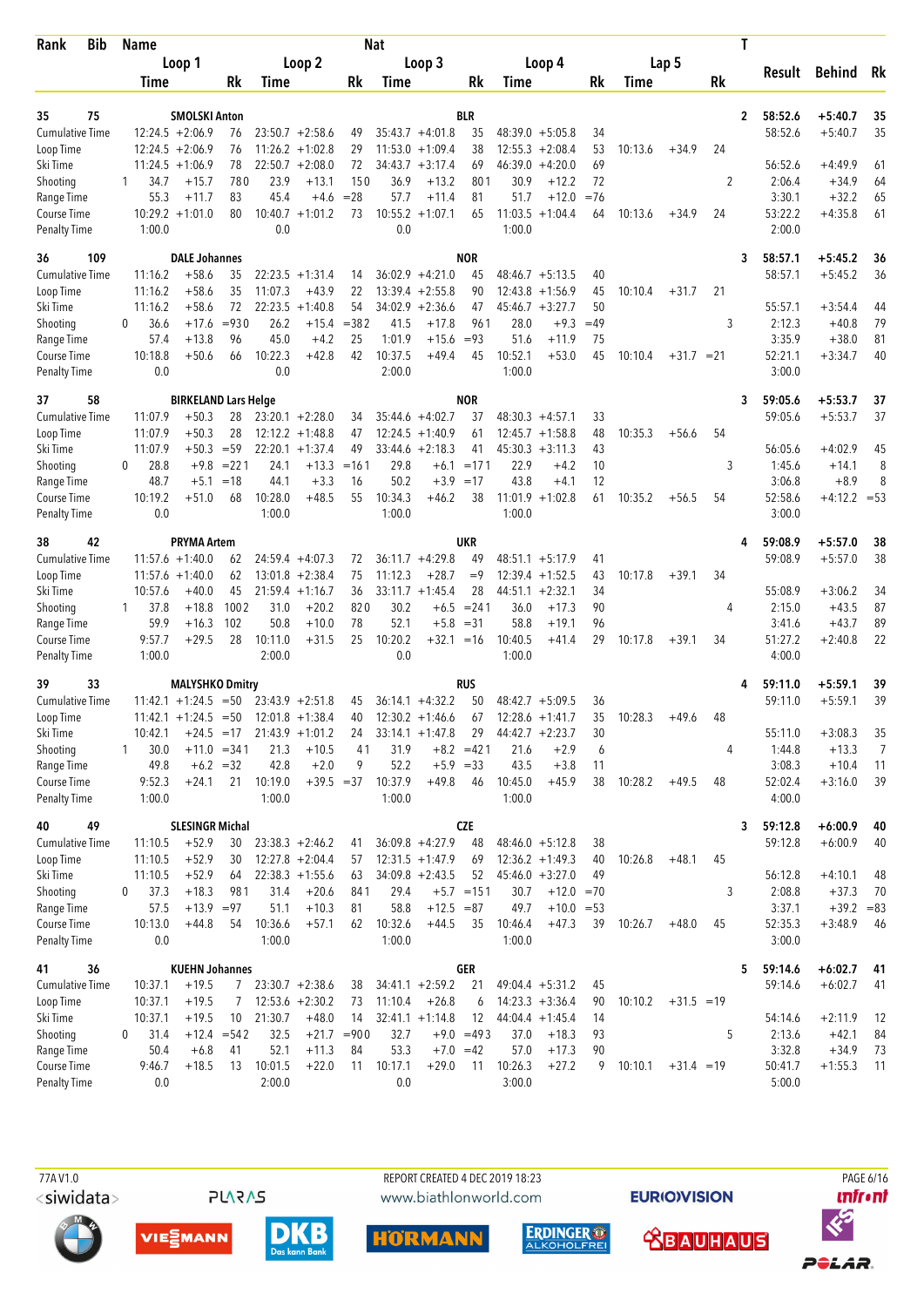| <b>Bib</b><br>Rank                 |          | <b>Name</b>     |                                             |             |                 |                              |               | Nat             |                    |                      |                 |                         |                 |         |                    |    | T |                    |                         |             |
|------------------------------------|----------|-----------------|---------------------------------------------|-------------|-----------------|------------------------------|---------------|-----------------|--------------------|----------------------|-----------------|-------------------------|-----------------|---------|--------------------|----|---|--------------------|-------------------------|-------------|
|                                    |          |                 | Loop 1                                      |             |                 | Loop 2                       |               |                 | Loop 3             |                      |                 | Loop 4                  |                 |         | Lap 5              |    |   |                    |                         |             |
|                                    |          | Time            |                                             | Rk          | Time            |                              | Rk            | Time            |                    | Rk                   | Time            |                         | Rk              | Time    |                    | Rk |   | Result             | <b>Behind</b>           | Rk          |
|                                    |          |                 |                                             |             |                 |                              |               |                 |                    |                      |                 |                         |                 |         |                    |    |   |                    |                         |             |
| 41<br>42<br><b>Cumulative Time</b> |          | 11:06.3         | <b>FAK Jakov</b><br>$+48.7$                 | 27          |                 | $23:23.3 + 2:31.2$           | 36            |                 | $35:57.1 +4:15.2$  | SLO<br>41            | 48:41.5         | $+5:08.3$               | 35              |         |                    |    | 3 | 59:18.7<br>59:18.7 | $+6:06.8$<br>$+6:06.8$  | 42<br>42    |
| Loop Time                          |          | 11:06.3         | $+48.7$                                     | 27          |                 | $12:17.0 + 1:53.6$           | 50            |                 | $12:33.8 + 1:50.2$ | 70                   | 12:44.4         | $+1:57.5$               | 47              | 10:37.2 | $+58.5$            | 58 |   |                    |                         |             |
| Ski Time                           |          | 11:06.3         | $+48.7$                                     | 58          | 22:23.3         | $+1:40.6$                    | 53            | 33:57.1         | $+2:30.8$          | 46                   | 45:41.5         | $+3:22.5$               | 47              |         |                    |    |   | 56:18.7            | $+4:16.0$               | 49          |
| Shooting                           | $\Omega$ | 27.5            | $+8.5$                                      | $=151$      | 25.0            | $+14.2$                      | 261           | 28.5            | $+4.8$             | $= 81$               | 18.7            | 0.0                     | 1               |         |                    | 3  |   | 1:39.7             | $+8.2$                  | 3           |
| Range Time                         |          | 47.3            | $+3.7$                                      | 13          | 47.2            | $+6.4$                       | $=44$         | 48.8            | $+2.5$             | 7                    | 41.0            | $+1.3$                  | 3               |         |                    |    |   | 3:04.3             | $+6.4$                  | 6           |
| Course Time                        |          | 10:19.0         | $+50.8$                                     | 67          | 10:29.7         | $+50.2$                      | 57            | 10:44.9         | $+56.8 = 55$       |                      |                 | $11:03.3 +1:04.2$       | 63              | 10:37.2 | $+58.5$            | 58 |   | 53:14.1            | $+4:27.7$               | 57          |
| <b>Penalty Time</b>                |          | 0.0             |                                             |             | 1:00.0          |                              |               | 1:00.0          |                    |                      | 1:00.0          |                         |                 |         |                    |    |   | 3:00.0             |                         |             |
| 43<br>100                          |          |                 | <b>VARABEI Maksim</b>                       |             |                 |                              |               |                 |                    | <b>BLR</b>           |                 |                         |                 |         |                    |    | 3 | 59:22.1            | $+6:10.2$               | 43          |
| <b>Cumulative Time</b>             |          | 11:14.0         | $+56.4$                                     | 33          |                 | $24:47.8 + 3:55.7$           | 67            |                 | $36:26.6 + 4:44.7$ | 54                   |                 | $49:03.3 + 5:30.1$      | 43              |         |                    |    |   | 59:22.1            | $+6:10.2$               | 43          |
| Loop Time                          |          | 11:14.0         | $+56.4$                                     | 33          |                 | $13:33.8 + 3:10.4$           | 86            | 11:38.8         | $+55.2$            | 28                   |                 | $12:36.7 +1:49.8$       | 41              | 10:18.8 | $+40.1 = 37$       |    |   |                    |                         |             |
| Ski Time                           |          | 11:14.0         | $+56.4$                                     | 67          |                 | $22:47.8 + 2:05.1$           | 68            | 34:26.6         | $+3:00.3$          | 66                   |                 | $46:03.3 +3:44.3$       | $= 53$          |         |                    |    |   | 56:22.1            | $+4:19.4$               | 51          |
| Shooting                           | $\Omega$ | 29.9            | $+10.9$                                     | $= 322$     | 25.9<br>47.2    | $+15.1$                      | 370           | 38.7            | $+15.0$            | $= 891$<br>85        | 28.0            | $+9.3$                  | $=49$           |         |                    | 3  |   | 2:02.5             | $+31.0$                 | 50<br>$=49$ |
| Range Time<br>Course Time          |          | 50.6<br>10:23.4 | $+7.0$<br>$+55.2$                           | $=42$<br>73 |                 | $+6.4$<br>$10:46.6 + 1:07.1$ | $=44$<br>80   | 58.5<br>10:40.2 | $+12.2$<br>$+52.1$ | 49                   | 46.3<br>10:50.4 | $+6.6$<br>$+51.3$       | $= 34$<br>43    | 10:18.7 | $+40.0 = 36$       |    |   | 3:22.6<br>52:59.3  | $+24.7$<br>$+4:12.9$    | 55          |
| <b>Penalty Time</b>                |          | 0.0             |                                             |             | 2:00.0          |                              |               | 0.0             |                    |                      | 1:00.0          |                         |                 |         |                    |    |   | 3:00.0             |                         |             |
|                                    |          |                 |                                             |             |                 |                              |               |                 |                    |                      |                 |                         |                 |         |                    |    |   |                    |                         |             |
| 43<br>44<br><b>Cumulative Time</b> |          |                 | <b>OTCENAS Martin</b><br>$11:59.1 + 1:41.5$ | 64          |                 | $24:25.1 + 3:33.0$           | 59            |                 | $36:03.4 +4:21.5$  | <b>SVK</b><br>47     |                 | $49:03.9 + 5:30.7$      | 44              |         |                    |    | 3 | 59:29.6<br>59:29.6 | $+6:17.7$<br>$+6:17.7$  | 44<br>44    |
| Loop Time                          |          |                 | $11:59.1 + 1:41.5$                          | 64          |                 | $12:26.0 + 2:02.6$           | $= 53$        | 11:38.3         | $+54.7$            | 27                   | 13:00.5         | $+2:13.6$               | 56              | 10:25.7 | $+47.0$            | 44 |   |                    |                         |             |
| Ski Time                           |          | 10:59.1         | $+41.5$                                     | 47          |                 | $22:25.1 + 1:42.4$           | 56            |                 | $34:03.4 +2:37.1$  | 49                   |                 | $46:03.9 +3:44.9$       | 55              |         |                    |    |   | 56:29.6            | $+4:26.9$               | 53          |
| Shooting                           | 1        | 25.2            | $+6.2$                                      | 51          | 29.4            | $+18.6$                      | $=740$        | 31.0            | $+7.3$             | $= 301$              | 45.1            | $+26.4$                 | 105             |         |                    | 3  |   | 2:10.7             | $+39.2$                 | 77          |
| Range Time                         |          | 46.0            | $+2.4$                                      | 8           | 50.7            | $+9.9$                       | $= 75$        | 53.3            | $+7.0 = 42$        |                      | 1:05.0          | $+25.3$                 | 105             |         |                    |    |   | 3:35.0             | $+37.1$                 | 77          |
| Course Time                        |          | 10:13.1         | $+44.9$                                     | 55          | 10:35.2         | $+55.7$                      | 59            | 10:44.9         | $+56.8 = 55$       |                      | 10:55.5         | $+56.4$                 | 52              | 10:25.7 | $+47.0$            | 44 |   | 52:54.4            | $+4:08.0$               | 52          |
| <b>Penalty Time</b>                |          | 1:00.0          |                                             |             | 1:00.0          |                              |               | 0.0             |                    |                      | 1:00.0          |                         |                 |         |                    |    |   | 3:00.0             |                         |             |
| 45<br>35                           |          |                 | YALIOTNAU Raman                             |             |                 |                              |               |                 |                    | <b>BLR</b>           |                 |                         |                 |         |                    |    | 5 | 59:45.8            | $+6:33.9$               | 45          |
| <b>Cumulative Time</b>             |          |                 | $12:01.0 + 1:43.4$                          | 66          |                 | $23:00.6 + 2:08.5$           | 25            |                 | $35:16.0 + 3:34.1$ | 30                   |                 | $49:36.0 + 6:02.8$      | 53              |         |                    |    |   | 59:45.8            | $+6:33.9$               | 45          |
| Loop Time                          |          | 12:01.0         | $+1:43.4$                                   | 66          | 10:59.6         | $+36.2$                      | 16            |                 | $12:15.4 + 1:31.8$ | 56                   | 14:20.0         | $+3:33.1$               | 87              | 10:09.8 | $+31.1 = 16$       |    |   |                    |                         |             |
| Ski Time                           |          | 11:01.0         | $+43.4$                                     | 52          | 22:00.6         | $+1:17.9$                    | 37            |                 | $33:16.0 + 1:49.7$ | 32                   | 44:36.0         | $+2:17.0$               | 26              |         |                    |    |   | 54:45.8            | $+2:43.1$               | 23          |
| Shooting                           |          | 35.2            | $+16.2$                                     | 820         | 26.6            | $+15.8$                      | $= 441$       | 36.8            | $+13.1$            | $= 773$              | 30.3            | $+11.6$                 | 64              |         |                    | 5  |   | 2:08.9             | $+37.4$                 | $= 71$      |
| Range Time<br>Course Time          |          | 55.2<br>10:05.8 | $+11.6$<br>$+37.6$                          | 82<br>45    | 48.0<br>10:11.5 | $+7.2$<br>$+32.0$            | 52<br>26      | 57.2<br>10:18.1 | $+10.9$<br>$+30.0$ | 76<br>13             | 49.8<br>10:30.1 | $+10.1$<br>$+31.0$      | $= 55$<br>$=14$ | 10:09.7 | $+31.0 = 16$       |    |   | 3:30.2<br>51:15.2  | $+32.3$<br>$+2:28.8$    | 66<br>19    |
| <b>Penalty Time</b>                |          | 1:00.0          |                                             |             | 0.0             |                              |               | 1:00.0          |                    |                      | 3:00.0          |                         |                 |         |                    |    |   | 5:00.0             |                         |             |
|                                    |          |                 | <b>LANGER Thierry</b>                       |             |                 |                              |               |                 |                    |                      |                 |                         |                 |         |                    |    |   |                    |                         |             |
| 46<br>64<br><b>Cumulative Time</b> |          |                 | $11:27.5 + 1:09.9$                          | 39          |                 | $23:01.0 + 2:08.9$           | 26            |                 | $35:58.9 +4:17.0$  | BEL<br>42            |                 | $49:00.0 + 5:26.8$      | 42              |         |                    |    | 2 | 59:47.8<br>59:47.8 | $+6:35.9$<br>$+6:35.9$  | 46<br>46    |
| Loop Time                          |          |                 | $11:27.5 + 1:09.9$                          | 39          |                 | $11:33.5 +1:10.1$            | 33            |                 | $12:57.9 + 2:14.3$ | 82                   |                 | $13:01.1 + 2:14.2$      | 57              |         | $10:47.8 + 1:09.1$ | 72 |   |                    |                         |             |
| Ski Time                           |          |                 | $11:27.5 + 1:09.9 = 83$                     |             |                 | $23:01.0 + 2:18.3$           |               |                 | 79 34:58.9 +3:32.6 | 77                   |                 | $47:00.0 +4:41.0$       | 75              |         |                    |    |   | 57:47.8            | $+5:45.1$               | 73          |
| Shooting                           | $\Omega$ | 40.6            | $+21.6$ 1050                                |             | 28.9            |                              | $+18.1 = 681$ | 37.0            | $+13.3 = 811$      |                      | 33.7            | $+15.0$                 | 82              |         |                    | 2  |   | 2:20.2             | $+48.7$                 | 91          |
| Range Time                         |          | 1:01.2          | $+17.6$ 105                                 |             | 48.3            |                              | $+7.5 = 54$   | 57.6            | $+11.3 = 79$       |                      | 54.1            | $+14.4$                 | 84              |         |                    |    |   | 3:41.2             | $+43.3$                 | 87          |
| Course Time                        |          | 10:26.3         | $+58.1 = 75$                                |             |                 | $10:45.2 + 1:05.7$           | 79            |                 | $11:00.2 +1:12.1$  | 71                   |                 | $11:07.0 + 1:07.9$      | 71              |         | $10:47.7 +1:09.0$  | 72 |   | 54:06.4            | $+5:20.0$               | -72         |
| <b>Penalty Time</b>                |          | 0.0             |                                             |             | 0.0             |                              |               | 1:00.0          |                    |                      | 1:00.0          |                         |                 |         |                    |    |   | 2:00.0             |                         |             |
| 45<br>47                           |          |                 | <b>GUZIK Grzegorz</b>                       |             |                 |                              |               |                 |                    | <b>POL</b>           |                 |                         |                 |         |                    |    | 3 | 59:49.6            | $+6:37.7$               | 47          |
| Cumulative Time                    |          |                 | $13:17.6 + 3:00.0$                          | 98          |                 | $25:51.4 +4:59.3$            | 88            |                 | $37:41.2 + 5:59.3$ | 78                   |                 | $49:22.1 + 5:48.9$      | 47              |         |                    |    |   | 59:49.6            | $+6:37.7$               | 47          |
| Loop Time                          |          |                 | $13:17.6 + 3:00.0$                          | 98          |                 | $12:33.8 + 2:10.4 = 62$      |               |                 | $11:49.8 + 1:06.2$ | 36                   | 11:40.9         | $+54.0$                 | 9               | 10:27.5 | $+48.8$            | 47 |   |                    |                         |             |
| Ski Time                           |          |                 | $11:17.6 + 1:00.0$                          | 74          |                 | $22:51.4 + 2:08.7$           | 73            |                 | $34:41.2 +3:14.9$  | 68                   |                 | $46:22.1 + 4:03.1$      | 64              |         |                    |    |   | 56:49.6            | $+4:46.9$               | 59          |
| Shooting<br>Range Time             | 2        | 33.8<br>54.8    | $+14.8$<br>$+11.2$                          | 691<br>78   | 27.7<br>49.8    | $+9.0 = 67$                  | $+16.9 = 570$ | 28.3<br>50.3    | $+4.6$             | $=60$<br>$+4.0 = 19$ | 24.4<br>44.6    | $+5.7$<br>$+4.9$        | 18<br>$=18$     |         |                    | 3  |   | 1:54.2<br>3:19.5   | $+22.7 = 26$<br>$+21.6$ | -39         |
| Course Time                        |          | 10:22.8         | $+54.6$                                     | 72          |                 | $10:43.9 + 1:04.4$           | 77            |                 | $10:59.4 +1:11.3$  | 69                   | 10:56.2         | $+57.1$                 | 53              | 10:27.4 | $+48.7$            | 47 |   | 53:29.7            | $+4:43.3$               | 63          |
| <b>Penalty Time</b>                |          | 2:00.0          |                                             |             | 1:00.0          |                              |               | 0.0             |                    |                      | 0.0             |                         |                 |         |                    |    |   | 3:00.0             |                         |             |
| 9<br>48                            |          |                 | <b>BOCHARNIKOV Sergey</b>                   |             |                 |                              |               |                 |                    | <b>BLR</b>           |                 |                         |                 |         |                    |    | 3 | 59:54.1            | $+6:42.2 = 48$          |             |
| <b>Cumulative Time</b>             |          |                 | $12:24.4 + 2:06.8$                          | 75          |                 | $24:42.0 + 3:49.9$           | 65            |                 | $36:01.9 + 4:20.0$ | 44                   |                 | $49:35.3 + 6:02.1 = 51$ |                 |         |                    |    |   | 59:54.1            | $+6:42.2$               | - 48        |
| Loop Time                          |          |                 | $12:24.4 + 2:06.8$                          | 75          |                 | $12:17.6 + 1:54.2$           | 51            | 11:19.9         | $+36.3$            | 14                   |                 | $13:33.4 +2:46.5$       | 66              | 10:18.8 | $+40.1 = 37$       |    |   |                    |                         |             |
| Ski Time                           |          |                 | $12:24.4 + 2:06.8$                          | 109         |                 | $23:42.0 + 2:59.3$           | 99            |                 | $35:01.9 + 3:35.6$ | 78                   |                 | $46:35.3 +4:16.3$       | 67              |         |                    |    |   | 56:54.1            | $+4:51.4$               | 62          |
| Shooting                           | 0        | 28.9            | $+9.9$                                      | 241         | 27.8            |                              | $+17.0 = 610$ | 32.7            |                    | $+9.0 = 492$         | 39.7            | $+21.0$                 | 101             |         |                    | 3  |   | 2:09.1             | $+37.6$                 | 73          |
| Range Time                         |          | 49.7            | $+6.1 = 30$                                 |             | 51.0            | $+10.2 = 79$                 |               | 55.4            |                    | $+9.1 = 58$          | 1:02.9          | $+23.2 = 102$           |                 |         |                    |    |   | 3:39.0             | $+41.1$                 | 85          |
| Course Time                        |          |                 | $11:34.7 + 2:06.5$ 109                      |             | 10:26.6         | $+47.1$                      | 50            | 10:24.4         | $+36.3$            | 22                   | 10:30.4         | $+31.3$                 | 16              | 10:18.7 | $+40.0 = 36$       |    |   | 53:14.8            | $+4:28.4$               | 58          |
| <b>Penalty Time</b>                |          | 0.0             |                                             |             | 1:00.0          |                              |               | 0.0             |                    |                      | 2:00.0          |                         |                 |         |                    |    |   | 3:00.0             |                         |             |

**PLARAS** 

REPORT CREATED 4 DEC 2019 18:23 www.biathlonworld.com

**EURIOVISION** 













PAGE 7/16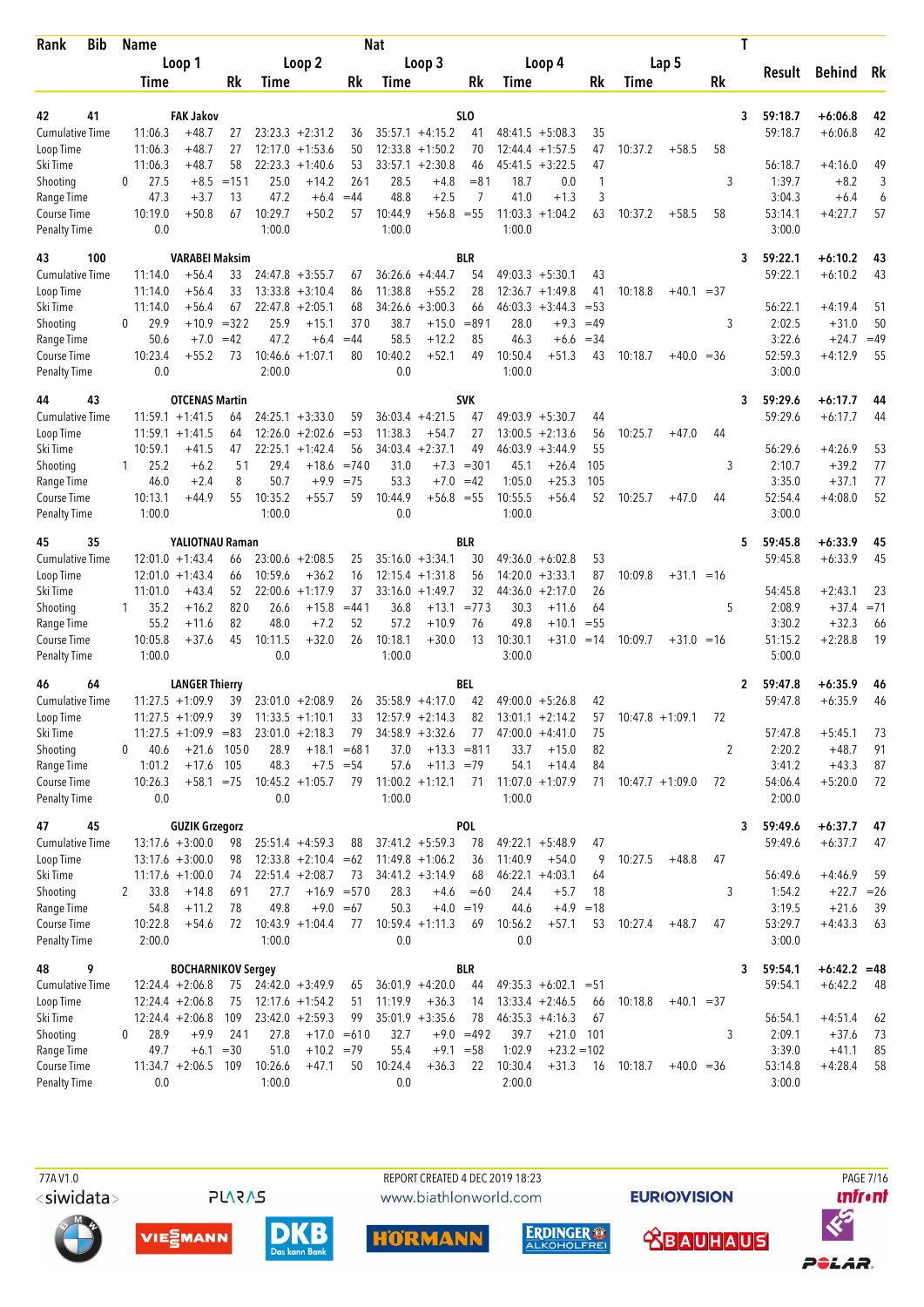| Bib<br>Rank                         | Name     |                |                                               |             |                 |                               |               | <b>Nat</b>      |                                         |                  |                 |                                          |          |         |              |    | Τ                                  |                             |          |
|-------------------------------------|----------|----------------|-----------------------------------------------|-------------|-----------------|-------------------------------|---------------|-----------------|-----------------------------------------|------------------|-----------------|------------------------------------------|----------|---------|--------------|----|------------------------------------|-----------------------------|----------|
|                                     |          |                | Loop 1                                        |             |                 | Loop 2                        |               |                 | Loop 3                                  |                  |                 | Loop 4                                   |          |         | Lap 5        |    | Result                             | Behind Rk                   |          |
|                                     |          | Time           |                                               | Rk          | Time            |                               | Rk            | Time            |                                         | Rk               | Time            |                                          | Rk       | Time    |              | Rk |                                    |                             |          |
|                                     |          |                |                                               |             |                 |                               |               |                 |                                         |                  |                 |                                          |          |         |              |    |                                    |                             |          |
| 48<br>22<br><b>Cumulative Time</b>  |          |                | <b>WINDISCH Dominik</b><br>$11:49.8 + 1:32.2$ | 57          |                 | $23:43.0 + 2:50.9$            |               |                 | $37:03.4 + 5:21.5$                      | <b>ITA</b><br>61 |                 | $49:25.1 + 5:51.9$                       | 48       |         |              |    | 59:54.1<br>5<br>59:54.1            | $+6:42.2 = 48$<br>$+6:42.2$ | -48      |
| Loop Time                           |          | 11:49.8        | $+1:32.2$                                     | 57          |                 | $11:53.2 + 1:29.8$            | 44<br>37      |                 | $13:20.4 +2:36.8$                       | 87               | 12:21.7         | $+1:34.8$                                | 28       | 10:29.0 | $+50.3$      | 49 |                                    |                             |          |
| Ski Time                            |          | 10:49.8        | $+32.2$                                       | 32          |                 | $21:43.0 + 1:00.3$            | 21            | 33:03.4         | $+1:37.1$                               | 24               |                 | $44:25.1 + 2:06.1$                       | 19       |         |              |    | 54:54.1                            | $+2:51.4$                   | 25       |
| Shooting                            |          | 30.2           | $+11.2$                                       | $= 381$     | 26.7            | $+15.9$                       | $=462$        | 39.2            | $+15.5$                                 | 911              | 25.9            | $+7.2$                                   | $=29$    |         |              | 5  | 2:02.0                             | $+30.5$                     | 49       |
| Range Time                          |          | 49.6           | $+6.0$                                        | $= 27$      | 44.5            | $+3.7$                        | 20            | 58.6            | $+12.3$                                 | 86               | 45.9            | $+6.2$                                   | 29       |         |              |    | 3:18.6                             | $+20.7$                     | $=36$    |
| Course Time                         |          | 10:00.2        | $+32.0$                                       | 32          | 10:08.7         | $+29.2$                       | 20            | 10:21.7         | $+33.6 = 19$                            |                  | 10:35.7         | $+36.6$                                  | $= 24$   | 10:28.9 | $+50.2$      | 49 | 51:35.2                            | $+2:48.8$                   | 27       |
| <b>Penalty Time</b>                 |          | 1:00.0         |                                               |             | 1:00.0          |                               |               | 2:00.0          |                                         |                  | 1:00.0          |                                          |          |         |              |    | 5:00.0                             |                             |          |
| 50<br>26                            |          |                | <b>LATYPOV Eduard</b>                         |             |                 |                               |               |                 |                                         | <b>RUS</b>       |                 |                                          |          |         |              |    | 59:55.5<br>5                       | $+6:43.6$                   | 50       |
| <b>Cumulative Time</b>              |          | 10:46.0        | $+28.4$                                       | 12          |                 | $24:43.2 +3:51.1$             | 66            |                 | $37:17.4 + 5:35.5$                      | 66               |                 | $49:37.2 + 6:04.0$                       | 55       |         |              |    | 59:55.5                            | $+6:43.6$                   | 50       |
| Loop Time                           |          | 10:46.0        | $+28.4$                                       | 12          |                 | $13:57.2 + 3:33.8$            | 92            |                 | $12:34.2 +1:50.6$                       | 71               | 12:19.8         | $+1:32.9$                                | 27       | 10:18.3 | $+39.6$      | 35 |                                    |                             |          |
| Ski Time                            |          | 10:46.0        | $+28.4$                                       | $= 24$      | 21:43.2         | $+1:00.5$                     | 22            | 33:17.4         | $+1:51.1$                               | 33               |                 | $44:37.2 +2:18.2$                        | 27       |         |              |    | 54:55.5                            | $+2:52.8$                   | 26       |
| Shooting                            | $\Omega$ | 27.7           | $+8.7$                                        | 173         | 27.4            | $+16.6$                       | 531           | 36.8            | $+13.1 = 771$                           |                  | 25.4            | $+6.7$                                   | 26       |         |              | 5  | 1:57.3                             | $+25.8$                     | 33       |
| Range Time                          |          | 47.1           | $+3.5$                                        | 12          | 51.0            | $+10.2$                       | $=79$         | 56.9            | $+10.6$                                 | $= 72$           | 46.6            | $+6.9$                                   | 36       |         |              |    | 3:21.6                             | $+23.7$                     | 45       |
| Course Time                         |          | 9:58.9         | $+30.7$                                       | 30          | 10:06.1         | $+26.6$                       | 17            | 10:37.3         | $+49.2$                                 | 44               | 10:33.2         | $+34.1$                                  | 19       | 10:18.3 | $+39.6$      | 35 | 51:33.8                            | $+2:47.4$                   | 25       |
| <b>Penalty Time</b>                 |          | 0.0            |                                               |             | 3:00.0          |                               |               | 1:00.0          |                                         |                  | 1:00.0          |                                          |          |         |              |    | 5:00.0                             |                             |          |
| 7<br>51                             |          |                | <b>DOLDER Mario</b>                           |             |                 |                               |               |                 |                                         | SUI              |                 |                                          |          |         |              |    | 59:57.4<br>5                       | $+6:45.5$                   | 51       |
| <b>Cumulative Time</b>              |          |                | $12:45.4 + 2:27.8$                            | 89          |                 | $25:53.4 + 5:01.3$            | 89            |                 | $37:23.4 +5:41.5$                       | 70               |                 | $49:51.6 + 6:18.4$                       | 62       |         |              |    | 59:57.4                            | $+6:45.5$                   | 51       |
| Loop Time                           |          |                | $12:45.4 + 2:27.8$                            | 89          |                 | $13:08.0 + 2:44.6$            | 78            | 11:30.0         | $+46.4$                                 | 21               | 12:28.2         | $+1:41.3$                                | $= 33$   | 10:05.8 | $+27.1$      | 12 |                                    |                             |          |
| Ski Time                            |          | 10:45.4        | $+27.8$                                       | 23          | 21:53.4         | $+1:10.7$                     | 33            | 33:23.4         | $+1:57.1$                               | 35               |                 | $44:51.6 +2:32.6$                        | 35       |         |              |    | 54:57.4                            | $+2:54.7$                   | 28       |
| Shooting                            | 2        | 34.2           | $+15.2$                                       | $=742$      | 28.9            | $+18.1$                       | $=680$        | 39.4            | $+15.7$                                 | 921              | 27.1            | $+8.4$                                   | $=43$    |         |              | 5  | 2:09.6                             | $+38.1$                     | 74       |
| Range Time<br>Course Time           |          | 53.3<br>9:52.1 | $+9.7$<br>$+23.9$                             | $=65$<br>20 | 48.9<br>10:19.0 | $+8.1$<br>$+39.5$             | =60<br>$=37$  | 59.5<br>10:30.5 | $+13.2$<br>$+42.4$                      | 90<br>34         | 48.1<br>10:40.0 | $+8.4$<br>$+40.9$                        | 43<br>28 | 10:05.7 | $+27.0$      | 12 | 3:29.8<br>51:27.3                  | $+31.9$<br>$+2:40.9$        | 63<br>23 |
| <b>Penalty Time</b>                 |          | 2:00.0         |                                               |             | 2:00.0          |                               |               | 0.0             |                                         |                  | 1:00.0          |                                          |          |         |              |    | 5:00.0                             |                             |          |
|                                     |          |                |                                               |             |                 |                               |               |                 |                                         |                  |                 |                                          |          |         |              |    |                                    |                             |          |
| 97<br>52                            |          |                | <b>SIMA Michal</b><br>$12:26.7 + 2:09.1$      |             |                 | $25:06.7 + 4:14.6$            |               |                 | $37:19.1 + 5:37.2$                      | <b>SVK</b>       |                 | $49:21.1 + 5:47.9$                       | 46       |         |              |    | 59:59.5<br>$\mathbf{2}$<br>59:59.5 | $+6:47.6$<br>$+6:47.6$      | 52<br>52 |
| <b>Cumulative Time</b><br>Loop Time |          |                | $12:26.7 + 2:09.1$                            | 79<br>79    |                 | $12:40.0 + 2:16.6$            | 74<br>65      |                 | $12:12.4 + 1:28.8$                      | 67<br>51         |                 | $12:02.0 + 1:15.1$                       | 15       | 10:38.4 | $+59.7$      | 61 |                                    |                             |          |
| Ski Time                            |          |                | $11:26.7 + 1:09.1$                            | 82          |                 | $23:06.7 + 2:24.0$            | 80            |                 | $35:19.1 + 3:52.8$                      | 85               |                 | $47:21.1 + 5:02.1$                       | 82       |         |              |    | 57:59.5                            | $+5:56.8$                   | 79       |
| Shooting                            |          | 34.0           | $+15.0$                                       | $= 711$     | 32.7            | $+21.9$                       | $= 920$       | 32.4            | $+8.7$                                  | 470              | 33.4            | $+14.7$                                  | 81       |         |              | 2  | 2:12.5                             | $+41.0$                     | 80       |
| Range Time                          |          | 54.5           | $+10.9$                                       | $=76$       | 53.0            | $+12.2$                       | $= 90$        | 54.2            | $+7.9$                                  | 51               | 53.5            | $+13.8$                                  | 83       |         |              |    | 3:35.2                             | $+37.3$                     | $= 78$   |
| Course Time                         |          |                | $10:32.2 + 1:04.0$                            | 83          |                 | $10:46.9 + 1:07.4 = 81$       |               |                 | $11:18.2 + 1:30.1$                      | 92               | 11:08.4         | $+1:09.3$                                | 72       | 10:38.3 | $+59.6 = 60$ |    | 54:24.0                            | $+5:37.6$                   | 76       |
| <b>Penalty Time</b>                 |          | 1:00.0         |                                               |             | 1:00.0          |                               |               | 0.0             |                                         |                  | 0.0             |                                          |          |         |              |    | 2:00.0                             |                             |          |
| 53<br>2                             |          |                | <b>SCHEMPP Simon</b>                          |             |                 |                               |               |                 |                                         | GER              |                 |                                          |          |         |              |    | 5 1:00:02.5                        | $+6:50.6$                   | 53       |
| <b>Cumulative Time</b>              |          |                | $11:39.7 + 1:22.1$                            | 46          |                 | $24:33.2 + 3:41.1$            | 61            |                 | $35:51.1 + 4:09.2$                      | 40               |                 | $49:31.7 + 5:58.5$                       | 49       |         |              |    | 1:00:02.5                          | $+6:50.6$                   | 53       |
| Loop Time                           |          |                | $11:39.7 + 1:22.1$                            | 46          |                 | $12:53.5 + 2:30.1$            | 72            | 11:17.9         | $+34.3$                                 | 13               |                 | $13:40.6 + 2:53.7$                       | 70       | 10:30.8 | $+52.1$      | 50 |                                    |                             |          |
| Ski Time                            |          | 10:39.7        | $+22.1$                                       | 13          | 21:33.2         | $+50.5$                       | 15            |                 | $32:51.1 + 1:24.8$                      | 15               |                 | $44:31.7 +2:12.7$                        | 23       |         |              |    | 55:02.5                            | $+2:59.8$                   | 30       |
| Shooting                            | 1        | 39.0           | $+20.0$                                       | 1022        | 26.4            |                               | $+15.6 = 410$ | 30.3            |                                         | $+6.6 = 262$     | 26.1            | $+7.4$                                   | 32       |         |              | 5  | 2:01.8                             | $+30.3$                     | $=46$    |
| Range Time                          |          | 58.3           | $+14.7$                                       | 99          | 44.2            |                               | $+3.4 = 17$   | 50.0            |                                         | $+3.7 = 14$      | 45.7            | $+6.0$                                   | 28       |         |              |    | 3:18.2                             | $+20.3$                     | 35       |
| Course Time                         |          | 9:41.4         | $+13.2$                                       | 9           | 10:09.3         | $+29.8 = 22$                  |               | 10:27.9         | $+39.8 = 26$                            |                  | 10:54.9         | $+55.8$                                  | 51       | 10:30.7 | $+52.0$      | 50 | 51:44.2                            | $+2:57.8$                   | 30       |
| Penalty Time                        |          | 1:00.0         |                                               |             | 2:00.0          |                               |               | 0.0             |                                         |                  | 2:00.0          |                                          |          |         |              |    | 5:00.0                             |                             |          |
| 78<br>54                            |          |                | <b>TKALENKO Ruslan</b>                        |             |                 |                               |               |                 |                                         | <b>UKR</b>       |                 |                                          |          |         |              |    | 3 1:00:08.5                        | $+6:56.6$                   | 54       |
| <b>Cumulative Time</b>              |          |                | $11:31.0 + 1:13.4$                            | 42          |                 | $23:57.6 + 3:05.5$            | 51            |                 | $35:44.0 + 4:02.1$                      | 36               |                 | $49:41.5 + 6:08.3$                       | 59       |         |              |    | 1:00:08.5                          | $+6:56.6$                   | 54       |
| Loop Time                           |          |                | $11:31.0 + 1:13.4$                            | 42          |                 | $12:26.6 + 2:03.2$            | 55            |                 | $11:46.4 + 1:02.8$                      | 33               |                 | $13:57.5 + 3:10.6$                       | 80       | 10:27.0 | $+48.3$      | 46 |                                    |                             |          |
| Ski Time                            |          |                | $11:31.0 + 1:13.4$                            | 88          |                 | $22:57.6 + 2:14.9$            | 76            |                 | $34:44.0 + 3:17.7$                      | 71               |                 | $46:41.5 +4:22.5$                        | 70       |         |              |    | 57:08.5                            | $+5:05.8$                   | 66       |
| Shooting                            | 0        | 28.7           | $+9.7$<br>$+6.0 = 27$                         | 211         | 29.9            | $+19.1$                       | $= 760$       | 28.9            | $+5.2$                                  | 122              | 36.7            | $+18.0$                                  | 91       |         |              | 3  | 2:04.2                             | $+32.7$                     | 56       |
| Range Time<br>Course Time           |          | 49.6           | $10:41.4 + 1:13.2 = 91$                       |             | 49.4<br>10:37.1 | $+8.6$<br>$+57.6$             | 63<br>63      | 50.4            | $+4.1$<br>$10:56.0 + 1:07.9$            | 21<br>66         | 56.9            | $+17.2$<br>$11:00.6 + 1:01.5$            | 89<br>58 | 10:26.9 | $+48.2$      | 46 | 3:26.3<br>53:42.0                  | $+28.4 = 55$<br>$+4:55.6$   | - 65     |
| Penalty Time                        |          | 0.0            |                                               |             | 1:00.0          |                               |               | 0.0             |                                         |                  | 2:00.0          |                                          |          |         |              |    | 3:00.0                             |                             |          |
|                                     |          |                |                                               |             |                 |                               |               |                 |                                         |                  |                 |                                          |          |         |              |    |                                    |                             |          |
| 55<br>1                             |          |                | <b>FEMLING Peppe</b>                          |             |                 |                               |               |                 |                                         | SWE              |                 |                                          |          |         |              |    | 5 1:00:11.7                        | $+6:59.8$                   | 55       |
| <b>Cumulative Time</b><br>Loop Time |          |                | $12:42.1 + 2:24.5$<br>$12:42.1 + 2:24.5$      | 87<br>87    | 10:58.1         | $23:40.2 + 2:48.1$<br>$+34.7$ | 43<br>15      |                 | $35:59.7 +4:17.8$<br>$12:19.5 + 1:35.9$ | 43<br>59         |                 | $49:33.6 + 6:00.4$<br>$13:33.9 + 2:47.0$ | 50<br>67 | 10:38.1 | $+59.4$      | 59 | 1:00:11.7                          | $+6:59.8$                   | 55       |
| Ski Time                            |          | 10:42.1        | $+24.5 = 17$                                  |             | 21:40.2         | $+57.5$                       | 20            |                 | $32:59.7 + 1:33.4$                      | 20               |                 | 44:33.6 +2:14.6                          | 24       |         |              |    | 55:11.7                            | $+3:09.0$                   | 36       |
| Shooting                            | 2        | 34.8           | $+15.8 = 790$                                 |             | 24.4            |                               | $+13.6 = 191$ | 31.5            |                                         | $+7.8 = 352$     | 28.1            | $+9.4$                                   | 51       |         |              | 5  | 1:58.8                             | $+27.3$                     | 37       |
| Range Time                          |          | 53.8           | $+10.2 = 70$                                  |             | 42.0            | $+1.2$                        | $=6$          | 50.9            | $+4.6$                                  | 26               | 47.0            | $+7.3$                                   | 39       |         |              |    | 3:13.7                             | $+15.8$                     | 20       |
| Course Time                         |          | 9:48.3         | $+20.1$                                       | 16          | 10:16.1         | $+36.6$                       | 31            | 10:28.6         | $+40.5$                                 | 28               | 10:46.9         | $+47.8$                                  | 40       | 10:38.1 | $+59.4$      | 59 | 51:58.0                            | $+3:11.6$                   | 36       |
| Penalty Time                        |          | 2:00.0         |                                               |             | 0.0             |                               |               | 1:00.0          |                                         |                  | 2:00.0          |                                          |          |         |              |    | 5:00.0                             |                             |          |

**PLARAS** 

REPORT CREATED 4 DEC 2019 18:23 www.biathlonworld.com

**EURIOVISION** 













PAGE 8/16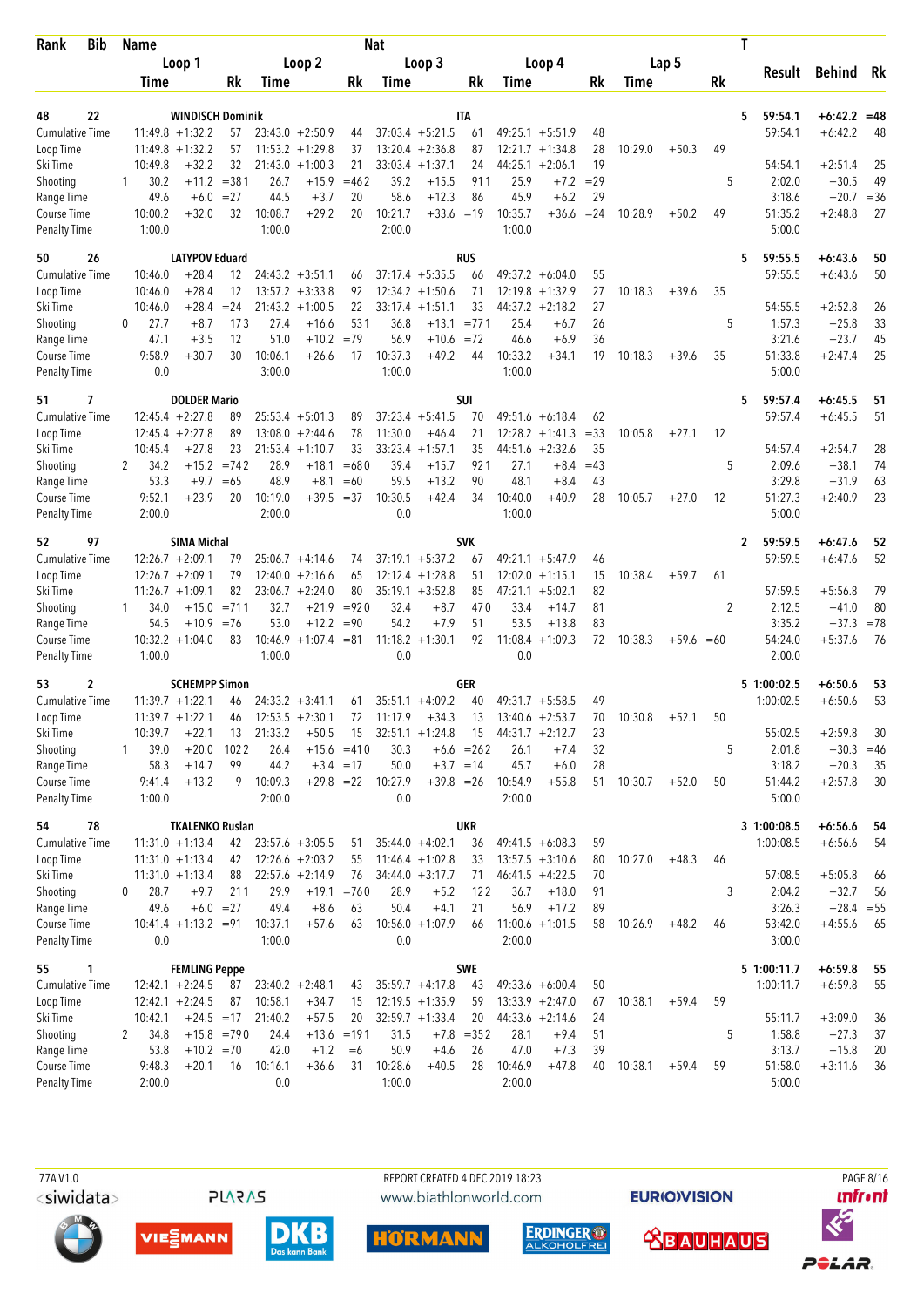| Bib<br>Rank                 | <b>Name</b> |         |                                          |          |         |                                          |               | <b>Nat</b> |                                         |                 |                              |                         |          |                        |                | Τ                 |           |          |
|-----------------------------|-------------|---------|------------------------------------------|----------|---------|------------------------------------------|---------------|------------|-----------------------------------------|-----------------|------------------------------|-------------------------|----------|------------------------|----------------|-------------------|-----------|----------|
|                             |             |         | Loop 1                                   |          |         | Loop <sub>2</sub>                        |               |            | Loop 3                                  |                 |                              | Loop 4                  |          | Lap 5                  |                | Result            | Behind Rk |          |
|                             |             | Time    |                                          | Rk       | Time    |                                          | Rk            | Time       |                                         | Rk              | Time                         |                         | Rk       | Time                   | Rk             |                   |           |          |
|                             |             |         |                                          |          |         |                                          |               |            |                                         |                 |                              |                         |          |                        |                |                   |           |          |
| 56<br>107                   |             |         | <b>DOMBROVSKI Karol</b>                  |          |         |                                          |               |            |                                         | <b>LTU</b>      |                              |                         |          |                        |                | 2 1:00:18.1       | $+7:06.2$ | 56       |
| <b>Cumulative Time</b>      |             |         | $11:27.9 + 1:10.3$                       | 40<br>40 |         | $24:32.7 + 3:40.6$                       | 60            |            | $36:33.1 +4:51.2 = 56$                  |                 | $49:36.8 + 6:03.6$           |                         | 54       |                        |                | 1:00:18.1         | $+7:06.2$ | 56       |
| Loop Time<br>Ski Time       |             |         | $11:27.9 + 1:10.3$<br>$11:27.9 + 1:10.3$ | 85       |         | $13:04.8 + 2:41.4$<br>$23:32.7 + 2:50.0$ | 77<br>93      |            | $12:00.4 +1:16.8$<br>$35:33.1 + 4:06.8$ | 45<br>92        | $13:03.7 +2:16.8$<br>47:36.8 | $+5:17.8$               | 58<br>87 | $10:41.3 + 1:02.6$     | 65             | 58:18.1           | $+6:15.4$ | 84       |
| Shooting                    | $\Omega$    | 36.5    | $+17.5$                                  | $= 911$  | 34.8    | $+24.0$                                  | 990           | 23.7       | 0.0                                     | 11              | 31.3                         | $+12.6$                 | 77       |                        | 2              | 2:06.3            | $+34.8$   | $=61$    |
| Range Time                  |             | 56.3    | $+12.7$                                  | 88       | 55.2    | $+14.4$                                  | $= 97$        | 48.4       | $+2.1$                                  | 5               | 51.7                         | $+12.0$                 | $= 76$   |                        |                | 3:31.6            | $+33.7$   | 70       |
| Course Time                 |             |         | $10:31.6 + 1:03.4$                       | 81       |         | $11:09.5 + 1:30.0$                       | 95            | 11:11.9    | $+1:23.8$                               | 88              | 11:11.9                      | $+1:12.8$               | 77       | $10:41.2 +1:02.5$      | 65             | 54:46.1           | $+5:59.7$ | 84       |
| <b>Penalty Time</b>         |             | 0.0     |                                          |          | 1:00.0  |                                          |               | 0.0        |                                         |                 | 1:00.0                       |                         |          |                        |                | 2:00.0            |           |          |
| 57<br>67                    |             |         | <b>GERDZHIKOV Dimitar</b>                |          |         |                                          |               |            |                                         | <b>BUL</b>      |                              |                         |          |                        |                | 2 1:00:21.7       | $+7:09.8$ | 57       |
| <b>Cumulative Time</b>      |             |         | $11:42.1 + 1:24.5 = 50$                  |          |         | $25:31.1 + 4:39.0$                       | 79            |            | $37:34.2 + 5:52.3$                      | 75              | $49:37.9 + 6:04.7$           |                         | 56       |                        |                | 1:00:21.7         | $+7:09.8$ | 57       |
| Loop Time                   |             |         | $11:42.1 + 1:24.5 = 50$                  |          |         | $13:49.0 + 3:25.6$                       | 90            |            | $12:03.1 + 1:19.5$                      | 47              | 12:03.7                      | $+1:16.8$               | 16       | $10:43.8 + 1:05.1$     | 70             |                   |           |          |
| Ski Time                    |             |         | $11:42.1 + 1:24.5$                       | 98       |         | $23:31.1 + 2:48.4$                       | 92            |            | $35:34.2 +4:07.9$                       | 93              | 47:37.9                      | $+5:18.9$               | 88       |                        |                | 58:21.7           | $+6:19.0$ | 86       |
| Shooting                    | $\Omega$    | 29.1    | $+10.1$                                  | $= 252$  | 26.2    | $+15.4$                                  | $= 380$       | 30.9       | $+7.2$                                  | 290             | 31.2                         | $+12.5$                 | $= 75$   |                        | 2              | 1:57.4            | $+25.9$   | 34       |
| Range Time                  |             | 48.9    | $+5.3$                                   | 20       | 45.6    | $+4.8$                                   | 31            | 50.1       | $+3.8$                                  | 16              | 49.6                         | $+9.9$                  | $= 50$   |                        |                | 3:14.2            | $+16.3$   | 21       |
| Course Time                 |             |         | $10:53.2 + 1:25.0$                       | 101      |         | $11:03.4 +1:23.9$                        | 92            | 11:13.0    | $+1:24.9$                               | 90              | $11:14.0 + 1:14.9$           |                         | 81       | $10:43.8 + 1:05.1$     | 70             | 55:07.4           | $+6:21.0$ | 90       |
| Penalty Time                |             | 0.0     |                                          |          | 2:00.0  |                                          |               | 0.0        |                                         |                 | 0.0                          |                         |          |                        |                | 2:00.0            |           |          |
| 58<br>44                    |             |         | <b>FINELLO Jeremy</b>                    |          |         |                                          |               |            |                                         | <b>SUI</b>      |                              |                         |          |                        |                | 4 1:00:30.8       | $+7:18.9$ | 58       |
| <b>Cumulative Time</b>      |             | 10:57.2 | $+39.6$                                  | 19       |         | $23:31.0 + 2:38.9$                       | 39            |            | $35:05.6 + 3:23.7$                      | 28              | $49:40.2 + 6:07.0$           |                         | 58       |                        |                | 1:00:30.8         | $+7:18.9$ | 58       |
| Loop Time                   |             | 10:57.2 | $+39.6$                                  | 19       |         | $12:33.8 + 2:10.4$                       | $=62$         | 11:34.6    | $+51.0$                                 | 24              | 14:34.6                      | $+3:47.7$               | 93       | $10:50.6 +1:11.9 = 77$ |                |                   |           |          |
| Ski Time                    |             | 10:57.2 | $+39.6$                                  | $=42$    | 22:31.0 | $+1:48.3$                                | 59            | 34:05.6    | $+2:39.3$                               | 50              | $45:40.2 +3:21.2$            |                         | 46       |                        |                | 56:30.8           | $+4:28.1$ | 54       |
| Shooting                    | 0           | 36.2    | $+17.2$                                  | $= 881$  | 22.5    | $+11.7$                                  | 120           | 36.8       |                                         | $+13.1 = 773$   | 30.6                         | $+11.9$                 | $=68$    |                        | 4              | 2:06.1            | $+34.6$   | 60       |
| Range Time                  |             | 53.3    | $+9.7$                                   | $=65$    | 46.8    | $+6.0$                                   | $=40$         | 58.4       | $+12.1$                                 | 84              | 53.4                         | $+13.7$                 | 82       |                        |                | 3:31.9            | $+34.0$   | 71       |
| Course Time                 |             | 10:03.9 | $+35.7$                                  | 40       |         | $10:46.9 + 1:07.4$                       | $= 81$        | 10:36.1    | $+48.0 = 40$                            |                 | 10:41.2                      | $+42.1$                 | $=31$    | $10:50.5 +1:11.8 = 77$ |                | 52:58.6           | $+4:12.2$ | $= 53$   |
| <b>Penalty Time</b>         |             | 0.0     |                                          |          | 1:00.0  |                                          |               | 0.0        |                                         |                 | 3:00.0                       |                         |          |                        |                | 4:00.0            |           |          |
| 57<br>59                    |             |         | <b>ZAHKNA Rene</b>                       |          |         |                                          |               |            |                                         | <b>EST</b>      |                              |                         |          |                        |                | 2 1:00:32.6       | $+7:20.7$ | 59       |
| <b>Cumulative Time</b>      |             |         | $11:24.9 + 1:07.3$                       | 38       |         | $23:11.3 + 2:19.2$                       | 32            |            | $35:27.1 + 3:45.2$                      | 32              | $49:42.8 + 6:09.6$           |                         | 60       |                        |                | 1:00:32.6         | $+7:20.7$ | 59       |
| Loop Time                   |             |         | $11:24.9 + 1:07.3$                       | 38       |         | $11:46.4 + 1:23.0$                       | 36            |            | $12:15.8 + 1:32.2$                      | 57              | $14:15.7 + 3:28.8$           |                         | 85       | $10:49.8 + 1:11.1$     | 76             |                   |           |          |
| Ski Time                    |             |         | $11:24.9 + 1:07.3$                       | 79       |         | $23:11.3 + 2:28.6$                       | 82            |            | $35:27.1 +4:00.8$                       | 87              | $47:42.8 + 5:23.8$           |                         | 92       |                        |                | 58:32.6           | $+6:29.9$ | 89       |
| Shooting                    | $\Omega$    | 30.6    | $+11.6$                                  | 460      | 27.5    | $+16.7$                                  | $= 540$       | 33.7       | $+10.0$                                 | $= 562$         | 28.3                         | $+9.6$                  | $= 52$   |                        | $\overline{2}$ | 2:00.1            | $+28.6$   | 40       |
| Range Time                  |             | 51.6    | $+8.0$                                   | $= 53$   | 50.4    | $+9.6$                                   | $= 72$        | 55.6       | $+9.3$                                  | $=61$           | 50.7                         | $+11.0$                 | $=67$    |                        |                | 3:28.3            | $+30.4$   | 59       |
| Course Time                 |             |         | $10:33.3 + 1:05.1$                       | 84       | 10:55.9 | $+1:16.4$                                | 87            |            | $11:20.1 + 1:32.0$                      | 94              | $11:25.0 + 1:25.9$           |                         | 89       | $10:49.8 + 1:11.1$     | 76             | 55:04.1           | $+6:17.7$ | 89       |
| <b>Penalty Time</b>         |             | 0.0     |                                          |          | 0.0     |                                          |               | 0.0        |                                         |                 | 2:00.0                       |                         |          |                        |                | 2:00.0            |           |          |
| 77<br>60                    |             |         | <b>TRSAN Rok</b>                         |          |         |                                          |               |            |                                         | SL <sub>0</sub> |                              |                         |          |                        |                | 2 1:00:36.4       | $+7:24.5$ | 60       |
| <b>Cumulative Time</b>      |             |         | $11:40.4 + 1:22.8$                       | 49       |         | $25:22.1 + 4:30.0$                       | 77            |            | $37:27.5 + 5:45.6$                      | 72              | $49:39.0 + 6:05.8$           |                         | 57       |                        |                | 1:00:36.4         | $+7:24.5$ | 60       |
| Loop Time                   |             |         | $11:40.4 + 1:22.8$                       | 49       |         | $13:41.7 + 3:18.3$                       | 89            |            | $12:05.4 +1:21.8$                       | 48              | $12:11.5 + 1:24.6$           |                         | 21       | $10:57.4 +1:18.7$      | 85             |                   |           |          |
| Ski Time                    |             |         | $11:40.4 + 1:22.8$                       | 96       |         | $23:22.1 + 2:39.4$                       | 89            |            | $35:27.5 +4:01.2$                       | 88              | $47:39.0 + 5:20.0$           |                         | 90       |                        |                | 58:36.4           | $+6:33.7$ | 90       |
| Shooting                    | 0           | 34.2    | $+15.2 = 742$                            |          | 24.5    |                                          | $+13.7 = 210$ | 31.7       |                                         | $+8.0 = 380$    | 25.0                         | $+6.3$                  | 22       |                        | 2              | 1:55.4            | $+23.9$   | 31       |
| Range Time                  |             | 55.0    | $+11.4 = 79$                             |          | 45.2    | $+4.4$                                   | 27<br>88      | 52.6       | $+6.3 = 37$<br>$11:12.8 + 1:24.7$       |                 | 46.2<br>$11:25.3 +1:26.2$    | $+6.5 = 32$             |          | $90$ 10:57.3 +1:18.6   |                | 3:19.0<br>55:17.2 | $+21.1$   | 38<br>92 |
| Course Time<br>Penalty Time |             | 0.0     | $10:45.4 + 1:17.2$                       | 97       | 2:00.0  | $10:56.4 +1:16.9$                        |               | 0.0        |                                         | 89              | 0.0                          |                         |          |                        | 85             | 2:00.0            | $+6:30.8$ |          |
| 61<br>108                   |             |         | <b>BUTA George</b>                       |          |         |                                          |               |            |                                         | <b>ROU</b>      |                              |                         |          |                        |                | 2 1:00:38.5       | $+7:26.6$ | 61       |
| <b>Cumulative Time</b>      |             |         | $11:29.3 +1:11.7$                        | 41       |         | $24:22.7 + 3:30.6$                       | 57            |            | $37:26.3 + 5:44.4$                      | 71              |                              | $49:35.3 + 6:02.1 = 51$ |          |                        |                | 1:00:38.5         | $+7:26.6$ | 61       |
| Loop Time                   |             |         | $11:29.3 +1:11.7$                        | 41       |         | $12:53.4 + 2:30.0 = 70$                  |               |            | $13:03.6 + 2:20.0$                      | 83              | $12:09.0 + 1:22.1$           |                         | 19       | $11:03.2 +1:24.5$      | 87             |                   |           |          |
| Ski Time                    |             |         | $11:29.3 +1:11.7$                        | 86       |         | $23:22.7 + 2:40.0$                       | 90            |            | $35:26.3 +4:00.0$                       | 86              | $47:35.3 + 5:16.3$           |                         | 86       |                        |                | 58:38.5           | $+6:35.8$ | 91       |
| Shooting                    | 0           | 36.2    | $+17.2 = 881$                            |          | 32.3    | $+21.5$                                  | 891           | 35.6       |                                         | $+11.9$ = 710   | 27.0                         | $+8.3 = 41$             |          |                        | 2              | 2:11.1            | $+39.6$   | 78       |
| Range Time                  |             | 55.0    | $+11.4 = 79$                             |          | 52.4    | $+11.6 = 86$                             |               | 56.7       | $+10.4 = 70$                            |                 | 50.7                         | $+11.0 = 67$            |          |                        |                | 3:34.8            | $+36.9$   | 76       |
| Course Time                 |             |         | $10:34.3 +1:06.1$                        | 85       |         | $11:00.9 + 1:21.4 = 90$                  |               |            | $11:06.9 +1:18.8$                       | 83              | $11:18.3 +1:19.2$            |                         | 83       | $11:03.2 +1:24.5$      | 87             | 55:03.6           | $+6:17.2$ | 88       |
| Penalty Time                |             | 0.0     |                                          |          | 1:00.0  |                                          |               | 1:00.0     |                                         |                 | 0.0                          |                         |          |                        |                | 2:00.0            |           |          |
| 62<br>61                    |             |         | <b>SZCZUREK Lukasz</b>                   |          |         |                                          |               |            |                                         | <b>POL</b>      |                              |                         |          |                        |                | 4 1:00:46.1       | $+7:34.2$ | - 62     |
| <b>Cumulative Time</b>      |             | 11:02.7 | $+45.1$                                  | 24       |         | $24:18.7 + 3:26.6$                       | 55            |            | $36:03.0 + 4:21.1$                      | 46              | $49:53.2 + 6:20.0$           |                         | 63       |                        |                | 1:00:46.1         | $+7:34.2$ | 62       |
| Loop Time                   |             | 11:02.7 | $+45.1$                                  | 24       |         | $13:16.0 + 2:52.6$                       | 81            |            | $11:44.3 + 1:00.7$                      | 31              | $13:50.2 + 3:03.3$           |                         | 75       | $10:52.9 + 1:14.2$     | 83             |                   |           |          |
| Ski Time                    |             | 11:02.7 | $+45.1$                                  | 55       |         | $22:18.7 + 1:36.0 = 47$                  |               |            | $34:03.0 +2:36.7$                       | 48              | $45:53.2 +3:34.2$            |                         | 51       |                        |                | 56:46.1           | $+4:43.4$ | 57       |
| Shooting                    | 0           | 28.0    | $+9.0$                                   | 182      | 30.8    | $+20.0$                                  | 810           | 25.8       | $+2.1$                                  | 32              | 38.0                         | $+19.3$                 | 96       |                        | 4              | 2:02.6            | $+31.1$   | 51       |
| Range Time                  |             | 47.6    | $+4.0 = 14$                              |          | 50.2    | $+9.4$                                   | 71            | 48.2       | $+1.9$                                  | 2               | 50.5                         | $+10.8$                 | 65       |                        |                | 3:16.5            | $+18.6$   | 29       |
| Course Time                 |             | 10:15.1 | $+46.9$                                  | 59       | 10:25.8 | $+46.3$                                  | 48            |            | $10:56.1 + 1:08.0$                      | 67              | $10:59.7 +1:00.6$            |                         | 55       | $10:52.9 + 1:14.2$     | 83             | 53:29.6           | $+4:43.2$ | 62       |
| <b>Penalty Time</b>         |             | 0.0     |                                          |          | 2:00.0  |                                          |               | 0.0        |                                         |                 | 2:00.0                       |                         |          |                        |                | 4:00.0            |           |          |

**PLARAS** 

 77A V1.0 REPORT CREATED 4 DEC 2019 18:23 PAGE 9/16www.biathlonworld.com

**EURIOVISION** 















*<u><u>Infront</u>*</u>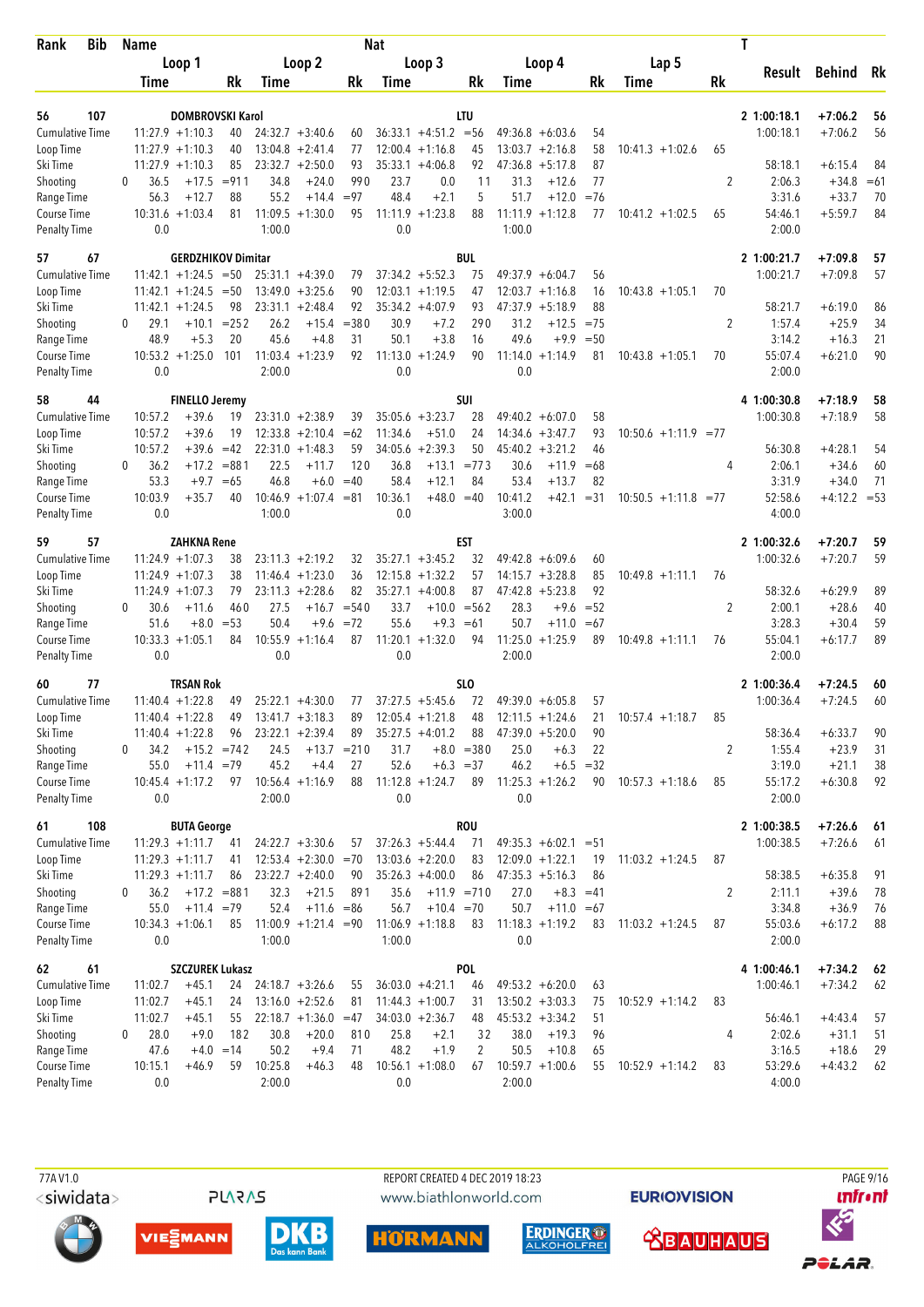| Loop 1<br>Loop 2<br>Loop 3<br>Loop 4<br>Lap 5<br>Result<br>Behind<br>Rk<br>Rk<br>Rk<br>Rk<br>Rk<br>Rk<br>Time<br>Time<br>Time<br>Time<br>Time<br>37<br><b>DOHERTY Sean</b><br>USA<br>3 1:00:53.6<br>63<br>$+7:41.7$<br>63<br><b>Cumulative Time</b><br>11:10.7<br>$+53.1$<br>31<br>$23:38.6 + 2:46.5$<br>$35:37.4 +3:55.5$<br>33<br>$49:49.3 + 6:16.1$<br>1:00:53.6<br>$+7:41.7$<br>63<br>42<br>61<br>$+53.1$<br>31<br>$12:27.9 + 2:04.5$<br>$= 58$<br>$11:58.8 + 1:15.2$<br>44<br>$14:11.9 + 3:25.0$<br>84<br>$11:04.3 +1:25.6$<br>88<br>Loop Time<br>11:10.7<br>11:10.7<br>$+53.1$<br>$22:38.6 + 1:55.9$<br>34:37.4<br>46:49.3<br>$+4:30.3$<br>73<br>57:53.6<br>$+5:50.9$<br>77<br>Ski Time<br>65<br>64<br>$+3:11.1$<br>67<br>33.1<br>26.2<br>$+15.4$<br>$= 380$<br>34.2<br>$+10.5 = 622$<br>26.8<br>$+8.1$<br>$=38$<br>3<br>2:00.3<br>$+28.8$<br>42<br>Shooting<br>$+14.1$<br>651<br>$\Omega$<br>52.8<br>$+9.2$<br>63<br>48.2<br>$+7.4$<br>53<br>54.0<br>$+7.7$<br>$=49$<br>49.8<br>$+10.1$<br>$= 55$<br>3:24.8<br>$+26.9$<br>51<br>Range Time<br>79<br>10:17.9<br>$+49.7$<br>65<br>$10:39.7 + 1:00.2$<br>71<br>$11:04.7 +1:16.6 = 78$<br>$11:22.1 + 1:23.0$<br>88<br>54:28.6<br>$+5:42.2$<br>Course Time<br>87<br>$11:04.2 +1:25.5$<br>0.0<br>1:00.0<br>0.0<br>2:00.0<br>3:00.0<br><b>KAZ</b><br>64<br>19<br><b>YEREMIN Roman</b><br>5 1:00:55.2<br>$+7:43.3$<br>64<br>$11:52.7 + 1:35.1$<br>$23:54.9 + 3:02.8$<br>$37:40.5 + 5:58.6$<br>77<br>1:00:55.2<br>$+7:43.3$<br>64<br><b>Cumulative Time</b><br>58<br>50<br>$50:24.2 + 6:51.0$<br>65<br>$11:52.7 + 1:35.1$<br>58<br>$12:02.2 + 1:38.8$<br>$13:45.6 + 3:02.0$<br>93<br>44<br>10:31.0<br>$+52.3$<br>51<br>41<br>12:43.7<br>$+1:56.8$<br>10:52.7<br>$+35.1$<br>36<br>21:54.9<br>$+1:12.2$<br>34<br>$33:40.5 +2:14.2$<br>40<br>45:24.2<br>$+3:05.2$<br>40<br>55:55.2<br>$+3:52.5$<br>Ski Time<br>43<br>31.2<br>$+12.2$<br>$= 521$<br>25.3<br>$+14.5$<br>302<br>41.2<br>$+17.5$<br>941<br>31.2<br>$+12.5$<br>$= 75$<br>5<br>2:08.9<br>$+37.4$<br>$= 71$<br>Shooting<br>1<br>51.4<br>45.4<br>$= 28$<br>1:02.1<br>95<br>51.0<br>3:29.9<br>$+32.0$<br>Range Time<br>$+7.8$<br>$= 51$<br>$+15.8$<br>$+11.3$<br>$= 71$<br>64<br>$+4.6$<br>10:52.7<br>10:01.3<br>$+33.1$<br>10:16.8<br>$+37.3$<br>$=32$<br>10:43.4<br>$+55.3$<br>53<br>$+53.6$<br>51<br>52:25.1<br>$+3:38.7$<br>42<br>Course Time<br>34<br>$=47$<br>10:30.9<br>$+52.2$<br>1:00.0<br>1:00.0<br>2:00.0<br>1:00.0<br>5:00.0<br><b>Penalty Time</b><br>3<br><b>BAUER Klemen</b><br>SLO<br>61:00:56.2<br>65<br>$+7:44.3$<br>65<br><b>Cumulative Time</b><br>$12:49.2 + 2:31.6$<br>$37:10.4 + 5:28.5$<br>$50:38.8 + 7:05.6$<br>69<br>1:00:56.2<br>$+7:44.3$<br>92<br>$24:57.4 +4:05.3$<br>63<br>65<br>71<br>$12:49.2 + 2:31.6$<br>$12:08.2 + 1:44.8$<br>43<br>$12:13.0 + 1:29.4$<br>53<br>$13:28.4 +2:41.5$<br>65<br>$+38.7$<br>32<br>Loop Time<br>92<br>10:17.4<br>10:49.2<br>$+31.6$<br>31<br>35<br>27<br>$44:38.8 + 2:19.8$<br>28<br>54:56.2<br>$+2:53.5$<br>27<br>Ski Time<br>$21:57.4 + 1:14.7$<br>$33:10.4 +1:44.1$<br>$= 271$<br>2<br>23.5<br>31<br>25.1<br>$+14.3$<br>28.6<br>$+4.9$<br>112<br>23.9<br>$+5.2$<br>14<br>1:41.1<br>$+9.6$<br>4<br>Shooting<br>$+4.5$<br>6<br>45.5<br>$+5.2$<br>43.6<br>0.0<br>44.6<br>$+3.8$<br>$= 21$<br>49.4<br>$+3.1$<br>10<br>$+5.8$<br>27<br>3:03.1<br>Range Time<br>$\mathbf{1}$<br>4<br>10:23.5<br>10:42.9<br>10:05.6<br>$+37.4$<br>10:23.5<br>$+44.0$<br>44<br>$+35.4$<br>21<br>$+43.8$<br>36<br>10:17.4<br>$+38.7$<br>32<br>51:52.9<br>$+3:06.5$<br>34<br>Course Time<br>44<br>1:00.0<br>1:00.0<br>2:00.0<br>6:00.0<br><b>Penalty Time</b><br>2:00.0<br><b>EST</b><br>66<br>25<br><b>ERMITS Kalev</b><br>6 1:01:07.2<br>$+7:55.3$<br>66<br><b>Cumulative Time</b><br>$12:01.1 + 1:43.5$<br>$23:06.9 + 2:14.8$<br>$35:22.1 + 3:40.2$<br>31<br>50:57.0<br>$+7:23.8$<br>71<br>1:01:07.2<br>$+7:55.3$<br>30<br>66<br>67<br>100<br>$+1:43.5$<br>11:05.8<br>$+42.4$<br>21<br>$12:15.2 + 1:31.6$<br>55<br>15:34.9<br>$+4:48.0$<br>10:10.2<br>$+31.5 = 19$<br>Loop Time<br>12:01.1<br>67<br>$+43.5$<br>22:06.9<br>$+1:24.2$<br>42<br>$33:22.1 + 1:55.8$<br>34<br>$+2:38.0$<br>37<br>55:07.2<br>$+3:04.5$<br>Ski Time<br>11:01.1<br>53<br>44:57.0<br>32<br>$+12.2$<br>$= 520$<br>27.9<br>$+17.1$<br>651<br>32.7<br>$+9.0$<br>$=494$<br>41.3<br>$+22.6$<br>102<br>2:13.1<br>83<br>Shooting<br>31.2<br>$+41.6$<br>6<br>1<br>50.0<br>$= 36$<br>48.9<br>$=60$<br>53.5<br>$+7.2 = 45$<br>1:03.0<br>$+23.3$<br>104<br>3:35.4<br>$+37.5$<br>80<br>Range Time<br>$+6.4$<br>$+8.1$<br>10:21.7<br>10:11.1<br>$+42.9$<br>51<br>10:16.9<br>$+37.4$<br>34<br>$+33.6 = 19$<br>10:31.9<br>$+32.8$<br>17<br>10:10.1<br>51:31.7<br>$+2:45.3$<br>24<br>Course Time<br>$+31.4 = 19$<br>0.0<br>1:00.0<br>4:00.0<br>6:00.0<br>1:00.0<br>67<br>54<br><b>RASTIC Damir</b><br><b>SRB</b><br>4 1:01:12.5<br>$+8:00.6$<br>67<br><b>Cumulative Time</b><br>10:57.5<br>$+39.9$<br>$23:20.2 + 2:28.1$<br>$37:17.3 + 5:35.4$<br>50:21.9<br>1:01:12.5<br>$+8:00.6$<br>67<br>20<br>35<br>65<br>$+6:48.7$<br>64<br>10:57.5<br>$+39.9$<br>20<br>$12:22.7 + 1:59.3$<br>52<br>97<br>$13:04.6 +2:17.7$<br>59<br>$10:50.6 +1:11.9 = 77$<br>Loop Time<br>$13:57.1 + 3:13.5$<br>Ski Time<br>$22:20.2 +1:37.5$<br>$34:17.3 + 2:51.0$<br>57:12.5<br>10:57.5<br>$+39.9$<br>50<br>$46:21.9 +4:02.9$<br>$+5:09.8$<br>67<br>44<br>57<br>63<br>Shooting<br>35.4<br>38.7<br>$+15.0 = 891$<br>2:22.1<br>34.8<br>$+15.8$ =791<br>$+24.6 = 1002$<br>33.2<br>$+14.5$<br>79<br>4<br>$+50.6$<br>95<br>0<br>Range Time<br>1:08.0<br>$+21.7$<br>52.2<br>$+12.5$<br>3:50.9<br>98<br>54.2<br>$+10.6 = 73$<br>56.5<br>$+15.7 = 100$<br>106<br>80<br>$+53.0$<br>39<br>$11:12.3 +1:13.2$<br>53:21.3<br>Course Time<br>10:03.3<br>$+35.1$<br>10:26.1<br>$+46.6$<br>49<br>$10:49.1 + 1:01.0$<br>57<br>78<br>$10:50.5 +1:11.8 = 77$<br>$+4:34.9$<br>60<br>Penalty Time<br>0.0<br>1:00.0<br>2:00.0<br>1:00.0<br>4:00.0<br>11<br><b>ILIEV Vladimir</b><br>BUL<br>7 1:01:17.8<br>$+8:05.9$<br>68<br>68<br>$12:41.9 + 2:24.3$<br>87<br>$+8:05.9$<br>68<br>Cumulative Time<br>86<br>$25:35.3 +4:43.2$<br>82<br>$38:42.9 +7:01.0$<br>$51:02.5 +7:29.3$<br>73<br>1:01:17.8<br>$12:41.9 + 2:24.3$<br>$12:53.4 + 2:30.0 = 70$<br>Loop Time<br>86<br>$13:07.6 + 2:24.0$<br>84<br>$12:19.6 + 1:32.7$<br>26<br>10:15.3<br>$+36.6 = 26$<br>$+24.3$<br>$+52.6$<br>$32:42.9 +1:16.6$<br>$44:02.5 +1:43.5$<br>54:17.8<br>$+2:15.1$<br>Ski Time<br>10:41.9<br>16<br>21:35.3<br>19<br>13<br>13<br>13<br>$+16.9 = 572$<br>$\overline{7}$<br>Shooting<br>31.7<br>$+12.7$<br>27.7<br>32.6<br>$+8.9$<br>26.9<br>$+8.2$<br>1:58.9<br>38<br>572<br>481<br>40<br>$+27.4$<br>2<br>Range Time<br>52.0<br>58<br>47.1<br>$+6.3$<br>53.5<br>3:17.8<br>$+8.4$<br>43<br>$+7.2 = 45$<br>45.2<br>$+5.5$<br>24<br>$+19.9$<br>33<br>9:49.9<br>$+21.7$<br>10:06.2<br>18<br>10:14.1<br>10:34.3<br>$+35.2 = 21$<br>50:59.8<br>Course Time<br>17<br>$+26.7$<br>$+26.0$<br>10:15.3<br>27<br>$+2:13.4$<br>13<br>7<br>$+36.6$<br>Penalty Time<br>2:00.0<br>1:00.0<br>7:00.0<br>2:00.0<br>2:00.0<br>69<br><b>STENERSEN Torstein</b><br><b>SWE</b><br>3 1:01:18.3<br>$+8:06.4$<br>111<br>- 69<br><b>Cumulative Time</b><br>$37:36.8 + 5:54.9$<br>$+8:06.4$<br>$12:18.3 + 2:00.7$<br>72<br>$25:40.8 +4:48.7$<br>76<br>$50:30.2 + 6:57.0$<br>67<br>1:01:18.3<br>69<br>86<br>Loop Time<br>$12:18.3 + 2:00.7$<br>72<br>$13:22.5 + 2:59.1$<br>82<br>$11:56.0 + 1:12.4$<br>40<br>$12:53.4 + 2:06.5$<br>$10:48.1 + 1:09.4$<br>73<br>51<br>Ski Time<br>$11:18.3 + 1:00.7$<br>75<br>$23:40.8 + 2:58.1$<br>98<br>$35:36.8 +4:10.5$<br>94<br>$47:30.2 +5:11.2$<br>83<br>58:18.3<br>$+6:15.6$<br>85<br>Shooting<br>30.4<br>$+11.4 = 421$<br>35.6<br>$+24.8$<br>1020<br>29.8<br>$+6.1 = 171$<br>25.3<br>25<br>3<br>2:01.1<br>$+29.6 = 44$<br>$+6.6$<br>1<br>Range Time<br>51.7<br>$+8.1$<br>55<br>55.2<br>$+14.4 = 97$<br>50.3<br>$+4.0 = 19$<br>43.9<br>$+4.2$<br>3:21.1<br>$+23.2 = 43$<br>13<br>Course Time<br>$+58.4$<br>$11:27.2 +1:47.7$ 104<br>$11:05.6 +1:17.5$<br>$11:09.5 +1:10.4$<br>54:56.9<br>10:26.6<br>77<br>82<br>$10:48.0 + 1:09.3$<br>73<br>$+6:10.5$<br>- 85<br>74<br>Penalty Time<br>1:00.0<br>1:00.0<br>1:00.0<br>0.0<br>3:00.0 | <b>Bib</b><br>Rank  | <b>Name</b> |  |  | <b>Nat</b> |  |  |  |  | Τ |  |
|------------------------------------------------------------------------------------------------------------------------------------------------------------------------------------------------------------------------------------------------------------------------------------------------------------------------------------------------------------------------------------------------------------------------------------------------------------------------------------------------------------------------------------------------------------------------------------------------------------------------------------------------------------------------------------------------------------------------------------------------------------------------------------------------------------------------------------------------------------------------------------------------------------------------------------------------------------------------------------------------------------------------------------------------------------------------------------------------------------------------------------------------------------------------------------------------------------------------------------------------------------------------------------------------------------------------------------------------------------------------------------------------------------------------------------------------------------------------------------------------------------------------------------------------------------------------------------------------------------------------------------------------------------------------------------------------------------------------------------------------------------------------------------------------------------------------------------------------------------------------------------------------------------------------------------------------------------------------------------------------------------------------------------------------------------------------------------------------------------------------------------------------------------------------------------------------------------------------------------------------------------------------------------------------------------------------------------------------------------------------------------------------------------------------------------------------------------------------------------------------------------------------------------------------------------------------------------------------------------------------------------------------------------------------------------------------------------------------------------------------------------------------------------------------------------------------------------------------------------------------------------------------------------------------------------------------------------------------------------------------------------------------------------------------------------------------------------------------------------------------------------------------------------------------------------------------------------------------------------------------------------------------------------------------------------------------------------------------------------------------------------------------------------------------------------------------------------------------------------------------------------------------------------------------------------------------------------------------------------------------------------------------------------------------------------------------------------------------------------------------------------------------------------------------------------------------------------------------------------------------------------------------------------------------------------------------------------------------------------------------------------------------------------------------------------------------------------------------------------------------------------------------------------------------------------------------------------------------------------------------------------------------------------------------------------------------------------------------------------------------------------------------------------------------------------------------------------------------------------------------------------------------------------------------------------------------------------------------------------------------------------------------------------------------------------------------------------------------------------------------------------------------------------------------------------------------------------------------------------------------------------------------------------------------------------------------------------------------------------------------------------------------------------------------------------------------------------------------------------------------------------------------------------------------------------------------------------------------------------------------------------------------------------------------------------------------------------------------------------------------------------------------------------------------------------------------------------------------------------------------------------------------------------------------------------------------------------------------------------------------------------------------------------------------------------------------------------------------------------------------------------------------------------------------------------------------------------------------------------------------------------------------------------------------------------------------------------------------------------------------------------------------------------------------------------------------------------------------------------------------------------------------------------------------------------------------------------------------------------------------------------------------------------------------------------------------------------------------------------------------------------------------------------------------------------------------------------------------------------------------------------------------------------------------------------------------------------------------------------------------------------------------------------------------------------------------------------------------------------------------------------------------------------------------------------------------------------------------------------------------------------------------------------------------------------------------------------------------------------------------------------------------------------------------------------------------------------------------------------------------------------------------------------------------------------------------------------------------------------------------------------------------------------------------------------------------------------------------------------------------------------------------------------------------------------------------------------------------------------------------------------------------------------------------------------------------------------------------------------------------------------------------------------------------------------------------------------------------------------------------------------------------------------------------------------------------------------------------------------------------------------------------------------------------------------------------------------------------------------------------------------------------------------------------------------------------------------------------------------------------------------------------------------------------------|---------------------|-------------|--|--|------------|--|--|--|--|---|--|
|                                                                                                                                                                                                                                                                                                                                                                                                                                                                                                                                                                                                                                                                                                                                                                                                                                                                                                                                                                                                                                                                                                                                                                                                                                                                                                                                                                                                                                                                                                                                                                                                                                                                                                                                                                                                                                                                                                                                                                                                                                                                                                                                                                                                                                                                                                                                                                                                                                                                                                                                                                                                                                                                                                                                                                                                                                                                                                                                                                                                                                                                                                                                                                                                                                                                                                                                                                                                                                                                                                                                                                                                                                                                                                                                                                                                                                                                                                                                                                                                                                                                                                                                                                                                                                                                                                                                                                                                                                                                                                                                                                                                                                                                                                                                                                                                                                                                                                                                                                                                                                                                                                                                                                                                                                                                                                                                                                                                                                                                                                                                                                                                                                                                                                                                                                                                                                                                                                                                                                                                                                                                                                                                                                                                                                                                                                                                                                                                                                                                                                                                                                                                                                                                                                                                                                                                                                                                                                                                                                                                                                                                                                                                                                                                                                                                                                                                                                                                                                                                                                                                                                                                                                                                                                                                                                                                                                                                                                                                                                                                                                                                                                                                                                              |                     |             |  |  |            |  |  |  |  |   |  |
|                                                                                                                                                                                                                                                                                                                                                                                                                                                                                                                                                                                                                                                                                                                                                                                                                                                                                                                                                                                                                                                                                                                                                                                                                                                                                                                                                                                                                                                                                                                                                                                                                                                                                                                                                                                                                                                                                                                                                                                                                                                                                                                                                                                                                                                                                                                                                                                                                                                                                                                                                                                                                                                                                                                                                                                                                                                                                                                                                                                                                                                                                                                                                                                                                                                                                                                                                                                                                                                                                                                                                                                                                                                                                                                                                                                                                                                                                                                                                                                                                                                                                                                                                                                                                                                                                                                                                                                                                                                                                                                                                                                                                                                                                                                                                                                                                                                                                                                                                                                                                                                                                                                                                                                                                                                                                                                                                                                                                                                                                                                                                                                                                                                                                                                                                                                                                                                                                                                                                                                                                                                                                                                                                                                                                                                                                                                                                                                                                                                                                                                                                                                                                                                                                                                                                                                                                                                                                                                                                                                                                                                                                                                                                                                                                                                                                                                                                                                                                                                                                                                                                                                                                                                                                                                                                                                                                                                                                                                                                                                                                                                                                                                                                                              |                     |             |  |  |            |  |  |  |  |   |  |
|                                                                                                                                                                                                                                                                                                                                                                                                                                                                                                                                                                                                                                                                                                                                                                                                                                                                                                                                                                                                                                                                                                                                                                                                                                                                                                                                                                                                                                                                                                                                                                                                                                                                                                                                                                                                                                                                                                                                                                                                                                                                                                                                                                                                                                                                                                                                                                                                                                                                                                                                                                                                                                                                                                                                                                                                                                                                                                                                                                                                                                                                                                                                                                                                                                                                                                                                                                                                                                                                                                                                                                                                                                                                                                                                                                                                                                                                                                                                                                                                                                                                                                                                                                                                                                                                                                                                                                                                                                                                                                                                                                                                                                                                                                                                                                                                                                                                                                                                                                                                                                                                                                                                                                                                                                                                                                                                                                                                                                                                                                                                                                                                                                                                                                                                                                                                                                                                                                                                                                                                                                                                                                                                                                                                                                                                                                                                                                                                                                                                                                                                                                                                                                                                                                                                                                                                                                                                                                                                                                                                                                                                                                                                                                                                                                                                                                                                                                                                                                                                                                                                                                                                                                                                                                                                                                                                                                                                                                                                                                                                                                                                                                                                                                              |                     |             |  |  |            |  |  |  |  |   |  |
|                                                                                                                                                                                                                                                                                                                                                                                                                                                                                                                                                                                                                                                                                                                                                                                                                                                                                                                                                                                                                                                                                                                                                                                                                                                                                                                                                                                                                                                                                                                                                                                                                                                                                                                                                                                                                                                                                                                                                                                                                                                                                                                                                                                                                                                                                                                                                                                                                                                                                                                                                                                                                                                                                                                                                                                                                                                                                                                                                                                                                                                                                                                                                                                                                                                                                                                                                                                                                                                                                                                                                                                                                                                                                                                                                                                                                                                                                                                                                                                                                                                                                                                                                                                                                                                                                                                                                                                                                                                                                                                                                                                                                                                                                                                                                                                                                                                                                                                                                                                                                                                                                                                                                                                                                                                                                                                                                                                                                                                                                                                                                                                                                                                                                                                                                                                                                                                                                                                                                                                                                                                                                                                                                                                                                                                                                                                                                                                                                                                                                                                                                                                                                                                                                                                                                                                                                                                                                                                                                                                                                                                                                                                                                                                                                                                                                                                                                                                                                                                                                                                                                                                                                                                                                                                                                                                                                                                                                                                                                                                                                                                                                                                                                                              |                     |             |  |  |            |  |  |  |  |   |  |
|                                                                                                                                                                                                                                                                                                                                                                                                                                                                                                                                                                                                                                                                                                                                                                                                                                                                                                                                                                                                                                                                                                                                                                                                                                                                                                                                                                                                                                                                                                                                                                                                                                                                                                                                                                                                                                                                                                                                                                                                                                                                                                                                                                                                                                                                                                                                                                                                                                                                                                                                                                                                                                                                                                                                                                                                                                                                                                                                                                                                                                                                                                                                                                                                                                                                                                                                                                                                                                                                                                                                                                                                                                                                                                                                                                                                                                                                                                                                                                                                                                                                                                                                                                                                                                                                                                                                                                                                                                                                                                                                                                                                                                                                                                                                                                                                                                                                                                                                                                                                                                                                                                                                                                                                                                                                                                                                                                                                                                                                                                                                                                                                                                                                                                                                                                                                                                                                                                                                                                                                                                                                                                                                                                                                                                                                                                                                                                                                                                                                                                                                                                                                                                                                                                                                                                                                                                                                                                                                                                                                                                                                                                                                                                                                                                                                                                                                                                                                                                                                                                                                                                                                                                                                                                                                                                                                                                                                                                                                                                                                                                                                                                                                                                              |                     |             |  |  |            |  |  |  |  |   |  |
|                                                                                                                                                                                                                                                                                                                                                                                                                                                                                                                                                                                                                                                                                                                                                                                                                                                                                                                                                                                                                                                                                                                                                                                                                                                                                                                                                                                                                                                                                                                                                                                                                                                                                                                                                                                                                                                                                                                                                                                                                                                                                                                                                                                                                                                                                                                                                                                                                                                                                                                                                                                                                                                                                                                                                                                                                                                                                                                                                                                                                                                                                                                                                                                                                                                                                                                                                                                                                                                                                                                                                                                                                                                                                                                                                                                                                                                                                                                                                                                                                                                                                                                                                                                                                                                                                                                                                                                                                                                                                                                                                                                                                                                                                                                                                                                                                                                                                                                                                                                                                                                                                                                                                                                                                                                                                                                                                                                                                                                                                                                                                                                                                                                                                                                                                                                                                                                                                                                                                                                                                                                                                                                                                                                                                                                                                                                                                                                                                                                                                                                                                                                                                                                                                                                                                                                                                                                                                                                                                                                                                                                                                                                                                                                                                                                                                                                                                                                                                                                                                                                                                                                                                                                                                                                                                                                                                                                                                                                                                                                                                                                                                                                                                                              |                     |             |  |  |            |  |  |  |  |   |  |
|                                                                                                                                                                                                                                                                                                                                                                                                                                                                                                                                                                                                                                                                                                                                                                                                                                                                                                                                                                                                                                                                                                                                                                                                                                                                                                                                                                                                                                                                                                                                                                                                                                                                                                                                                                                                                                                                                                                                                                                                                                                                                                                                                                                                                                                                                                                                                                                                                                                                                                                                                                                                                                                                                                                                                                                                                                                                                                                                                                                                                                                                                                                                                                                                                                                                                                                                                                                                                                                                                                                                                                                                                                                                                                                                                                                                                                                                                                                                                                                                                                                                                                                                                                                                                                                                                                                                                                                                                                                                                                                                                                                                                                                                                                                                                                                                                                                                                                                                                                                                                                                                                                                                                                                                                                                                                                                                                                                                                                                                                                                                                                                                                                                                                                                                                                                                                                                                                                                                                                                                                                                                                                                                                                                                                                                                                                                                                                                                                                                                                                                                                                                                                                                                                                                                                                                                                                                                                                                                                                                                                                                                                                                                                                                                                                                                                                                                                                                                                                                                                                                                                                                                                                                                                                                                                                                                                                                                                                                                                                                                                                                                                                                                                                              |                     |             |  |  |            |  |  |  |  |   |  |
|                                                                                                                                                                                                                                                                                                                                                                                                                                                                                                                                                                                                                                                                                                                                                                                                                                                                                                                                                                                                                                                                                                                                                                                                                                                                                                                                                                                                                                                                                                                                                                                                                                                                                                                                                                                                                                                                                                                                                                                                                                                                                                                                                                                                                                                                                                                                                                                                                                                                                                                                                                                                                                                                                                                                                                                                                                                                                                                                                                                                                                                                                                                                                                                                                                                                                                                                                                                                                                                                                                                                                                                                                                                                                                                                                                                                                                                                                                                                                                                                                                                                                                                                                                                                                                                                                                                                                                                                                                                                                                                                                                                                                                                                                                                                                                                                                                                                                                                                                                                                                                                                                                                                                                                                                                                                                                                                                                                                                                                                                                                                                                                                                                                                                                                                                                                                                                                                                                                                                                                                                                                                                                                                                                                                                                                                                                                                                                                                                                                                                                                                                                                                                                                                                                                                                                                                                                                                                                                                                                                                                                                                                                                                                                                                                                                                                                                                                                                                                                                                                                                                                                                                                                                                                                                                                                                                                                                                                                                                                                                                                                                                                                                                                                              |                     |             |  |  |            |  |  |  |  |   |  |
|                                                                                                                                                                                                                                                                                                                                                                                                                                                                                                                                                                                                                                                                                                                                                                                                                                                                                                                                                                                                                                                                                                                                                                                                                                                                                                                                                                                                                                                                                                                                                                                                                                                                                                                                                                                                                                                                                                                                                                                                                                                                                                                                                                                                                                                                                                                                                                                                                                                                                                                                                                                                                                                                                                                                                                                                                                                                                                                                                                                                                                                                                                                                                                                                                                                                                                                                                                                                                                                                                                                                                                                                                                                                                                                                                                                                                                                                                                                                                                                                                                                                                                                                                                                                                                                                                                                                                                                                                                                                                                                                                                                                                                                                                                                                                                                                                                                                                                                                                                                                                                                                                                                                                                                                                                                                                                                                                                                                                                                                                                                                                                                                                                                                                                                                                                                                                                                                                                                                                                                                                                                                                                                                                                                                                                                                                                                                                                                                                                                                                                                                                                                                                                                                                                                                                                                                                                                                                                                                                                                                                                                                                                                                                                                                                                                                                                                                                                                                                                                                                                                                                                                                                                                                                                                                                                                                                                                                                                                                                                                                                                                                                                                                                                              |                     |             |  |  |            |  |  |  |  |   |  |
|                                                                                                                                                                                                                                                                                                                                                                                                                                                                                                                                                                                                                                                                                                                                                                                                                                                                                                                                                                                                                                                                                                                                                                                                                                                                                                                                                                                                                                                                                                                                                                                                                                                                                                                                                                                                                                                                                                                                                                                                                                                                                                                                                                                                                                                                                                                                                                                                                                                                                                                                                                                                                                                                                                                                                                                                                                                                                                                                                                                                                                                                                                                                                                                                                                                                                                                                                                                                                                                                                                                                                                                                                                                                                                                                                                                                                                                                                                                                                                                                                                                                                                                                                                                                                                                                                                                                                                                                                                                                                                                                                                                                                                                                                                                                                                                                                                                                                                                                                                                                                                                                                                                                                                                                                                                                                                                                                                                                                                                                                                                                                                                                                                                                                                                                                                                                                                                                                                                                                                                                                                                                                                                                                                                                                                                                                                                                                                                                                                                                                                                                                                                                                                                                                                                                                                                                                                                                                                                                                                                                                                                                                                                                                                                                                                                                                                                                                                                                                                                                                                                                                                                                                                                                                                                                                                                                                                                                                                                                                                                                                                                                                                                                                                              | <b>Penalty Time</b> |             |  |  |            |  |  |  |  |   |  |
|                                                                                                                                                                                                                                                                                                                                                                                                                                                                                                                                                                                                                                                                                                                                                                                                                                                                                                                                                                                                                                                                                                                                                                                                                                                                                                                                                                                                                                                                                                                                                                                                                                                                                                                                                                                                                                                                                                                                                                                                                                                                                                                                                                                                                                                                                                                                                                                                                                                                                                                                                                                                                                                                                                                                                                                                                                                                                                                                                                                                                                                                                                                                                                                                                                                                                                                                                                                                                                                                                                                                                                                                                                                                                                                                                                                                                                                                                                                                                                                                                                                                                                                                                                                                                                                                                                                                                                                                                                                                                                                                                                                                                                                                                                                                                                                                                                                                                                                                                                                                                                                                                                                                                                                                                                                                                                                                                                                                                                                                                                                                                                                                                                                                                                                                                                                                                                                                                                                                                                                                                                                                                                                                                                                                                                                                                                                                                                                                                                                                                                                                                                                                                                                                                                                                                                                                                                                                                                                                                                                                                                                                                                                                                                                                                                                                                                                                                                                                                                                                                                                                                                                                                                                                                                                                                                                                                                                                                                                                                                                                                                                                                                                                                                              |                     |             |  |  |            |  |  |  |  |   |  |
|                                                                                                                                                                                                                                                                                                                                                                                                                                                                                                                                                                                                                                                                                                                                                                                                                                                                                                                                                                                                                                                                                                                                                                                                                                                                                                                                                                                                                                                                                                                                                                                                                                                                                                                                                                                                                                                                                                                                                                                                                                                                                                                                                                                                                                                                                                                                                                                                                                                                                                                                                                                                                                                                                                                                                                                                                                                                                                                                                                                                                                                                                                                                                                                                                                                                                                                                                                                                                                                                                                                                                                                                                                                                                                                                                                                                                                                                                                                                                                                                                                                                                                                                                                                                                                                                                                                                                                                                                                                                                                                                                                                                                                                                                                                                                                                                                                                                                                                                                                                                                                                                                                                                                                                                                                                                                                                                                                                                                                                                                                                                                                                                                                                                                                                                                                                                                                                                                                                                                                                                                                                                                                                                                                                                                                                                                                                                                                                                                                                                                                                                                                                                                                                                                                                                                                                                                                                                                                                                                                                                                                                                                                                                                                                                                                                                                                                                                                                                                                                                                                                                                                                                                                                                                                                                                                                                                                                                                                                                                                                                                                                                                                                                                                              |                     |             |  |  |            |  |  |  |  |   |  |
|                                                                                                                                                                                                                                                                                                                                                                                                                                                                                                                                                                                                                                                                                                                                                                                                                                                                                                                                                                                                                                                                                                                                                                                                                                                                                                                                                                                                                                                                                                                                                                                                                                                                                                                                                                                                                                                                                                                                                                                                                                                                                                                                                                                                                                                                                                                                                                                                                                                                                                                                                                                                                                                                                                                                                                                                                                                                                                                                                                                                                                                                                                                                                                                                                                                                                                                                                                                                                                                                                                                                                                                                                                                                                                                                                                                                                                                                                                                                                                                                                                                                                                                                                                                                                                                                                                                                                                                                                                                                                                                                                                                                                                                                                                                                                                                                                                                                                                                                                                                                                                                                                                                                                                                                                                                                                                                                                                                                                                                                                                                                                                                                                                                                                                                                                                                                                                                                                                                                                                                                                                                                                                                                                                                                                                                                                                                                                                                                                                                                                                                                                                                                                                                                                                                                                                                                                                                                                                                                                                                                                                                                                                                                                                                                                                                                                                                                                                                                                                                                                                                                                                                                                                                                                                                                                                                                                                                                                                                                                                                                                                                                                                                                                                              | Loop Time           |             |  |  |            |  |  |  |  |   |  |
|                                                                                                                                                                                                                                                                                                                                                                                                                                                                                                                                                                                                                                                                                                                                                                                                                                                                                                                                                                                                                                                                                                                                                                                                                                                                                                                                                                                                                                                                                                                                                                                                                                                                                                                                                                                                                                                                                                                                                                                                                                                                                                                                                                                                                                                                                                                                                                                                                                                                                                                                                                                                                                                                                                                                                                                                                                                                                                                                                                                                                                                                                                                                                                                                                                                                                                                                                                                                                                                                                                                                                                                                                                                                                                                                                                                                                                                                                                                                                                                                                                                                                                                                                                                                                                                                                                                                                                                                                                                                                                                                                                                                                                                                                                                                                                                                                                                                                                                                                                                                                                                                                                                                                                                                                                                                                                                                                                                                                                                                                                                                                                                                                                                                                                                                                                                                                                                                                                                                                                                                                                                                                                                                                                                                                                                                                                                                                                                                                                                                                                                                                                                                                                                                                                                                                                                                                                                                                                                                                                                                                                                                                                                                                                                                                                                                                                                                                                                                                                                                                                                                                                                                                                                                                                                                                                                                                                                                                                                                                                                                                                                                                                                                                                              |                     |             |  |  |            |  |  |  |  |   |  |
|                                                                                                                                                                                                                                                                                                                                                                                                                                                                                                                                                                                                                                                                                                                                                                                                                                                                                                                                                                                                                                                                                                                                                                                                                                                                                                                                                                                                                                                                                                                                                                                                                                                                                                                                                                                                                                                                                                                                                                                                                                                                                                                                                                                                                                                                                                                                                                                                                                                                                                                                                                                                                                                                                                                                                                                                                                                                                                                                                                                                                                                                                                                                                                                                                                                                                                                                                                                                                                                                                                                                                                                                                                                                                                                                                                                                                                                                                                                                                                                                                                                                                                                                                                                                                                                                                                                                                                                                                                                                                                                                                                                                                                                                                                                                                                                                                                                                                                                                                                                                                                                                                                                                                                                                                                                                                                                                                                                                                                                                                                                                                                                                                                                                                                                                                                                                                                                                                                                                                                                                                                                                                                                                                                                                                                                                                                                                                                                                                                                                                                                                                                                                                                                                                                                                                                                                                                                                                                                                                                                                                                                                                                                                                                                                                                                                                                                                                                                                                                                                                                                                                                                                                                                                                                                                                                                                                                                                                                                                                                                                                                                                                                                                                                              |                     |             |  |  |            |  |  |  |  |   |  |
|                                                                                                                                                                                                                                                                                                                                                                                                                                                                                                                                                                                                                                                                                                                                                                                                                                                                                                                                                                                                                                                                                                                                                                                                                                                                                                                                                                                                                                                                                                                                                                                                                                                                                                                                                                                                                                                                                                                                                                                                                                                                                                                                                                                                                                                                                                                                                                                                                                                                                                                                                                                                                                                                                                                                                                                                                                                                                                                                                                                                                                                                                                                                                                                                                                                                                                                                                                                                                                                                                                                                                                                                                                                                                                                                                                                                                                                                                                                                                                                                                                                                                                                                                                                                                                                                                                                                                                                                                                                                                                                                                                                                                                                                                                                                                                                                                                                                                                                                                                                                                                                                                                                                                                                                                                                                                                                                                                                                                                                                                                                                                                                                                                                                                                                                                                                                                                                                                                                                                                                                                                                                                                                                                                                                                                                                                                                                                                                                                                                                                                                                                                                                                                                                                                                                                                                                                                                                                                                                                                                                                                                                                                                                                                                                                                                                                                                                                                                                                                                                                                                                                                                                                                                                                                                                                                                                                                                                                                                                                                                                                                                                                                                                                                              |                     |             |  |  |            |  |  |  |  |   |  |
|                                                                                                                                                                                                                                                                                                                                                                                                                                                                                                                                                                                                                                                                                                                                                                                                                                                                                                                                                                                                                                                                                                                                                                                                                                                                                                                                                                                                                                                                                                                                                                                                                                                                                                                                                                                                                                                                                                                                                                                                                                                                                                                                                                                                                                                                                                                                                                                                                                                                                                                                                                                                                                                                                                                                                                                                                                                                                                                                                                                                                                                                                                                                                                                                                                                                                                                                                                                                                                                                                                                                                                                                                                                                                                                                                                                                                                                                                                                                                                                                                                                                                                                                                                                                                                                                                                                                                                                                                                                                                                                                                                                                                                                                                                                                                                                                                                                                                                                                                                                                                                                                                                                                                                                                                                                                                                                                                                                                                                                                                                                                                                                                                                                                                                                                                                                                                                                                                                                                                                                                                                                                                                                                                                                                                                                                                                                                                                                                                                                                                                                                                                                                                                                                                                                                                                                                                                                                                                                                                                                                                                                                                                                                                                                                                                                                                                                                                                                                                                                                                                                                                                                                                                                                                                                                                                                                                                                                                                                                                                                                                                                                                                                                                                              |                     |             |  |  |            |  |  |  |  |   |  |
|                                                                                                                                                                                                                                                                                                                                                                                                                                                                                                                                                                                                                                                                                                                                                                                                                                                                                                                                                                                                                                                                                                                                                                                                                                                                                                                                                                                                                                                                                                                                                                                                                                                                                                                                                                                                                                                                                                                                                                                                                                                                                                                                                                                                                                                                                                                                                                                                                                                                                                                                                                                                                                                                                                                                                                                                                                                                                                                                                                                                                                                                                                                                                                                                                                                                                                                                                                                                                                                                                                                                                                                                                                                                                                                                                                                                                                                                                                                                                                                                                                                                                                                                                                                                                                                                                                                                                                                                                                                                                                                                                                                                                                                                                                                                                                                                                                                                                                                                                                                                                                                                                                                                                                                                                                                                                                                                                                                                                                                                                                                                                                                                                                                                                                                                                                                                                                                                                                                                                                                                                                                                                                                                                                                                                                                                                                                                                                                                                                                                                                                                                                                                                                                                                                                                                                                                                                                                                                                                                                                                                                                                                                                                                                                                                                                                                                                                                                                                                                                                                                                                                                                                                                                                                                                                                                                                                                                                                                                                                                                                                                                                                                                                                                              |                     |             |  |  |            |  |  |  |  |   |  |
|                                                                                                                                                                                                                                                                                                                                                                                                                                                                                                                                                                                                                                                                                                                                                                                                                                                                                                                                                                                                                                                                                                                                                                                                                                                                                                                                                                                                                                                                                                                                                                                                                                                                                                                                                                                                                                                                                                                                                                                                                                                                                                                                                                                                                                                                                                                                                                                                                                                                                                                                                                                                                                                                                                                                                                                                                                                                                                                                                                                                                                                                                                                                                                                                                                                                                                                                                                                                                                                                                                                                                                                                                                                                                                                                                                                                                                                                                                                                                                                                                                                                                                                                                                                                                                                                                                                                                                                                                                                                                                                                                                                                                                                                                                                                                                                                                                                                                                                                                                                                                                                                                                                                                                                                                                                                                                                                                                                                                                                                                                                                                                                                                                                                                                                                                                                                                                                                                                                                                                                                                                                                                                                                                                                                                                                                                                                                                                                                                                                                                                                                                                                                                                                                                                                                                                                                                                                                                                                                                                                                                                                                                                                                                                                                                                                                                                                                                                                                                                                                                                                                                                                                                                                                                                                                                                                                                                                                                                                                                                                                                                                                                                                                                                              |                     |             |  |  |            |  |  |  |  |   |  |
|                                                                                                                                                                                                                                                                                                                                                                                                                                                                                                                                                                                                                                                                                                                                                                                                                                                                                                                                                                                                                                                                                                                                                                                                                                                                                                                                                                                                                                                                                                                                                                                                                                                                                                                                                                                                                                                                                                                                                                                                                                                                                                                                                                                                                                                                                                                                                                                                                                                                                                                                                                                                                                                                                                                                                                                                                                                                                                                                                                                                                                                                                                                                                                                                                                                                                                                                                                                                                                                                                                                                                                                                                                                                                                                                                                                                                                                                                                                                                                                                                                                                                                                                                                                                                                                                                                                                                                                                                                                                                                                                                                                                                                                                                                                                                                                                                                                                                                                                                                                                                                                                                                                                                                                                                                                                                                                                                                                                                                                                                                                                                                                                                                                                                                                                                                                                                                                                                                                                                                                                                                                                                                                                                                                                                                                                                                                                                                                                                                                                                                                                                                                                                                                                                                                                                                                                                                                                                                                                                                                                                                                                                                                                                                                                                                                                                                                                                                                                                                                                                                                                                                                                                                                                                                                                                                                                                                                                                                                                                                                                                                                                                                                                                                              |                     |             |  |  |            |  |  |  |  |   |  |
|                                                                                                                                                                                                                                                                                                                                                                                                                                                                                                                                                                                                                                                                                                                                                                                                                                                                                                                                                                                                                                                                                                                                                                                                                                                                                                                                                                                                                                                                                                                                                                                                                                                                                                                                                                                                                                                                                                                                                                                                                                                                                                                                                                                                                                                                                                                                                                                                                                                                                                                                                                                                                                                                                                                                                                                                                                                                                                                                                                                                                                                                                                                                                                                                                                                                                                                                                                                                                                                                                                                                                                                                                                                                                                                                                                                                                                                                                                                                                                                                                                                                                                                                                                                                                                                                                                                                                                                                                                                                                                                                                                                                                                                                                                                                                                                                                                                                                                                                                                                                                                                                                                                                                                                                                                                                                                                                                                                                                                                                                                                                                                                                                                                                                                                                                                                                                                                                                                                                                                                                                                                                                                                                                                                                                                                                                                                                                                                                                                                                                                                                                                                                                                                                                                                                                                                                                                                                                                                                                                                                                                                                                                                                                                                                                                                                                                                                                                                                                                                                                                                                                                                                                                                                                                                                                                                                                                                                                                                                                                                                                                                                                                                                                                              |                     |             |  |  |            |  |  |  |  |   |  |
|                                                                                                                                                                                                                                                                                                                                                                                                                                                                                                                                                                                                                                                                                                                                                                                                                                                                                                                                                                                                                                                                                                                                                                                                                                                                                                                                                                                                                                                                                                                                                                                                                                                                                                                                                                                                                                                                                                                                                                                                                                                                                                                                                                                                                                                                                                                                                                                                                                                                                                                                                                                                                                                                                                                                                                                                                                                                                                                                                                                                                                                                                                                                                                                                                                                                                                                                                                                                                                                                                                                                                                                                                                                                                                                                                                                                                                                                                                                                                                                                                                                                                                                                                                                                                                                                                                                                                                                                                                                                                                                                                                                                                                                                                                                                                                                                                                                                                                                                                                                                                                                                                                                                                                                                                                                                                                                                                                                                                                                                                                                                                                                                                                                                                                                                                                                                                                                                                                                                                                                                                                                                                                                                                                                                                                                                                                                                                                                                                                                                                                                                                                                                                                                                                                                                                                                                                                                                                                                                                                                                                                                                                                                                                                                                                                                                                                                                                                                                                                                                                                                                                                                                                                                                                                                                                                                                                                                                                                                                                                                                                                                                                                                                                                              |                     |             |  |  |            |  |  |  |  |   |  |
|                                                                                                                                                                                                                                                                                                                                                                                                                                                                                                                                                                                                                                                                                                                                                                                                                                                                                                                                                                                                                                                                                                                                                                                                                                                                                                                                                                                                                                                                                                                                                                                                                                                                                                                                                                                                                                                                                                                                                                                                                                                                                                                                                                                                                                                                                                                                                                                                                                                                                                                                                                                                                                                                                                                                                                                                                                                                                                                                                                                                                                                                                                                                                                                                                                                                                                                                                                                                                                                                                                                                                                                                                                                                                                                                                                                                                                                                                                                                                                                                                                                                                                                                                                                                                                                                                                                                                                                                                                                                                                                                                                                                                                                                                                                                                                                                                                                                                                                                                                                                                                                                                                                                                                                                                                                                                                                                                                                                                                                                                                                                                                                                                                                                                                                                                                                                                                                                                                                                                                                                                                                                                                                                                                                                                                                                                                                                                                                                                                                                                                                                                                                                                                                                                                                                                                                                                                                                                                                                                                                                                                                                                                                                                                                                                                                                                                                                                                                                                                                                                                                                                                                                                                                                                                                                                                                                                                                                                                                                                                                                                                                                                                                                                                              |                     |             |  |  |            |  |  |  |  |   |  |
|                                                                                                                                                                                                                                                                                                                                                                                                                                                                                                                                                                                                                                                                                                                                                                                                                                                                                                                                                                                                                                                                                                                                                                                                                                                                                                                                                                                                                                                                                                                                                                                                                                                                                                                                                                                                                                                                                                                                                                                                                                                                                                                                                                                                                                                                                                                                                                                                                                                                                                                                                                                                                                                                                                                                                                                                                                                                                                                                                                                                                                                                                                                                                                                                                                                                                                                                                                                                                                                                                                                                                                                                                                                                                                                                                                                                                                                                                                                                                                                                                                                                                                                                                                                                                                                                                                                                                                                                                                                                                                                                                                                                                                                                                                                                                                                                                                                                                                                                                                                                                                                                                                                                                                                                                                                                                                                                                                                                                                                                                                                                                                                                                                                                                                                                                                                                                                                                                                                                                                                                                                                                                                                                                                                                                                                                                                                                                                                                                                                                                                                                                                                                                                                                                                                                                                                                                                                                                                                                                                                                                                                                                                                                                                                                                                                                                                                                                                                                                                                                                                                                                                                                                                                                                                                                                                                                                                                                                                                                                                                                                                                                                                                                                                              |                     |             |  |  |            |  |  |  |  |   |  |
|                                                                                                                                                                                                                                                                                                                                                                                                                                                                                                                                                                                                                                                                                                                                                                                                                                                                                                                                                                                                                                                                                                                                                                                                                                                                                                                                                                                                                                                                                                                                                                                                                                                                                                                                                                                                                                                                                                                                                                                                                                                                                                                                                                                                                                                                                                                                                                                                                                                                                                                                                                                                                                                                                                                                                                                                                                                                                                                                                                                                                                                                                                                                                                                                                                                                                                                                                                                                                                                                                                                                                                                                                                                                                                                                                                                                                                                                                                                                                                                                                                                                                                                                                                                                                                                                                                                                                                                                                                                                                                                                                                                                                                                                                                                                                                                                                                                                                                                                                                                                                                                                                                                                                                                                                                                                                                                                                                                                                                                                                                                                                                                                                                                                                                                                                                                                                                                                                                                                                                                                                                                                                                                                                                                                                                                                                                                                                                                                                                                                                                                                                                                                                                                                                                                                                                                                                                                                                                                                                                                                                                                                                                                                                                                                                                                                                                                                                                                                                                                                                                                                                                                                                                                                                                                                                                                                                                                                                                                                                                                                                                                                                                                                                                              |                     |             |  |  |            |  |  |  |  |   |  |
|                                                                                                                                                                                                                                                                                                                                                                                                                                                                                                                                                                                                                                                                                                                                                                                                                                                                                                                                                                                                                                                                                                                                                                                                                                                                                                                                                                                                                                                                                                                                                                                                                                                                                                                                                                                                                                                                                                                                                                                                                                                                                                                                                                                                                                                                                                                                                                                                                                                                                                                                                                                                                                                                                                                                                                                                                                                                                                                                                                                                                                                                                                                                                                                                                                                                                                                                                                                                                                                                                                                                                                                                                                                                                                                                                                                                                                                                                                                                                                                                                                                                                                                                                                                                                                                                                                                                                                                                                                                                                                                                                                                                                                                                                                                                                                                                                                                                                                                                                                                                                                                                                                                                                                                                                                                                                                                                                                                                                                                                                                                                                                                                                                                                                                                                                                                                                                                                                                                                                                                                                                                                                                                                                                                                                                                                                                                                                                                                                                                                                                                                                                                                                                                                                                                                                                                                                                                                                                                                                                                                                                                                                                                                                                                                                                                                                                                                                                                                                                                                                                                                                                                                                                                                                                                                                                                                                                                                                                                                                                                                                                                                                                                                                                              |                     |             |  |  |            |  |  |  |  |   |  |
|                                                                                                                                                                                                                                                                                                                                                                                                                                                                                                                                                                                                                                                                                                                                                                                                                                                                                                                                                                                                                                                                                                                                                                                                                                                                                                                                                                                                                                                                                                                                                                                                                                                                                                                                                                                                                                                                                                                                                                                                                                                                                                                                                                                                                                                                                                                                                                                                                                                                                                                                                                                                                                                                                                                                                                                                                                                                                                                                                                                                                                                                                                                                                                                                                                                                                                                                                                                                                                                                                                                                                                                                                                                                                                                                                                                                                                                                                                                                                                                                                                                                                                                                                                                                                                                                                                                                                                                                                                                                                                                                                                                                                                                                                                                                                                                                                                                                                                                                                                                                                                                                                                                                                                                                                                                                                                                                                                                                                                                                                                                                                                                                                                                                                                                                                                                                                                                                                                                                                                                                                                                                                                                                                                                                                                                                                                                                                                                                                                                                                                                                                                                                                                                                                                                                                                                                                                                                                                                                                                                                                                                                                                                                                                                                                                                                                                                                                                                                                                                                                                                                                                                                                                                                                                                                                                                                                                                                                                                                                                                                                                                                                                                                                                              |                     |             |  |  |            |  |  |  |  |   |  |
|                                                                                                                                                                                                                                                                                                                                                                                                                                                                                                                                                                                                                                                                                                                                                                                                                                                                                                                                                                                                                                                                                                                                                                                                                                                                                                                                                                                                                                                                                                                                                                                                                                                                                                                                                                                                                                                                                                                                                                                                                                                                                                                                                                                                                                                                                                                                                                                                                                                                                                                                                                                                                                                                                                                                                                                                                                                                                                                                                                                                                                                                                                                                                                                                                                                                                                                                                                                                                                                                                                                                                                                                                                                                                                                                                                                                                                                                                                                                                                                                                                                                                                                                                                                                                                                                                                                                                                                                                                                                                                                                                                                                                                                                                                                                                                                                                                                                                                                                                                                                                                                                                                                                                                                                                                                                                                                                                                                                                                                                                                                                                                                                                                                                                                                                                                                                                                                                                                                                                                                                                                                                                                                                                                                                                                                                                                                                                                                                                                                                                                                                                                                                                                                                                                                                                                                                                                                                                                                                                                                                                                                                                                                                                                                                                                                                                                                                                                                                                                                                                                                                                                                                                                                                                                                                                                                                                                                                                                                                                                                                                                                                                                                                                                              |                     |             |  |  |            |  |  |  |  |   |  |
|                                                                                                                                                                                                                                                                                                                                                                                                                                                                                                                                                                                                                                                                                                                                                                                                                                                                                                                                                                                                                                                                                                                                                                                                                                                                                                                                                                                                                                                                                                                                                                                                                                                                                                                                                                                                                                                                                                                                                                                                                                                                                                                                                                                                                                                                                                                                                                                                                                                                                                                                                                                                                                                                                                                                                                                                                                                                                                                                                                                                                                                                                                                                                                                                                                                                                                                                                                                                                                                                                                                                                                                                                                                                                                                                                                                                                                                                                                                                                                                                                                                                                                                                                                                                                                                                                                                                                                                                                                                                                                                                                                                                                                                                                                                                                                                                                                                                                                                                                                                                                                                                                                                                                                                                                                                                                                                                                                                                                                                                                                                                                                                                                                                                                                                                                                                                                                                                                                                                                                                                                                                                                                                                                                                                                                                                                                                                                                                                                                                                                                                                                                                                                                                                                                                                                                                                                                                                                                                                                                                                                                                                                                                                                                                                                                                                                                                                                                                                                                                                                                                                                                                                                                                                                                                                                                                                                                                                                                                                                                                                                                                                                                                                                                              |                     |             |  |  |            |  |  |  |  |   |  |
|                                                                                                                                                                                                                                                                                                                                                                                                                                                                                                                                                                                                                                                                                                                                                                                                                                                                                                                                                                                                                                                                                                                                                                                                                                                                                                                                                                                                                                                                                                                                                                                                                                                                                                                                                                                                                                                                                                                                                                                                                                                                                                                                                                                                                                                                                                                                                                                                                                                                                                                                                                                                                                                                                                                                                                                                                                                                                                                                                                                                                                                                                                                                                                                                                                                                                                                                                                                                                                                                                                                                                                                                                                                                                                                                                                                                                                                                                                                                                                                                                                                                                                                                                                                                                                                                                                                                                                                                                                                                                                                                                                                                                                                                                                                                                                                                                                                                                                                                                                                                                                                                                                                                                                                                                                                                                                                                                                                                                                                                                                                                                                                                                                                                                                                                                                                                                                                                                                                                                                                                                                                                                                                                                                                                                                                                                                                                                                                                                                                                                                                                                                                                                                                                                                                                                                                                                                                                                                                                                                                                                                                                                                                                                                                                                                                                                                                                                                                                                                                                                                                                                                                                                                                                                                                                                                                                                                                                                                                                                                                                                                                                                                                                                                              |                     |             |  |  |            |  |  |  |  |   |  |
|                                                                                                                                                                                                                                                                                                                                                                                                                                                                                                                                                                                                                                                                                                                                                                                                                                                                                                                                                                                                                                                                                                                                                                                                                                                                                                                                                                                                                                                                                                                                                                                                                                                                                                                                                                                                                                                                                                                                                                                                                                                                                                                                                                                                                                                                                                                                                                                                                                                                                                                                                                                                                                                                                                                                                                                                                                                                                                                                                                                                                                                                                                                                                                                                                                                                                                                                                                                                                                                                                                                                                                                                                                                                                                                                                                                                                                                                                                                                                                                                                                                                                                                                                                                                                                                                                                                                                                                                                                                                                                                                                                                                                                                                                                                                                                                                                                                                                                                                                                                                                                                                                                                                                                                                                                                                                                                                                                                                                                                                                                                                                                                                                                                                                                                                                                                                                                                                                                                                                                                                                                                                                                                                                                                                                                                                                                                                                                                                                                                                                                                                                                                                                                                                                                                                                                                                                                                                                                                                                                                                                                                                                                                                                                                                                                                                                                                                                                                                                                                                                                                                                                                                                                                                                                                                                                                                                                                                                                                                                                                                                                                                                                                                                                              |                     |             |  |  |            |  |  |  |  |   |  |
|                                                                                                                                                                                                                                                                                                                                                                                                                                                                                                                                                                                                                                                                                                                                                                                                                                                                                                                                                                                                                                                                                                                                                                                                                                                                                                                                                                                                                                                                                                                                                                                                                                                                                                                                                                                                                                                                                                                                                                                                                                                                                                                                                                                                                                                                                                                                                                                                                                                                                                                                                                                                                                                                                                                                                                                                                                                                                                                                                                                                                                                                                                                                                                                                                                                                                                                                                                                                                                                                                                                                                                                                                                                                                                                                                                                                                                                                                                                                                                                                                                                                                                                                                                                                                                                                                                                                                                                                                                                                                                                                                                                                                                                                                                                                                                                                                                                                                                                                                                                                                                                                                                                                                                                                                                                                                                                                                                                                                                                                                                                                                                                                                                                                                                                                                                                                                                                                                                                                                                                                                                                                                                                                                                                                                                                                                                                                                                                                                                                                                                                                                                                                                                                                                                                                                                                                                                                                                                                                                                                                                                                                                                                                                                                                                                                                                                                                                                                                                                                                                                                                                                                                                                                                                                                                                                                                                                                                                                                                                                                                                                                                                                                                                                              |                     |             |  |  |            |  |  |  |  |   |  |
|                                                                                                                                                                                                                                                                                                                                                                                                                                                                                                                                                                                                                                                                                                                                                                                                                                                                                                                                                                                                                                                                                                                                                                                                                                                                                                                                                                                                                                                                                                                                                                                                                                                                                                                                                                                                                                                                                                                                                                                                                                                                                                                                                                                                                                                                                                                                                                                                                                                                                                                                                                                                                                                                                                                                                                                                                                                                                                                                                                                                                                                                                                                                                                                                                                                                                                                                                                                                                                                                                                                                                                                                                                                                                                                                                                                                                                                                                                                                                                                                                                                                                                                                                                                                                                                                                                                                                                                                                                                                                                                                                                                                                                                                                                                                                                                                                                                                                                                                                                                                                                                                                                                                                                                                                                                                                                                                                                                                                                                                                                                                                                                                                                                                                                                                                                                                                                                                                                                                                                                                                                                                                                                                                                                                                                                                                                                                                                                                                                                                                                                                                                                                                                                                                                                                                                                                                                                                                                                                                                                                                                                                                                                                                                                                                                                                                                                                                                                                                                                                                                                                                                                                                                                                                                                                                                                                                                                                                                                                                                                                                                                                                                                                                                              | <b>Penalty Time</b> |             |  |  |            |  |  |  |  |   |  |
|                                                                                                                                                                                                                                                                                                                                                                                                                                                                                                                                                                                                                                                                                                                                                                                                                                                                                                                                                                                                                                                                                                                                                                                                                                                                                                                                                                                                                                                                                                                                                                                                                                                                                                                                                                                                                                                                                                                                                                                                                                                                                                                                                                                                                                                                                                                                                                                                                                                                                                                                                                                                                                                                                                                                                                                                                                                                                                                                                                                                                                                                                                                                                                                                                                                                                                                                                                                                                                                                                                                                                                                                                                                                                                                                                                                                                                                                                                                                                                                                                                                                                                                                                                                                                                                                                                                                                                                                                                                                                                                                                                                                                                                                                                                                                                                                                                                                                                                                                                                                                                                                                                                                                                                                                                                                                                                                                                                                                                                                                                                                                                                                                                                                                                                                                                                                                                                                                                                                                                                                                                                                                                                                                                                                                                                                                                                                                                                                                                                                                                                                                                                                                                                                                                                                                                                                                                                                                                                                                                                                                                                                                                                                                                                                                                                                                                                                                                                                                                                                                                                                                                                                                                                                                                                                                                                                                                                                                                                                                                                                                                                                                                                                                                              |                     |             |  |  |            |  |  |  |  |   |  |
|                                                                                                                                                                                                                                                                                                                                                                                                                                                                                                                                                                                                                                                                                                                                                                                                                                                                                                                                                                                                                                                                                                                                                                                                                                                                                                                                                                                                                                                                                                                                                                                                                                                                                                                                                                                                                                                                                                                                                                                                                                                                                                                                                                                                                                                                                                                                                                                                                                                                                                                                                                                                                                                                                                                                                                                                                                                                                                                                                                                                                                                                                                                                                                                                                                                                                                                                                                                                                                                                                                                                                                                                                                                                                                                                                                                                                                                                                                                                                                                                                                                                                                                                                                                                                                                                                                                                                                                                                                                                                                                                                                                                                                                                                                                                                                                                                                                                                                                                                                                                                                                                                                                                                                                                                                                                                                                                                                                                                                                                                                                                                                                                                                                                                                                                                                                                                                                                                                                                                                                                                                                                                                                                                                                                                                                                                                                                                                                                                                                                                                                                                                                                                                                                                                                                                                                                                                                                                                                                                                                                                                                                                                                                                                                                                                                                                                                                                                                                                                                                                                                                                                                                                                                                                                                                                                                                                                                                                                                                                                                                                                                                                                                                                                              |                     |             |  |  |            |  |  |  |  |   |  |
|                                                                                                                                                                                                                                                                                                                                                                                                                                                                                                                                                                                                                                                                                                                                                                                                                                                                                                                                                                                                                                                                                                                                                                                                                                                                                                                                                                                                                                                                                                                                                                                                                                                                                                                                                                                                                                                                                                                                                                                                                                                                                                                                                                                                                                                                                                                                                                                                                                                                                                                                                                                                                                                                                                                                                                                                                                                                                                                                                                                                                                                                                                                                                                                                                                                                                                                                                                                                                                                                                                                                                                                                                                                                                                                                                                                                                                                                                                                                                                                                                                                                                                                                                                                                                                                                                                                                                                                                                                                                                                                                                                                                                                                                                                                                                                                                                                                                                                                                                                                                                                                                                                                                                                                                                                                                                                                                                                                                                                                                                                                                                                                                                                                                                                                                                                                                                                                                                                                                                                                                                                                                                                                                                                                                                                                                                                                                                                                                                                                                                                                                                                                                                                                                                                                                                                                                                                                                                                                                                                                                                                                                                                                                                                                                                                                                                                                                                                                                                                                                                                                                                                                                                                                                                                                                                                                                                                                                                                                                                                                                                                                                                                                                                                              |                     |             |  |  |            |  |  |  |  |   |  |
|                                                                                                                                                                                                                                                                                                                                                                                                                                                                                                                                                                                                                                                                                                                                                                                                                                                                                                                                                                                                                                                                                                                                                                                                                                                                                                                                                                                                                                                                                                                                                                                                                                                                                                                                                                                                                                                                                                                                                                                                                                                                                                                                                                                                                                                                                                                                                                                                                                                                                                                                                                                                                                                                                                                                                                                                                                                                                                                                                                                                                                                                                                                                                                                                                                                                                                                                                                                                                                                                                                                                                                                                                                                                                                                                                                                                                                                                                                                                                                                                                                                                                                                                                                                                                                                                                                                                                                                                                                                                                                                                                                                                                                                                                                                                                                                                                                                                                                                                                                                                                                                                                                                                                                                                                                                                                                                                                                                                                                                                                                                                                                                                                                                                                                                                                                                                                                                                                                                                                                                                                                                                                                                                                                                                                                                                                                                                                                                                                                                                                                                                                                                                                                                                                                                                                                                                                                                                                                                                                                                                                                                                                                                                                                                                                                                                                                                                                                                                                                                                                                                                                                                                                                                                                                                                                                                                                                                                                                                                                                                                                                                                                                                                                                              |                     |             |  |  |            |  |  |  |  |   |  |
|                                                                                                                                                                                                                                                                                                                                                                                                                                                                                                                                                                                                                                                                                                                                                                                                                                                                                                                                                                                                                                                                                                                                                                                                                                                                                                                                                                                                                                                                                                                                                                                                                                                                                                                                                                                                                                                                                                                                                                                                                                                                                                                                                                                                                                                                                                                                                                                                                                                                                                                                                                                                                                                                                                                                                                                                                                                                                                                                                                                                                                                                                                                                                                                                                                                                                                                                                                                                                                                                                                                                                                                                                                                                                                                                                                                                                                                                                                                                                                                                                                                                                                                                                                                                                                                                                                                                                                                                                                                                                                                                                                                                                                                                                                                                                                                                                                                                                                                                                                                                                                                                                                                                                                                                                                                                                                                                                                                                                                                                                                                                                                                                                                                                                                                                                                                                                                                                                                                                                                                                                                                                                                                                                                                                                                                                                                                                                                                                                                                                                                                                                                                                                                                                                                                                                                                                                                                                                                                                                                                                                                                                                                                                                                                                                                                                                                                                                                                                                                                                                                                                                                                                                                                                                                                                                                                                                                                                                                                                                                                                                                                                                                                                                                              |                     |             |  |  |            |  |  |  |  |   |  |
|                                                                                                                                                                                                                                                                                                                                                                                                                                                                                                                                                                                                                                                                                                                                                                                                                                                                                                                                                                                                                                                                                                                                                                                                                                                                                                                                                                                                                                                                                                                                                                                                                                                                                                                                                                                                                                                                                                                                                                                                                                                                                                                                                                                                                                                                                                                                                                                                                                                                                                                                                                                                                                                                                                                                                                                                                                                                                                                                                                                                                                                                                                                                                                                                                                                                                                                                                                                                                                                                                                                                                                                                                                                                                                                                                                                                                                                                                                                                                                                                                                                                                                                                                                                                                                                                                                                                                                                                                                                                                                                                                                                                                                                                                                                                                                                                                                                                                                                                                                                                                                                                                                                                                                                                                                                                                                                                                                                                                                                                                                                                                                                                                                                                                                                                                                                                                                                                                                                                                                                                                                                                                                                                                                                                                                                                                                                                                                                                                                                                                                                                                                                                                                                                                                                                                                                                                                                                                                                                                                                                                                                                                                                                                                                                                                                                                                                                                                                                                                                                                                                                                                                                                                                                                                                                                                                                                                                                                                                                                                                                                                                                                                                                                                              |                     |             |  |  |            |  |  |  |  |   |  |
|                                                                                                                                                                                                                                                                                                                                                                                                                                                                                                                                                                                                                                                                                                                                                                                                                                                                                                                                                                                                                                                                                                                                                                                                                                                                                                                                                                                                                                                                                                                                                                                                                                                                                                                                                                                                                                                                                                                                                                                                                                                                                                                                                                                                                                                                                                                                                                                                                                                                                                                                                                                                                                                                                                                                                                                                                                                                                                                                                                                                                                                                                                                                                                                                                                                                                                                                                                                                                                                                                                                                                                                                                                                                                                                                                                                                                                                                                                                                                                                                                                                                                                                                                                                                                                                                                                                                                                                                                                                                                                                                                                                                                                                                                                                                                                                                                                                                                                                                                                                                                                                                                                                                                                                                                                                                                                                                                                                                                                                                                                                                                                                                                                                                                                                                                                                                                                                                                                                                                                                                                                                                                                                                                                                                                                                                                                                                                                                                                                                                                                                                                                                                                                                                                                                                                                                                                                                                                                                                                                                                                                                                                                                                                                                                                                                                                                                                                                                                                                                                                                                                                                                                                                                                                                                                                                                                                                                                                                                                                                                                                                                                                                                                                                              |                     |             |  |  |            |  |  |  |  |   |  |
|                                                                                                                                                                                                                                                                                                                                                                                                                                                                                                                                                                                                                                                                                                                                                                                                                                                                                                                                                                                                                                                                                                                                                                                                                                                                                                                                                                                                                                                                                                                                                                                                                                                                                                                                                                                                                                                                                                                                                                                                                                                                                                                                                                                                                                                                                                                                                                                                                                                                                                                                                                                                                                                                                                                                                                                                                                                                                                                                                                                                                                                                                                                                                                                                                                                                                                                                                                                                                                                                                                                                                                                                                                                                                                                                                                                                                                                                                                                                                                                                                                                                                                                                                                                                                                                                                                                                                                                                                                                                                                                                                                                                                                                                                                                                                                                                                                                                                                                                                                                                                                                                                                                                                                                                                                                                                                                                                                                                                                                                                                                                                                                                                                                                                                                                                                                                                                                                                                                                                                                                                                                                                                                                                                                                                                                                                                                                                                                                                                                                                                                                                                                                                                                                                                                                                                                                                                                                                                                                                                                                                                                                                                                                                                                                                                                                                                                                                                                                                                                                                                                                                                                                                                                                                                                                                                                                                                                                                                                                                                                                                                                                                                                                                                              |                     |             |  |  |            |  |  |  |  |   |  |
|                                                                                                                                                                                                                                                                                                                                                                                                                                                                                                                                                                                                                                                                                                                                                                                                                                                                                                                                                                                                                                                                                                                                                                                                                                                                                                                                                                                                                                                                                                                                                                                                                                                                                                                                                                                                                                                                                                                                                                                                                                                                                                                                                                                                                                                                                                                                                                                                                                                                                                                                                                                                                                                                                                                                                                                                                                                                                                                                                                                                                                                                                                                                                                                                                                                                                                                                                                                                                                                                                                                                                                                                                                                                                                                                                                                                                                                                                                                                                                                                                                                                                                                                                                                                                                                                                                                                                                                                                                                                                                                                                                                                                                                                                                                                                                                                                                                                                                                                                                                                                                                                                                                                                                                                                                                                                                                                                                                                                                                                                                                                                                                                                                                                                                                                                                                                                                                                                                                                                                                                                                                                                                                                                                                                                                                                                                                                                                                                                                                                                                                                                                                                                                                                                                                                                                                                                                                                                                                                                                                                                                                                                                                                                                                                                                                                                                                                                                                                                                                                                                                                                                                                                                                                                                                                                                                                                                                                                                                                                                                                                                                                                                                                                                              |                     |             |  |  |            |  |  |  |  |   |  |
|                                                                                                                                                                                                                                                                                                                                                                                                                                                                                                                                                                                                                                                                                                                                                                                                                                                                                                                                                                                                                                                                                                                                                                                                                                                                                                                                                                                                                                                                                                                                                                                                                                                                                                                                                                                                                                                                                                                                                                                                                                                                                                                                                                                                                                                                                                                                                                                                                                                                                                                                                                                                                                                                                                                                                                                                                                                                                                                                                                                                                                                                                                                                                                                                                                                                                                                                                                                                                                                                                                                                                                                                                                                                                                                                                                                                                                                                                                                                                                                                                                                                                                                                                                                                                                                                                                                                                                                                                                                                                                                                                                                                                                                                                                                                                                                                                                                                                                                                                                                                                                                                                                                                                                                                                                                                                                                                                                                                                                                                                                                                                                                                                                                                                                                                                                                                                                                                                                                                                                                                                                                                                                                                                                                                                                                                                                                                                                                                                                                                                                                                                                                                                                                                                                                                                                                                                                                                                                                                                                                                                                                                                                                                                                                                                                                                                                                                                                                                                                                                                                                                                                                                                                                                                                                                                                                                                                                                                                                                                                                                                                                                                                                                                                              |                     |             |  |  |            |  |  |  |  |   |  |
|                                                                                                                                                                                                                                                                                                                                                                                                                                                                                                                                                                                                                                                                                                                                                                                                                                                                                                                                                                                                                                                                                                                                                                                                                                                                                                                                                                                                                                                                                                                                                                                                                                                                                                                                                                                                                                                                                                                                                                                                                                                                                                                                                                                                                                                                                                                                                                                                                                                                                                                                                                                                                                                                                                                                                                                                                                                                                                                                                                                                                                                                                                                                                                                                                                                                                                                                                                                                                                                                                                                                                                                                                                                                                                                                                                                                                                                                                                                                                                                                                                                                                                                                                                                                                                                                                                                                                                                                                                                                                                                                                                                                                                                                                                                                                                                                                                                                                                                                                                                                                                                                                                                                                                                                                                                                                                                                                                                                                                                                                                                                                                                                                                                                                                                                                                                                                                                                                                                                                                                                                                                                                                                                                                                                                                                                                                                                                                                                                                                                                                                                                                                                                                                                                                                                                                                                                                                                                                                                                                                                                                                                                                                                                                                                                                                                                                                                                                                                                                                                                                                                                                                                                                                                                                                                                                                                                                                                                                                                                                                                                                                                                                                                                                              |                     |             |  |  |            |  |  |  |  |   |  |
|                                                                                                                                                                                                                                                                                                                                                                                                                                                                                                                                                                                                                                                                                                                                                                                                                                                                                                                                                                                                                                                                                                                                                                                                                                                                                                                                                                                                                                                                                                                                                                                                                                                                                                                                                                                                                                                                                                                                                                                                                                                                                                                                                                                                                                                                                                                                                                                                                                                                                                                                                                                                                                                                                                                                                                                                                                                                                                                                                                                                                                                                                                                                                                                                                                                                                                                                                                                                                                                                                                                                                                                                                                                                                                                                                                                                                                                                                                                                                                                                                                                                                                                                                                                                                                                                                                                                                                                                                                                                                                                                                                                                                                                                                                                                                                                                                                                                                                                                                                                                                                                                                                                                                                                                                                                                                                                                                                                                                                                                                                                                                                                                                                                                                                                                                                                                                                                                                                                                                                                                                                                                                                                                                                                                                                                                                                                                                                                                                                                                                                                                                                                                                                                                                                                                                                                                                                                                                                                                                                                                                                                                                                                                                                                                                                                                                                                                                                                                                                                                                                                                                                                                                                                                                                                                                                                                                                                                                                                                                                                                                                                                                                                                                                              |                     |             |  |  |            |  |  |  |  |   |  |
|                                                                                                                                                                                                                                                                                                                                                                                                                                                                                                                                                                                                                                                                                                                                                                                                                                                                                                                                                                                                                                                                                                                                                                                                                                                                                                                                                                                                                                                                                                                                                                                                                                                                                                                                                                                                                                                                                                                                                                                                                                                                                                                                                                                                                                                                                                                                                                                                                                                                                                                                                                                                                                                                                                                                                                                                                                                                                                                                                                                                                                                                                                                                                                                                                                                                                                                                                                                                                                                                                                                                                                                                                                                                                                                                                                                                                                                                                                                                                                                                                                                                                                                                                                                                                                                                                                                                                                                                                                                                                                                                                                                                                                                                                                                                                                                                                                                                                                                                                                                                                                                                                                                                                                                                                                                                                                                                                                                                                                                                                                                                                                                                                                                                                                                                                                                                                                                                                                                                                                                                                                                                                                                                                                                                                                                                                                                                                                                                                                                                                                                                                                                                                                                                                                                                                                                                                                                                                                                                                                                                                                                                                                                                                                                                                                                                                                                                                                                                                                                                                                                                                                                                                                                                                                                                                                                                                                                                                                                                                                                                                                                                                                                                                                              |                     |             |  |  |            |  |  |  |  |   |  |
|                                                                                                                                                                                                                                                                                                                                                                                                                                                                                                                                                                                                                                                                                                                                                                                                                                                                                                                                                                                                                                                                                                                                                                                                                                                                                                                                                                                                                                                                                                                                                                                                                                                                                                                                                                                                                                                                                                                                                                                                                                                                                                                                                                                                                                                                                                                                                                                                                                                                                                                                                                                                                                                                                                                                                                                                                                                                                                                                                                                                                                                                                                                                                                                                                                                                                                                                                                                                                                                                                                                                                                                                                                                                                                                                                                                                                                                                                                                                                                                                                                                                                                                                                                                                                                                                                                                                                                                                                                                                                                                                                                                                                                                                                                                                                                                                                                                                                                                                                                                                                                                                                                                                                                                                                                                                                                                                                                                                                                                                                                                                                                                                                                                                                                                                                                                                                                                                                                                                                                                                                                                                                                                                                                                                                                                                                                                                                                                                                                                                                                                                                                                                                                                                                                                                                                                                                                                                                                                                                                                                                                                                                                                                                                                                                                                                                                                                                                                                                                                                                                                                                                                                                                                                                                                                                                                                                                                                                                                                                                                                                                                                                                                                                                              |                     |             |  |  |            |  |  |  |  |   |  |
|                                                                                                                                                                                                                                                                                                                                                                                                                                                                                                                                                                                                                                                                                                                                                                                                                                                                                                                                                                                                                                                                                                                                                                                                                                                                                                                                                                                                                                                                                                                                                                                                                                                                                                                                                                                                                                                                                                                                                                                                                                                                                                                                                                                                                                                                                                                                                                                                                                                                                                                                                                                                                                                                                                                                                                                                                                                                                                                                                                                                                                                                                                                                                                                                                                                                                                                                                                                                                                                                                                                                                                                                                                                                                                                                                                                                                                                                                                                                                                                                                                                                                                                                                                                                                                                                                                                                                                                                                                                                                                                                                                                                                                                                                                                                                                                                                                                                                                                                                                                                                                                                                                                                                                                                                                                                                                                                                                                                                                                                                                                                                                                                                                                                                                                                                                                                                                                                                                                                                                                                                                                                                                                                                                                                                                                                                                                                                                                                                                                                                                                                                                                                                                                                                                                                                                                                                                                                                                                                                                                                                                                                                                                                                                                                                                                                                                                                                                                                                                                                                                                                                                                                                                                                                                                                                                                                                                                                                                                                                                                                                                                                                                                                                                              |                     |             |  |  |            |  |  |  |  |   |  |
|                                                                                                                                                                                                                                                                                                                                                                                                                                                                                                                                                                                                                                                                                                                                                                                                                                                                                                                                                                                                                                                                                                                                                                                                                                                                                                                                                                                                                                                                                                                                                                                                                                                                                                                                                                                                                                                                                                                                                                                                                                                                                                                                                                                                                                                                                                                                                                                                                                                                                                                                                                                                                                                                                                                                                                                                                                                                                                                                                                                                                                                                                                                                                                                                                                                                                                                                                                                                                                                                                                                                                                                                                                                                                                                                                                                                                                                                                                                                                                                                                                                                                                                                                                                                                                                                                                                                                                                                                                                                                                                                                                                                                                                                                                                                                                                                                                                                                                                                                                                                                                                                                                                                                                                                                                                                                                                                                                                                                                                                                                                                                                                                                                                                                                                                                                                                                                                                                                                                                                                                                                                                                                                                                                                                                                                                                                                                                                                                                                                                                                                                                                                                                                                                                                                                                                                                                                                                                                                                                                                                                                                                                                                                                                                                                                                                                                                                                                                                                                                                                                                                                                                                                                                                                                                                                                                                                                                                                                                                                                                                                                                                                                                                                                              |                     |             |  |  |            |  |  |  |  |   |  |
|                                                                                                                                                                                                                                                                                                                                                                                                                                                                                                                                                                                                                                                                                                                                                                                                                                                                                                                                                                                                                                                                                                                                                                                                                                                                                                                                                                                                                                                                                                                                                                                                                                                                                                                                                                                                                                                                                                                                                                                                                                                                                                                                                                                                                                                                                                                                                                                                                                                                                                                                                                                                                                                                                                                                                                                                                                                                                                                                                                                                                                                                                                                                                                                                                                                                                                                                                                                                                                                                                                                                                                                                                                                                                                                                                                                                                                                                                                                                                                                                                                                                                                                                                                                                                                                                                                                                                                                                                                                                                                                                                                                                                                                                                                                                                                                                                                                                                                                                                                                                                                                                                                                                                                                                                                                                                                                                                                                                                                                                                                                                                                                                                                                                                                                                                                                                                                                                                                                                                                                                                                                                                                                                                                                                                                                                                                                                                                                                                                                                                                                                                                                                                                                                                                                                                                                                                                                                                                                                                                                                                                                                                                                                                                                                                                                                                                                                                                                                                                                                                                                                                                                                                                                                                                                                                                                                                                                                                                                                                                                                                                                                                                                                                                              |                     |             |  |  |            |  |  |  |  |   |  |
|                                                                                                                                                                                                                                                                                                                                                                                                                                                                                                                                                                                                                                                                                                                                                                                                                                                                                                                                                                                                                                                                                                                                                                                                                                                                                                                                                                                                                                                                                                                                                                                                                                                                                                                                                                                                                                                                                                                                                                                                                                                                                                                                                                                                                                                                                                                                                                                                                                                                                                                                                                                                                                                                                                                                                                                                                                                                                                                                                                                                                                                                                                                                                                                                                                                                                                                                                                                                                                                                                                                                                                                                                                                                                                                                                                                                                                                                                                                                                                                                                                                                                                                                                                                                                                                                                                                                                                                                                                                                                                                                                                                                                                                                                                                                                                                                                                                                                                                                                                                                                                                                                                                                                                                                                                                                                                                                                                                                                                                                                                                                                                                                                                                                                                                                                                                                                                                                                                                                                                                                                                                                                                                                                                                                                                                                                                                                                                                                                                                                                                                                                                                                                                                                                                                                                                                                                                                                                                                                                                                                                                                                                                                                                                                                                                                                                                                                                                                                                                                                                                                                                                                                                                                                                                                                                                                                                                                                                                                                                                                                                                                                                                                                                                              |                     |             |  |  |            |  |  |  |  |   |  |
|                                                                                                                                                                                                                                                                                                                                                                                                                                                                                                                                                                                                                                                                                                                                                                                                                                                                                                                                                                                                                                                                                                                                                                                                                                                                                                                                                                                                                                                                                                                                                                                                                                                                                                                                                                                                                                                                                                                                                                                                                                                                                                                                                                                                                                                                                                                                                                                                                                                                                                                                                                                                                                                                                                                                                                                                                                                                                                                                                                                                                                                                                                                                                                                                                                                                                                                                                                                                                                                                                                                                                                                                                                                                                                                                                                                                                                                                                                                                                                                                                                                                                                                                                                                                                                                                                                                                                                                                                                                                                                                                                                                                                                                                                                                                                                                                                                                                                                                                                                                                                                                                                                                                                                                                                                                                                                                                                                                                                                                                                                                                                                                                                                                                                                                                                                                                                                                                                                                                                                                                                                                                                                                                                                                                                                                                                                                                                                                                                                                                                                                                                                                                                                                                                                                                                                                                                                                                                                                                                                                                                                                                                                                                                                                                                                                                                                                                                                                                                                                                                                                                                                                                                                                                                                                                                                                                                                                                                                                                                                                                                                                                                                                                                                              |                     |             |  |  |            |  |  |  |  |   |  |
|                                                                                                                                                                                                                                                                                                                                                                                                                                                                                                                                                                                                                                                                                                                                                                                                                                                                                                                                                                                                                                                                                                                                                                                                                                                                                                                                                                                                                                                                                                                                                                                                                                                                                                                                                                                                                                                                                                                                                                                                                                                                                                                                                                                                                                                                                                                                                                                                                                                                                                                                                                                                                                                                                                                                                                                                                                                                                                                                                                                                                                                                                                                                                                                                                                                                                                                                                                                                                                                                                                                                                                                                                                                                                                                                                                                                                                                                                                                                                                                                                                                                                                                                                                                                                                                                                                                                                                                                                                                                                                                                                                                                                                                                                                                                                                                                                                                                                                                                                                                                                                                                                                                                                                                                                                                                                                                                                                                                                                                                                                                                                                                                                                                                                                                                                                                                                                                                                                                                                                                                                                                                                                                                                                                                                                                                                                                                                                                                                                                                                                                                                                                                                                                                                                                                                                                                                                                                                                                                                                                                                                                                                                                                                                                                                                                                                                                                                                                                                                                                                                                                                                                                                                                                                                                                                                                                                                                                                                                                                                                                                                                                                                                                                                              |                     |             |  |  |            |  |  |  |  |   |  |
|                                                                                                                                                                                                                                                                                                                                                                                                                                                                                                                                                                                                                                                                                                                                                                                                                                                                                                                                                                                                                                                                                                                                                                                                                                                                                                                                                                                                                                                                                                                                                                                                                                                                                                                                                                                                                                                                                                                                                                                                                                                                                                                                                                                                                                                                                                                                                                                                                                                                                                                                                                                                                                                                                                                                                                                                                                                                                                                                                                                                                                                                                                                                                                                                                                                                                                                                                                                                                                                                                                                                                                                                                                                                                                                                                                                                                                                                                                                                                                                                                                                                                                                                                                                                                                                                                                                                                                                                                                                                                                                                                                                                                                                                                                                                                                                                                                                                                                                                                                                                                                                                                                                                                                                                                                                                                                                                                                                                                                                                                                                                                                                                                                                                                                                                                                                                                                                                                                                                                                                                                                                                                                                                                                                                                                                                                                                                                                                                                                                                                                                                                                                                                                                                                                                                                                                                                                                                                                                                                                                                                                                                                                                                                                                                                                                                                                                                                                                                                                                                                                                                                                                                                                                                                                                                                                                                                                                                                                                                                                                                                                                                                                                                                                              |                     |             |  |  |            |  |  |  |  |   |  |
|                                                                                                                                                                                                                                                                                                                                                                                                                                                                                                                                                                                                                                                                                                                                                                                                                                                                                                                                                                                                                                                                                                                                                                                                                                                                                                                                                                                                                                                                                                                                                                                                                                                                                                                                                                                                                                                                                                                                                                                                                                                                                                                                                                                                                                                                                                                                                                                                                                                                                                                                                                                                                                                                                                                                                                                                                                                                                                                                                                                                                                                                                                                                                                                                                                                                                                                                                                                                                                                                                                                                                                                                                                                                                                                                                                                                                                                                                                                                                                                                                                                                                                                                                                                                                                                                                                                                                                                                                                                                                                                                                                                                                                                                                                                                                                                                                                                                                                                                                                                                                                                                                                                                                                                                                                                                                                                                                                                                                                                                                                                                                                                                                                                                                                                                                                                                                                                                                                                                                                                                                                                                                                                                                                                                                                                                                                                                                                                                                                                                                                                                                                                                                                                                                                                                                                                                                                                                                                                                                                                                                                                                                                                                                                                                                                                                                                                                                                                                                                                                                                                                                                                                                                                                                                                                                                                                                                                                                                                                                                                                                                                                                                                                                                              |                     |             |  |  |            |  |  |  |  |   |  |
|                                                                                                                                                                                                                                                                                                                                                                                                                                                                                                                                                                                                                                                                                                                                                                                                                                                                                                                                                                                                                                                                                                                                                                                                                                                                                                                                                                                                                                                                                                                                                                                                                                                                                                                                                                                                                                                                                                                                                                                                                                                                                                                                                                                                                                                                                                                                                                                                                                                                                                                                                                                                                                                                                                                                                                                                                                                                                                                                                                                                                                                                                                                                                                                                                                                                                                                                                                                                                                                                                                                                                                                                                                                                                                                                                                                                                                                                                                                                                                                                                                                                                                                                                                                                                                                                                                                                                                                                                                                                                                                                                                                                                                                                                                                                                                                                                                                                                                                                                                                                                                                                                                                                                                                                                                                                                                                                                                                                                                                                                                                                                                                                                                                                                                                                                                                                                                                                                                                                                                                                                                                                                                                                                                                                                                                                                                                                                                                                                                                                                                                                                                                                                                                                                                                                                                                                                                                                                                                                                                                                                                                                                                                                                                                                                                                                                                                                                                                                                                                                                                                                                                                                                                                                                                                                                                                                                                                                                                                                                                                                                                                                                                                                                                              |                     |             |  |  |            |  |  |  |  |   |  |

**PLARAS** 

 77A V1.0 REPORT CREATED 4 DEC 2019 18:23 PAGE 10/16www.biathlonworld.com













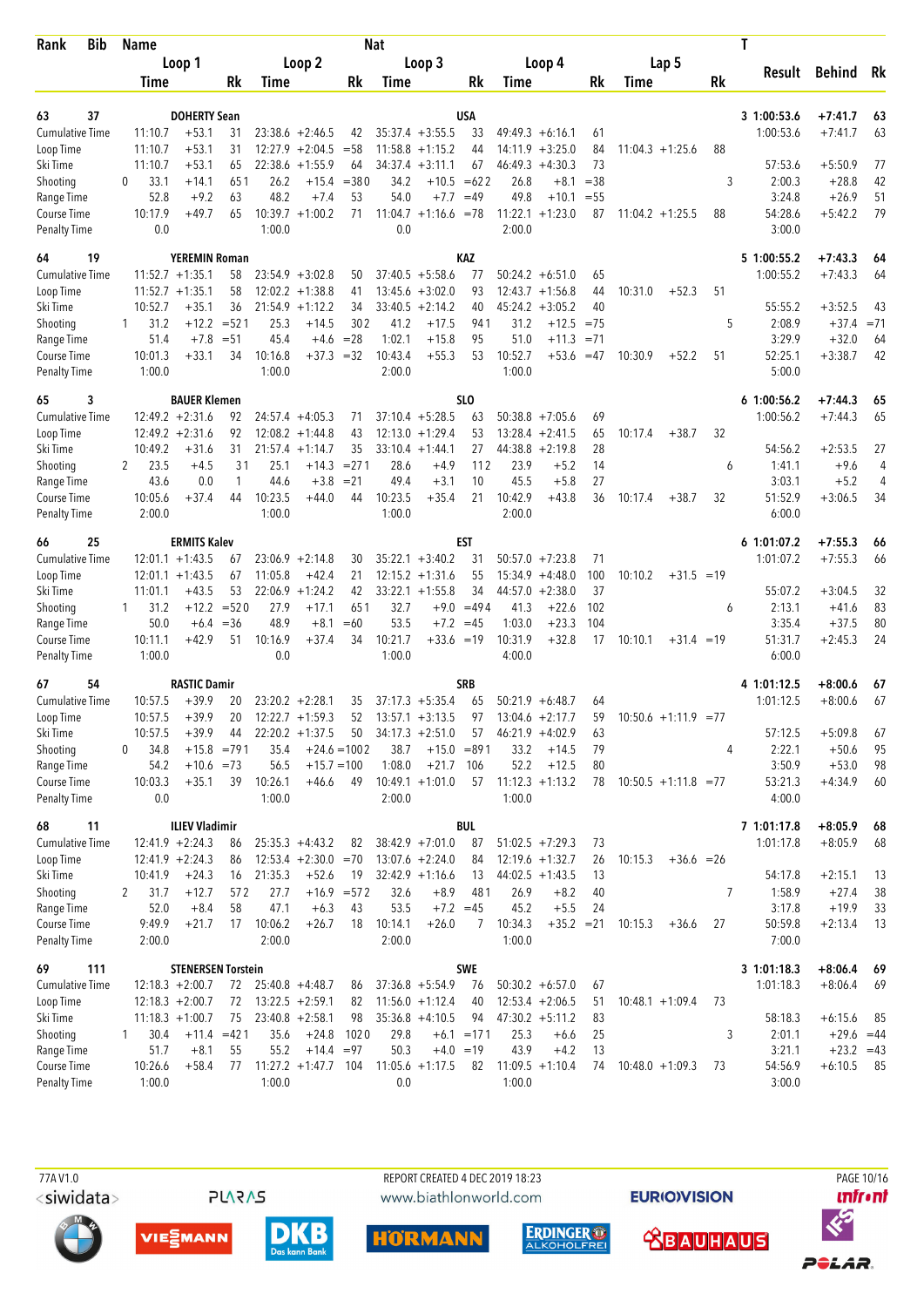| <b>Bib</b><br>Rank                 | <b>Name</b> |                                  |                         |                   |                       |               | <b>Nat</b>   |                         |                   |                             |                  |                  |                    |                | Т                        |                        |             |
|------------------------------------|-------------|----------------------------------|-------------------------|-------------------|-----------------------|---------------|--------------|-------------------------|-------------------|-----------------------------|------------------|------------------|--------------------|----------------|--------------------------|------------------------|-------------|
|                                    |             | Loop 1                           |                         |                   | Loop 2                |               |              | Loop 3                  |                   | Loop 4                      |                  |                  | Lap 5              |                |                          | Behind Rk              |             |
|                                    | Time        |                                  | Rk                      | Time              |                       | Rk            | Time         |                         | Rk                | Time                        |                  | Rk               | Time               | Rk             | Result                   |                        |             |
|                                    |             |                                  |                         |                   |                       |               |              |                         |                   |                             |                  |                  |                    |                |                          |                        |             |
| 70<br>87<br><b>Cumulative Time</b> |             | $12:32.4 + 2:14.8$               | <b>TACHIZAKI Mikito</b> |                   | $25:20.9 + 4:28.8$    |               |              | $37:28.4 + 5:46.5$      | JPN               | $50:34.3 +7:01.1$           |                  |                  |                    |                | 3 1:01:23.5<br>1:01:23.5 | $+8:11.6$<br>$+8:11.6$ | 70<br>70    |
| Loop Time                          |             | $12:32.4 +2:14.8$                | 81<br>81                |                   | $12:48.5 + 2:25.1$    | 75<br>68      |              | $12:07.5 +1:23.9$       | 73<br>50          | 13:05.9                     | $+2:19.0$        | 68<br>60         | $10:49.2 +1:10.5$  | 74             |                          |                        |             |
| Ski Time                           |             | $11:32.4 + 1:14.8$               | 90                      |                   | $23:20.9 + 2:38.2$    | 87            |              | $35:28.4 +4:02.1$       | 89                | $47:34.3 +5:15.3$           |                  | 85               |                    |                | 58:23.5                  | $+6:20.8$              | 87          |
| Shooting                           |             | 35.0<br>$+16.0$                  | 811                     | 26.5              | $+15.7$               | 430           | 35.4         | $+11.7$                 | 701               | 25.9                        | $+7.2$           | $= 29$           |                    | 3              | 2:02.8                   | $+31.3$                | 53          |
| Range Time                         |             | 56.7<br>$+13.1$                  | $= 91$                  | 47.5              | $+6.7$                | $=48$         | 56.2         | $+9.9$                  | 69                | 45.4                        | $+5.7$           | $= 25$           |                    |                | 3:25.8                   | $+27.9$                | 54          |
| Course Time                        |             | $10:35.7 + 1:07.5$               | 86                      |                   | $11:00.9 + 1:21.4$    | $= 90$        |              | $11:11.2 + 1:23.1$      | 87                | $11:20.5 + 1:21.4$          |                  | 85               | $10:49.1 + 1:10.4$ | 74             | 54:57.4                  | $+6:11.0$              | 86          |
| <b>Penalty Time</b>                | 1:00.0      |                                  |                         | 1:00.0            |                       |               | 0.0          |                         |                   | 1:00.0                      |                  |                  |                    |                | 3:00.0                   |                        |             |
| 55<br>71                           |             |                                  | <b>HIIDENSALO OIII</b>  |                   |                       |               |              |                         | <b>FIN</b>        |                             |                  |                  |                    |                | 5 1:01:38.3              | $+8:26.4$              | 71          |
| <b>Cumulative Time</b>             | 11:05.1     | $+47.5$                          | 26                      |                   | $25:35.6 +4:43.5$     | 83            |              | $37:23.0 + 5:41.1$      | 69                | $51:13.5 +7:40.3$           |                  | 74               |                    |                | 1:01:38.3                | $+8:26.4$              | 71          |
| Loop Time                          | 11:05.1     | $+47.5$                          | 26                      |                   | $14:30.5 +4:07.1$     | 106           |              | $11:47.4 + 1:03.8$      | 35                | 13:50.5                     | $+3:03.6$        | 76               | 10:24.8<br>$+46.1$ | 43             |                          |                        |             |
| Ski Time                           | 11:05.1     | $+47.5$                          | 57                      |                   | $22:35.6 + 1:52.9$    | 62            |              | $34:23.0 + 2:56.7$      | 62                | 46:13.5                     | $+3:54.5$        | 60               |                    |                | 56:38.3                  | $+4:35.6$              | 55          |
| Shooting                           | $\Omega$    | 27.3<br>$+8.3$<br>49.0<br>$+5.4$ | 143<br>21               | 26.8<br>49.9      | $+16.0$<br>$+9.1$     | $=490$<br>70  | 30.3<br>52.3 | $+6.6$<br>$+6.0$        | $= 262$<br>35     | 25.8<br>46.3                | $+7.1$           | $= 27$<br>$= 34$ |                    | 5              | 1:50.2<br>3:17.5         | $+18.7$<br>$+19.6$     | $=18$<br>31 |
| Range Time<br>Course Time          | 10:16.1     | $+47.9$                          | 61                      |                   | $10:40.5 + 1:01.0$    | 72            | 10:55.0      | $+1:06.9 = 63$          |                   | $11:04.2 +1:05.1$           | $+6.6$           | 65               | 10:24.7<br>$+46.0$ | 43             | 53:20.5                  | $+4:34.1$              | 59          |
| <b>Penalty Time</b>                |             | 0.0                              |                         | 3:00.0            |                       |               | 0.0          |                         |                   | 2:00.0                      |                  |                  |                    |                | 5:00.0                   |                        |             |
| 80<br>72                           |             | <b>LESSER Erik</b>               |                         |                   |                       |               |              |                         | GER               |                             |                  |                  |                    |                | 4 1:02:00.1              | $+8:48.2$              | 72          |
| <b>Cumulative Time</b>             |             | $14:08.1 + 3:50.5$               | 105                     |                   | $25:32.3 + 4:40.2$    | 80            |              | $38:23.6 + 6:41.7$      | 86                | $50:29.4 + 6:56.2$          |                  | 66               |                    |                | 1:02:00.1                | $+8:48.2$              | 72          |
| Loop Time                          |             | $14:08.1 + 3:50.5$               | 105                     |                   | $11:24.2 + 1:00.8$    | 26            |              | $12:51.3 + 2:07.7$      | 76                | 12:05.8                     | $+1:18.9$        | 18               | $11:30.7 + 1:52.0$ | 101            |                          |                        |             |
| Ski Time                           | 11:08.1     | $+50.5$                          | 61                      | 22:32.3           | $+1:49.6$             | 60            |              | $34:23.6 + 2:57.3$      | 63                | $46:29.4 +4:10.4$           |                  | 66               |                    |                | 58:00.1                  | $+5:57.4$              | 80          |
| Shooting                           | 3           | 36.6<br>$+17.6$                  | $= 930$                 | 26.7              | $+15.9$               | $=461$        | 24.4         | $+0.7$                  | 20                | 27.2                        | $+8.5$           | 45               |                    | 4              | 1:54.9                   | $+23.4$                | 29          |
| Range Time                         |             | 58.9<br>$+15.3$                  | 100                     | 45.9              | $+5.1$                | $= 33$        | 46.3         | 0.0                     | 1                 | 45.0                        | $+5.3$           | $= 20$           |                    |                | 3:16.1                   | $+18.2 = 25$           |             |
| Course Time                        | 10:09.2     | $+41.0$                          | 49                      | 10:38.2           | $+58.7$               | 67            | 11:04.9      | $+1:16.8$               | 80                | $11:20.8 + 1:21.7$          |                  | 86               | $11:30.7 + 1:52.0$ | 101            | 54:43.8                  | $+5:57.4$              | 83          |
| <b>Penalty Time</b>                | 3:00.0      |                                  |                         | 0.0               |                       |               | 1:00.0       |                         |                   | 0.0                         |                  |                  |                    |                | 4:00.0                   |                        |             |
| 73<br>29                           |             |                                  | <b>NORDGREN Leif</b>    |                   |                       |               |              |                         | USA               |                             |                  |                  |                    |                | 5 1:02:04.7              | $+8:52.8$              | 73          |
| <b>Cumulative Time</b>             |             | $11:58.7 + 1:41.1$               | 63                      |                   | $26:18.7 + 5:26.6$    | 94            |              | $38:21.2 + 6:39.3$      | 85                | $51:13.6 +7:40.4$           |                  | 75               |                    |                | 1:02:04.7                | $+8:52.8$              | 73          |
| Loop Time                          |             | $11:58.7 + 1:41.1$               | 63                      | 14:20.0           | $+3:56.6$             | 100           |              | $12:02.5 +1:18.9$       | 46                | 12:52.4                     | $+2:05.5$        | 50               | $10:51.1 + 1:12.4$ | 80             |                          |                        |             |
| Ski Time                           | 10:58.7     | $+41.1$                          | 46                      |                   | $22:18.7 + 1:36.0$    | $=47$         |              | $34:21.2 +2:54.9$       | 60                | $46:13.6 + 3:54.6$          |                  | 61               |                    |                | 57:04.7                  | $+5:02.0$              | 65          |
| Shooting<br>Range Time             | 1           | 28.3<br>$+9.3$<br>49.7<br>$+6.1$ | 193<br>$=30$            | 30.6<br>53.1      | $+19.8$<br>$+12.3$    | 800<br>92     | 31.0<br>52.6 | $+7.3$<br>$+6.3$        | $= 301$<br>$= 37$ | 24.1<br>46.9                | $+5.4$<br>$+7.2$ | 17<br>$=37$      |                    | 5              | 1:54.0<br>3:22.3         | $+22.5$<br>$+24.4$     | 25<br>48    |
| Course Time                        | 10:09.0     | $+40.8$                          | 48                      | 10:26.8           | $+47.3$               | 51            | 11:09.8      | $+1:21.7$               | 85                | $11:05.5 + 1:06.4$          |                  | 69               | $10:51.1 + 1:12.4$ | 80             | 53:42.2                  | $+4:55.8$              | 66          |
| <b>Penalty Time</b>                | 1:00.0      |                                  |                         | 3:00.0            |                       |               | 0.0          |                         |                   | 1:00.0                      |                  |                  |                    |                | 5:00.0                   |                        |             |
| 74<br>72                           |             |                                  | <b>TYSHCHENKO Artem</b> |                   |                       |               |              |                         | <b>UKR</b>        |                             |                  |                  |                    |                | 2 1:02:06.4              | $+8:54.5$              | 74          |
| <b>Cumulative Time</b>             |             | $12:25.1 + 2:07.5$               | 77                      |                   | $24:34.5 + 3:42.4$    | 62            |              | $38:10.9 + 6:29.0$      | 81                | 50:41.3                     | $+7:08.1$        | 70               |                    |                | 1:02:06.4                | $+8:54.5$              | 74          |
| Loop Time                          |             | $12:25.1 + 2:07.5$               | 77                      |                   | $12:09.4 + 1:46.0$    | 45            |              | $13:36.4 + 2:52.8$      | 89                | $12:30.4 +1:43.5$           |                  | 37               | $11:25.1 + 1:46.4$ | 96             |                          |                        |             |
| Ski Time                           |             | $11:25.1 + 1:07.5$               | 80                      |                   | $23:34.5 + 2:51.8$    | 94            |              | $36:10.9 +4:44.6$       | 98                | $48:41.3 + 6:22.3$          |                  | 95               |                    |                | 1:00:06.4                | $+8:03.7$              | 94          |
| Shooting                           |             | $+14.0$<br>33.0                  | 640                     | 24.1              |                       | $+13.3 = 161$ | 37.5         | $+13.8$                 | 840               | 29.7                        | $+11.0$          | 60               |                    | 2              | 2:04.3                   | $+32.8 = 57$           |             |
| Range Time                         |             | 53.0<br>$+9.4$                   | 64                      | 44.0              | $+3.2$                | -15           | 58.9         | $+12.6$                 | 89                | 49.3                        | $+9.6$           | 48               |                    |                | 3:25.2                   | $+27.3$                | 52          |
| Course Time<br>Penalty Time        | 1:00.0      | $10:32.1 + 1:03.9$               | 82                      | 0.0               | $11:25.4 +1:45.9$ 103 |               | 1:00.0       | $11:37.5 + 1:49.4$      | 101               | $11:41.1 + 1:42.0$<br>0.0   |                  | 94               | $11:25.0 +1:46.3$  | 96             | 56:41.1<br>2:00.0        | $+7:54.7$              | 95          |
|                                    |             |                                  |                         |                   |                       |               |              |                         |                   |                             |                  |                  |                    |                |                          |                        |             |
| 52<br>75<br><b>Cumulative Time</b> | 10:43.9     | <b>NELIN Jesper</b><br>$+26.3$   | 10                      |                   | $23:46.8 + 2:54.7$    | 47            |              | $36:14.6 + 4:32.7$      | SWE<br>51         | $51:46.5 + 8:13.3$          |                  | 79               |                    |                | 7 1:02:07.2<br>1:02:07.2 | $+8:55.3$<br>$+8:55.3$ | 75<br>75    |
| Loop Time                          | 10:43.9     | $+26.3$                          | 10                      |                   | $13:02.9 + 2:39.5$    | 76            |              | $12:27.8 + 1:44.2$      | 63                | $15:31.9 +4:45.0$           |                  | 99               | 10:20.7<br>$+42.0$ | 39             |                          |                        |             |
| Ski Time                           | 10:43.9     | $+26.3$                          | 20                      |                   | $21:46.8 + 1:04.1$    | 29            |              | $33:14.6 + 1:48.3$      | 30                | $44:46.5 +2:27.5$           |                  | 31               |                    |                | 55:07.2                  | $+3:04.5$              | 32          |
| Shooting                           | 0           | 30.0                             | $+11.0 = 342$           | 27.7              |                       | $+16.9 = 571$ | 29.8         | $+6.1$                  | $=174$            | 30.5                        | $+11.8$          | 67               |                    | $\overline{7}$ | 1:58.0                   | $+26.5$                | 35          |
| Range Time                         |             | 50.6                             | $+7.0 = 42$             | 48.5              |                       | $+7.7 = 58$   | 50.6         | $+4.3$                  | 24                | 51.0                        | $+11.3 = 71$     |                  |                    |                | 3:20.7                   | $+22.8$                | 41          |
| Course Time                        | 9:53.3      | $+25.1$                          | 24                      | 10:14.3           | $+34.8$               | 29            | 10:37.1      | $+49.0$                 | 43                | 10:40.8                     | $+41.7$          | 30               | 10:20.6<br>$+41.9$ | 39             | 51:46.1                  | $+2:59.7$              | 32          |
| Penalty Time                       |             | 0.0                              |                         | 2:00.0            |                       |               | 1:00.0       |                         |                   | 4:00.0                      |                  |                  |                    |                | 7:00.0                   |                        |             |
| 76<br>84                           |             |                                  | <b>VACLAVIK Adam</b>    |                   |                       |               |              |                         | <b>CZE</b>        |                             |                  |                  |                    |                | 5 1:02:22.0              | $+9:10.1$              | -76         |
| <b>Cumulative Time</b>             |             | $11:34.3 +1:16.7$                | 44                      |                   | $26:00.4 + 5:08.3$    | 90            |              | $38:48.0 +7:06.1$       | 89                | $51:42.9 + 8:09.7$          |                  | 78               |                    |                | 1:02:22.0                | $+9:10.1$              | 76          |
| Loop Time                          |             | $11:34.3 +1:16.7$                | 44                      |                   | $14:26.1 + 4:02.7$    | 102           |              | $12:47.6 + 2:04.0$      | 74                | $12:54.9 + 2:08.0$          |                  | 52               | $10:39.1 + 1:00.4$ | 62             |                          |                        |             |
| Ski Time                           |             | $11:34.3 +1:16.7$                | 93                      |                   | $23:00.4 +2:17.7$     | 78            |              | $34:48.0 + 3:21.7 = 73$ |                   | $46:42.9 + 4:23.9$          |                  | 72               |                    |                | 57:22.0                  | $+5:19.3$              | 68          |
| Shooting                           | 0           | 45.2<br>$+26.2$                  | 1083                    | 30.1              | $+19.3$               | 781           | 31.6         | $+7.9$                  | 371               | 27.7                        | $+9.0$           | 47               |                    | 5              | 2:14.6                   | $+43.1$                | 85          |
| Range Time                         | 1:06.8      | $+23.2$                          | 108                     | 50.7              |                       | $+9.9 = 75$   | 52.5         | $+6.2$                  | 36                | 49.1                        | $+9.4$           | $=45$            |                    |                | 3:39.1                   | $+41.2$                | 86          |
| Course Time<br>Penalty Time        | 10:27.5     | $+59.3$<br>0.0                   | 78                      | 10:35.3<br>3:00.0 | $+55.8$               | 60            | 1:00.0       | $10:55.0 +1:06.9 = 63$  |                   | $11:05.7 +1:06.6$<br>1:00.0 |                  | 70               | $10:39.0 +1:00.3$  | 62             | 53:42.5<br>5:00.0        | $+4:56.1$              | 67          |
|                                    |             |                                  |                         |                   |                       |               |              |                         |                   |                             |                  |                  |                    |                |                          |                        |             |

**PLARAS** 

REPORT CREATED 4 DEC 2019 18:23 www.biathlonworld.com











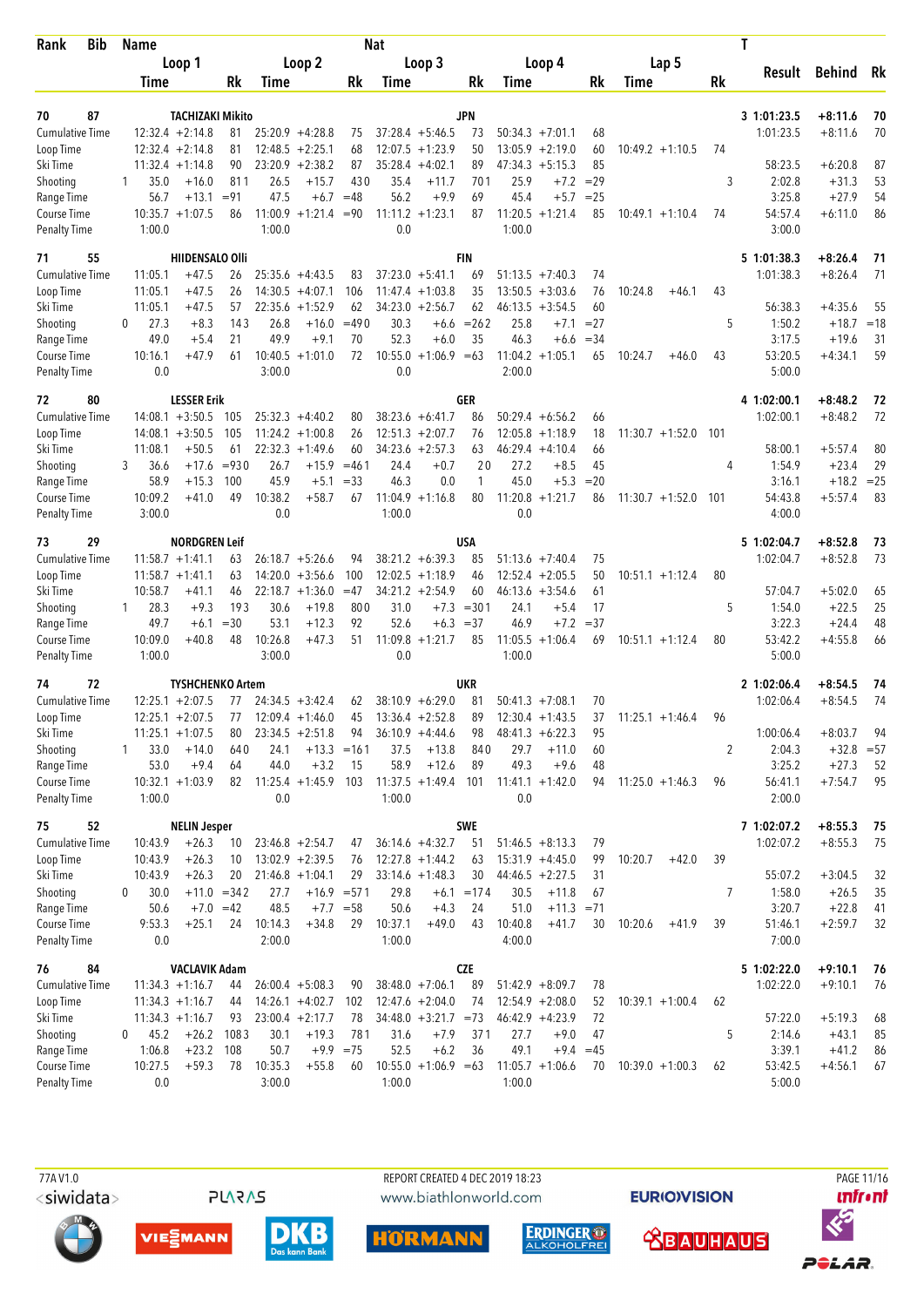| <b>Bib</b><br>Rank                  |   | Name             |                                          |                 |                   |                                         |               | <b>Nat</b>     |                                          |               |                                            |         |              |                    |        | Τ                 |                             |          |
|-------------------------------------|---|------------------|------------------------------------------|-----------------|-------------------|-----------------------------------------|---------------|----------------|------------------------------------------|---------------|--------------------------------------------|---------|--------------|--------------------|--------|-------------------|-----------------------------|----------|
|                                     |   |                  | Loop 1                                   |                 |                   | Loop 2                                  |               |                | Loop 3                                   |               | Loop 4                                     |         |              | Lap 5              |        | Result            |                             |          |
|                                     |   | Time             |                                          | Rk              | Time              |                                         | Rk            | Time           |                                          | Rk            | Time                                       |         | Rk           | Time               | Rk     |                   | Behind Rk                   |          |
|                                     |   |                  |                                          |                 |                   |                                         |               |                |                                          |               |                                            |         |              |                    |        |                   |                             |          |
| 92<br>77                            |   |                  | NEDZA-KUBINIEC Andrzej                   |                 |                   |                                         |               |                |                                          | <b>POL</b>    |                                            |         |              |                    |        | 4 1:02:24.6       | $+9:12.7$                   | 77       |
| <b>Cumulative Time</b><br>Loop Time |   |                  | $12:33.8 + 2:16.2$<br>$12:33.8 + 2:16.2$ | 82<br>82        |                   | $25:26.0 +4:33.9$<br>$12:52.2 + 2:28.8$ | 78<br>69      |                | $37:32.7 + 5:50.8$<br>$12:06.7 + 1:23.1$ | 74<br>49      | $51:34.0 + 8:00.8$<br>14:01.3<br>$+3:14.4$ |         | 76<br>81     | $10:50.6 + 1:11.9$ | $= 77$ | 1:02:24.6         | $+9:12.7$                   | 77       |
| Ski Time                            |   |                  | $11:33.8 + 1:16.2$                       | 92              |                   | $23:26.0 + 2:43.3$                      | 91            |                | $35:32.7 +4:06.4$                        | 91            | $47:34.0 + 5:15.0$                         |         | 84           |                    |        | 58:24.6           | $+6:21.9$                   | 88       |
| Shooting                            | 1 | 27.5             |                                          | $+8.5 = 151$    | 25.1              | $+14.3$                                 | $= 270$       | 33.7           |                                          | $+10.0 = 562$ | 26.8                                       | $+8.1$  | $= 38$       |                    | 4      | 1:53.1            | $+21.6$                     | 24       |
| Range Time                          |   | 49.8             | $+6.2 = 32$                              |                 | 46.8              | $+6.0$                                  | $=40$         | 55.6           | $+9.3$                                   | $=61$         | 49.6                                       | $+9.9$  | $=50$        |                    |        | 3:21.8            | $+23.9$                     | 46       |
| Course Time                         |   |                  | $10:44.0 + 1:15.8$                       | 95              |                   | $11:05.3 +1:25.8$                       | 93            |                | $11:11.1 + 1:23.0$                       | 86            | $11:11.7 + 1:12.6$                         |         | 76           | $10:50.6 +1:11.9$  | 79     | 55:02.7           | $+6:16.3$                   | 87       |
| <b>Penalty Time</b>                 |   | 1:00.0           |                                          |                 | 1:00.0            |                                         |               | 0.0            |                                          |               | 2:00.0                                     |         |              |                    |        | 4:00.0            |                             |          |
| 32<br>78                            |   |                  | <b>GUIGONNAT Antonin</b>                 |                 |                   |                                         |               |                |                                          | FRA           |                                            |         |              |                    |        | 7 1:02:34.1       | $+9:22.2$                   | 78       |
| <b>Cumulative Time</b>              |   |                  | $12:48.6 + 2:31.0$                       | 91              |                   | $26:46.1 + 5:54.0$                      | 96            |                | $38:15.1 + 6:33.2$                       | 83            | $51:50.5 + 8:17.3$                         |         | 80           |                    |        | 1:02:34.1         | $+9:22.2$                   | 78       |
| Loop Time                           |   |                  | $12:48.6 + 2:31.0$                       | 91              |                   | $13:57.5 + 3:34.1$                      | 93            | 11:29.0        | $+45.4$                                  | 20            | 13:35.4<br>$+2:48.5$                       |         | 68           | $10:43.6 + 1:04.9$ | 69     |                   |                             |          |
| Ski Time                            |   | 10:48.6          | $+31.0$                                  | 30              |                   | $21:46.1 + 1:03.4$                      | 27            |                | $33:15.1 + 1:48.8$                       | 31            | $44:50.5 +2:31.5$                          |         | 33           |                    |        | 55:34.1           | $+3:31.4$                   | 37       |
| Shooting                            | 2 | 29.7             | $+10.7$                                  | $= 293$         | 24.4              | $+13.6$                                 | $=190$        | 33.7           |                                          | $+10.0 = 562$ | 19.8                                       | $+1.1$  | $=$ 3        |                    | 7      | 1:47.6            | $+16.1$                     | $=11$    |
| Range Time                          |   | 49.9             | $+6.3$                                   | $= 34$          | 45.7              | $+4.9$                                  | 32            | 54.0           | $+7.7$                                   | $=49$         | 42.2                                       | $+2.5$  | 7            |                    |        | 3:11.8            | $+13.9$                     | 16       |
| Course Time<br>Penalty Time         |   | 9:58.7<br>2:00.0 | $+30.5$                                  | 29              | 10:11.7<br>3:00.0 | $+32.2$                                 | 27            | 10:35.0<br>0.0 | $+46.9$                                  | 39            | 10:53.1<br>$+54.0$<br>2:00.0               |         | 49           | $10:43.6 + 1:04.9$ | 69     | 52:22.1<br>7:00.0 | $+3:35.7$                   | 41       |
|                                     |   |                  |                                          |                 |                   |                                         |               |                |                                          |               |                                            |         |              |                    |        |                   |                             |          |
| 79<br>63                            |   |                  | <b>CAPPELLARI Daniele</b>                |                 |                   |                                         |               |                |                                          | <b>ITA</b>    |                                            |         |              |                    |        | 2 1:02:34.4       | $+9:22.5$                   | 79       |
| <b>Cumulative Time</b>              |   |                  | $12:26.5 + 2:08.9$                       | 78              |                   | $24:38.1 + 3:46.0$                      | 63            |                | $37:09.5 + 5:27.6$                       | 62            | $50:58.8$ +7:25.6                          |         | 72           |                    |        | 1:02:34.4         | $+9:22.5$                   | 79       |
| Loop Time                           |   |                  | $12:26.5 + 2:08.9$                       | 78              |                   | $12:11.6 + 1:48.2$                      | 46            |                | $12:31.4 +1:47.8$                        | 68            | $13:49.3 + 3:02.4$                         |         | 74           | $11:35.6 + 1:56.9$ | 103    |                   |                             |          |
| Ski Time                            |   |                  | $11:26.5 + 1:08.9$                       | 81              |                   | $23:38.1 + 2:55.4$                      | 96<br>310     |                | $36:09.5 +4:43.2$<br>$+7.5$              | 95<br>341     | 48:58.8<br>$+6:39.8$                       |         | 99           |                    |        | 1:00:34.4         | $+8:31.7$                   | 99       |
| Shooting<br>Range Time              | 1 | 25.5<br>45.7     | $+6.5$<br>$+2.1$                         | $=60$<br>$=$ 5  | 25.4<br>47.8      | $+14.6$<br>$+7.0$                       | 51            | 31.2<br>52.1   | $+5.8$                                   | $= 31$        | 28.6<br>52.1<br>$+12.4$                    | $+9.9$  | $= 54$<br>79 |                    | 2      | 1:50.7<br>3:17.7  | $+19.2$<br>$+19.8$          | 20<br>32 |
| Course Time                         |   |                  | $10:40.8 + 1:12.6$                       | 90              |                   | $11:23.7 + 1:44.2$                      | 101           | 11:39.2        | $+1:51.1$                                | 103           | 11:57.2<br>$+1:58.1$                       |         | 102          | $11:35.6 + 1:56.9$ | 103    | 57:16.5           | $+8:30.1$                   | 101      |
| <b>Penalty Time</b>                 |   | 1:00.0           |                                          |                 | 0.0               |                                         |               | 0.0            |                                          |               | 1:00.0                                     |         |              |                    |        | 2:00.0            |                             |          |
| 80<br>66                            |   |                  | <b>BARTKO Simon</b>                      |                 |                   |                                         |               |                |                                          | <b>SVK</b>    |                                            |         |              |                    |        | 5 1:02:44.4       | $+9:32.5$                   | 80       |
| <b>Cumulative Time</b>              |   |                  | $12:40.8 + 2:23.2$                       | 85              |                   | $27:09.0 + 6:16.9$                      | 100           |                | $39:04.1 + 7:22.2$                       | 90            | $52:02.5 + 8:29.3$                         |         | 82           |                    |        | 1:02:44.4         | $+9:32.5$                   | 80       |
| Loop Time                           |   |                  | $12:40.8 + 2:23.2$                       | 85              |                   | $14:28.2 + 4:04.8$                      | 105           |                | $11:55.1 + 1:11.5$                       | 39            | $12:58.4 + 2:11.5$                         |         | 54           | $10:41.9 + 1:03.2$ | 66     |                   |                             |          |
| Ski Time                            |   |                  | $11:40.8 + 1:23.2$                       | 97              |                   | $23:09.0 + 2:26.3$                      | 81            |                | $35:04.1 + 3:37.8$                       | 79            | 47:02.5<br>$+4:43.5$                       |         | 77           |                    |        | 57:44.4           | $+5:41.7$                   | 71       |
| Shooting                            |   | 35.3             | $+16.3$                                  | 833             | 28.9              | $+18.1$                                 | $=680$        | 35.0           | $+11.3$                                  | 681           | 29.3<br>$+10.6$                            |         | 58           |                    | 5      | 2:08.5            | $+37.0$                     | 69       |
| Range Time                          |   | 55.7             | $+12.1$                                  | 87              | 52.4              | $+11.6$                                 | $= 86$        | 54.3           | $+8.0$                                   | 52            | 49.1                                       | $+9.4$  | $=45$        |                    |        | 3:31.5            | $+33.6$                     | $=68$    |
| Course Time                         |   |                  | $10:45.1 + 1:16.9$                       | 96              | 10:35.8           | $+56.3$                                 | 61            | 11:00.8        | $+1:12.7$                                | 72            | $11:09.2 +1:10.1$                          |         | 73           | $10:41.8 + 1:03.1$ | 66     | 54:12.7           | $+5:26.3$                   | -74      |
| <b>Penalty Time</b>                 |   | 1:00.0           |                                          |                 | 3:00.0            |                                         |               | 0.0            |                                          |               | 1:00.0                                     |         |              |                    |        | 5:00.0            |                             |          |
| 81<br>68                            |   |                  | <b>HOWE Alex</b>                         |                 |                   |                                         |               |                |                                          | <b>USA</b>    |                                            |         |              |                    |        | 5 1:02:45.6       | $+9:33.7$                   | 81       |
| Cumulative Time                     |   |                  | $13:43.7 + 3:26.1$                       | 101             |                   | $26:15.2 + 5:23.1$                      | 92            |                | $40:11.5 + 8:29.6$                       | 96            | $52:08.6 + 8:35.4$                         |         | 85           |                    |        | 1:02:45.6         | $+9:33.7$                   | 81       |
| Loop Time                           |   |                  | $13:43.7 + 3:26.1$ 101                   |                 |                   | $12:31.5 + 2:08.1$                      | 61            |                | $13:56.3 + 3:12.7$                       | 96            | $11:57.1 + 1:10.2$                         |         | 14           | 10:37.0<br>$+58.3$ | 57     |                   |                             |          |
| Ski Time                            |   |                  | $11:43.7 + 1:26.1$                       | 100             |                   | $23:15.2 + 2:32.5$                      | 84            |                | $35:11.5 + 3:45.2$                       | 82            | $47:08.6 +4:49.6$                          |         | 79           |                    |        | 57:45.6           | $+5:42.9$                   | -72      |
| Shooting<br>Range Time              | 2 | 39.9<br>1:01.1   | $+20.9$ 1031<br>$+17.5 = 103$            |                 | 31.7<br>52.3      | $+20.9$<br>$+11.5$                      | $= 862$<br>85 | 43.0<br>1:03.6 | $+19.3$<br>$+17.3$                       | 1010<br>98    | 34.2<br>$+15.5$<br>55.8<br>$+16.1$         |         | 88           |                    | 5      | 2:28.8<br>3:52.8  | $+57.3 = 99$<br>$+54.9$ 101 |          |
| Course Time                         |   |                  | $10:42.6 + 1:14.4$                       | 94              | 10:39.2           | $+59.7$                                 | 69            |                | $10:52.7 +1:04.6 = 61$                   |               | $11:01.2 +1:02.1$                          |         | 86<br>60     | 10:37.0<br>$+58.3$ | 57     | 53:52.7           | $+5:06.3$                   | 70       |
| <b>Penalty Time</b>                 |   | 2:00.0           |                                          |                 | 1:00.0            |                                         |               | 2:00.0         |                                          |               | 0.0                                        |         |              |                    |        | 5:00.0            |                             |          |
| 82<br>71                            |   |                  | <b>STROLIA Vytautas</b>                  |                 |                   |                                         |               |                |                                          | <b>LTU</b>    |                                            |         |              |                    |        | 61:02:48.6        | $+9:36.7$                   | 82       |
| <b>Cumulative Time</b>              |   | 11:08.2          | $+50.6$                                  | 29              |                   | $25:35.0 +4:42.9$                       | 81            |                | $38:15.4 + 6:33.5$                       | 84            | $52:03.3 + 8:30.1$                         |         | 83           |                    |        | 1:02:48.6         | $+9:36.7$                   | 82       |
| Loop Time                           |   | 11:08.2          | $+50.6$                                  | 29              |                   | $14:26.8 + 4:03.4$                      | 104           |                | $12:40.4 + 1:56.8$                       | 72            | $13:47.9 + 3:01.0 = 72$                    |         |              | $10:45.3 +1:06.6$  | 71     |                   |                             |          |
| Ski Time                            |   | 11:08.2          | $+50.6$                                  | 62              |                   | $22:35.0 + 1:52.3$                      | 61            |                | $34:15.4 +2:49.1$                        | 56            | $46:03.3 +3:44.3 = 53$                     |         |              |                    |        | 56:48.6           | $+4:45.9$                   | 58       |
| Shooting                            | 0 | 33.4             | $+14.4$                                  | 673             | 36.0              | $+25.2 = 1041$                          |               | 30.5           | $+6.8$                                   | 282           | 30.0<br>$+11.3$                            |         | 61           |                    | 6      | 2:09.9            | $+38.4$                     | 76       |
| Range Time                          |   | 54.2             | $+10.6 = 73$                             |                 | 59.7              | $+18.9$ 106                             |               | 50.8           | $+4.5$                                   | 25            | 51.4<br>$+11.7$                            |         | 74           |                    |        | 3:36.1            | $+38.2$                     | 82       |
| Course Time                         |   | 10:14.0          | $+45.8$                                  | 57              | 10:27.1           | $+47.6$                                 | 52            |                | $10:49.5 + 1:01.4$                       | 58            | 10:56.5<br>$+57.4$                         |         | 54           | $10:45.3 +1:06.6$  | 71     | 53:12.4           | $+4:26.0$                   | 56       |
| <b>Penalty Time</b>                 |   | 0.0              |                                          |                 | 3:00.0            |                                         |               | 1:00.0         |                                          |               | 2:00.0                                     |         |              |                    |        | 6:00.0            |                             |          |
| 48<br>83                            |   |                  | <b>GOW Christian</b>                     |                 |                   |                                         |               |                |                                          | CAN           |                                            |         |              |                    |        | 5 1:02:48.7       | $+9:36.8$                   | 83       |
| <b>Cumulative Time</b>              |   |                  | $11:57.2 + 1:39.6$                       | 61              |                   | $24:24.4 + 3:32.3$                      | 58            |                | $37:20.5 + 5:38.6$                       | 68            | $51:37.7 + 8:04.5$                         |         | 77           |                    |        | 1:02:48.7         | $+9:36.8$                   | 83       |
| Loop Time                           |   |                  | $11:57.2 + 1:39.6$                       | 61              |                   | $12:27.2 + 2:03.8$                      | 56            |                | $12:56.1 + 2:12.5$                       | 80            | $14:17.2 +3:30.3$                          |         | 86           | $11:11.0 + 1:32.3$ | 91     |                   |                             |          |
| Ski Time                            |   | 10:57.2          | $+39.6 = 42$                             |                 |                   | $22:24.4 + 1:41.7$                      | 55            |                | $34:20.5 +2:54.2$                        | 59            | $46:37.7 + 4:18.7$                         |         | 68           |                    |        | 57:48.7           | $+5:46.0$                   | -74      |
| Shooting<br>Range Time              | 1 | 25.9<br>45.4     | $+6.9$<br>$+1.8$                         | $= 81$<br>$=$ 3 | 29.3<br>49.5      | $+18.5$<br>$+8.7$                       | 731<br>64     | 29.2<br>50.5   | $+4.2 = 22$                              | $+5.5 = 132$  | 34.1<br>56.7<br>$+17.0$                    | $+15.4$ | $= 85$<br>88 |                    | 5      | 1:58.5<br>3:22.1  | $+27.0$<br>$+24.2$          | 36<br>47 |
| Course Time                         |   | 10:11.8          | $+43.6$                                  | 53              | 10:37.6           | $+58.1$                                 | 66            |                | $11:05.5 +1:17.4$                        | 81            | $11:20.4 +1:21.3$                          |         | 84           | $11:10.9 + 1:32.2$ | 91     | 54:26.2           | $+5:39.8$                   | 78       |
| Penalty Time                        |   | 1:00.0           |                                          |                 | 1:00.0            |                                         |               | 1:00.0         |                                          |               | 2:00.0                                     |         |              |                    |        | 5:00.0            |                             |          |
|                                     |   |                  |                                          |                 |                   |                                         |               |                |                                          |               |                                            |         |              |                    |        |                   |                             |          |

**PLARAS** 

REPORT CREATED 4 DEC 2019 18:23 www.biathlonworld.com

**EURIOVISION** 













PAGE 12/16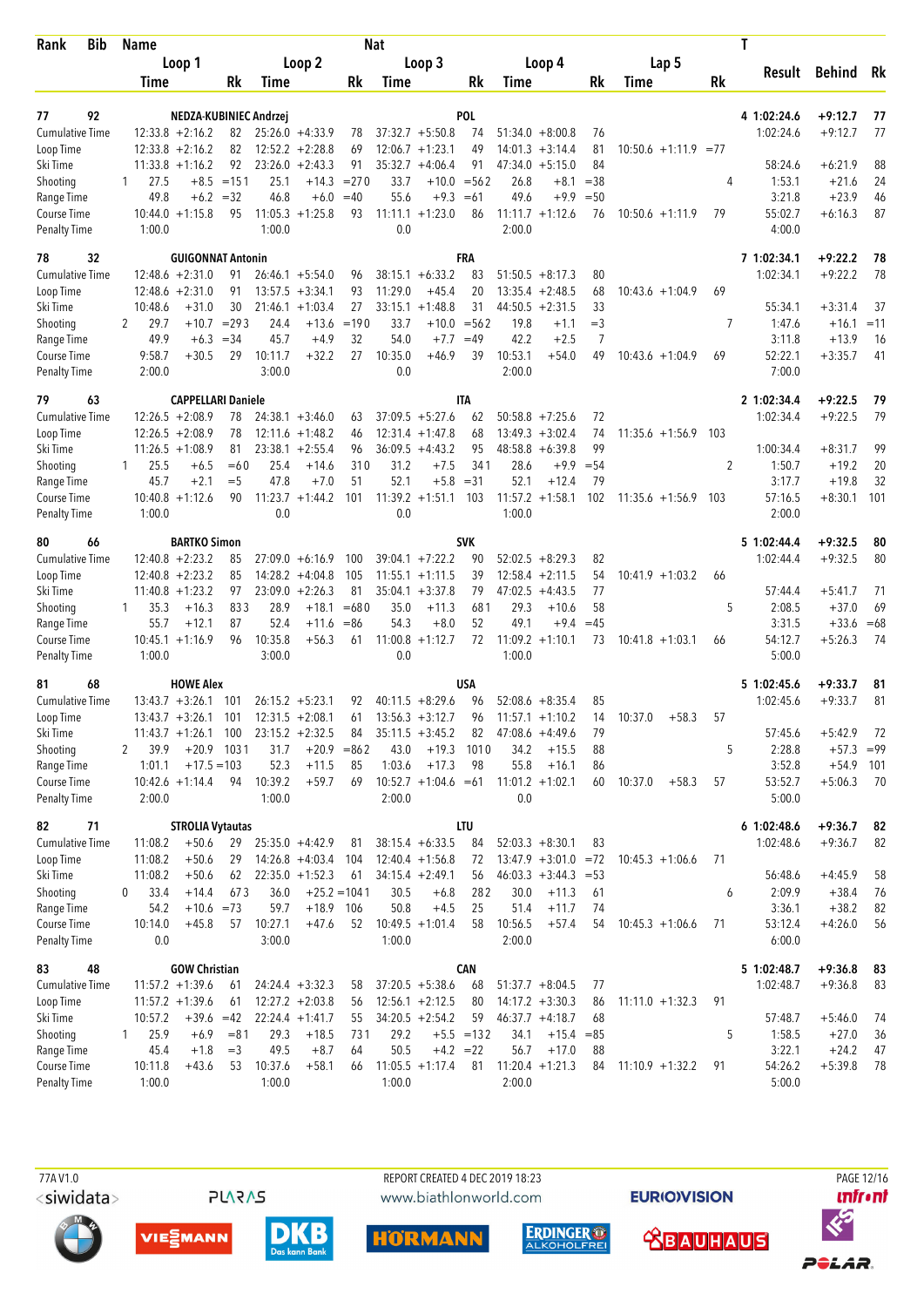| Bib<br>Rank                        |  | <b>Name</b>       |                                              | <b>Nat</b>    |         |                               |               |                 |                           |                  |                |                      |           | T                  |              |    |                          |                      |                |  |
|------------------------------------|--|-------------------|----------------------------------------------|---------------|---------|-------------------------------|---------------|-----------------|---------------------------|------------------|----------------|----------------------|-----------|--------------------|--------------|----|--------------------------|----------------------|----------------|--|
|                                    |  |                   | Loop 1                                       |               |         | Loop 2                        |               |                 | Loop 3                    |                  |                | Loop 4               |           |                    | Lap 5        |    | Result                   | Behind Rk            |                |  |
|                                    |  | <b>Time</b>       |                                              | Rk            | Time    |                               | Rk            | Time            |                           | Rk               | Time           |                      | Rk        | Time               |              | Rk |                          |                      |                |  |
|                                    |  |                   |                                              |               |         |                               |               |                 |                           |                  |                |                      |           |                    |              |    |                          |                      |                |  |
| 84<br>91<br><b>Cumulative Time</b> |  |                   | <b>DUDCHENKO Anton</b><br>$11:39.5 + 1:21.9$ | 45            |         | $24:21.5 + 3:29.4$            | 56            |                 | $37:13.5 + 5:31.6$        | <b>UKR</b><br>64 |                | $52:11.3 + 8:38.1$   | 86        |                    |              |    | 5 1:02:50.7<br>1:02:50.7 | +9:38.8<br>$+9:38.8$ | 84<br>84       |  |
| Loop Time                          |  |                   | $11:39.5 + 1:21.9$                           | 45            |         | $12:42.0 + 2:18.6$            | 66            |                 | $12:52.0 + 2:08.4$        | 77               | 14:57.8        | $+4:10.9$            | 97        | $10:39.4 +1:00.7$  |              | 63 |                          |                      |                |  |
| Ski Time                           |  |                   | $11:39.5 + 1:21.9$                           | 95            |         | $23:21.5 + 2:38.8$            | 88            |                 | $35:13.5 + 3:47.2$        | 83               | 47:11.3        | $+4:52.3$            | 80        |                    |              |    | 57:50.7                  | $+5:48.0$            | 75             |  |
| Shooting                           |  | 37.1<br>$\Omega$  | $+18.1$                                      | 961           | 27.8    | $+17.0$                       | $=611$        | 42.4            | $+18.7$                   | 993              | 34.1           | $+15.4$              | $=85$     |                    |              | 5  | 2:21.4                   | $+49.9$              | 93             |  |
| Range Time                         |  | 57.0              | $+13.4$                                      | $= 94$        | 49.1    | $+8.3$                        | 62            | 1:02.4          | $+16.1$                   | 97               | 55.3           | $+15.6$              | 85        |                    |              |    | 3:43.8                   | $+45.9$              | 91             |  |
| Course Time                        |  |                   | $10:42.5 + 1:14.3$                           | 93            |         | $10:52.9 + 1:13.4$            | 85            | 10:49.6         | $+1:01.5$                 | 59               | 11:02.5        | $+1:03.4$            | 62        | $10:39.4 +1:00.7$  |              | 63 | 54:06.9                  | $+5:20.5$            | 73             |  |
| <b>Penalty Time</b>                |  | 0.0               |                                              |               | 1:00.0  |                               |               | 1:00.0          |                           |                  | 3:00.0         |                      |           |                    |              |    | 5:00.0                   |                      |                |  |
| 85<br>70                           |  |                   | <b>CRNKOVIC Kresimir</b>                     |               |         |                               |               |                 |                           | <b>CRO</b>       |                |                      |           |                    |              |    | 61:02:56.5               | +9:44.6              | 85             |  |
| <b>Cumulative Time</b>             |  |                   | $12:23.8 + 2:06.2$                           | 74            |         | $24:49.8 + 3:57.7$            | 68            |                 | $36:24.3 +4:42.4$         | 53               |                | $52:06.8 + 8:33.6$   | 84        |                    |              |    | 1:02:56.5                | $+9:44.6$            | 85             |  |
| Loop Time                          |  |                   | $12:23.8 + 2:06.2$                           | 74            | 12:26.0 | $+2:02.6$                     | $= 53$        | 11:34.5         | $+50.9$                   | 23               | 15:42.5        | $+4:55.6$            | 101       | $10:49.7 +1:11.0$  |              | 75 |                          |                      |                |  |
| Ski Time                           |  |                   | $11:23.8 + 1:06.2$                           | 77            | 22:49.8 | $+2:07.1$                     | 71            | 34:24.3         | $+2:58.0$                 | 65               |                | $46:06.8 + 3:47.8$   | 56        |                    |              |    | 56:56.5                  | $+4:53.8$            | 63             |  |
| Shooting                           |  | 37.2<br>1         | $+18.2$                                      | 971           | 41.7    | $+30.9$                       | 1090          | 43.4            | $+19.7$                   | 1024             | 38.7           | $+20.0$              | 97        |                    |              | 6  | 2:41.0                   | $+1:09.5$            | 105            |  |
| Range Time                         |  | 57.5              | $+13.9$                                      | $= 97$        | 1:03.0  | $+22.2$                       | 109           | 1:04.7          | $+18.4$                   | 100              | 1:00.0         | $+20.3$              | $= 98$    |                    |              |    | 4:05.2                   | $+1:07.3$            | 104            |  |
| Course Time                        |  | 10:26.3           | $+58.1$                                      | $= 75$        | 10:23.0 | $+43.5$                       | 43            | 10:29.8         | $+41.7 = 31$              |                  | 10:42.5        | $+43.4$              | 35        | $10:49.6 +1:10.9$  |              | 75 | 52:51.2                  | $+4:04.8$            | 50             |  |
| <b>Penalty Time</b>                |  | 1:00.0            |                                              |               | 1:00.0  |                               |               | 0.0             |                           |                  | 4:00.0         |                      |           |                    |              |    | 6:00.0                   |                      |                |  |
| 86<br>65                           |  |                   | <b>LEMMERER Harald</b>                       |               |         |                               |               |                 |                           | <b>AUT</b>       |                |                      |           |                    |              |    | 5 1:03:16.6              | $+10:04.7$           | 86             |  |
| <b>Cumulative Time</b>             |  |                   | $11:22.1 + 1:04.5$                           | 36            |         | $23:59.9 + 3:07.8$            | 52            |                 | $36:50.7 + 5:08.8$        | 59               |                | $52:38.3 +9:05.1$    | 87        |                    |              |    | 1:03:16.6                | $+10:04.7$           | 86             |  |
| Loop Time                          |  |                   | $11:22.1 + 1:04.5$                           | 36            |         | $12:37.8 + 2:14.4$            | 64            |                 | $12:50.8 + 2:07.2$        | 75               |                | $15:47.6 + 5:00.7$   | 102       | 10:38.3            | $+59.6$      | 60 |                          |                      |                |  |
| Ski Time                           |  |                   | $11:22.1 + 1:04.5$                           | 76            |         | $22:59.9 + 2:17.2$            | 77            |                 | $34:50.7 + 3:24.4$        | 75               |                | $47:38.3 + 5:19.3$   | 89        |                    |              |    | 58:16.6                  | $+6:13.9$            | 83             |  |
| Shooting                           |  | 32.6<br>$\Omega$  | $+13.6$                                      | 601           | 32.7    | $+21.9$                       | $= 921$<br>94 | 36.0            | $+12.3 = 733$             |                  | 47.5<br>1:07.5 | $+28.8$              | 106       |                    |              | 5  | 2:28.8                   | $+57.3$              | $= 99$         |  |
| Range Time<br>Course Time          |  | 53.3              | $+9.7$<br>$10:28.8 + 1:00.6$                 | $=65$<br>79   | 53.5    | $+12.7$<br>$10:44.2 + 1:04.7$ | 78            | 58.0<br>10:52.7 | $+11.7$<br>$+1:04.6 = 61$ | 83               | 11:40.1        | $+27.8$<br>$+1:41.0$ | 106<br>93 | 10:38.3            | $+59.6 = 60$ |    | 3:52.3<br>54:24.1        | $+54.4$<br>$+5:37.7$ | 100<br>77      |  |
| <b>Penalty Time</b>                |  | 0.0               |                                              |               | 1:00.0  |                               |               | 1:00.0          |                           |                  | 3:00.0         |                      |           |                    |              |    | 5:00.0                   |                      |                |  |
| 87<br>73                           |  |                   | <b>PORSHNEV Nikita</b>                       |               |         |                               |               |                 |                           | <b>RUS</b>       |                |                      |           |                    |              |    | 7 1:03:18.7              | $+10:06.8$           | 87             |  |
| Cumulative Time                    |  |                   | $13:07.9 + 2:50.3$                           | 96            |         | $27:22.8 + 6:30.7$            | 102           |                 | $39:09.6 + 7:27.7$        | 91               | 53:01.0        | $+9:27.8$            | 91        |                    |              |    | 1:03:18.7                | $+10:06.8$           | 87             |  |
| Loop Time                          |  |                   | $13:07.9 + 2:50.3$                           | 96            |         | $14:14.9 + 3:51.5$            | 99            |                 | $11:46.8 + 1:03.2$        | 34               | 13:51.4        | $+3:04.5$            | 77        | 10:17.7            | $+39.0$      | 33 |                          |                      |                |  |
| Ski Time                           |  | 11:07.9           | $+50.3$                                      | $= 59$        |         | $22:22.8 + 1:40.1$            | 52            |                 | $34:09.6 + 2:43.3$        | 51               | 46:01.0        | $+3:42.0$            | 52        |                    |              |    | 56:18.7                  | $+4:16.0$            | 49             |  |
| Shooting                           |  | 40.2<br>2         | $+21.2$                                      | 1043          | 39.2    | $+28.4$                       | 1070          | 34.5            | $+10.8$                   | $=642$           | 39.3           | $+20.6$              | 100       |                    |              | 7  | 2:33.2                   | $+1:01.7$            | 102            |  |
| Range Time                         |  | 59.7              | $+16.1$                                      | 101           | 57.7    | $+16.9$                       | 104           | 55.7            | $+9.4$                    | 64               | 58.7           | $+19.0$              | 95        |                    |              |    | 3:51.8                   | $+53.9$              | 99             |  |
| Course Time                        |  | 10:08.2           | $+40.0$                                      | 46            | 10:17.1 | $+37.6$                       | 35            |                 | $10:51.1 + 1:03.0$        | 60               | 10:52.7        | $+53.6$              | $=47$     | 10:17.6            | $+38.9$      | 33 | 52:26.7                  | $+3:40.3$            | 43             |  |
| Penalty Time                       |  | 2:00.0            |                                              |               | 3:00.0  |                               |               | 0.0             |                           |                  | 2:00.0         |                      |           |                    |              |    | 7:00.0                   |                      |                |  |
| 88<br>76                           |  |                   | <b>HASILLA Tomas</b>                         |               |         |                               |               |                 |                           | <b>SVK</b>       |                |                      |           |                    |              |    | 51:03:51.1               | $+10:39.2$           | 88             |  |
| <b>Cumulative Time</b>             |  |                   | $12:10.2 + 1:52.6$                           | 69            |         | $24:55.7 + 4:03.6$            | 70            |                 | $38:10.4 + 6:28.5$        | 80               |                | $52:40.2 +9:07.0$    | 88        |                    |              |    | 1:03:51.1                | $+10:39.2$           | 88             |  |
| Loop Time                          |  |                   | $12:10.2 + 1:52.6$                           | 69            |         | $12:45.5 + 2:22.1$            | 67            |                 | $13:14.7 + 2:31.1$        | 86               |                | $14:29.8 + 3:42.9$   | 92        | $11:10.9 + 1:32.2$ |              | 90 |                          |                      |                |  |
| Ski Time                           |  | 11:10.2           | $+52.6$                                      | 63            |         | $22:55.7 + 2:13.0$            | 74            |                 | $35:10.4 + 3:44.1$        | 81               |                | $47:40.2 +5:21.2$    | 91        |                    |              |    | 58:51.1                  | $+6:48.4$            | 92             |  |
| Shooting                           |  | 32.5              | $+13.5$                                      | 591           | 29.4    |                               | $+18.6 = 741$ | 31.9            |                           | $+8.2 = 422$     | 39.1           | $+20.4$              | 98        |                    |              | 5  | 2:12.9                   | $+41.4 = 81$         |                |  |
| Range Time                         |  | 53.7              | $+10.1$                                      | 69            | 52.0    | $+11.2$                       | 83            | 54.7            | $+8.4 = 53$               |                  | 1:01.0         | $+21.3$              | 100       |                    |              |    | 3:41.4                   | $+43.5$              | 88             |  |
| Course Time<br>Penalty Time        |  | 10:16.5<br>1:00.0 | $+48.3$                                      | 62            | 1:00.0  | $10:53.4 +1:13.9$             | 86            | 1:00.0          | $11:20.0 + 1:31.9$        | 93               | 2:00.0         | $11:28.8 + 1:29.7$   | 91        | $11:10.8 + 1:32.1$ |              | 90 | 55:09.5<br>5:00.0        | $+6:23.1$            | 91             |  |
| 89<br>81                           |  |                   | <b>WIESTNER Serafin</b>                      |               |         |                               |               |                 |                           | SUI              |                |                      |           |                    |              |    | $6$ 1:03:52.2            | $+10:40.3$           | 89             |  |
| <b>Cumulative Time</b>             |  |                   | $12:14.1 + 1:56.5$                           | 70            |         | $23:48.6 + 2:56.5$            | 48            |                 | $36:58.3 + 5:16.4$        | 60               |                | $53:00.9 + 9:27.7$   | 90        |                    |              |    | 1:03:52.2                | $+10:40.3$           | 89             |  |
| Loop Time                          |  |                   | $12:14.1 + 1:56.5$                           | 70            |         | $11:34.5 +1:11.1$             | 34            |                 | $13:09.7 + 2:26.1$        | 85               |                | $16:02.6 + 5:15.7$   | 104       | $10:51.3 +1:12.6$  |              | 81 |                          |                      |                |  |
| Ski Time                           |  | 11:14.1           | $+56.5$                                      | 68            |         | $22:48.6 + 2:05.9$            | 69            |                 | $34:58.3 + 3:32.0$        | 76               |                | $47:00.9 +4:41.9$    | 76        |                    |              |    | 57:52.2                  | $+5:49.5$            | 76             |  |
| Shooting                           |  | 32.8<br>1         |                                              | $+13.8 = 610$ | 31.1    | $+20.3$                       | 831           | 44.9            | $+21.2$                   | 1054             | 34.0           | $+15.3$              | 84        |                    |              | 6  | 2:22.8                   | $+51.3$              | 96             |  |
| Range Time                         |  | 51.9              |                                              | $+8.3 = 56$   | 51.4    | $+10.6$                       | 82            | 1:04.9          | $+18.6$                   | 101              | 57.8           | $+18.1$              | 92        |                    |              |    | 3:46.0                   | $+48.1$              | 96             |  |
| Course Time                        |  | 10:22.2           | $+54.0$                                      | 71            |         | $10:43.1 + 1:03.6$            | 76            |                 | $11:04.7 +1:16.6 = 78$    |                  |                | $11:04.8 + 1:05.7$   | 67        | $10:51.3 +1:12.6$  |              | 81 | 54:06.1                  | $+5:19.7$            | 71             |  |
| <b>Penalty Time</b>                |  | 1:00.0            |                                              |               | 0.0     |                               |               | 1:00.0          |                           |                  | 4:00.0         |                      |           |                    |              |    | 6:00.0                   |                      |                |  |
| 90<br>99                           |  |                   | <b>RANTA Jaakko</b>                          |               |         |                               |               |                 |                           | FIN              |                |                      |           |                    |              |    | 4 1:04:12.8              | $+11:00.9$           | 90             |  |
| Cumulative Time                    |  |                   | $11:43.1 + 1:25.5$                           | 52            |         | $25:43.5 +4:51.4$             | 87            |                 | $39:09.8 + 7:27.9$        | 92               |                | $52:46.2 +9:13.0$    | 89        |                    |              |    | 1:04:12.8                | $+11:00.9$           | 90             |  |
| Loop Time                          |  |                   | $11:43.1 + 1:25.5$                           | 52            |         | $14:00.4 + 3:37.0$            | 94            |                 | $13:26.3 +2:42.7$         | 88               |                | $13:36.4 + 2:49.5$   | 69        | $11:26.6 + 1:47.9$ |              | 97 |                          |                      |                |  |
| Ski Time                           |  |                   | $11:43.1 + 1:25.5$                           | 99            |         | $23:43.5 + 3:00.8$            | 100           |                 | $36:09.8 + 4:43.5$        | 97               |                | $48:46.2 + 6:27.2$   | 96        |                    |              |    | 1:00:12.8                | $+8:10.1$            | 96             |  |
| Shooting                           |  | 19.0<br>0         | 0.0                                          | 12            | 21.4    | $+10.6$                       | $= 51$        | 26.9            | $+3.2$                    | 41               | 24.6           | $+5.9$               | 20        |                    |              | 4  | 1:31.9                   | $+0.4$               | $\overline{2}$ |  |
| Range Time                         |  | 45.9              | $+2.3$                                       | 7             | 42.0    | $+1.2$                        | $=6$          | 48.3            | $+2.0$                    | $=$ 3            | 44.6           | $+4.9 = 18$          |           |                    |              |    | 3:00.8                   | $+2.9$               | $\overline{c}$ |  |
| Course Time                        |  |                   | $10:57.2 + 1:29.0$                           | 103           | 2:00.0  | $11:18.4 + 1:38.9$            | 99            | 1:00.0          | $11:37.9 + 1:49.8$        | 102              | 1:00.0         | $11:51.7 + 1:52.6$   | 99        | $11:26.5 +1:47.8$  |              | 97 | 57:11.7                  | $+8:25.3$            | 99             |  |
| <b>Penalty Time</b>                |  | 0.0               |                                              |               |         |                               |               |                 |                           |                  |                |                      |           |                    |              |    | 4:00.0                   |                      |                |  |

**PLARAS** 

 77A V1.0 REPORT CREATED 4 DEC 2019 18:23 PAGE 13/16www.biathlonworld.com











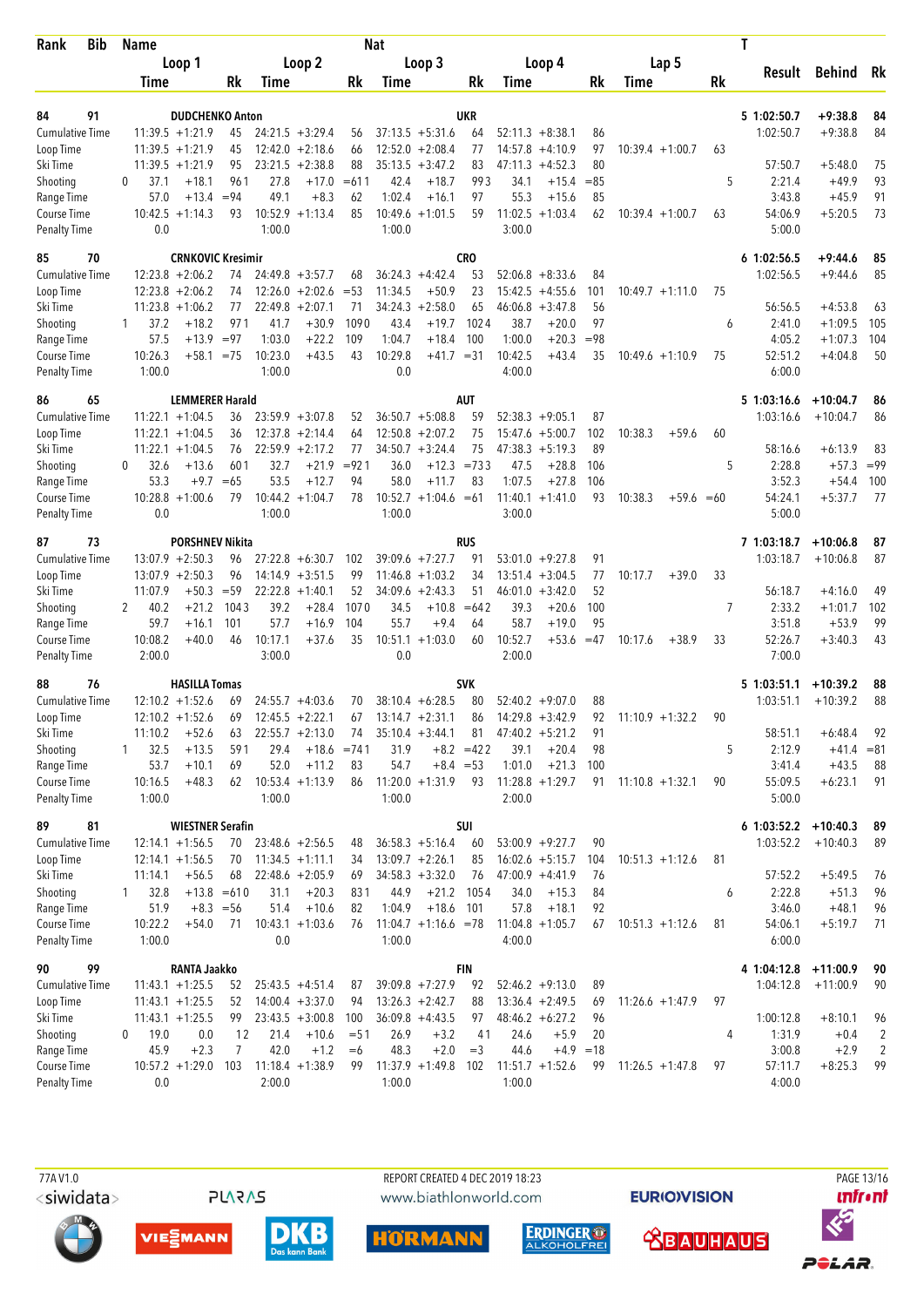| Bib<br>Rank                        |          | <b>Name</b>  |                                              |                    |                |                                          |                | Nat          |                                          |                             |              |                                         |             |                        |     | T                        |                          |          |
|------------------------------------|----------|--------------|----------------------------------------------|--------------------|----------------|------------------------------------------|----------------|--------------|------------------------------------------|-----------------------------|--------------|-----------------------------------------|-------------|------------------------|-----|--------------------------|--------------------------|----------|
|                                    |          | Loop 1       |                                              |                    |                | Loop 2                                   |                | Loop 3       |                                          |                             |              | Loop 4                                  |             | Lap 5                  |     | Result                   | Behind Rk                |          |
|                                    |          | <b>Time</b>  |                                              | Rk                 | Time           |                                          | Rk             | Time         |                                          | Rk                          | Time         |                                         | Rk          | Time                   | Rk  |                          |                          |          |
|                                    |          |              |                                              |                    |                |                                          |                |              |                                          |                             |              |                                         |             |                        |     |                          |                          |          |
| 91<br>85<br><b>Cumulative Time</b> |          |              | <b>PUCHIANU Cornel</b><br>$12:14.2 + 1:56.6$ | 71                 |                | $26:49.6 + 5:57.5$                       | 97             |              | $38:47.3 +7:05.4$                        | <b>ROU</b><br>88            |              | $53:42.7 + 10:09$                       | 94          |                        |     | 7 1:04:24.9<br>1:04:24.9 | $+11:13.0$<br>$+11:13.0$ | 91<br>91 |
| Loop Time                          |          |              | $12:14.2 + 1:56.6$                           | 71                 |                | $14:35.4 +4:12.0$                        | 108            |              | $11:57.7 + 1:14.1$                       | 42                          |              | $14:55.4 +4:08.5$                       | 96          | $10:42.2 + 1:03.5$     | 67  |                          |                          |          |
| Ski Time                           |          | 11:14.2      | $+56.6$                                      | 69                 |                | $22:49.6 + 2:06.9$                       | 70             | 34:47.3      | $+3:21.0$                                | 72                          | 46:42.7      | $+4:23.7$                               | 71          |                        |     | 57:24.9                  | $+5:22.2$                | 69       |
| Shooting                           |          | 30.4         | $+11.4$                                      | $=423$             | 33.3           | $+22.5$                                  | 950            | 34.7         |                                          | $+11.0 = 663$               | 27.9         | $+9.2$                                  | 48          |                        | 7   | 2:06.3                   | $+34.8$                  | $=61$    |
| Range Time                         |          | 52.3         | $+8.7$                                       | 60                 | 53.8           | $+13.0$                                  | 95             | 55.8         | $+9.5$                                   | $=65$                       | 50.4         | $+10.7$                                 | 64          |                        |     | 3:32.3                   | $+34.4$                  | 72       |
| Course Time                        |          | 10:21.9      | $+53.7$                                      | 70                 |                | $10:41.6 + 1:02.1$                       | 74             | 11:01.8      | $+1:13.7$                                | 74                          |              | $11:04.9 + 1:05.8$                      | 68          | $10:42.2 + 1:03.5$     | 67  | 53:52.4                  | $+5:06.0$                | 69       |
| <b>Penalty Time</b>                |          | 1:00.0       |                                              |                    | 3:00.0         |                                          |                | 0.0          |                                          |                             | 3:00.0       |                                         |             |                        |     | 7:00.0                   |                          |          |
| 92<br>95                           |          |              | <b>CISAR Alex</b>                            |                    |                |                                          |                |              |                                          | SL <sub>0</sub>             |              |                                         |             |                        |     | 3 1:04:53.3              | $+11:41.4$               | 92       |
| <b>Cumulative Time</b>             |          |              | $12:53.7 + 2:36.1$                           | 94                 |                | $25:21.6 +4:29.5$                        | 76             |              | $39:27.4 +7:45.5$                        | 93                          |              | $53:23.4 +9:50.2$                       | 92          |                        |     | 1:04:53.3                | $+11:41.4$               | 92       |
| Loop Time                          |          |              | $12:53.7 + 2:36.1$                           | 94                 |                | $12:27.9 + 2:04.5$                       | $= 58$         |              | $14:05.8 + 3:22.2$                       | 99                          |              | $13:56.0 + 3:09.1$                      | 79          | $11:29.9 + 1:51.2$     | 100 |                          |                          |          |
| Ski Time                           |          |              | $11:53.7 + 1:36.1$                           | 104                |                | $24:21.6 + 3:38.9$                       | 105            |              | $37:27.4 + 6:01.1$                       | 106                         |              | $50:23.4 + 8:04.4$                      | 105         |                        |     | 1:01:53.3                | $+9:50.6$                | 104      |
| Shooting                           | 1        | 30.2         | $+11.2$                                      | $= 380$            | 29.1           | $+18.3$                                  | 711            | 32.3         | $+8.6$                                   | $= 451$                     | 28.6         | $+9.9$                                  | $= 54$      |                        | 3   | 2:00.2                   | $+28.7$                  | 41       |
| Range Time                         |          | 51.6         | $+8.0$                                       | $= 53$             | 52.7           | $+11.9$                                  | 88             | 57.0         | $+10.7$                                  | 74                          | 50.2         | $+10.5$                                 | 63          |                        |     | 3:31.5                   | $+33.6 = 68$             |          |
| Course Time<br>Penalty Time        |          | 1:00.0       | $11:02.1 + 1:33.9$                           | 105                | 11:35.1<br>0.0 | $+1:55.6$                                | 106            | 1:00.0       | $12:08.7 + 2:20.6$                       | 106                         | 1:00.0       | $12:05.7 + 2:06.6$                      | 105         | $11:29.8 + 1:51.1$     | 100 | 58:21.4<br>3:00.0        | $+9:35.0$                | 104      |
|                                    |          |              |                                              |                    |                |                                          |                |              |                                          |                             |              |                                         |             |                        |     |                          |                          |          |
| 93<br>83                           |          |              | <b>OZAKI Kosuke</b>                          |                    |                |                                          |                |              |                                          | JPN                         |              |                                         |             |                        |     | 5 1:04:53.8              | $+11:41.9$               | 93       |
| <b>Cumulative Time</b>             |          |              | $11:31.6 + 1:14.0$                           | 43                 |                | $25:39.8 +4:47.7$                        | 85             |              | $38:09.7 + 6:27.8$                       | 79                          |              | $53:40.4 + 10:07$ .                     | 93          |                        |     | 1:04:53.8                | $+11:41.9$               | 93       |
| Loop Time<br>Ski Time              |          |              | $11:31.6 + 1:14.0$<br>$11:31.6 + 1:14.0$     | 43<br>89           |                | $14:08.2 + 3:44.8$<br>$23:39.8 + 2:57.1$ | 97<br>97       |              | $12:29.9 + 1:46.3$<br>$36:09.7 + 4:43.4$ | 66<br>96                    |              | $15:30.7 +4:43.8$<br>$48:40.4 + 6:21.4$ | 98<br>94    | $11:13.4 + 1:34.7$     | 93  | 59:53.8                  | $+7:51.1$                | 93       |
| Shooting                           | $\Omega$ | 35.6         | $+16.6$                                      | 852                | 36.0           |                                          | $+25.2 = 1040$ | 46.7         | $+23.0$                                  | 1063                        | 39.2         | $+20.5$                                 | 99          |                        | 5   | 2:37.5                   | $+1:06.0$                | 104      |
| Range Time                         |          | 55.5         | $+11.9$                                      | 85                 | 56.5           |                                          | $+15.7 = 100$  | 1:06.2       | $+19.9$                                  | 103                         | 1:00.0       | $+20.3$                                 | $= 98$      |                        |     | 3:58.2                   | $+1:00.3$                | 102      |
| Course Time                        |          |              | $10:36.1 + 1:07.9$                           | 87                 |                | $11:11.6 + 1:32.1$                       | 96             | 11:23.6      | $+1:35.5$                                | 96                          |              | $11:30.6 + 1:31.5$                      | 92          | $11:13.3 + 1:34.6$     | 93  | 55:55.2                  | $+7:08.8$                | 93       |
| <b>Penalty Time</b>                |          | 0.0          |                                              |                    | 2:00.0         |                                          |                | 0.0          |                                          |                             | 3:00.0       |                                         |             |                        |     | 5:00.0                   |                          |          |
| 94<br>88                           |          |              | <b>SINAPOV Anton</b>                         |                    |                |                                          |                |              |                                          | <b>BUL</b>                  |              |                                         |             |                        |     | 7 1:04:54.7              | $+11:42.8$               | 94       |
| <b>Cumulative Time</b>             |          |              | $13:16.6 + 2:59.0$                           | 97                 |                | $26:55.9 + 6:03.8$                       | 99             |              | $39:48.0 + 8:06.1$                       | 94                          |              | $53:50.0 + 10:16$                       | 95          |                        |     | 1:04:54.7                | $+11:42.8$               | 94       |
| Loop Time                          |          |              | $13:16.6 + 2:59.0$                           | 97                 |                | $13:39.3 + 3:15.9$                       | 88             |              | $12:52.1 + 2:08.5$                       | 78                          | 14:02.0      | $+3:15.1$                               | 82          | $11:04.7 + 1:26.0$     | 89  |                          |                          |          |
| Ski Time                           |          | 11:16.6      | $+59.0$                                      | 73                 |                | $22:55.9 + 2:13.2$                       | 75             | 34:48.0      | $+3:21.7$                                | $= 73$                      |              | $46:50.0 + 4:31.0$                      | 74          |                        |     | 57:54.7                  | $+5:52.0$                | 78       |
| Shooting                           | 2        | 30.9         | $+11.9$                                      | $=482$             | 26.8           | $+16.0$                                  | $=491$         | 28.5         | $+4.8$                                   | $= 82$                      | 26.6         | $+7.9$                                  | $= 35$      |                        | 7   | 1:52.8                   | $+21.3$                  | 22       |
| Range Time                         |          | 50.6         | $+7.0$                                       | $=42$              | 46.6           | $+5.8$                                   | $= 37$         | 49.3         | $+3.0$                                   | 9                           | 48.2         | $+8.5$                                  | 44          |                        |     | 3:14.7                   | $+16.8$                  | 22       |
| Course Time                        |          | 10:26.0      | $+57.8$                                      | 74                 |                | $10:52.7 +1:13.2$                        | 84             |              | $11:02.7 +1:14.6 = 75$                   |                             |              | $11:13.8 + 1:14.7$                      | 80          | $11:04.6 + 1:25.9$     | 89  | 54:39.8                  | $+5:53.4$                | 81       |
| <b>Penalty Time</b>                |          | 2:00.0       |                                              |                    | 2:00.0         |                                          |                | 1:00.0       |                                          |                             | 2:00.0       |                                         |             |                        |     | 7:00.0                   |                          |          |
| 95<br>82                           |          |              | <b>KAUKENAS Tomas</b>                        |                    |                |                                          |                |              |                                          | LTU                         |              |                                         |             |                        |     | 7 1:05:04.8              | $+11:52.9$               | 95       |
| <b>Cumulative Time</b>             |          |              | $12:38.8 + 2:21.2$                           | 84                 |                | $27:11.9 + 6:19.8$                       | 101            |              | $40:08.3 + 8:26.4$                       | 95                          |              | $54:13.0 + 10:39$                       | 96          |                        |     | 1:05:04.8                | $+11:52.9$               | 95       |
| Loop Time                          |          |              | $12:38.8 + 2:21.2$                           | 84                 |                | $14:33.1 + 4:09.7$                       | 107            |              | $12:56.4 + 2:12.8$                       | 81                          |              | $14:04.7 + 3:17.8$                      | 83          | $10:51.8 + 1:13.1$     | 82  |                          |                          |          |
| Ski Time                           |          |              | $11:38.8 + 1:21.2$                           | 94                 |                | $23:11.9 + 2:29.2$                       | 83             |              | $35:08.3 + 3:42.0$                       | 80                          |              | $47:13.0 +4:54.0$                       | 81          |                        |     | 58:04.8                  | $+6:02.1$                | 82       |
| Shooting<br>Range Time             | 1        | 28.8<br>49.5 | $+5.9$                                       | $+9.8$ = 223<br>26 | 33.0<br>54.0   | $+22.2$<br>$+13.2$                       | 941<br>96      | 31.5<br>51.9 |                                          | $+7.8$ = 352<br>$+5.6 = 28$ | 33.3<br>51.0 | $+14.6$<br>$+11.3 = 71$                 | 80          |                        | 7   | 2:06.6<br>3:26.4         | $+35.1$<br>$+28.5$       | 65<br>58 |
| Course Time                        |          |              | $10:49.3 + 1:21.1$                           | 99                 | 10:39.1        | $+59.6$                                  | 68             |              | $11:04.4 +1:16.3$                        | 77                          |              | $11:13.7 +1:14.6$                       | 79          | $10:51.8 +1:13.1$      | 82  | 54:38.3                  | $+5:51.9$                | 80       |
| Penalty Time                       |          | 1:00.0       |                                              |                    | 3:00.0         |                                          |                | 1:00.0       |                                          |                             | 2:00.0       |                                         |             |                        |     | 7:00.0                   |                          |          |
|                                    |          |              | <b>COOPER Travis</b>                         |                    |                |                                          |                |              |                                          |                             |              |                                         |             |                        |     |                          |                          |          |
| 96<br>89<br>Cumulative Time        |          |              | $15:16.5 + 4:58.9$ 109                       |                    |                | $28:27.2 +7:35.1$ 107                    |                |              | $42:15.8 + 10:33$ . 104                  | <b>USA</b>                  |              | $54:54.1 + 11:20$ .                     | 97          |                        |     | 5 1:06:28.1<br>1:06:28.1 | $+13:16.2$<br>$+13:16.2$ | 96<br>96 |
| Loop Time                          |          |              | $15:16.5 + 4:58.9$                           | 109                |                | $13:10.7 + 2:47.3$                       | 79             |              | $13:48.6 + 3:05.0$                       | 94                          |              | $12:38.3 + 1:51.4$                      | 42          | $11:34.0 + 1:55.3$     | 102 |                          |                          |          |
| Ski Time                           |          |              | $12:16.5 + 1:58.9$                           | 108                |                | $24:27.2 + 3:44.5$                       | 106            |              | $37:15.8 + 5:49.5$                       | 104                         |              | $49:54.1 + 7:35.1$                      | 104         |                        |     | 1:01:28.1                | $+9:25.4$ 102            |          |
| Shooting                           | 3        | 1:05.        | $+46.8$                                      | 1091               | 31.7           |                                          | $+20.9 = 861$  | 55.1         | $+31.4$                                  | 1080                        | 30.6         | $+11.9 = 68$                            |             |                        | 5   | 3:03.2                   | $+1:31.7$ 106            |          |
| Range Time                         |          | 1:26.2       | $+42.6$                                      | 109                | 55.3           | $+14.5$                                  | 99             | 1:18.3       | $+32.0$                                  | 107                         | 50.7         | $+11.0 = 67$                            |             |                        |     | 4:30.5                   | $+1:32.6$ 106            |          |
| Course Time                        |          |              | $10:50.3 + 1:22.1$                           | 100                |                | $11:15.3 + 1:35.8$                       | 98             |              | $11:30.2 + 1:42.1$                       | 98                          |              | $11:47.6 + 1:48.5$                      |             | 97 11:34.0 +1:55.3 102 |     | 56:57.4                  | $+8:11.0$                | 96       |
| <b>Penalty Time</b>                |          | 3:00.0       |                                              |                    | 1:00.0         |                                          |                | 1:00.0       |                                          |                             | 0.0          |                                         |             |                        |     | 5:00.0                   |                          |          |
| 97<br>105                          |          |              | <b>BURKHALTER Joscha</b>                     |                    |                |                                          |                |              |                                          | SUI                         |              |                                         |             |                        |     | $9 1:07:01.4 +13:49.5$   |                          | - 97     |
| <b>Cumulative Time</b>             |          |              | $13:30.3 + 3:12.7$                           | 99                 |                | $28:17.6 + 7:25.5$ 106                   |                |              | $42:13.6 + 10:31$ . 102                  |                             |              | $56:07.8 + 12:34$ .                     | 99          |                        |     | 1:07:01.4                | $+13:49.5$               | 97       |
| Loop Time                          |          |              | $13:30.3 + 3:12.7$                           | 99                 |                | $14:47.3 + 4:23.9$ 109                   |                |              | $13:56.0 + 3:12.4$                       | 95                          |              | $13:54.2 + 3:07.3$                      | 78          | $10:53.6 +1:14.9$      | 84  |                          |                          |          |
| Ski Time                           |          |              | $11:30.3 +1:12.7$                            | 87                 |                | $23:17.6 + 2:34.9$                       | 86             |              | $35:13.6 + 3:47.3$                       | 84                          |              | $47:07.8 +4:48.8$                       | 78          |                        |     | 58:01.4                  | $+5:58.7$                | 81       |
| Shooting                           | 2        | 29.8         | $+10.8$                                      | 313                | 29.9           |                                          | $+19.1 = 762$  | 36.3         | $+12.6$                                  | 752                         | 25.8         |                                         | $+7.1 = 27$ |                        | 9   | 2:01.8                   | $+30.3 = 46$             |          |
| Range Time                         |          | 51.0         | $+7.4 = 47$                                  |                    | 49.6           |                                          | $+8.8 = 65$    | 56.0         | $+9.7 = 67$                              |                             | 44.5         | $+4.8$                                  | 17          |                        |     | 3:21.1                   | $+23.2 = 43$             |          |
| Course Time                        |          |              | $10:39.3 + 1:11.1$                           | 89                 |                | $10:57.7 + 1:18.2$                       | 89             |              | $11:00.0 + 1:11.9$                       | 70                          |              | $11:09.6 +1:10.5$                       | 75          | $10:53.5 +1:14.8$      | 84  | 54:40.1                  | $+5:53.7$ 82             |          |
| <b>Penalty Time</b>                |          | 2:00.0       |                                              |                    | 3:00.0         |                                          |                | 2:00.0       |                                          |                             | 2:00.0       |                                         |             |                        |     | 9:00.0                   |                          |          |

**PLARAS** 

 77A V1.0 REPORT CREATED 4 DEC 2019 18:23 PAGE 14/16www.biathlonworld.com











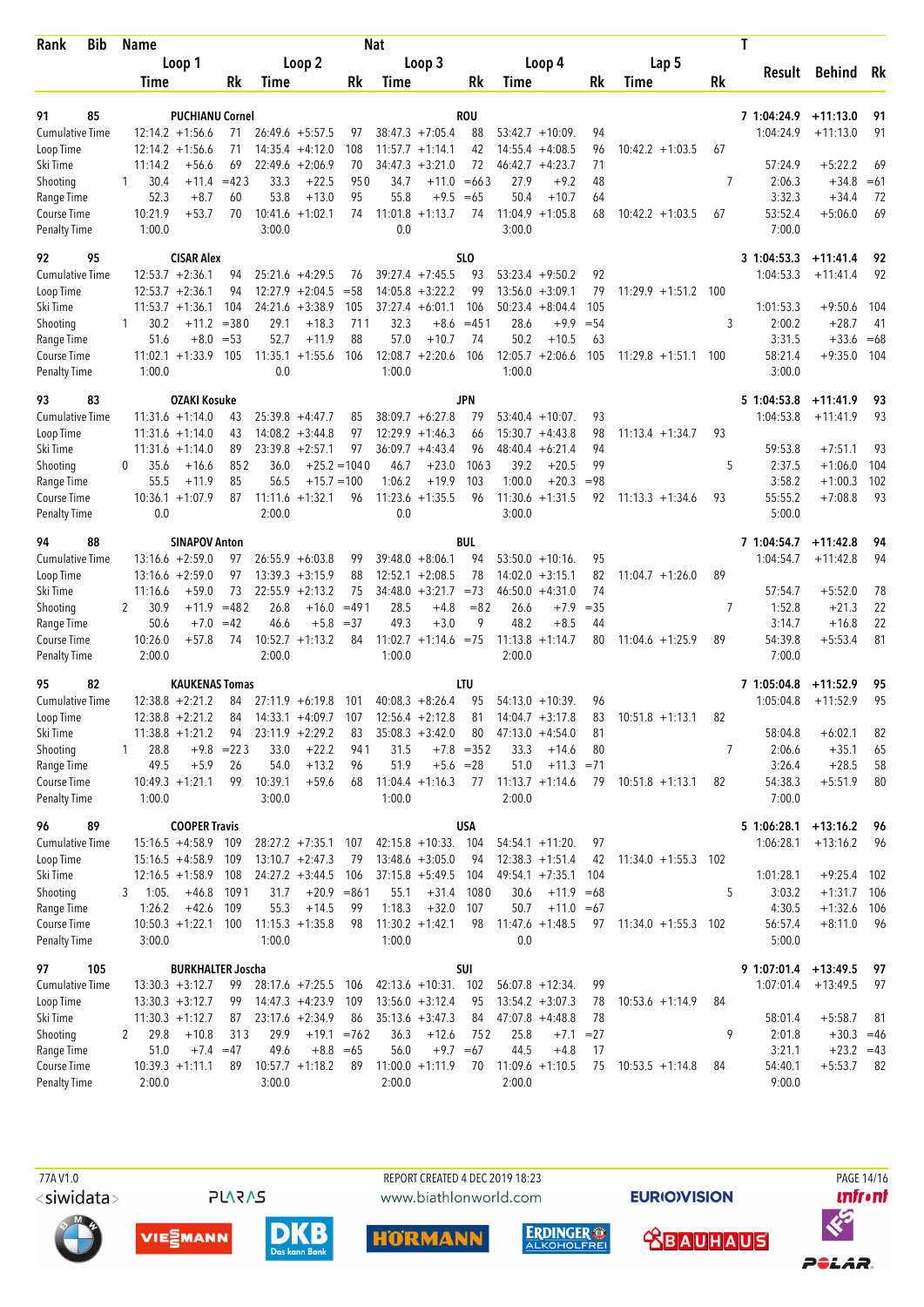| <b>Bib</b><br>Rank                  |          | <b>Name</b>     |                                           |                    |         |                                          |                      | Nat               |                                         |                  |         |                                         |           |                        |    | T                        |                           |           |
|-------------------------------------|----------|-----------------|-------------------------------------------|--------------------|---------|------------------------------------------|----------------------|-------------------|-----------------------------------------|------------------|---------|-----------------------------------------|-----------|------------------------|----|--------------------------|---------------------------|-----------|
|                                     |          |                 | Loop 1                                    |                    |         | Loop 2                                   |                      |                   | Loop 3                                  |                  |         | Loop 4                                  |           | Lap 5                  |    | Result                   |                           |           |
|                                     |          | <b>Time</b>     |                                           | Rk                 | Time    |                                          | Rk                   | Time              |                                         | Rk               | Time    |                                         | Rk        | Time                   | Rk |                          | Behind Rk                 |           |
|                                     |          |                 |                                           |                    |         |                                          |                      |                   |                                         |                  |         |                                         |           |                        |    |                          |                           |           |
| 104<br>98<br><b>Cumulative Time</b> |          |                 | <b>MILLAR Aidan</b><br>$13:33.1 + 3:15.5$ | 100                |         | $27:36.6 + 6:44.5$                       | 104                  |                   | $41:17.2 +9:35.3$                       | <b>CAN</b><br>98 |         | $55:46.7 +12:13$                        | 98        |                        |    | 7 1:07:10.6<br>1:07:10.6 | $+13:58.7$<br>$+13:58.7$  | 98<br>98  |
| Loop Time                           |          |                 | $13:33.1 + 3:15.5$                        | 100                |         | $14:03.5 + 3:40.1$                       | 95                   |                   | $13:40.6 + 2:57.0$                      | 91               |         | $14:29.5 + 3:42.6$                      | 91        | $11:23.9 +1:45.2$      | 95 |                          |                           |           |
| Ski Time                            |          |                 | $11:33.1 + 1:15.5$                        | 91                 |         | $23:36.6 + 2:53.9$                       | 95                   |                   | $36:17.2 +4:50.9$                       | 101              | 48:46.7 | $+6:27.7$                               | 97        |                        |    | 1:00:10.6                | $+8:07.9$                 | 95        |
| Shooting                            | 2        | 25.5            | $+6.5$                                    | $=62$              | 17.1    | $+6.3$                                   | 21                   | 29.2              |                                         | $+5.5 = 132$     | 19.7    | $+1.0$                                  | 2         |                        | 7  | 1:31.5                   | 0.0                       | 1         |
| Range Time                          |          | 46.1            | $+2.5$                                    | $=9$               | 41.6    | $+0.8$                                   | 5                    | 50.5              |                                         | $+4.2 = 22$      | 39.7    | 0.0                                     | $=1$      |                        |    | 2:57.9                   | 0.0                       | 1         |
| Course Time                         |          |                 | $10:47.0 + 1:18.8$                        | 98                 |         | $11:21.8 + 1:42.3$                       | 100                  |                   | $11:50.1 + 2:02.0$                      | 105              |         | $11:49.8 + 1:50.7$                      | 98        | $11:23.9 + 1:45.2$     | 95 | 57:12.6                  | $+8:26.2$                 | 100       |
| <b>Penalty Time</b>                 |          | 2:00.0          |                                           |                    | 2:00.0  |                                          |                      | 1:00.0            |                                         |                  | 2:00.0  |                                         |           |                        |    | 7:00.0                   |                           |           |
| 99<br>98                            |          |                 | <b>YAN Xingyuan</b>                       |                    |         |                                          |                      |                   |                                         | CHN              |         |                                         |           |                        |    | 7 1:07:25.9              | $+14:14.0$                | 99        |
| <b>Cumulative Time</b>              |          |                 | $13:46.4 + 3:28.8$                        | 102                |         | $27:54.1 + 7:02.0$                       | 105                  |                   | $42:37.6 + 10:55$ .                     | 105              |         | $56:25.5 +12:52$ .                      | 100       |                        |    | 1:07:25.9                | $+14:14.0$                | 99        |
| Loop Time                           |          |                 | $13:46.4 + 3:28.8$                        | 102                |         | $14:07.7 + 3:44.3$                       | 96                   |                   | $14:43.5 + 3:59.9$                      | 103              | 13:47.9 | $+3:01.0$                               | $= 72$    | $11:00.4$ +1:21.7      | 86 |                          |                           |           |
| Ski Time                            |          |                 | $11:46.4 + 1:28.8$                        | 101                | 23:54.1 | $+3:11.4$                                | 102                  | 36:37.6           | $+5:11.3$                               | 102              |         | $49:25.5 +7:06.5$                       | 101       |                        |    | 1:00:25.9                | $+8:23.2$                 | 98        |
| Shooting                            |          | 40.8            | $+21.8$                                   | 1062               | 39.0    | $+28.2$                                  | 1062                 | 44.6              | $+20.9$                                 | 1031             | 32.6    | $+13.9$                                 | 78        |                        | 7  | 2:37.0                   | $+1:05.5$                 | 103       |
| Range Time                          |          | 1:05.0          | $+21.4$<br>$10:41.4 + 1:13.2 = 91$        | 107                | 1:01.1  | $+20.3$<br>$11:06.5 + 1:27.0$            | 108<br>94            | 1:06.9<br>11:36.6 | $+20.6$<br>$+1:48.5$                    | 104<br>100       | 56.0    | $+16.3$<br>$11:51.8 + 1:52.7$           | 87<br>100 | $11:00.3 + 1:21.6$     | 86 | 4:09.0<br>56:16.6        | $+1:11.1$<br>$+7:30.2$    | 105<br>94 |
| Course Time<br><b>Penalty Time</b>  |          | 2:00.0          |                                           |                    | 2:00.0  |                                          |                      | 2:00.0            |                                         |                  | 1:00.0  |                                         |           |                        |    | 7:00.0                   |                           |           |
|                                     |          |                 |                                           |                    |         |                                          |                      |                   |                                         |                  |         |                                         |           |                        |    |                          |                           |           |
| 100<br>56                           |          |                 | <b>PATRIJUKS Aleksandrs</b>               |                    |         |                                          |                      |                   |                                         | LAT              |         |                                         |           |                        |    | 7 1:07:57.2              | $+14:45.3$ 100            |           |
| <b>Cumulative Time</b>              |          |                 | $11:49.5 + 1:31.9$                        | 56                 |         | $26:03.3 +5:11.2$                        | 91                   |                   | $41:40.5 +9:58.6$                       | 99               |         | $56:27.8$ +12:54.                       | 101       |                        |    | 1:07:57.2                | $+14:45.3$                | 100       |
| Loop Time<br>Ski Time               |          |                 | $11:49.5 + 1:31.9$<br>$11:49.5 +1:31.9$   | 56<br>102          |         | $14:13.8 + 3:50.4$<br>$24:03.3 + 3:20.6$ | 98<br>103            |                   | $15:37.2 +4:53.6$<br>$36:40.5 + 5:14.2$ | 106<br>103       |         | $14:47.3 + 4:00.4$<br>$49:27.8$ +7:08.8 | 95<br>102 | $11:29.4 + 1:50.7$     | 99 | 1:00:57.2                | $+8:54.5$                 | 101       |
| Shooting                            | $\Omega$ | 24.4            | $+5.4$                                    | 42                 | 29.2    | $+18.4$                                  | 723                  | 30.0              | $+6.3$                                  | $= 212$          | 26.5    | $+7.8$                                  | 34        |                        | 7  | 1:50.1                   | $+18.6$                   | 17        |
| Range Time                          |          | 49.2            | $+5.6 = 22$                               |                    | 48.4    | $+7.6$                                   | $=$ 56               | 52.9              | $+6.6$                                  | 41               | 49.1    | $+9.4$                                  | $=45$     |                        |    | 3:19.6                   | $+21.7$                   | 40        |
| Course Time                         |          |                 | $11:00.3 + 1:32.1$                        | 104                |         | $11:25.3 + 1:45.8$                       | 102                  | 11:44.3           | $+1:56.2$                               | 104              |         | $11:58.2 + 1:59.1$                      | 103       | $11:29.3 + 1:50.6$     | 99 | 57:37.4                  | $+8:51.0$                 | 102       |
| <b>Penalty Time</b>                 |          | 0.0             |                                           |                    | 2:00.0  |                                          |                      | 3:00.0            |                                         |                  | 2:00.0  |                                         |           |                        |    | 7:00.0                   |                           |           |
| 101<br>94                           |          |                 | <b>VITENKO Vladislav</b>                  |                    |         |                                          |                      |                   |                                         | <b>KAZ</b>       |         |                                         |           |                        |    | 8 1:08:25.5              | $+15:13.6$ 101            |           |
| <b>Cumulative Time</b>              |          |                 | $13:50.7 + 3:33.1$                        | 103                |         | $26:51.8 + 5:59.7$                       | 98                   |                   | $42:15.0 + 10:33$ .                     | 103              |         | $56:58.6 + 13:25.$                      | 102       |                        |    | 1:08:25.5                | $+15:13.6$                | 101       |
| Loop Time                           |          |                 | $13:50.7 + 3:33.1$                        | 103                |         | $13:01.1 + 2:37.7$                       | 74                   |                   | $15:23.2 +4:39.6$                       | 105              |         | $14:43.6 + 3:56.7$                      | 94        | $11:26.9 +1:48.2$      | 98 |                          |                           |           |
| Ski Time                            |          |                 | $11:50.7 + 1:33.1$                        | 103                |         | $23:51.8 + 3:09.1$                       | 101                  |                   | $36:15.0 +4:48.7$                       | 100              |         | $48:58.6 + 6:39.6$                      | 98        |                        |    | 1:00:25.5                | $+8:22.8$                 | 97        |
| Shooting                            | 2        | 33.3            | $+14.3$                                   | 661                | 30.2    | $+19.4$                                  | 793                  | 32.2              | $+8.5$                                  | 442              | 24.0    | $+5.3$                                  | $=15$     |                        | 8  | 1:59.7                   | $+28.2$                   | 39        |
| Range Time                          |          | 55.6            | $+12.0$                                   | 86                 | 48.4    | $+7.6$                                   | $= 56$               | 55.4              | $+9.1$                                  | $= 58$           | 46.9    | $+7.2$                                  | $=37$     |                        |    | 3:26.3                   | $+28.4 = 55$              |           |
| Course Time<br><b>Penalty Time</b>  |          | 2:00.0          | $10:55.1 + 1:26.9$                        | 102                | 1:00.0  | $11:12.6 + 1:33.1$                       | 97                   | 3:00.0            | $11:27.8 + 1:39.7$                      | 97               | 2:00.0  | $11:56.7 + 1:57.6$                      | 101       | $11:26.8 + 1:48.1$     | 98 | 56:59.0<br>8:00.0        | $+8:12.6$                 | 97        |
|                                     |          |                 |                                           |                    |         |                                          |                      |                   |                                         |                  |         |                                         |           |                        |    |                          |                           |           |
| 102<br>101                          |          |                 | <b>RAENKEL Raido</b>                      |                    |         |                                          |                      |                   |                                         | EST              |         |                                         |           |                        |    | 13 1:09:44.4             | $+16:32.5$ 102            |           |
| <b>Cumulative Time</b>              |          |                 | $15:16.1 + 4:58.5$                        | 108                |         | $29:42.7 + 8:50.6$                       | 109                  |                   | $43:24.1 + 11:42$ .                     | 106              |         | $59:12.2 + 15:39$ .                     | 106       |                        |    | 1:09:44.4                | $+16:32.5$                | 102       |
| Loop Time<br>Ski Time               |          |                 | $15:16.1 + 4:58.5$                        | 108                |         | $14:26.6 + 4:03.2$                       | 103                  |                   | $13:41.4 + 2:57.8$                      | 92               |         | $15:48.1 + 5:01.2$                      | 103       | 10:32.2<br>$+53.5$     | 52 |                          |                           |           |
| Shooting                            | 4        | 11:16.1<br>38.9 | $+58.5$                                   | 71<br>$+19.9$ 1013 | 35.9    | $22:42.7 + 2:00.0$                       | 67<br>$+25.1$ 1032   | 41.3              | $34:24.1 + 2:57.8$<br>$+17.6$           | 64<br>954        | 34.6    | $46:12.2 + 3:53.2$<br>$+15.9$           | 58<br>89  |                        |    | 56:44.4<br>2:30.7<br>13  | $+4:41.7$<br>$+59.2$ 101  | 56        |
| Range Time                          |          | 1:01.1          | $+17.5 = 103$                             |                    | 59.2    | $+18.4$ 105                              |                      | 1:00.8            | $+14.5$                                 | 91               | 57.3    | $+17.6$                                 | 91        |                        |    | 3:58.4                   | $+1:00.5$ 103             |           |
| Course Time                         |          | 10:15.0         | $+46.8$                                   | 58                 | 10:27.3 | $+47.8 = 53$                             |                      | 10:40.6           | $+52.5$                                 | 51               | 10:50.8 | $+51.7$                                 | 44        | 10:32.2<br>$+53.5$     | 52 | 52:45.9                  | $+3:59.5$                 | - 49      |
| <b>Penalty Time</b>                 |          | 4:00.0          |                                           |                    | 3:00.0  |                                          |                      | 2:00.0            |                                         |                  | 4:00.0  |                                         |           |                        |    | 13:00.0                  |                           |           |
| 96<br>103                           |          |                 | KODAMA Shohei                             |                    |         |                                          |                      |                   |                                         | <b>JPN</b>       |         |                                         |           |                        |    | 9 1:09:56.8              | $+16:44.9$ 103            |           |
| Cumulative Time                     |          |                 | $14:15.6 + 3:58.0$ 107                    |                    |         | $28:41.6 + 7:49.5$ 108                   |                      |                   | 44:21.9 +12:40. 107                     |                  |         | $58:44.8 + 15:11$ . 105                 |           |                        |    | 1:09:56.8                | $+16:44.9$ 103            |           |
| Loop Time                           |          |                 | $14:15.6 + 3:58.0$ 107                    |                    |         | $14:26.0 +4:02.6$ 101                    |                      |                   | $15:40.3 +4:56.7$ 107                   |                  |         | $14:22.9 + 3:36.0$                      | 89        | $11:12.0 + 1:33.3$     | 92 |                          |                           |           |
| Ski Time                            |          |                 | $12:15.6 + 1:58.0$                        | 107                |         | $24:41.6 + 3:58.9$ 108                   |                      |                   | $37:21.9 + 5:55.6$                      | 105              |         | $49:44.8 + 7:25.8$                      | 103       |                        |    | 1:00:56.8                | $+8:54.1$ 100             |           |
| Shooting                            | 2        | 41.0            | $+22.0$                                   | 1072               | 35.4    |                                          | $+24.6 = 1003$       | 42.7              | $+19.0$                                 | 1002             | 22.8    | $+4.1$                                  | 9         |                        | 9  | 2:21.9                   | $+50.4$                   | 94        |
| Range Time                          |          | 1:02.9          | $+19.3$                                   | 106                | 56.5    | $+15.7 = 100$                            |                      | 1:04.5            | $+18.2$                                 | 99               | 41.1    | $+1.4$                                  | 4         |                        |    | 3:45.0                   | $+47.1$                   | 93        |
| Course Time                         |          | 2:00.0          | 11:12.7 +1:44.5 107 11:29.4 +1:49.9 105   |                    |         |                                          |                      | 3:00.0            | $11:35.8 + 1:47.7$                      | 99               |         | $11:41.7 + 1:42.6$                      | 95        | $11:12.0 + 1:33.3$     | 92 | 57:11.6<br>9:00.0        | $+8:25.2$                 | 98        |
| <b>Penalty Time</b>                 |          |                 |                                           |                    | 2:00.0  |                                          |                      |                   |                                         |                  | 2:00.0  |                                         |           |                        |    |                          |                           |           |
| 104<br>74                           |          |                 | <b>CHOI Dujin</b>                         |                    |         |                                          |                      |                   |                                         | KOR              |         |                                         |           |                        |    | 7 1:10:32.9 +17:21.0 104 |                           |           |
| <b>Cumulative Time</b>              |          |                 | $14:12.1 + 3:54.5$ 106                    |                    |         | $26:43.2 +5:51.1$                        | 95                   |                   | $41:53.9 + 10:12$ . 101                 |                  |         | $58:15.5 + 14:42$ .                     | 104       |                        |    | 1:10:32.9                | $+17:21.0$ 104            |           |
| Loop Time                           |          |                 | $14:12.1 + 3:54.5$ 106                    |                    |         | $12:31.1 + 2:07.7$                       | 60                   |                   | $15:10.7 + 4:27.1$ 104                  |                  |         | $16:21.6 + 5:34.7$                      | 105       | $12:17.4 + 2:38.7$ 104 |    |                          |                           |           |
| Ski Time<br>Shooting                | 2        | 30.7            | $12:12.1 + 1:54.5$ 106<br>$+11.7$         | 470                | 26.8    | $24:43.2 +4:00.5$                        | 109<br>$+16.0 = 492$ | 31.0              | $37:53.9 + 6:27.6$ 107                  | $+7.3 = 303$     | 26.7    | $51:15.5 + 8:56.5$<br>$+8.0$            | 106<br>37 |                        | 7  | 1:03:32.9<br>1:55.2      | $+11:30.2$ 105<br>$+23.7$ | 30        |
| Range Time                          |          | 48.3            | $+4.7$                                    | 17                 | 47.2    |                                          | $+6.4 = 44$          | 52.6              | $+6.3 = 37$                             |                  | 49.8    | $+10.1 = 55$                            |           |                        |    | 3:17.9                   | $+20.0$                   | 34        |
| Course Time                         |          |                 | $11:23.8 + 1:55.6$                        | 108                |         | $11:43.9 + 2:04.4$ 108                   |                      |                   | $12:18.0 + 2:29.9$ 107                  |                  |         | $12:31.7 + 2:32.6$ 106                  |           | $12:17.3 + 2:38.6$ 104 |    | 1:00:14.7                | $+11:28.3$ 105            |           |
| <b>Penalty Time</b>                 |          | 2:00.0          |                                           |                    | 0.0     |                                          |                      | 2:00.0            |                                         |                  | 3:00.0  |                                         |           |                        |    | 7:00.0                   |                           |           |
|                                     |          |                 |                                           |                    |         |                                          |                      |                   |                                         |                  |         |                                         |           |                        |    |                          |                           |           |

**PLARAS** 

 77A V1.0 REPORT CREATED 4 DEC 2019 18:23 PAGE 15/16www.biathlonworld.com